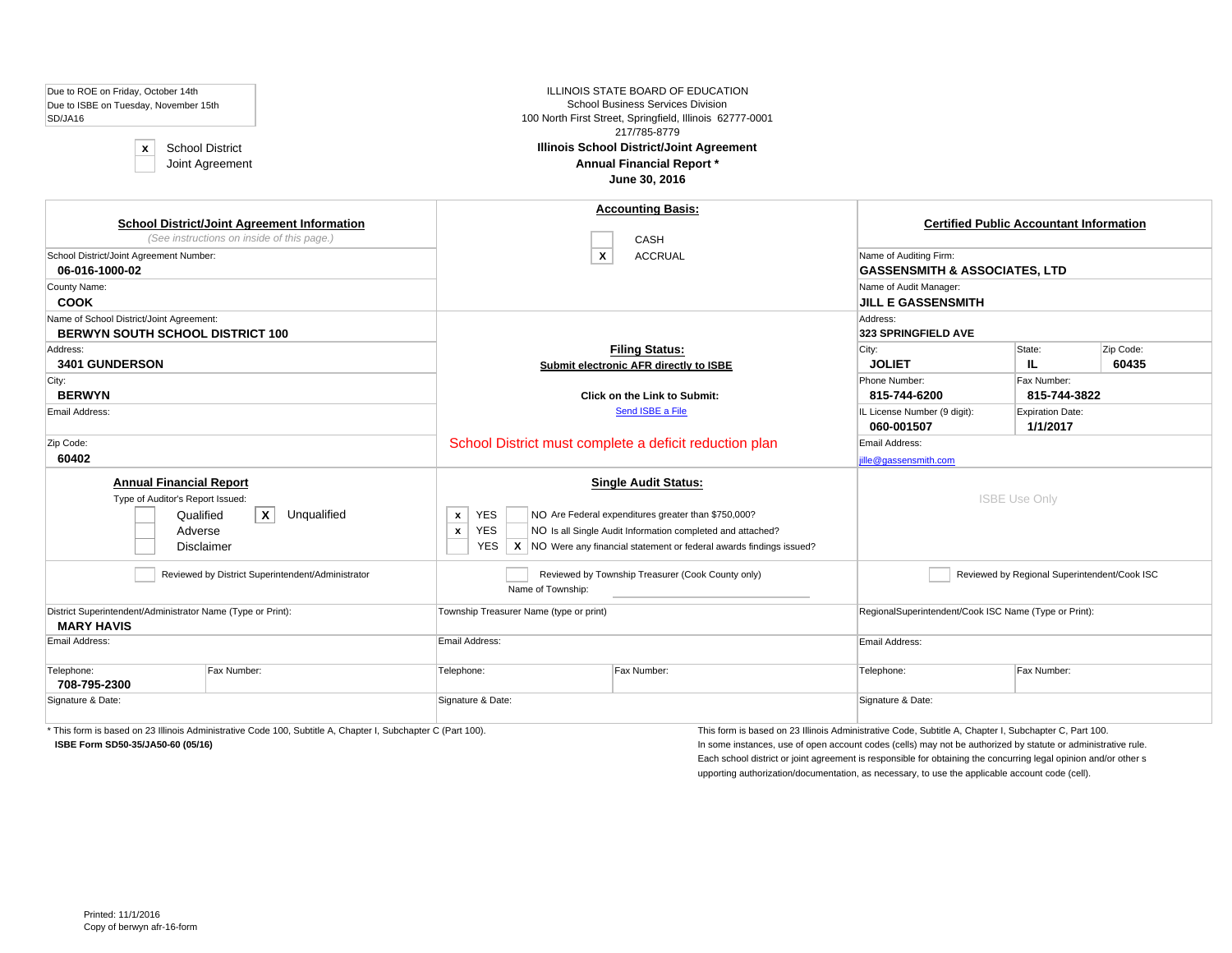|                                                                                     | <b>TAB Name</b>         | <b>AFR Page</b><br>No.                                |
|-------------------------------------------------------------------------------------|-------------------------|-------------------------------------------------------|
|                                                                                     | <b>Aud Quest</b>        | $\overline{2}$                                        |
|                                                                                     |                         | $\overline{2}$                                        |
|                                                                                     |                         | $\overline{3}$                                        |
|                                                                                     |                         | 4                                                     |
| <b>Basic Financial Statements</b>                                                   |                         |                                                       |
|                                                                                     |                         | $5 - 6$                                               |
| Statement of Revenues Received/Revenues, Expenditures Disbursed/Expenditures, Other |                         |                                                       |
|                                                                                     |                         | $7 - 8$                                               |
|                                                                                     |                         | $9 - 14$                                              |
|                                                                                     |                         | $15 - 22$                                             |
| <b>Supplementary Schedules</b>                                                      |                         |                                                       |
|                                                                                     | <b>ARRA Sched</b>       | 23                                                    |
|                                                                                     | <b>Tax Sched</b>        | 24                                                    |
|                                                                                     |                         | 25                                                    |
| Schedule of Restricted Local Tax Levies and Selected Revenue Sources/               |                         |                                                       |
|                                                                                     | Rest Tax Levies-Tort Im | 26                                                    |
| <b>Statistical Section</b>                                                          |                         |                                                       |
|                                                                                     | Cap Outlay Deprec       | 27                                                    |
|                                                                                     | PCTC-OEPP               | $28 - 29$                                             |
|                                                                                     |                         |                                                       |
|                                                                                     |                         | $\frac{30}{31}$<br>$\frac{31}{32}$<br>$\frac{33}{34}$ |
|                                                                                     |                         |                                                       |
|                                                                                     |                         |                                                       |
|                                                                                     | <b>RFF</b>              |                                                       |
| Notes, Opinion Letters, etc                                                         | <b>Opinion-Notes</b>    | $\frac{35}{5}$                                        |
| Deficit Reduction Calculation                                                       | Deficit AFR Sum Calc    | 36                                                    |
|                                                                                     |                         |                                                       |
| <b>Single Audit Section</b>                                                         |                         |                                                       |
|                                                                                     |                         | $37 - 46$                                             |

#### **INSTRUCTIONS/REQUIREMENTS: For School Districts/Joint Agreements**

All School Districts/Joint Agreements must complete this form (Note: joint agreement supplementary/statistical schedules may not be applicable)

**Round all amounts to the nearest dollar**. **Do not enter cents.** (Exception: 9 Month ADA on page 28, line 78)

This form complies with **Part 100 (Requirements for Accounting, Budgeting, Financial Reporting, and Auditing)**.

23, Illinois Administrative Code 100, Subtitle A, Chapter I, Subchapter C (Part 100

Any errors left unresolved by the **Audit Checklist/Balancing Schedule** must be explained in the itemization page.

#### **Submit AFR Electronically**

The Annual Financial Reports (AFR) must be submitted directly through the Attachment Manager to the AFR Group by the Auditor or School District designated personnel (Please see Instructions for complete submission procedures).

#### Attachment Manager Link

#### *Note: CD/Disk no longer accepted.*

\* AFR supporting documentation must be embedded as Microsoft Word (.doc), Word Perfect (\*.wpd) or Adobe (\*.pdf) and inserted within tab "Opinions & Notes". These documents include: The Audit, Management letter, Opinion letters, Compliance letters, Financial notes etc…. For embedding instructions see "Opinions & Notes" tab of this form.

*Note: Adobe Acrobat (\*.pdf) files cannot be embedded if you do not have the software. Simply attach files as separate docs in the Attachment Manager and they will be embedded for you.*

#### **Submit Paper Copy of AFR with Signatures**

1) The auditor must send three **paper** copies of the AFR form (cover through page 8 at minimum) to the School District with the auditor signature. *Note: School Districts and Regional Superintendents may prefer a complete paper copy in lieu of an electronic file. Please comply with their requests as neccessary.*

- 2) Upon receipt, the School District retains one copy for their records, signs, and forwards the remaining two copies to the Regional Superintendent's office no later than October 15, annually.
- 3) Upon receipt, the Regional Superintendent's office retains one copy for their records, signs, and forwards the remaining paper copy to ISBE no later than November 15, annually.
- \* Yellow Book, CPE, and Peer Review requirements must be met if the Auditor issues an opinion stating "Governmental Auditing Standards" were utilized Single Audit Act

#### **Qualifications of Auditing Firm**

- \* School District/Joint Agreement entities must verify the qualifications of the auditing firm by requesting the most current peer review report and the corresponding acceptance letter from the approved peer review program, for the current peer review period.
- \* A school district/joint agreement who engages with an auditing firm who is not licensed and qualified will be required to complete a new audit by a qualified auditing firm at the school district's/joint agreement's expense.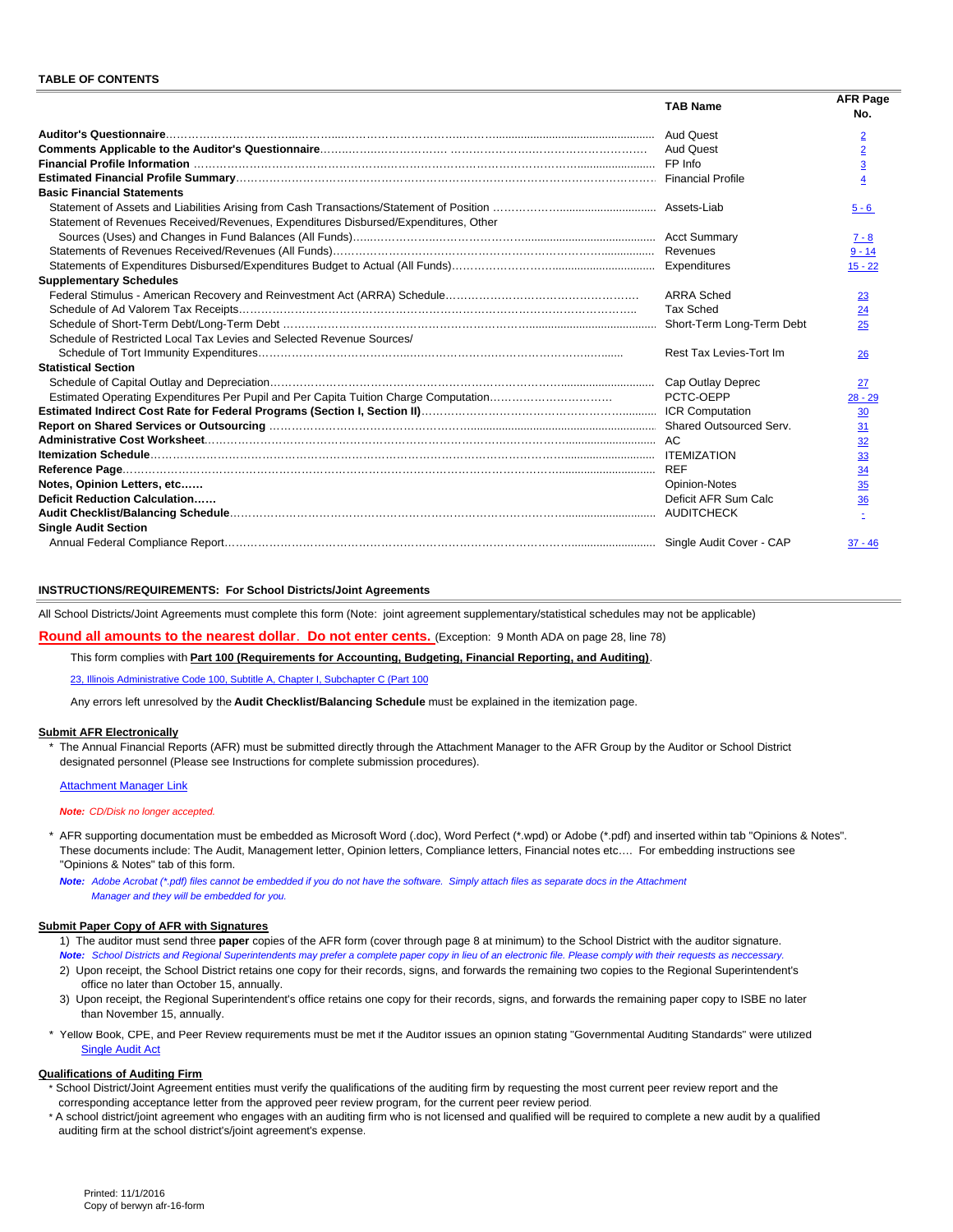#### **AUDITOR'S QUESTIONNAIRE**

 the box on the left, and attach the appropriate findings/comments. **INSTRUCTIONS:** If your review and testing of State, Local, and Federal Programs revealed any of the following statements to be true, then check

#### **PART A - FINDINGS**

- **1.** One or more school board members, administrators, certified school business officials, or other qualifying district employees failed to file economic interest statements pursuant to the *Illinois Government Ethics Act. [5 ILCS 420/4A-101]*
- **2.** One or more custodians of funds failed to comply with the bonding requirements pursuant to *Sections 8-2, 10-20.19 or 19-6 of the School Code. [105 ILCS 5/8-2; 10-20.19; 19-6]*
- **3.** One or more contracts were executed or purchases made contrary to the provisions of *Section 10-20.21 of the School Code. [105 ILCS 5/10-20.21]*
- 4. One or more violations of the Public Funds Deposit Act or the Public Funds Investment Act were noted<sup>[30</sup> ILCS 225/1 et. seq. and 30 ILCS 235/1 et. seq.]
- **5.** Restricted funds were commingled in the accounting records or used for other than the purpose for which they were restricted.
- **6.** One or more short-term loans or short-term debt instruments were executed in non-conformity with the applicable authorizing statute or without statutory Authority.
- **7.** One or more long-term loans or long-term debt instruments were executed in non-conformity with the applicable authorizing statute or without statutory Authority.
- 8. Corporate Personal Property Replacement Tax monies were deposited and/or used without first satisfying the lien imposed pursuant to the *State Revenue Sharing Act. [30 ILCS 115/12]*
- **9.** One or more interfund loans were made in non-conformity with the applicable authorizing statute or without statutory authorization.
- **10.** One or more interfund loans were outstanding beyond the term provided by statute.
- **11.** One or more permanent transfers were made in non-conformity with the applicable authorizing statute/regulation or without statutory/regulatory authorization.
- **12.** Substantial, or systematic misclassification of budgetary items such as, but not limited to, revenues, receipts, expenditures, disbursements or expenses were observed.
- **13.** The Chart of Accounts used to define and control budget and accounting records does not conform to the minimum requirements imposed by ISBE rules pursuant to Sections 2-3.27 and 2-3.28 of the School Code. *[105 ILCS 5/2-3.27; 2-3.28]*
- **14. At least one of the following forms was filed with ISBE late: The FY15 AFR (ISBE FORM 50-35), FY15 Annual Statement of Affairs (ISBE Form 50-37) and FY16 Budget (ISBE FORM 50-36). Explain in the comments box below.**

 *ISBE rules pursuant to Sections 3-15.1, 10-17, and 17-1 of the School Code [105 ILCS 5/3-15.1; 5/10-17; 5/17-1]*

#### **PART B - FINANCIAL DIFFICULTIES/CERTIFICATION Criteria pursuant to Section 1A-8 of the School Code [105 ILCS 5/1A-8]**

- **15.** The district has issued tax anticipation warrants or tax anticipation notes in anticipation of a second year's taxes when warrants or notes in anticipation of current year taxes are still outstanding, as authorized by Sections17-16 or 34-23 thru 34-27 of the School Code. *[105 ILCS 5/17-16 or 34-23 thru 34-27]*
- **16.** The district has issued short-term debt against two future revenue sources, such as, but not limited to, tax anticipation warrants and General State Aid certificates or tax anticipation warrants and revenue anticipation notes.
- **17.** The district has issued school or teacher orders for wages as permitted in *Sections 8-16, 32-7.2 and 34-76 of the School Code* or issued funding bonds for this purpose pursuant to *Section 19-8 of the School Code. [105 ILCS 5/8-6, 32-7.2, 34-76, and 19-8]* 
	- **18.** The district has for two consecutive years shown an excess of expenditures/other uses over revenues/other sources and beginning fund balances on its annual financial report for the aggregate totals of the Educational, Operations & Maintenance, Transportation, and Working Cash Funds.

#### **PART C - OTHER ISSUES**

- **19.** Student Activity Funds, Imprest Funds, or other funds maintained by the district were excluded from the audit.
- **X 20.** Findings, other than those listed in Part A (above), were reported (e.g. student activity fund findings).
	- **21.** Federal Stimulus Funds were not maintained and expended in accordance with the American Recovery and Reinvestment Act (ARRA) of 2009. If checked, an explanation must be provided.
- **X 22.** Check this box if the district is subject to the Property Tax Extension Limitation Law. Effective Date: **2/12/1995** (Ex: 00/00/0000)
	- 23. If the type of Auditor Report designated on the cover page is other than an unqualified opinion and is due to reason(s) other than solely Cash Basis Accounting, please check and explain the reason(s) in the box below.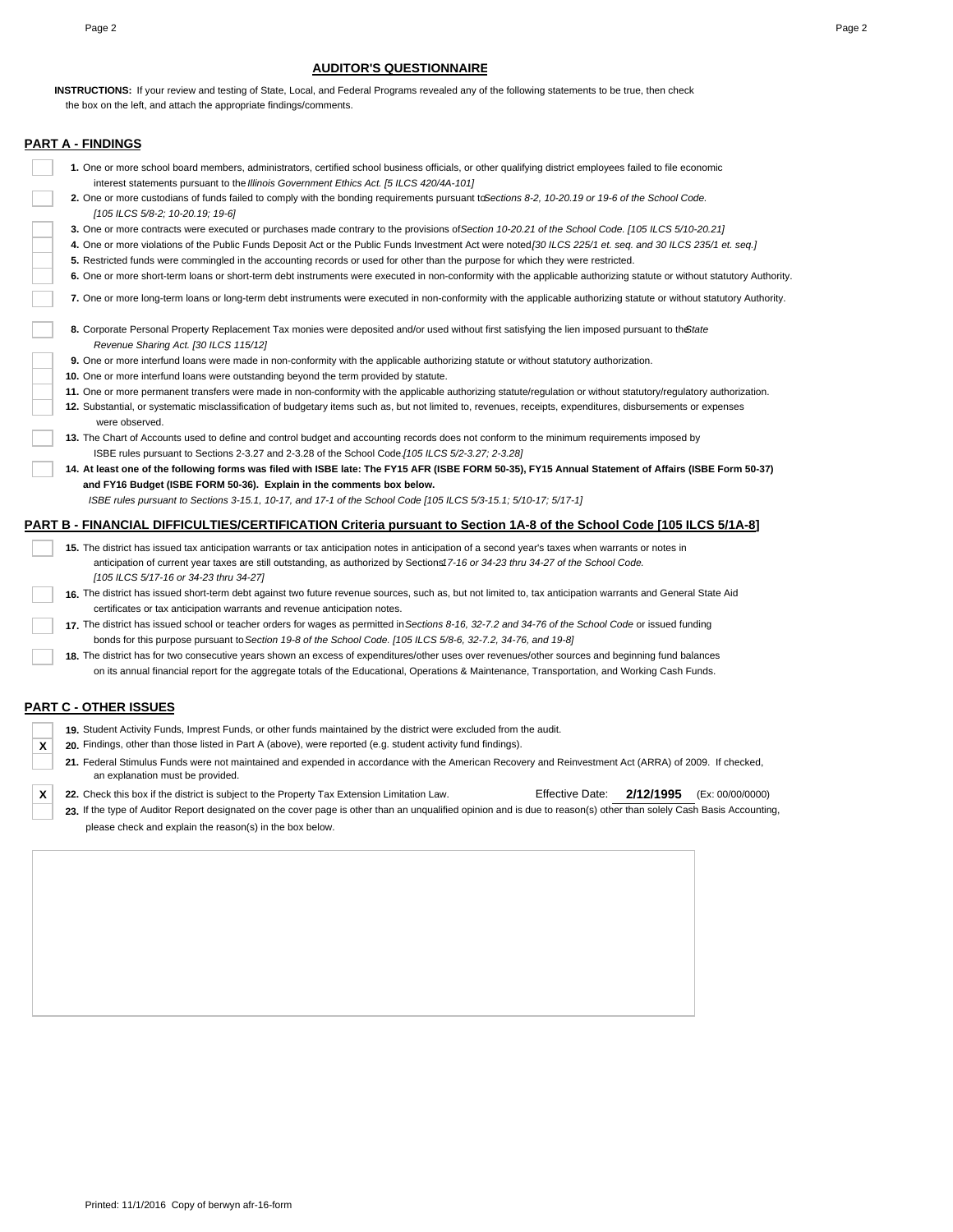#### **PART D - EXPLANATION OF ACCOUNTING PRACTICES FOR LATE MANDATED CATEGORICAL PAYMENTS**

(For School Districts who report on an Accrual/Modified Accrual Accounting Basis only)

School districts that report on the accrual/modified accrual basis of accounting must identify where late mandated categorical payments (Acct Codes 3100, 3105, 3110, 3500, and 3510) are recorded. Depending on the accounting procedure these amounts will be used to adjust the Direct Receipts/Revenues in calculation 1 and 2 of the Financial Profile Score. In FY2016, identify those late payments recorded as Intergovermental Receivables, Other Recievables, or Deferred Revenue & Other Current Liabilities or Direct Receipts/Revenue. Payments should only be listed once.

24. Enter the date that the district used to accrue mandated categorical payments Date: 10/1/2016

**25.** For the listed mandated categorical (Revenue Code (3110, 3500, 3510, 3100, 3105) that were vouchered prior to June 30th, but not released until after year end as reported in ISBE FRIS system, enter the amounts that were accrued in the chart below.

| <b>Account Name</b>                                           | 3110    | 3500   | 3510    | 3100    | 3105    | Total     |
|---------------------------------------------------------------|---------|--------|---------|---------|---------|-----------|
| Deferred Revenues (490)                                       |         |        |         |         |         |           |
| Mandated Categoricals Payments (3110, 3500, 3510, 3100, 3105) | 247.944 | 23.270 | 114.427 | 177.812 | 144.096 | 707.549   |
|                                                               |         |        |         |         |         |           |
| <b>Direct Receipts/Revenue</b>                                |         |        |         |         |         |           |
| Mandated Categoricals Payments (3110, 3500, 3510, 3100, 3105  | 247.944 | 23.270 | 114.427 | 177.812 | 144.096 | 707,549   |
|                                                               |         |        |         |         |         |           |
| <b>Total</b>                                                  |         |        |         |         |         | 1,415,098 |

\* Revenue Code (3110-Sp Ed Personnel, 3510-Sp Ed Transportation, 3500-Regular/Vocational Transportation, 3105-Sp Ed Funding for Children Requiring Services,3100-Sp Ed Private Facilities)

### **PART E - QUALIFICATIONS OF AUDITING FIRM**

\* School District/Joint Agreement entities must verify the qualifications of the auditing firm by requesting the most current peer review report and the corresponding acceptance letter from the approved peer review program for the current peer review.

\* A school district/joint agreement who engages with an auditing firm who is not licensed and qualified will be required to complete a new audit by a qualified auditing firm at the school district's/joint agreement's expense.

#### *Comments Applicable to the Auditor's Questionnaire:*

#### **GASSENSMITH & ASSOCIATES, LTD.**

*Name of Audit Firm (print)*

*The undersigned affirms that this audit was conducted by a qualified auditing firm and in accordance with the applicable standards [23 Illinois Administrative Code Part 100] and the scope of the audit conformed to the requirements of subsection (a) or (b) of 23 Illinois Administrative Code Part 100 Section 110, as applicable.*

*Signature mm/dd/yyyy*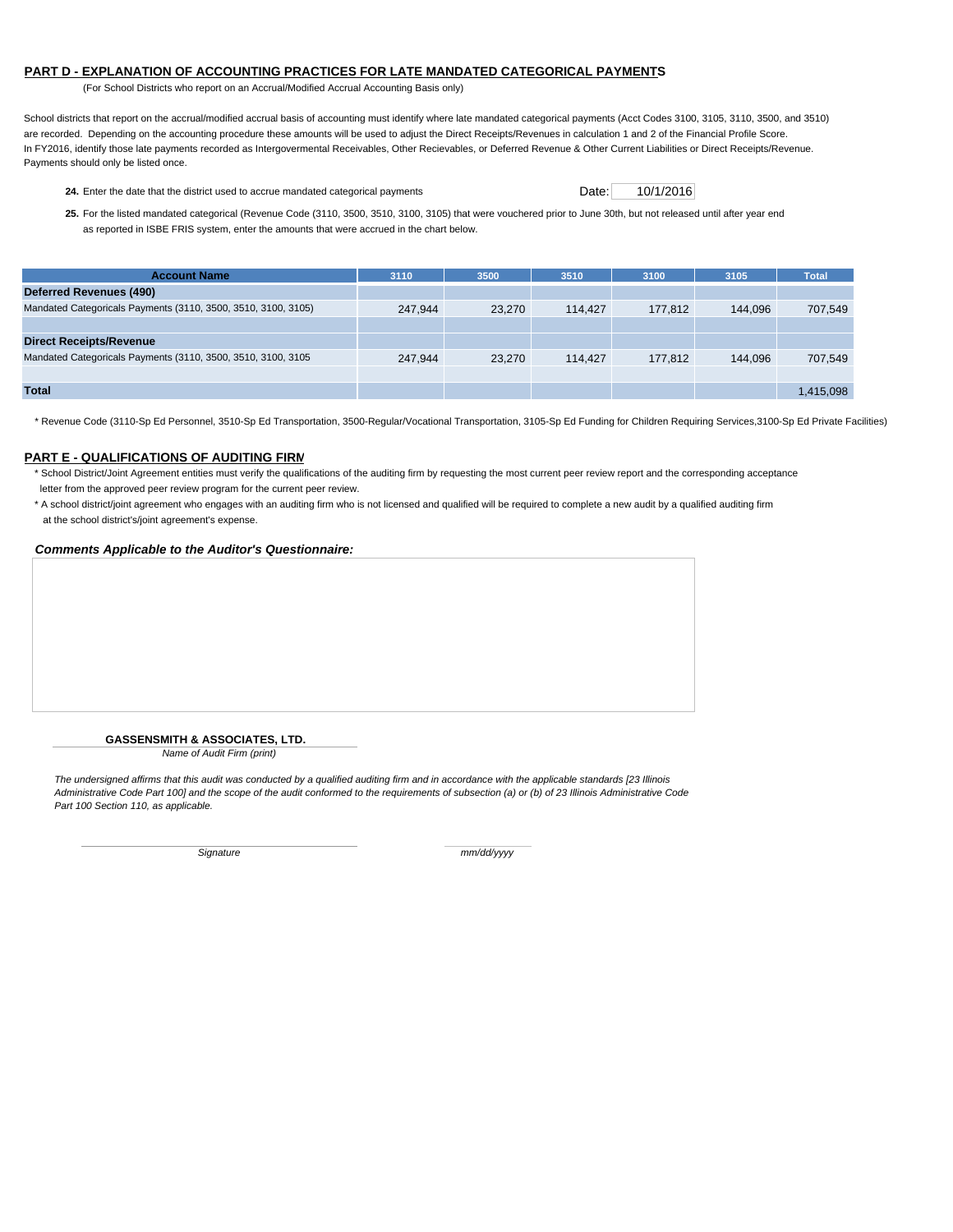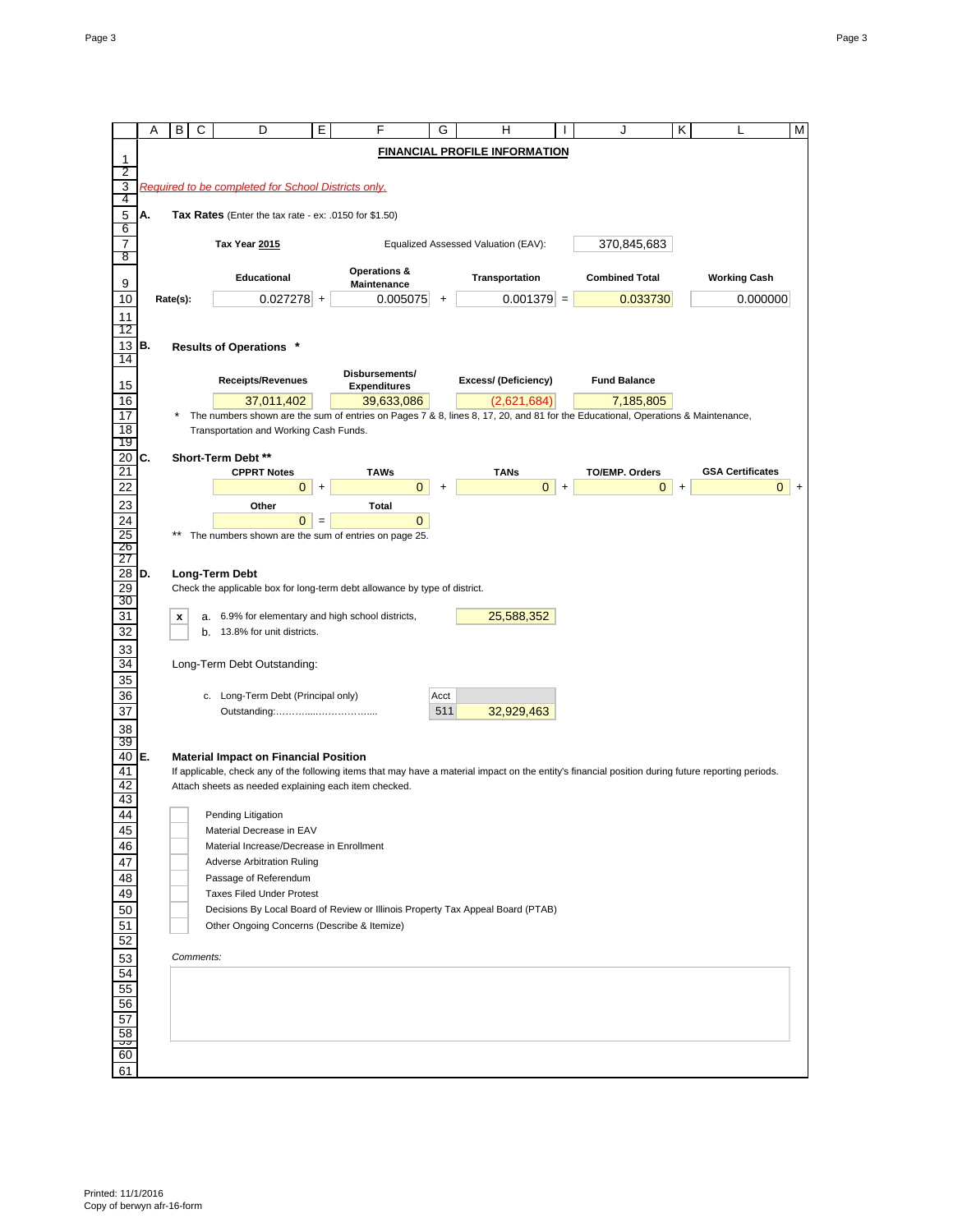|                                                                          | $\overline{A}$ $\overline{B}$ | $\mathsf{C}$                                | D                                                                           | E | F                                                                    | G<br>н                                                                                                                                                                | K              | M                           | N | O              | $FQ$ $R$    |
|--------------------------------------------------------------------------|-------------------------------|---------------------------------------------|-----------------------------------------------------------------------------|---|----------------------------------------------------------------------|-----------------------------------------------------------------------------------------------------------------------------------------------------------------------|----------------|-----------------------------|---|----------------|-------------|
| -1                                                                       |                               |                                             |                                                                             |   |                                                                      |                                                                                                                                                                       |                |                             |   |                |             |
| $\frac{2}{3}$ $\frac{3}{4}$ $\frac{4}{5}$ $\frac{6}{7}$                  |                               |                                             |                                                                             |   | <b>ESTIMATED FINANCIAL PROFILE SUMMARY</b>                           |                                                                                                                                                                       |                |                             |   |                |             |
|                                                                          |                               |                                             |                                                                             |   | (Go to the following website for reference to the Financial Profile) |                                                                                                                                                                       |                |                             |   |                |             |
|                                                                          |                               |                                             |                                                                             |   | www.isbe.net/sfms/p/profile.htm                                      |                                                                                                                                                                       |                |                             |   |                |             |
|                                                                          |                               |                                             |                                                                             |   |                                                                      |                                                                                                                                                                       |                |                             |   |                |             |
|                                                                          |                               | <b>District Name:</b>                       | BERWYN SOUTH SCHOOL DISTRICT 100                                            |   |                                                                      |                                                                                                                                                                       |                |                             |   |                |             |
| $\bf 8$                                                                  |                               | <b>District Code:</b>                       | 06-016-1000-02                                                              |   |                                                                      |                                                                                                                                                                       |                |                             |   |                |             |
| $\overline{9}$                                                           |                               | <b>County Name:</b>                         | <b>COOK</b>                                                                 |   |                                                                      |                                                                                                                                                                       |                |                             |   |                |             |
| 10                                                                       |                               |                                             |                                                                             |   |                                                                      |                                                                                                                                                                       |                |                             |   |                |             |
| 11                                                                       |                               | 1. Fund Balance to Revenue Ratio:           |                                                                             |   |                                                                      | <b>Total</b>                                                                                                                                                          | Ratio          | <b>Score</b>                |   |                | 3           |
| 12                                                                       |                               |                                             | Total Sum of Fund Balance (P8, Cells C81, D81, F81 & 181)                   |   | Funds 10, 20, 40, 70 + (50 & 80 if negative)                         | 7,185,805.00                                                                                                                                                          | 0.199          | Weight                      |   |                | 0.35        |
| 13                                                                       |                               |                                             | Total Sum of Direct Revenues (P7, Cell C8, D8, F8 & 18)                     |   | Funds 10, 20, 40, & 70,                                              | 36,171,833.00                                                                                                                                                         |                | Value                       |   |                | 1.05        |
| 14<br>15                                                                 |                               |                                             | Less: Operating Debt Pledged to Other Funds (P8, Cell C54 thru D74)         |   | Minus Funds 10 & 20                                                  | (839, 569.00)                                                                                                                                                         |                |                             |   |                |             |
| $\overline{16}$                                                          |                               | 2. Expenditures to Revenue Ratio:           | (Excluding C:D57, C:D61, C:D65, C:D69 and C:D73)                            |   |                                                                      | <b>Total</b>                                                                                                                                                          | Ratio          | <b>Score</b>                |   |                | 3           |
| 17                                                                       |                               |                                             | Total Sum of Direct Expenditures (P7, Cell C17, D17, F17, I17)              |   | Funds 10, 20 & 40                                                    | 39,633,086.00                                                                                                                                                         | 1.096          | <b>Adjustment</b>           |   |                | $\Omega$    |
| 18                                                                       |                               |                                             | Total Sum of Direct Revenues (P7, Cell C8, D8, F8, & 18)                    |   | Funds 10, 20, 40 & 70,                                               | 36,171,833.00                                                                                                                                                         |                | Weight                      |   |                | 0.35        |
| 19                                                                       |                               |                                             | Less: Operating Debt Pledged to Other Funds (P8, Cell C54 thru D74)         |   | Minus Funds 10 & 20                                                  | (839, 569.00)                                                                                                                                                         |                |                             |   |                |             |
|                                                                          |                               |                                             | (Excluding C:D57, C:D61, C:D65, C:D69 and C:D73)                            |   |                                                                      |                                                                                                                                                                       |                | Value                       |   |                | 1.05        |
|                                                                          |                               | Possible Adjustment:                        |                                                                             |   |                                                                      |                                                                                                                                                                       |                |                             |   |                |             |
|                                                                          |                               | 3. Days Cash on Hand:                       |                                                                             |   |                                                                      | <b>Total</b>                                                                                                                                                          | Days           | <b>Score</b>                |   |                | 2           |
|                                                                          |                               |                                             | Total Sum of Cash & Investments (P5, Cell C4, D4, F4, I4 & C5, D5, F5 & I5) |   | Funds 10, 20 40 & 70                                                 | 3,636,458.00                                                                                                                                                          | 33.03          | Weight                      |   |                | 0.10        |
|                                                                          |                               |                                             | Total Sum of Direct Expenditures (P7, Cell C17, D17, F17 & I17)             |   | Funds 10, 20, 40 divided by 360                                      | 110,091.91                                                                                                                                                            |                | Value                       |   |                | 0.20        |
|                                                                          |                               |                                             |                                                                             |   |                                                                      |                                                                                                                                                                       |                |                             |   |                |             |
|                                                                          |                               |                                             | 4. Percent of Short-Term Borrowing Maximum Remaining:                       |   |                                                                      | <b>Total</b>                                                                                                                                                          | Percent        | <b>Score</b>                |   |                | 4           |
|                                                                          |                               |                                             | Tax Anticipation Warrants Borrowed (P25, Cell F6-7 & F11)                   |   | Funds 10, 20 & 40                                                    | 0.00                                                                                                                                                                  | 100.00         | Weight                      |   |                | 0.10        |
|                                                                          |                               |                                             | EAV x 85% x Combined Tax Rates (P3, Cell J7 and J10)                        |   | (.85 x EAV) x Sum of Combined Tax Rates                              | 10,632,331.15                                                                                                                                                         |                | Value                       |   |                | 0.40        |
| 20<br>21 22 23 4 25<br>26 27 28 29<br>30 31                              |                               |                                             | 5. Percent of Long-Term Debt Margin Remaining:                              |   |                                                                      | <b>Total</b>                                                                                                                                                          | <b>Percent</b> | <b>Score</b>                |   |                | $\mathbf 1$ |
|                                                                          |                               | Long-Term Debt Outstanding (P3, Cell H37)   |                                                                             |   |                                                                      | 32,929,463.00                                                                                                                                                         | (28.68)        | Weight                      |   |                | 0.10        |
|                                                                          |                               | Total Long-Term Debt Allowed (P3, Cell H31) |                                                                             |   |                                                                      | 25,588,352.13                                                                                                                                                         |                | Value                       |   |                | 0.10        |
|                                                                          |                               |                                             |                                                                             |   |                                                                      |                                                                                                                                                                       |                |                             |   |                |             |
|                                                                          |                               |                                             |                                                                             |   |                                                                      |                                                                                                                                                                       |                | <b>Total Profile Score:</b> |   |                | $2.80*$     |
| $\frac{32}{33}$<br>$\frac{33}{34}$<br>$\frac{35}{36}$<br>$\frac{36}{37}$ |                               |                                             |                                                                             |   |                                                                      | <b>Estimated 2017 Financial Profile Designation:</b>                                                                                                                  |                |                             |   | <b>WARNING</b> |             |
|                                                                          |                               |                                             |                                                                             |   |                                                                      |                                                                                                                                                                       |                |                             |   |                |             |
| $\frac{38}{39}$ $\frac{40}{41}$                                          |                               |                                             |                                                                             |   |                                                                      |                                                                                                                                                                       |                |                             |   |                |             |
|                                                                          |                               |                                             |                                                                             |   |                                                                      | Total Profile Score may change based on data provided on the Financial Profile<br>Information, page 3 and by the timing of mandated categorical payments. Final score |                |                             |   |                |             |
|                                                                          |                               |                                             |                                                                             |   |                                                                      | will be calculated by ISBE.                                                                                                                                           |                |                             |   |                |             |
|                                                                          |                               |                                             |                                                                             |   |                                                                      |                                                                                                                                                                       |                |                             |   |                |             |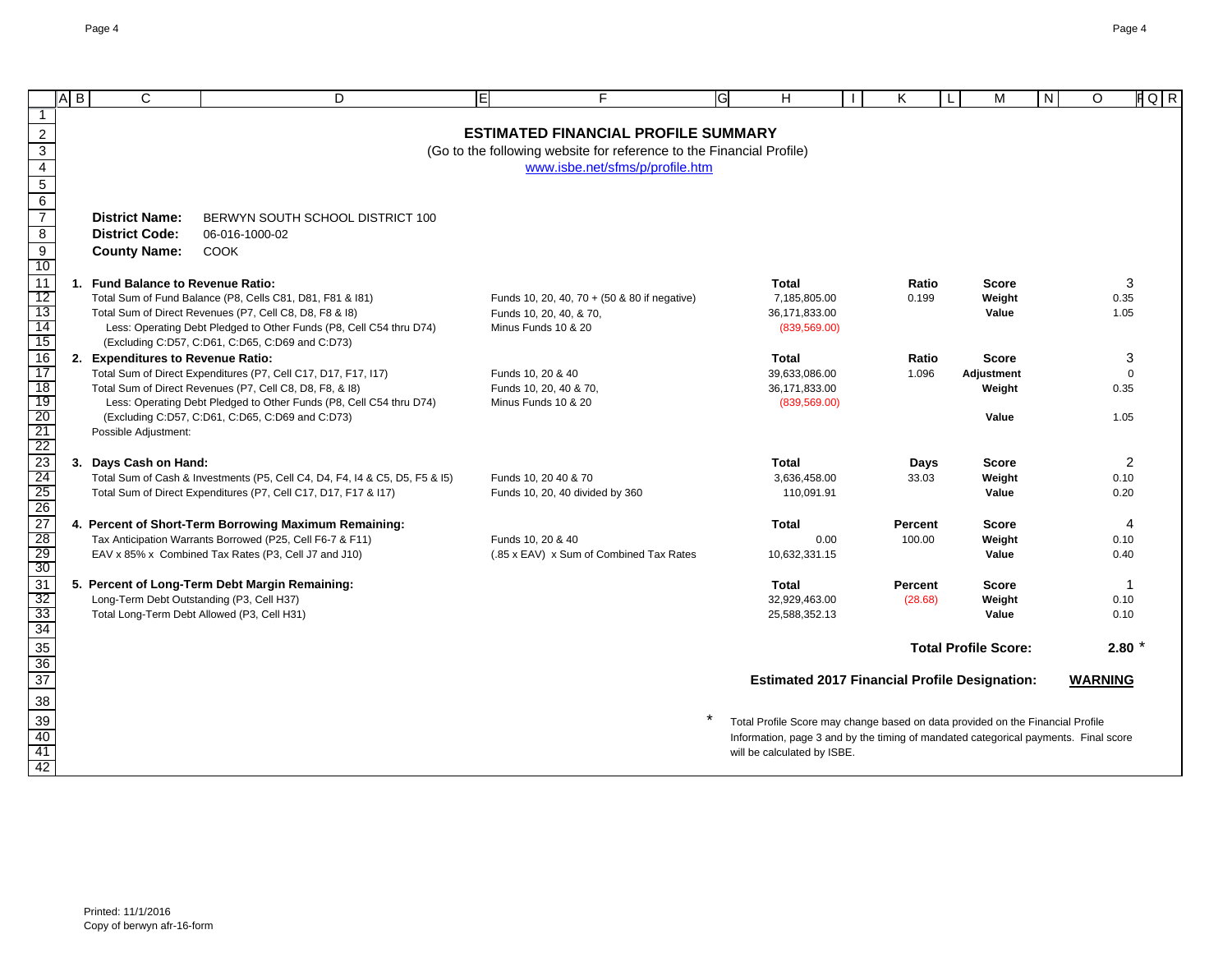#### Page 5 **BASIC FINANCIAL STATEMENTS STATEMENT OF ASSETS AND LIABILITIES ARISING FROM CASH TRANSACTIONSSTATEMENT OF POSITION AS OF JUNE 30, 2016**

|                  | $\overline{A}$                                              | $\overline{B}$ | C           | D                       | E                    | F              | G                                    | H                       |                     | J            | K                 |
|------------------|-------------------------------------------------------------|----------------|-------------|-------------------------|----------------------|----------------|--------------------------------------|-------------------------|---------------------|--------------|-------------------|
| $\mathbf{1}$     |                                                             |                | (10)        | (20)                    | (30)                 | (40)           | (50)                                 | (60)                    | (70)                | (80)         | (90)              |
|                  | <b>ASSETS</b>                                               | Acct.          |             | <b>Operations &amp;</b> |                      |                | Municipal                            |                         |                     |              | Fire Prevention & |
| $\overline{2}$   | (Enter Whole Dollars)                                       | #              | Educational | <b>Maintenance</b>      | <b>Debt Services</b> | Transportation | Retirement/Social<br><b>Security</b> | <b>Capital Projects</b> | <b>Working Cash</b> | Tort         | Safety            |
| 3                | <b>CURRENT ASSETS (100)</b>                                 |                |             |                         |                      |                |                                      |                         |                     |              |                   |
| $\overline{4}$   | Cash (Accounts 111 through 115) <sup>1</sup>                |                | 1,179       | 2,467                   | 900,859              | 106,761        | 256,706                              | 99                      | 3,526,051           |              |                   |
| 5                | Investments                                                 | 120            |             |                         |                      |                |                                      |                         |                     |              |                   |
| 6                | <b>Taxes Receivable</b>                                     | 130            | 5,111,326   | 929,442                 | 1,774,580            | 252,512        | 353,786                              |                         |                     |              |                   |
| $\overline{7}$   | Interfund Receivables                                       | 140            |             |                         |                      |                |                                      |                         |                     |              |                   |
| 8                | Intergovernmental Accounts Receivable                       | 150            | 1,374,508   |                         |                      | 137,697        |                                      |                         |                     |              |                   |
| $\boldsymbol{9}$ | Other Receivables                                           | 160            |             |                         |                      |                |                                      |                         |                     |              |                   |
| 10               | Inventory                                                   | 170            |             |                         |                      |                |                                      |                         |                     |              |                   |
| 11               | Prepaid Items                                               | 180            |             | 61,726                  |                      |                |                                      |                         |                     |              |                   |
| 12               | Other Current Assets (Describe & Itemize)                   | 190            |             |                         |                      |                |                                      |                         |                     |              |                   |
| 13               | <b>Total Current Assets</b>                                 |                | 6,487,013   | 993,635                 | 2,675,439            | 496,970        | 610,492                              | 99                      | 3,526,051           | $\mathbf{0}$ | $\mathbf{0}$      |
| 14               | <b>CAPITAL ASSETS (200)</b>                                 |                |             |                         |                      |                |                                      |                         |                     |              |                   |
| 15               | Works of Art & Historical Treasures                         | 210            |             |                         |                      |                |                                      |                         |                     |              |                   |
| 16               | Land                                                        | 220            |             |                         |                      |                |                                      |                         |                     |              |                   |
| 17               | Building & Building Improvements                            | 230            |             |                         |                      |                |                                      |                         |                     |              |                   |
| 18               | Site Improvements & Infrastructure                          | 240            |             |                         |                      |                |                                      |                         |                     |              |                   |
| 19               | <b>Capitalized Equipment</b>                                | 250            |             |                         |                      |                |                                      |                         |                     |              |                   |
| 20               | Construction in Progress                                    | 260            |             |                         |                      |                |                                      |                         |                     |              |                   |
| 21               | Amount Available in Debt Service Funds                      | 340            |             |                         |                      |                |                                      |                         |                     |              |                   |
| 22               | Amount to be Provided for Payment on Long-Term Debt         | 350            |             |                         |                      |                |                                      |                         |                     |              |                   |
| 23               | <b>Total Capital Assets</b>                                 |                |             |                         |                      |                |                                      |                         |                     |              |                   |
| 24               | <b>CURRENT LIABILITIES (400)</b>                            |                |             |                         |                      |                |                                      |                         |                     |              |                   |
| 25               | <b>Interfund Payables</b>                                   | 410            |             |                         |                      |                |                                      |                         |                     |              |                   |
| 26               | Intergovernmental Accounts Payable                          | 420            |             |                         |                      |                |                                      |                         |                     |              |                   |
| 27               | Other Payables                                              | 430            | 231,896     | 44,975                  |                      | 92.435         |                                      |                         |                     |              |                   |
| $\overline{28}$  | <b>Contracts Payable</b>                                    | 440            |             |                         |                      |                |                                      |                         |                     |              |                   |
| 29               | Loans Payable                                               | 460            |             |                         |                      |                |                                      |                         |                     |              |                   |
| 30               | Salaries & Benefits Payable                                 | 470            | 2,599,612   |                         |                      | 1,108          | 113,644                              |                         |                     |              |                   |
| 31               | Payroll Deductions & Withholdings                           | 480            |             |                         |                      |                |                                      |                         |                     |              |                   |
| 32               | Deferred Revenues & Other Current Liabilities               | 490            | 1,113,364   | 76,131                  | 484,301              | 158,343        | 29,574                               |                         |                     |              |                   |
| 33               | Due to Activity Fund Organizations                          | 493            |             |                         |                      |                |                                      |                         |                     |              |                   |
| 34               | <b>Total Current Liabilities</b>                            |                | 3,944,872   | 121,106                 | 484,301              | 251,886        | 143,218                              | $\overline{0}$          | $\overline{0}$      | $\mathbf{0}$ | $\overline{0}$    |
| 35               | <b>LONG-TERM LIABILITIES (500)</b>                          |                |             |                         |                      |                |                                      |                         |                     |              |                   |
| 36               | Long-Term Debt Payable (General Obligation, Revenue, Other) | 511            |             |                         |                      |                |                                      |                         |                     |              |                   |
| 37               | <b>Total Long-Term Liabilities</b>                          |                |             |                         |                      |                |                                      |                         |                     |              |                   |
| 38               | Reserved Fund Balance                                       | 714            |             |                         |                      |                |                                      |                         |                     |              |                   |
| 39               | Unreserved Fund Balance                                     | 730            | 2,542,141   | 872,529                 | 2,191,138            | 245,084        | 467,274                              | 99                      | 3,526,051           |              |                   |
| 40               | Investment in General Fixed Assets                          |                |             |                         |                      |                |                                      |                         |                     |              |                   |
| 41               | <b>Total Liabilities and Fund Balance</b>                   |                | 6,487,013   | 993,635                 | 2,675,439            | 496,970        | 610,492                              | 99                      | 3,526,051           | $\mathbf{0}$ | $\mathbf{0}$      |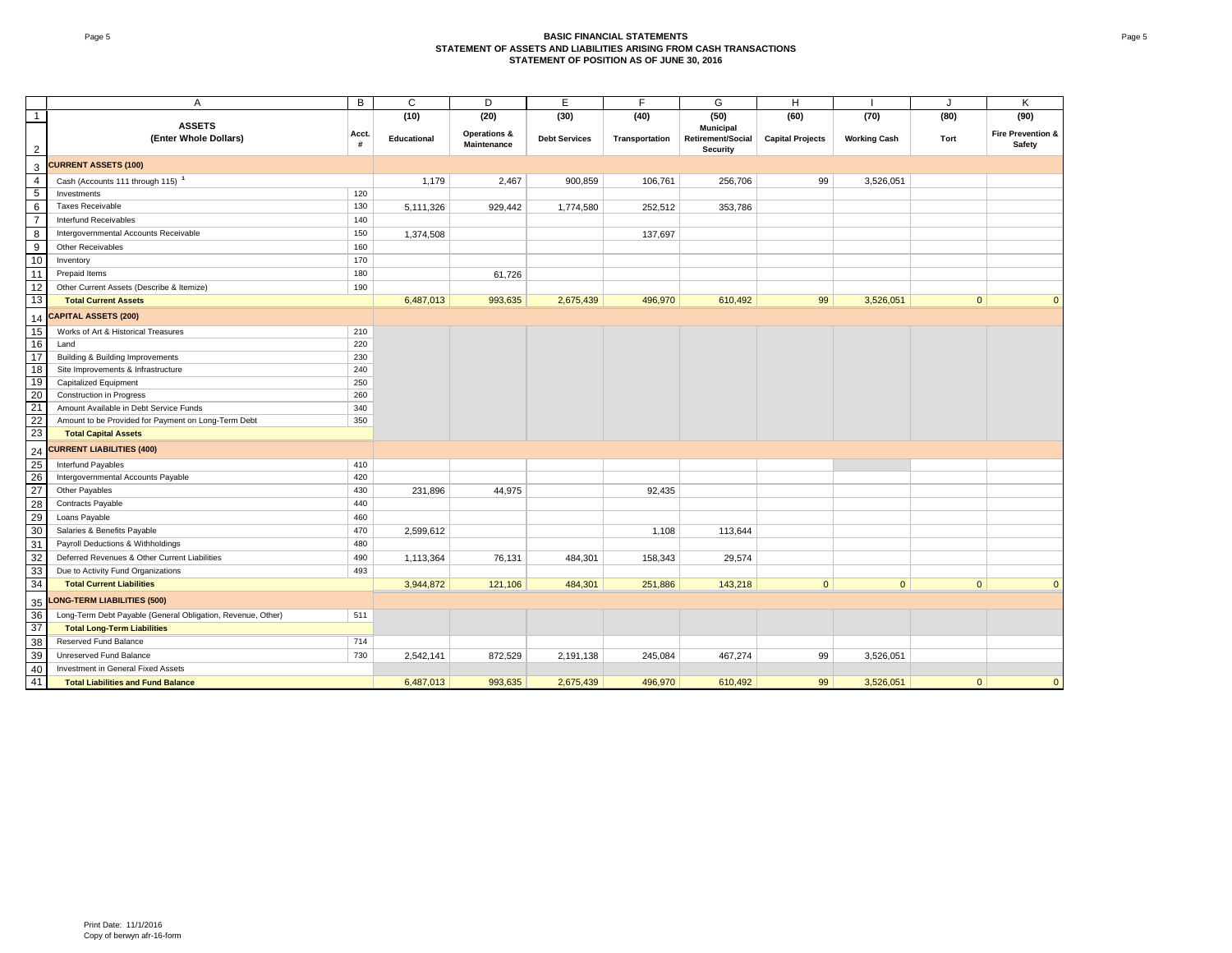|                 | A                                                           | B          | L                  | М                                     | N                                 |
|-----------------|-------------------------------------------------------------|------------|--------------------|---------------------------------------|-----------------------------------|
| 1               |                                                             |            |                    | <b>Account Groups</b>                 |                                   |
| $\overline{2}$  | <b>ASSETS</b><br>(Enter Whole Dollars)                      | Acct.<br># | <b>Agency Fund</b> | <b>General Fixed</b><br><b>Assets</b> | General Long-<br><b>Term Debt</b> |
| 3               | <b>CURRENT ASSETS (100)</b>                                 |            |                    |                                       |                                   |
| 4               | Cash (Accounts 111 through 115) <sup>1</sup>                |            | 83,311             |                                       |                                   |
| 5               | Investments                                                 | 120        |                    |                                       |                                   |
| 6               | <b>Taxes Receivable</b>                                     | 130        |                    |                                       |                                   |
| 7               | Interfund Receivables                                       | 140        |                    |                                       |                                   |
| 8               | Intergovernmental Accounts Receivable                       | 150        |                    |                                       |                                   |
| 9               | <b>Other Receivables</b>                                    | 160        |                    |                                       |                                   |
| 10              | Inventory                                                   | 170        |                    |                                       |                                   |
| 11              | Prepaid Items                                               | 180        |                    |                                       |                                   |
| 12              | Other Current Assets (Describe & Itemize)                   | 190        |                    |                                       |                                   |
| 13              | <b>Total Current Assets</b>                                 |            | 83,311             |                                       |                                   |
| 14              | <b>CAPITAL ASSETS (200)</b>                                 |            |                    |                                       |                                   |
| 15              | Works of Art & Historical Treasures                         | 210        |                    |                                       |                                   |
| 16              | Land                                                        | 220        |                    | 3,997,483                             |                                   |
| 17              | Building & Building Improvements                            | 230        |                    | 33,488,673                            |                                   |
| 18              | Site Improvements & Infrastructure                          | 240        |                    | 1,494,163                             |                                   |
| 19              | Capitalized Equipment                                       | 250        |                    | 15,434,919                            |                                   |
| 20              | Construction in Progress                                    | 260        |                    |                                       |                                   |
| 21              | Amount Available in Debt Service Funds                      | 340        |                    |                                       | 900,859                           |
| 22              | Amount to be Provided for Payment on Long-Term Debt         | 350        |                    |                                       | 32,028,604                        |
| 23              | <b>Total Capital Assets</b>                                 |            |                    | 54,415,238                            | 32,929,463                        |
| 24              | <b>CURRENT LIABILITIES (400)</b>                            |            |                    |                                       |                                   |
| 25              | Interfund Payables                                          | 410        |                    |                                       |                                   |
| 26              | Intergovernmental Accounts Payable                          | 420        |                    |                                       |                                   |
| 27              | Other Payables                                              | 430        |                    |                                       |                                   |
| 28              | Contracts Payable                                           | 440        |                    |                                       |                                   |
| 29              | Loans Payable                                               | 460        |                    |                                       |                                   |
| 30              | Salaries & Benefits Payable                                 | 470        |                    |                                       |                                   |
| 31              | Payroll Deductions & Withholdings                           | 480        |                    |                                       |                                   |
| 32              | Deferred Revenues & Other Current Liabilities               | 490        |                    |                                       |                                   |
| 33              | Due to Activity Fund Organizations                          | 493        | 83,311             |                                       |                                   |
| 34              | <b>Total Current Liabilities</b>                            |            | 83,311             |                                       |                                   |
| 35              | <b>LONG-TERM LIABILITIES (500)</b>                          |            |                    |                                       |                                   |
| 36              | Long-Term Debt Payable (General Obligation, Revenue, Other) | 511        |                    |                                       | 32,929,463                        |
| $\overline{37}$ | <b>Total Long-Term Liabilities</b>                          |            |                    |                                       | 32,929,463                        |
| 38              | Reserved Fund Balance                                       | 714        |                    |                                       |                                   |
| 39              | Unreserved Fund Balance                                     | 730        |                    |                                       |                                   |
| 40              | Investment in General Fixed Assets                          |            |                    | 54,415,238                            |                                   |
| 41              | <b>Total Liabilities and Fund Balance</b>                   |            | 83,311             | 54,415,238                            | 32,929,463                        |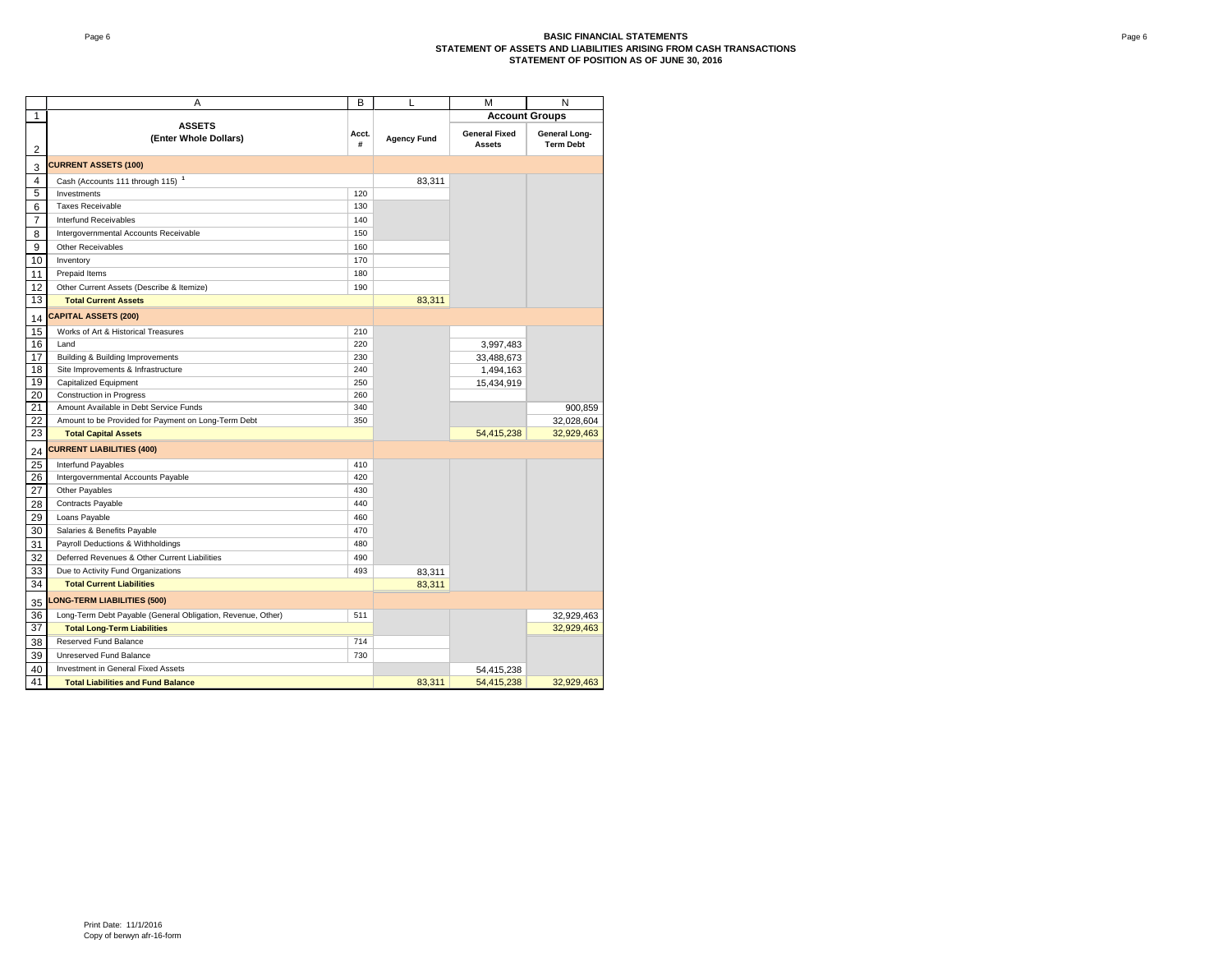#### Page 7 **BASIC FINANCIAL STATEMENT STATEMENT OF REVENUES RECEIVED/REVENUES, EXPENDITURES/DISBURSED/EXPENDITURES, OTHER SOURCES (USES) AND CHANGES IN FUND BALANCE ALL FUNDS - FOR THE YEAR ENDING JUNE 30, 2016**

|                 | A                                                                             | B    | С            | D                       | E                    | F              | G                  | H                       |                     | J            |
|-----------------|-------------------------------------------------------------------------------|------|--------------|-------------------------|----------------------|----------------|--------------------|-------------------------|---------------------|--------------|
| $\mathbf{1}$    |                                                                               |      | (10)         | (20)                    | (30)                 | (40)           | (50)               | (60)                    | (70)                | (80)         |
|                 | <b>Description</b>                                                            | Acct |              | <b>Operations &amp;</b> |                      |                | Municipal          |                         |                     |              |
|                 | (Enter Whole Dollars)                                                         | #    | Educational  | Maintenance             | <b>Debt Services</b> | Transportation | Retirement/ Social | <b>Capital Projects</b> | <b>Working Cash</b> | Tort         |
| $\sqrt{2}$      |                                                                               |      |              |                         |                      |                | Security           |                         |                     |              |
| 3               | <b>RECEIPTS/REVENUES</b>                                                      |      |              |                         |                      |                |                    |                         |                     |              |
| 4               | <b>LOCAL SOURCES</b>                                                          | 1000 | 10,617,653   | 1,901,758               | 3,850,549            | 493,651        | 687,230            | $\mathbf{0}$            | 18,059              |              |
|                 | FLOW-THROUGH RECEIPTS/REVENUES FROM ONE DISTRICT TO                           | 2000 |              |                         |                      |                |                    |                         |                     |              |
| 5               | <b>ANOTHER DISTRICT</b>                                                       |      | 7,486        | $\Omega$                |                      | $\overline{0}$ | $\mathbf{0}$       |                         |                     |              |
| 6               | <b>STATE SOURCES</b>                                                          | 3000 | 18,063,666   | 500,000                 | $\mathbf{0}$         | 410,840        | 500,000            | $\mathbf{0}$            | $\mathbf 0$         | $\Omega$     |
| 7               | <b>FEDERAL SOURCES</b>                                                        | 4000 | 4,998,289    | $\mathbf{0}$            | $\mathbf{0}$         | $\mathbf 0$    | $\mathbf{0}$       | $\mathbf{0}$            | $\mathbf{0}$        | $\mathbf{0}$ |
| 8               | <b>Total Direct Receipts/Revenues</b>                                         |      | 33,687,094   | 2,401,758               | 3,850,549            | 904,491        | 1,187,230          | $\mathbf{0}$            | 18,059              | $\Omega$     |
| 9               | Receipts/Revenues for "On Behalf" Payments                                    | 3998 | 10,741,623   |                         |                      |                |                    |                         |                     |              |
| 10              | <b>Total Receipts/Revenues</b>                                                |      | 44,428,717   | 2,401,758               | 3,850,549            | 904,491        | 1,187,230          | $\mathbf{0}$            | 18,059              | $\Omega$     |
| 11              | DISBURSEMENTS/EXPENDITURES                                                    |      |              |                         |                      |                |                    |                         |                     |              |
| 12              | <b>Instruction</b>                                                            | 1000 | 23,645,421   |                         |                      |                | 432,436            |                         |                     |              |
|                 | 13 Support Services                                                           | 2000 | 10,597,586   | 3,663,777               |                      | 1,271,525      | 678,031            | $\mathbf{0}$            |                     | $\mathbf{0}$ |
|                 | 14 Community Services                                                         | 3000 | 327,520      | $\mathbf{0}$            |                      | $\mathbf{0}$   | 957                |                         |                     |              |
|                 | 15 Payments to Other Districts & Govermental Units                            | 4000 | 127,257      | $\mathbf 0$             | $\Omega$             | $\overline{0}$ | $\mathbf{0}$       | $\mathbf{0}$            |                     |              |
|                 | 16 Debt Service                                                               | 5000 | $\mathbf{0}$ | $\Omega$                | 3,656,129            | $\Omega$       | $\Omega$           |                         |                     | $\mathbf{0}$ |
| 17              | <b>Total Direct Disbursements/Expenditures</b>                                |      | 34,697,784   | 3,663,777               | 3,656,129            | 1,271,525      | 1,111,424          | $\mathbf{0}$            |                     | $\mathbf{0}$ |
|                 |                                                                               |      |              |                         |                      |                |                    |                         |                     |              |
| 18              | Disbursements/Expenditures for "On Behalf" Payments <sup>2</sup>              | 4180 | 10,741,623   | $\Omega$                | $\overline{0}$       | $\overline{0}$ | $\mathbf{0}$       | $\mathbf{0}$            |                     | $\mathbf{0}$ |
| 19              | <b>Total Disbursements/Expenditures</b>                                       |      | 45,439,407   | 3,663,777               | 3,656,129            | 1,271,525      | 1,111,424          | $\mathbf{0}$            |                     | $\mathbf{0}$ |
|                 | <b>Excess of Direct Receipts/Revenues Over (Under) Direct</b>                 |      |              |                         |                      |                |                    |                         |                     |              |
| 20              | Disbursements/Expenditures <sup>3</sup>                                       |      | (1,010,690)  | (1,262,019)             | 194,420              | (367,034)      | 75,806             | $\overline{0}$          | 18,059              | $\mathbf{0}$ |
| 21              | <b>OTHER SOURCES/USES OF FUNDS</b>                                            |      |              |                         |                      |                |                    |                         |                     |              |
| $\overline{22}$ | OTHER SOURCES OF FUNDS (7000)                                                 |      |              |                         |                      |                |                    |                         |                     |              |
| $\overline{23}$ | PERMANENT TRANSFER FROM VARIOUS FUNDS                                         |      |              |                         |                      |                |                    |                         |                     |              |
| 24              | Abolishment of the Working Cash Fund <sup>12</sup>                            | 7110 |              |                         |                      |                |                    |                         |                     |              |
| 25              | Abatement of the Working Cash Fund <sup>12</sup>                              | 7110 | 1,163,000    | 1,327,000               |                      |                |                    |                         |                     |              |
| 26              | Transfer of Working Cash Fund Interest                                        | 7120 | 18,000       |                         |                      |                |                    |                         |                     |              |
| 27              | <b>Transfer Among Funds</b>                                                   | 7130 |              |                         |                      |                |                    |                         |                     |              |
| 28              | Transfer of Interest                                                          | 7140 |              |                         |                      |                |                    |                         |                     |              |
| 29              | Transfer from Capital Project Fund to O&M Fund                                | 7150 |              |                         |                      |                |                    |                         |                     |              |
|                 | Transfer of Excess Fire Prevention & Safety Tax and Interest Proceeds to 7160 |      |              |                         |                      |                |                    |                         |                     |              |
| 30              | O&M Fund <sup>4</sup>                                                         |      |              |                         |                      |                |                    |                         |                     |              |
|                 | Transfer to Excess Fire Prevention & Safety Bond and Interest Proceeds        | 7170 |              |                         |                      |                |                    |                         |                     |              |
| 31              | to Debt Service Fund <sup>5</sup>                                             |      |              |                         |                      |                |                    |                         |                     |              |
| 32              | SALE OF BONDS (7200)                                                          |      |              |                         |                      |                |                    |                         |                     |              |
| 33              | Principal on Bonds Sold                                                       | 7210 |              |                         |                      |                |                    |                         |                     |              |
| 34              | Premium on Bonds Sold                                                         | 7220 |              |                         |                      |                |                    |                         |                     |              |
| 35              | Accrued Interest on Bonds Sold                                                | 7230 |              |                         |                      |                |                    |                         |                     |              |
| 36              | Sale or Compensation for Fixed Assets <sup>6</sup>                            | 7300 |              |                         |                      |                |                    |                         |                     |              |
| 37              | Transfer to Debt Service to Pay Principal on Capital Leases                   | 7400 |              |                         | 817,082              |                |                    |                         |                     |              |
| 38              | Transfer to Debt Service to Pay Interest on Capital Leases                    | 7500 |              |                         | 22,487               |                |                    |                         |                     |              |
| 39              | Transfer to Debt Service to Pay Principal on Revenue Bonds                    | 7600 |              |                         | $\mathbf{0}$         |                |                    |                         |                     |              |
| 40              | Transfer to Debt Service Fund to Pay Interest on Revenue Bonds                | 7700 |              |                         | $\mathbf{0}$         |                |                    |                         |                     |              |
| 41              | Transfer to Capital Projects Fund                                             | 7800 |              |                         |                      |                |                    | $\mathbf{0}$            |                     |              |
| 42              | <b>ISBE Loan Proceeds</b>                                                     | 7900 |              |                         |                      |                |                    |                         |                     |              |
| 43              | Other Sources Not Classified Elsewhere                                        | 7990 | 687,961      |                         |                      |                |                    |                         |                     |              |
| 44              | <b>Total Other Sources of Funds</b>                                           |      | 1,868,961    | 1,327,000               | 839,569              | $\Omega$       | $\Omega$           | $\Omega$                | $\Omega$            |              |
| 45              | OTHER USES OF FUNDS (8000)                                                    |      |              |                         |                      |                |                    |                         |                     |              |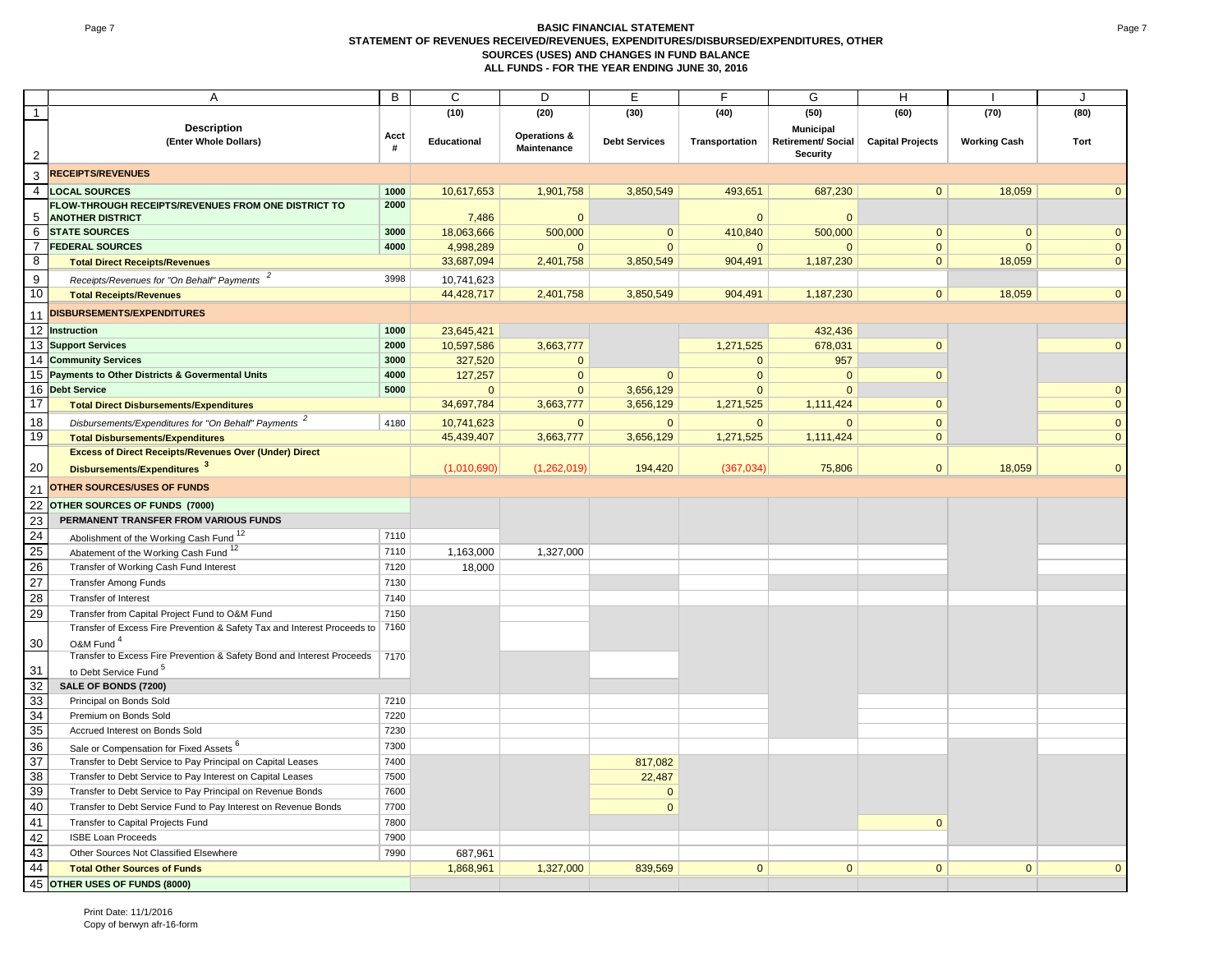#### Page 8 **BASIC FINANCIAL STATEMENT STATEMENT OF REVENUES RECEIVED/REVENUES, EXPENDITURES/DISBURSED/EXPENDITURES, OTHER SOURCES (USES) AND CHANGES IN FUND BALANCE ALL FUNDS - FOR THE YEAR ENDING JUNE 30, 2016**

|                      | A                                                                              | B            | C                  | D                                      | Ε                    | F              | G                                                         | H                       |                     | J                       |
|----------------------|--------------------------------------------------------------------------------|--------------|--------------------|----------------------------------------|----------------------|----------------|-----------------------------------------------------------|-------------------------|---------------------|-------------------------|
| $\mathbf{1}$         |                                                                                |              | (10)               | (20)                                   | (30)                 | (40)           | (50)                                                      | (60)                    | (70)                | (80)                    |
|                      | <b>Description</b><br>(Enter Whole Dollars)                                    | Acct<br>#    | <b>Educational</b> | <b>Operations &amp;</b><br>Maintenance | <b>Debt Services</b> | Transportation | <b>Municipal</b><br><b>Retirement/ Social</b><br>Security | <b>Capital Projects</b> | <b>Working Cash</b> | Tort                    |
| $\overline{2}$<br>46 | PERMANENT TRANSFER TO VARIOUS OTHER FUNDS (8100)                               |              |                    |                                        |                      |                |                                                           |                         |                     |                         |
| 47                   |                                                                                | 8110         |                    |                                        |                      |                |                                                           |                         |                     |                         |
| 48                   | Abolishment or Abatement of the Working Cash Fund <sup>12</sup>                | 8120         |                    |                                        |                      |                |                                                           |                         | 2,490,000           |                         |
| 49                   | Transfer of Working Cash Fund Interest 12                                      |              |                    |                                        |                      |                |                                                           |                         | 18,000              |                         |
| 50                   | <b>Transfer Among Funds</b><br>Transfer of Interest                            | 8130<br>8140 |                    |                                        |                      |                |                                                           |                         |                     |                         |
| 51                   | Transfer from Capital Project Fund to O&M Fund                                 | 8150         |                    |                                        |                      |                |                                                           | $\mathbf{0}$            |                     |                         |
|                      | Transfer of Excess Fire Prevention & Safety Tax & Interest Proceeds to         |              |                    |                                        |                      |                |                                                           |                         |                     |                         |
| 52                   | O&M Fund <sup>4</sup>                                                          | 8160         |                    |                                        |                      |                |                                                           |                         |                     |                         |
|                      | Transfer of Excess Fire Prevention & Safety Bond and Interest Proceeds         | 8170         |                    |                                        |                      |                |                                                           |                         |                     |                         |
| 53                   | to Debt Service Fund <sup>5</sup>                                              |              |                    |                                        |                      |                |                                                           |                         |                     |                         |
| 54                   | Taxes Pledged to Pay Principal on Capital Leases                               | 8410         |                    |                                        |                      |                |                                                           |                         |                     |                         |
| 55                   | Grants/Reimbursements Pledged to Pay Principal on Capital Leases               | 8420         |                    |                                        |                      |                |                                                           |                         |                     |                         |
| 56                   | Other Revenues Pledged to Pay Principal on Capital Leases                      | 8430         | 817,082            |                                        |                      |                |                                                           |                         |                     |                         |
| 57                   | Fund Balance Transfers Pledged to Pay Principal on Capital Leases              | 8440         |                    |                                        |                      |                |                                                           |                         |                     |                         |
| 58                   | Taxes Pledged to Pay Interest on Capital Leases                                | 8510         |                    |                                        |                      |                |                                                           |                         |                     |                         |
| 59                   | Grants/Reimbursements Pledged to Pay Interest on Capital Leases                | 8520         |                    |                                        |                      |                |                                                           |                         |                     |                         |
| 60                   | Other Revenues Pledged to Pay Interest on Capital Leases                       | 8530         | 22,487             |                                        |                      |                |                                                           |                         |                     |                         |
| 61                   | Fund Balance Transfers Pledged to Pay Interest on Capital Leases               | 8540         |                    |                                        |                      |                |                                                           |                         |                     |                         |
| 62                   | Taxes Pledged to Pay Principal on Revenue Bonds                                | 8610         |                    |                                        |                      |                |                                                           |                         |                     |                         |
| 63                   | Grants/Reimbursements Pledged to Pay Principal on Revenue Bonds                | 8620         |                    |                                        |                      |                |                                                           |                         |                     |                         |
| 64                   | Other Revenues Pledged to Pay Principal on Revenue Bonds                       | 8630         |                    |                                        |                      |                |                                                           |                         |                     |                         |
| 65                   | Fund Balance Transfers Pledged to Pay Principal on Revenue Bonds               | 8640         |                    |                                        |                      |                |                                                           |                         |                     |                         |
| 66                   | Taxes Pledged to Pay Interest on Revenue Bonds                                 | 8710         |                    |                                        |                      |                |                                                           |                         |                     |                         |
| 67                   | Grants/Reimbursements Pledged to Pay Interest on Revenue Bonds                 | 8720         |                    |                                        |                      |                |                                                           |                         |                     |                         |
| 68                   | Other Revenues Pledged to Pay Interest on Revenue Bonds                        | 8730         |                    |                                        |                      |                |                                                           |                         |                     |                         |
| 69                   | Fund Balance Transfers Pledged to Pay Interest on Revenue Bonds                | 8740         |                    |                                        |                      |                |                                                           |                         |                     |                         |
| 70                   | Taxes Transferred to Pay for Capital Projects                                  | 8810         |                    |                                        |                      |                |                                                           |                         |                     |                         |
| 71                   | Grants/Reimbursements Pledged to Pay for Capital Projects                      | 8820         |                    |                                        |                      |                |                                                           |                         |                     |                         |
| 72                   | Other Revenues Pledged to Pay for Capital Projects                             | 8830         |                    |                                        |                      |                |                                                           |                         |                     |                         |
| 73                   | Fund Balance Transfers Pledged to Pay for Capital Projects                     | 8840         |                    |                                        |                      |                |                                                           |                         |                     |                         |
| 74                   | Transfer to Debt Service Fund to Pay Principal on ISBE Loans                   | 8910         |                    |                                        |                      |                |                                                           |                         |                     |                         |
| 75                   | Other Uses Not Classified Elsewhere                                            | 8990         |                    |                                        |                      |                |                                                           |                         |                     |                         |
| $\overline{76}$      | <b>Total Other Uses of Funds</b>                                               |              | 839,569            | $\Omega$                               | $\Omega$             | $\overline{0}$ | $\overline{0}$                                            | $\mathbf{0}$            | 2,508,000           | $\mathbf{0}$            |
| 77                   | <b>Total Other Sources/Uses of Funds</b>                                       |              | 1,029,392          | 1,327,000                              | 839,569              | $\overline{0}$ | $\overline{0}$                                            | $\mathbf{0}$            | (2,508,000)         | $\overline{\mathbf{0}}$ |
|                      | Excess of Receipts/Revenues and Other Sources of Funds (Over/Under)            |              |                    |                                        |                      |                |                                                           |                         |                     |                         |
| 78                   | Expenditures/Disbursements and Other Uses of Funds                             |              | 18,702             | 64,981                                 | 1,033,989            | (367,034)      | 75,806                                                    | $\mathbf{0}$            | (2,489,941)         | $\mathbf{0}$            |
| 79                   | Fund Balances - July 1, 2015                                                   |              | 2,523,439          | 807,548                                | 1,157,149            | 612,118        | 391,468                                                   | 99                      | 6,015,992           | $\mathbf 0$             |
| 80                   | Other Changes in Fund Balances - Increases (Decreases)<br>(Describe & Itemize) |              |                    |                                        |                      |                |                                                           |                         |                     |                         |
| 81                   | Fund Balances - June 30, 2016                                                  |              | 2.542.141          | 872,529                                | 2,191,138            | 245.084        | 467,274                                                   | 99                      | 3,526,051           | $\mathbf{0}$            |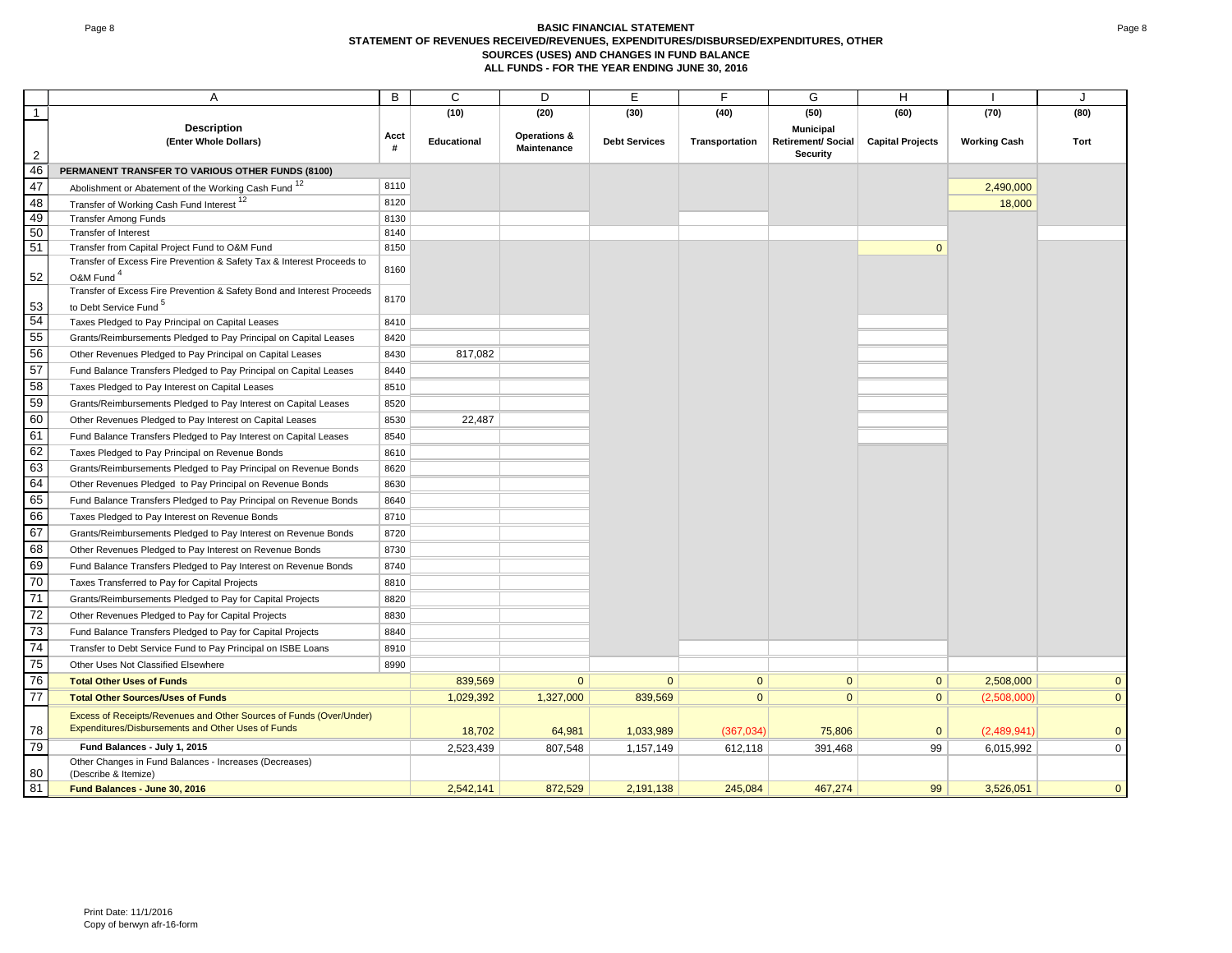#### Page 9 **BASIC FINANCIAL STATEMENT STATEMENT OF REVENUES RECEIVED/REVENUES, EXPENDITURES/DISBURSED/EXPENDITURES, OTHER SOURCES (USES) AND CHANGES IN FUND BALANCE ALL FUNDS - FOR THE YEAR ENDING JUNE 30, 2016**

|        | Α                                                                           | B            | Κ                            |
|--------|-----------------------------------------------------------------------------|--------------|------------------------------|
| 1      |                                                                             |              | (90)                         |
|        | <b>Description</b>                                                          |              |                              |
|        | (Enter Whole Dollars)                                                       | Acct         | <b>Fire Prevention &amp;</b> |
| 2      |                                                                             | #            | Safety                       |
|        | <b>RECEIPTS/REVENUES</b>                                                    |              |                              |
| 3<br>4 |                                                                             |              |                              |
|        | <b>LOCAL SOURCES</b><br>FLOW-THROUGH RECEIPTS/REVENUES FROM ONE DISTRICT TO | 1000<br>2000 | $\mathbf 0$                  |
| 5      | <b>ANOTHER DISTRICT</b>                                                     |              |                              |
| 6      | <b>STATE SOURCES</b>                                                        | 3000         | $\mathbf{0}$                 |
| 7      | <b>FEDERAL SOURCES</b>                                                      | 4000         | $\mathbf 0$                  |
| 8      | <b>Total Direct Receipts/Revenues</b>                                       |              | $\mathbf 0$                  |
|        |                                                                             |              |                              |
| 9      | Receipts/Revenues for "On Behalf" Payments                                  | 3998         |                              |
| 10     | <b>Total Receipts/Revenues</b>                                              |              | $\mathbf{0}$                 |
| 11     | <b>DISBURSEMENTS/EXPENDITURES</b>                                           |              |                              |
| 12     | <b>Instruction</b>                                                          | 1000         |                              |
| 13     | <b>Support Services</b>                                                     | 2000         | 0                            |
| 14     | <b>Community Services</b>                                                   | 3000         |                              |
| 15     | <b>Payments to Other Districts &amp; Govermental Units</b>                  | 4000         | $\mathbf 0$                  |
| 16     | <b>Debt Service</b>                                                         | 5000         | $\mathbf 0$                  |
| 17     | <b>Total Direct Disbursements/Expenditures</b>                              |              | $\mathbf 0$                  |
| 18     | Disbursements/Expenditures for "On Behalf" Payments <sup>2</sup>            | 4180         | $\mathbf 0$                  |
| 19     | <b>Total Disbursements/Expenditures</b>                                     |              | $\mathbf{0}$                 |
|        | <b>Excess of Direct Receipts/Revenues Over (Under) Direct</b>               |              |                              |
|        |                                                                             |              |                              |
| 20     | Disbursements/Expenditures 3                                                |              | $\mathbf{0}$                 |
| 21     | <b>OTHER SOURCES/USES OF FUNDS</b>                                          |              |                              |
| 22     | OTHER SOURCES OF FUNDS (7000)                                               |              |                              |
| 23     | PERMANENT TRANSFER FROM VARIOUS FUNDS                                       |              |                              |
| 24     | Abolishment of the Working Cash Fund <sup>12</sup>                          | 7110         |                              |
| 25     | Abatement of the Working Cash Fund <sup>12</sup>                            | 7110         |                              |
| 26     | Transfer of Working Cash Fund Interest                                      | 7120         |                              |
|        |                                                                             |              |                              |
| 27     | <b>Transfer Among Funds</b>                                                 | 7130         |                              |
| 28     | <b>Transfer of Interest</b>                                                 | 7140         |                              |
| 29     | Transfer from Capital Project Fund to O&M Fund                              | 7150         |                              |
|        | Transfer of Excess Fire Prevention & Safety Tax and Interest Proceeds to    | 7160         |                              |
| 30     | O&M Fund <sup>4</sup>                                                       |              |                              |
|        | Transfer to Excess Fire Prevention & Safety Bond and Interest Proceeds      | 7170         |                              |
| 31     | to Debt Service Fund <sup>5</sup>                                           |              |                              |
| 32     | SALE OF BONDS (7200)                                                        |              |                              |
| 33     | Principal on Bonds Sold                                                     | 7210         |                              |
| 34     | Premium on Bonds Sold                                                       | 7220         |                              |
| 35     | Accrued Interest on Bonds Sold                                              | 7230         |                              |
| 36     | Sale or Compensation for Fixed Assets 6                                     | 7300         |                              |
| 37     | Transfer to Debt Service to Pay Principal on Capital Leases                 | 7400         |                              |
| 38     | Transfer to Debt Service to Pay Interest on Capital Leases                  | 7500         |                              |
| 39     | Transfer to Debt Service to Pay Principal on Revenue Bonds                  | 7600         |                              |
| 40     | Transfer to Debt Service Fund to Pay Interest on Revenue Bonds              | 7700         |                              |
| 41     | Transfer to Capital Projects Fund                                           | 7800         |                              |
| 42     | <b>ISBE Loan Proceeds</b>                                                   | 7900         |                              |
| 43     | Other Sources Not Classified Elsewhere                                      | 7990         |                              |
| 44     |                                                                             |              | $\overline{0}$               |
|        | <b>Total Other Sources of Funds</b>                                         |              |                              |
|        | 45 OTHER USES OF FUNDS (8000)                                               |              |                              |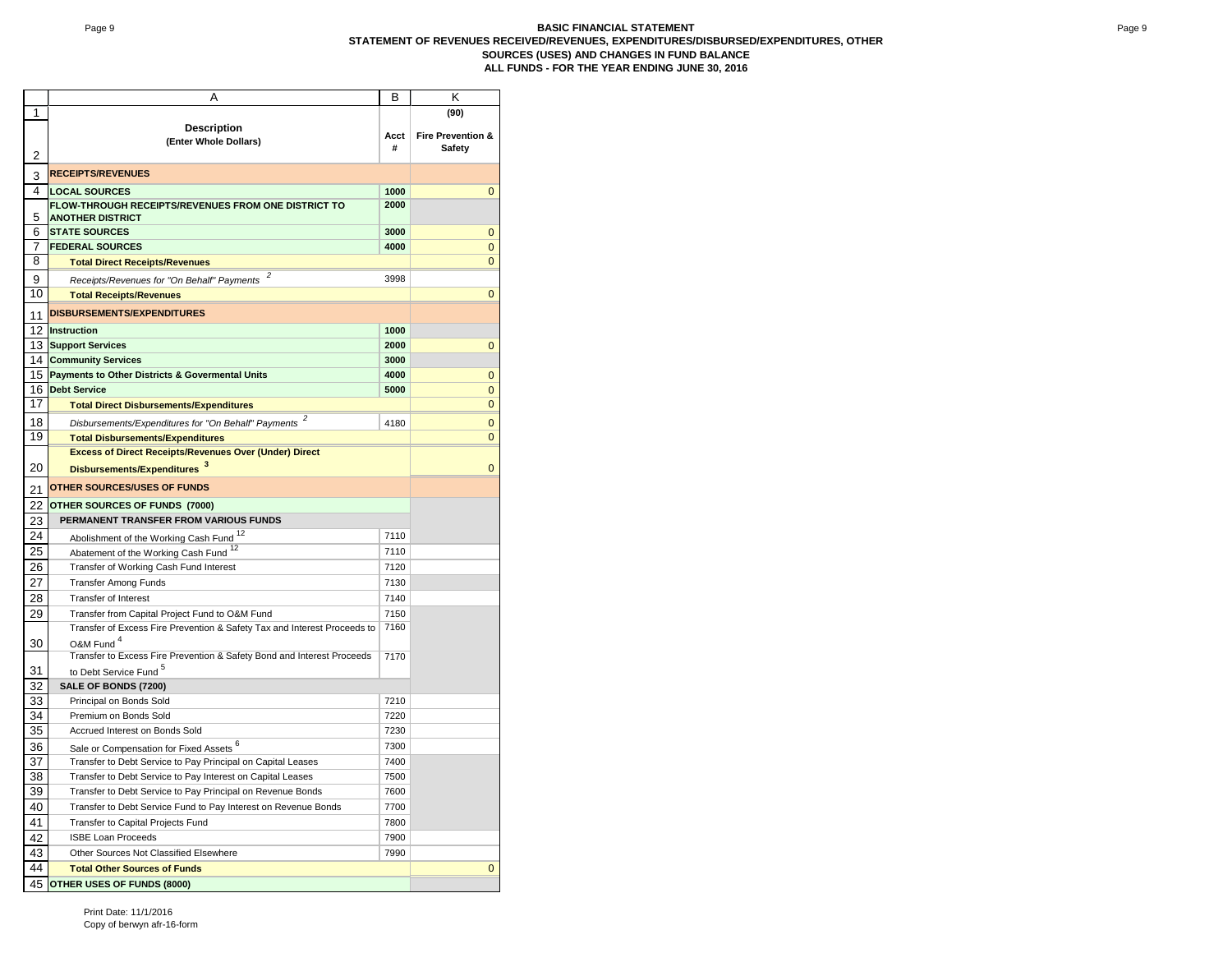#### Page 10 **BASIC FINANCIAL STATEMENT STATEMENT OF REVENUES RECEIVED/REVENUES, EXPENDITURES/DISBURSED/EXPENDITURES, OTHER SOURCES (USES) AND CHANGES IN FUND BALANCE ALL FUNDS - FOR THE YEAR ENDING JUNE 30, 2016**

|    | Α                                                                                                                         | в         | Κ                                      |
|----|---------------------------------------------------------------------------------------------------------------------------|-----------|----------------------------------------|
| 1  |                                                                                                                           |           | (90)                                   |
| 2  | <b>Description</b><br>(Enter Whole Dollars)                                                                               | Acct<br># | <b>Fire Prevention &amp;</b><br>Safety |
| 46 | PERMANENT TRANSFER TO VARIOUS OTHER FUNDS (8100)                                                                          |           |                                        |
| 47 | Abolishment or Abatement of the Working Cash Fund 12                                                                      | 8110      |                                        |
| 48 | Transfer of Working Cash Fund Interest 12                                                                                 | 8120      |                                        |
| 49 | <b>Transfer Among Funds</b>                                                                                               | 8130      |                                        |
| 50 | <b>Transfer of Interest</b>                                                                                               | 8140      |                                        |
| 51 | Transfer from Capital Project Fund to O&M Fund                                                                            | 8150      |                                        |
| 52 | Transfer of Excess Fire Prevention & Safety Tax & Interest Proceeds to<br>O&M Fund <sup>4</sup>                           | 8160      | $\mathbf{0}$                           |
|    | Transfer of Excess Fire Prevention & Safety Bond and Interest Proceeds                                                    |           |                                        |
| 53 | to Debt Service Fund <sup>5</sup>                                                                                         | 8170      | $\mathbf{0}$                           |
| 54 | Taxes Pledged to Pay Principal on Capital Leases                                                                          | 8410      |                                        |
| 55 | Grants/Reimbursements Pledged to Pay Principal on Capital Leases                                                          | 8420      |                                        |
| 56 | Other Revenues Pledged to Pay Principal on Capital Leases                                                                 | 8430      |                                        |
| 57 | Fund Balance Transfers Pledged to Pay Principal on Capital Leases                                                         | 8440      |                                        |
| 58 | Taxes Pledged to Pay Interest on Capital Leases                                                                           | 8510      |                                        |
| 59 | Grants/Reimbursements Pledged to Pay Interest on Capital Leases                                                           | 8520      |                                        |
| 60 | Other Revenues Pledged to Pay Interest on Capital Leases                                                                  | 8530      |                                        |
| 61 | Fund Balance Transfers Pledged to Pay Interest on Capital Leases                                                          | 8540      |                                        |
| 62 | Taxes Pledged to Pay Principal on Revenue Bonds                                                                           | 8610      |                                        |
| 63 | Grants/Reimbursements Pledged to Pay Principal on Revenue Bonds                                                           | 8620      |                                        |
| 64 | Other Revenues Pledged to Pay Principal on Revenue Bonds                                                                  | 8630      |                                        |
| 65 | Fund Balance Transfers Pledged to Pay Principal on Revenue Bonds                                                          | 8640      |                                        |
| 66 | Taxes Pledged to Pay Interest on Revenue Bonds                                                                            | 8710      |                                        |
| 67 | Grants/Reimbursements Pledged to Pay Interest on Revenue Bonds                                                            | 8720      |                                        |
| 68 | Other Revenues Pledged to Pay Interest on Revenue Bonds                                                                   | 8730      |                                        |
| 69 | Fund Balance Transfers Pledged to Pay Interest on Revenue Bonds                                                           | 8740      |                                        |
| 70 | Taxes Transferred to Pay for Capital Projects                                                                             | 8810      |                                        |
| 71 | Grants/Reimbursements Pledged to Pay for Capital Projects                                                                 | 8820      |                                        |
| 72 | Other Revenues Pledged to Pay for Capital Projects                                                                        | 8830      |                                        |
| 73 | Fund Balance Transfers Pledged to Pay for Capital Projects                                                                | 8840      |                                        |
| 74 | Transfer to Debt Service Fund to Pay Principal on ISBE Loans                                                              | 8910      |                                        |
| 75 | Other Uses Not Classified Elsewhere                                                                                       | 8990      |                                        |
| 76 | <b>Total Other Uses of Funds</b>                                                                                          |           | $\mathbf 0$                            |
| 77 | <b>Total Other Sources/Uses of Funds</b>                                                                                  |           | $\mathbf{0}$                           |
| 78 | Excess of Receipts/Revenues and Other Sources of Funds (Over/Under)<br>Expenditures/Disbursements and Other Uses of Funds |           | $\Omega$                               |
| 79 | Fund Balances - July 1, 2015                                                                                              |           |                                        |
|    | Other Changes in Fund Balances - Increases (Decreases)                                                                    |           |                                        |
| 80 | (Describe & Itemize)                                                                                                      |           |                                        |
| 81 | Fund Balances - June 30, 2016                                                                                             |           | $\mathbf{0}$                           |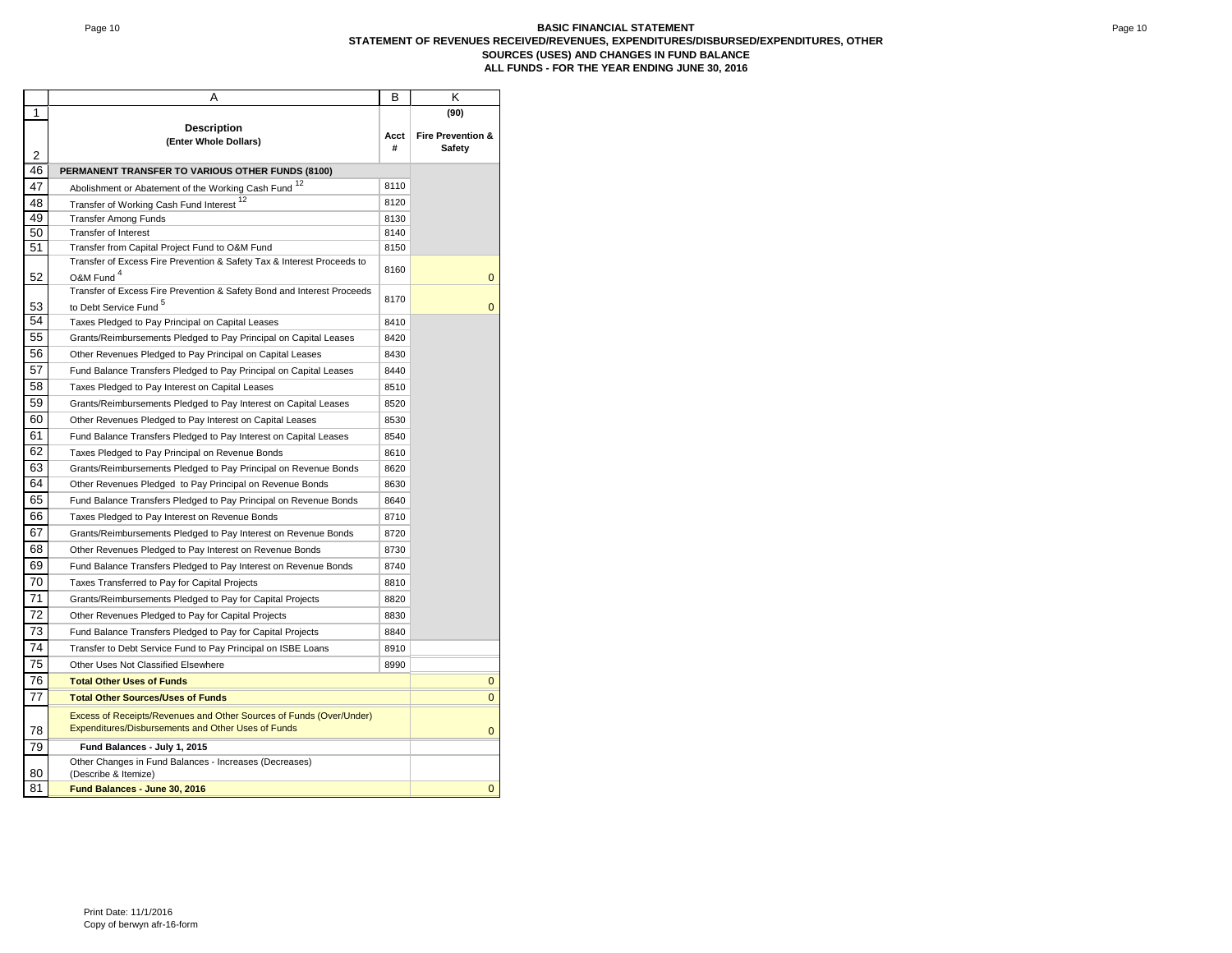#### Page 9 **STATEMENT OF REVENUES RECEIVED/REVENUES FOR THE YEAR ENDING JUNE 30, 2016**

|                  | Α                                                                                                            | B            | C                           | D                                      | E                    | F                             | G                                                         | H                               |              | J                           | Κ                                  |
|------------------|--------------------------------------------------------------------------------------------------------------|--------------|-----------------------------|----------------------------------------|----------------------|-------------------------------|-----------------------------------------------------------|---------------------------------|--------------|-----------------------------|------------------------------------|
| $\overline{1}$   |                                                                                                              |              | (10)                        | (20)                                   | (30)                 | (40)                          | (50)                                                      | (60)                            | (70)         | (80)                        | (90)                               |
| $\overline{2}$   | <b>Description</b><br>(Enter Whole Dollars)                                                                  | Acct<br>#    | <b>Educational</b>          | <b>Operations &amp;</b><br>Maintenance | <b>Debt Services</b> | Transportation                | <b>Municipal</b><br>Retirement/<br><b>Social Security</b> | Capital Projects   Working Cash |              | Tort                        | <b>Fire Prevention</b><br>& Safety |
| 3                | <b>RECEIPTS/REVENUES FROM LOCAL SOURCES (1000)</b>                                                           |              |                             |                                        |                      |                               |                                                           |                                 |              |                             |                                    |
| 4                | AD VALOREM TAXES LEVIED BY LOCAL EDUCATION AGENCY                                                            | 1100         |                             |                                        |                      |                               |                                                           |                                 |              |                             |                                    |
| $\sqrt{5}$       | Designated Purposes Levies (1110-1120)                                                                       |              | 9,741,450                   | 1,810,936                              | 3,850,397            | 491,467                       | 317,015                                                   | $\mathbf 0$                     | $\mathbf 0$  | $\mathbf 0$                 | $\mathbf 0$                        |
| $\,6\,$          | Leasing Purposes Levy <sup>8</sup>                                                                           | 1130         | $\mathbf 0$                 |                                        |                      |                               |                                                           |                                 |              |                             |                                    |
| $\overline{7}$   | Special Education Purposes Levy                                                                              | 1140         | 96,684                      | 0                                      |                      | $\mathbf 0$                   | $\mathbf 0$                                               | $\mathbf 0$                     |              |                             |                                    |
| $\overline{8}$   | FICA/Medicare Only Purposes Levies                                                                           | 1150         |                             |                                        |                      |                               | 370,215                                                   |                                 |              |                             |                                    |
| $\boldsymbol{9}$ | Area Vocational Construction Purposes Levy                                                                   | 1160         |                             | 0                                      | $\mathbf 0$          |                               |                                                           | $\mathbf 0$                     |              |                             |                                    |
| 10               | Summer School Purposes Levy                                                                                  | 1170         | $\mathbf 0$                 |                                        |                      |                               |                                                           |                                 |              |                             |                                    |
| 11               | Other Tax Levies (Describe & Itemize)                                                                        | 1190         | $\mathbf 0$                 | 0                                      | $\mathbf 0$          | $\mathbf 0$                   | $\mathbf 0$                                               | $\mathbf 0$                     | $\mathbf 0$  | $\mathbf 0$                 | $\mathbf 0$                        |
| $\overline{12}$  | <b>Total Ad Valorem Taxes Levied By District</b>                                                             |              | 9,838,134                   | 1,810,936                              | 3,850,397            | 491,467                       | 687,230                                                   | $\overline{0}$                  | $\mathbf{0}$ | $\mathbf{0}$                | $\mathbf{0}$                       |
| 13               | PAYMENTS IN LIEU OF TAXES                                                                                    | 1200         |                             |                                        |                      |                               |                                                           |                                 |              |                             |                                    |
| 14               | Mobile Home Privilege Tax                                                                                    | 1210         | $\mathbf 0$                 | 0                                      | $\mathbf 0$          | $\mathbf 0$                   | $\mathbf 0$                                               | $\mathbf 0$                     | $\mathsf 0$  | $\mathbf 0$                 | $\mathbf{0}$                       |
| 15               | Payments from Local Housing Authorities                                                                      | 1220         | $\mathbf 0$                 | $\mathbf{0}$                           | $\mathbf{0}$         | $\mathbf 0$                   | $\mathbf{0}$                                              | $\mathbf 0$                     | $\mathbf 0$  | $\mathbf 0$                 | $\mathbf 0$                        |
| 16               |                                                                                                              |              |                             | $\mathbf 0$                            | $\mathbf 0$          | $\mathbf 0$                   | $\mathbf 0$                                               | $\mathbf 0$                     | $\mathbf 0$  | $\mathbf 0$                 | $\mathbf 0$                        |
| $\overline{17}$  | Corporate Personal Property Replacement Taxes 9<br>Other Payments in Lieu of Taxes (Describe & Itemize)      | 1230<br>1290 | 329,880                     | $\mathbf 0$                            | $\mathbf 0$          |                               | $\mathbf{0}$                                              | $\mathbf 0$                     | $\mathbf 0$  |                             |                                    |
| $\overline{18}$  | <b>Total Payments in Lieu of Taxes</b>                                                                       |              | $\mathbf 0$<br>329,880      | $\mathbf{0}$                           | $\mathbf{0}$         | $\mathbf 0$<br>$\overline{0}$ | $\mathbf{0}$                                              | $\overline{0}$                  | $\mathbf{0}$ | $\mathbf 0$<br>$\mathbf{0}$ | $\mathbf 0$<br>$\mathbf{0}$        |
|                  |                                                                                                              |              |                             |                                        |                      |                               |                                                           |                                 |              |                             |                                    |
| 19               | <b>TUITION</b>                                                                                               | 1300         |                             |                                        |                      |                               |                                                           |                                 |              |                             |                                    |
| 20               | Regular - Tuition from Pupils or Parents (In State)                                                          | 1311         | $\mathbf 0$                 |                                        |                      |                               |                                                           |                                 |              |                             |                                    |
| 21               | Regular - Tuition from Other Districts (In State)                                                            | 1312         | $\mathbf 0$                 |                                        |                      |                               |                                                           |                                 |              |                             |                                    |
| $\overline{22}$  | Regular - Tuition from Other Sources (In State)                                                              | 1313         | $\mathbf 0$                 |                                        |                      |                               |                                                           |                                 |              |                             |                                    |
| 23               | Regular - Tuition from Other Sources (Out of State)                                                          | 1314         | $\mathbf 0$                 |                                        |                      |                               |                                                           |                                 |              |                             |                                    |
| 24               | Summer Sch - Tuition from Pupils or Parents (In State)                                                       | 1321         | 12,748                      |                                        |                      |                               |                                                           |                                 |              |                             |                                    |
| 25<br>26         | Summer Sch - Tuition from Other Districts (In State)                                                         | 1322<br>1323 | $\mathbf{0}$<br>$\mathbf 0$ |                                        |                      |                               |                                                           |                                 |              |                             |                                    |
| 27               | Summer Sch - Tuition from Other Sources (In State)<br>Summer Sch - Tuition from Other Sources (Out of State) | 1324         | $\mathbf 0$                 |                                        |                      |                               |                                                           |                                 |              |                             |                                    |
| 28               | CTE - Tuition from Pupils or Parents (In State)                                                              | 1331         | $\mathbf 0$                 |                                        |                      |                               |                                                           |                                 |              |                             |                                    |
| 29               | CTE - Tuition from Other Districts (In State)                                                                | 1332         | $\mathbf{0}$                |                                        |                      |                               |                                                           |                                 |              |                             |                                    |
| 30               | CTE - Tuition from Other Sources (In State)                                                                  | 1333         | $\mathbf 0$                 |                                        |                      |                               |                                                           |                                 |              |                             |                                    |
| 31               | CTE - Tuition from Other Sources (Out of State)                                                              | 1334         | $\mathbf 0$                 |                                        |                      |                               |                                                           |                                 |              |                             |                                    |
| 32               | Special Ed - Tuition from Pupils or Parents (In State)                                                       | 1341         | $\mathbf 0$                 |                                        |                      |                               |                                                           |                                 |              |                             |                                    |
| 33               | Special Ed - Tuition from Other Districts (In State)                                                         | 1342         | $\mathbf 0$                 |                                        |                      |                               |                                                           |                                 |              |                             |                                    |
| 34               | Special Ed - Tuition from Other Sources (In State)                                                           | 1343         | $\Omega$                    |                                        |                      |                               |                                                           |                                 |              |                             |                                    |
| 35               | Special Ed - Tuition from Other Sources (Out of State)                                                       | 1344         | $\mathbf{0}$                |                                        |                      |                               |                                                           |                                 |              |                             |                                    |
| 36               | Adult - Tuition from Pupils or Parents (In State)                                                            | 1351         | $\mathbf 0$                 |                                        |                      |                               |                                                           |                                 |              |                             |                                    |
| 37               | Adult - Tuition from Other Districts (In State)                                                              | 1352         | $\mathbf 0$                 |                                        |                      |                               |                                                           |                                 |              |                             |                                    |
| 38               | Adult - Tuition from Other Sources (In State)                                                                | 1353         | $\Omega$                    |                                        |                      |                               |                                                           |                                 |              |                             |                                    |
| 39               | Adult - Tuition from Other Sources (Out of State)                                                            | 1354         | $\mathbf{0}$                |                                        |                      |                               |                                                           |                                 |              |                             |                                    |
| 40               | <b>Total Tuition</b>                                                                                         |              | 12,748                      |                                        |                      |                               |                                                           |                                 |              |                             |                                    |
| 41               | <b>TRANSPORTATION FEES</b>                                                                                   | 1400         |                             |                                        |                      |                               |                                                           |                                 |              |                             |                                    |
| 42               | Regular -Transp Fees from Pupils or Parents (In State)                                                       | 1411         |                             |                                        |                      | $\mathbf 0$                   |                                                           |                                 |              |                             |                                    |
| 43               | Regular - Transp Fees from Other Districts (In State)                                                        | 1412         |                             |                                        |                      | $\mathbf 0$                   |                                                           |                                 |              |                             |                                    |
| 44               | Regular - Transp Fees from Other Sources (In State)                                                          | 1413         |                             |                                        |                      | $\mathbf 0$                   |                                                           |                                 |              |                             |                                    |
| 45               | Regular - Transp Fees from Co-curricular Activities (In State)                                               | 1415         |                             |                                        |                      | 0                             |                                                           |                                 |              |                             |                                    |
| 46               | Regular Transp Fees from Other Sources (Out of State)                                                        | 1416         |                             |                                        |                      | $\mathbf 0$                   |                                                           |                                 |              |                             |                                    |
| 47               | Summer Sch - Transp. Fees from Pupils or Parents (In State)                                                  | 1421         |                             |                                        |                      | $\Omega$                      |                                                           |                                 |              |                             |                                    |
| 48               | Summer Sch - Transp. Fees from Other Districts (In State)                                                    | 1422         |                             |                                        |                      | $\Omega$                      |                                                           |                                 |              |                             |                                    |
| 49               | Summer Sch - Transp. Fees from Other Sources (In State)                                                      | 1423         |                             |                                        |                      | 0                             |                                                           |                                 |              |                             |                                    |
| 50               | Summer Sch - Transp. Fees from Other Sources (Out of State)                                                  | 1424         |                             |                                        |                      | $\mathbf 0$                   |                                                           |                                 |              |                             |                                    |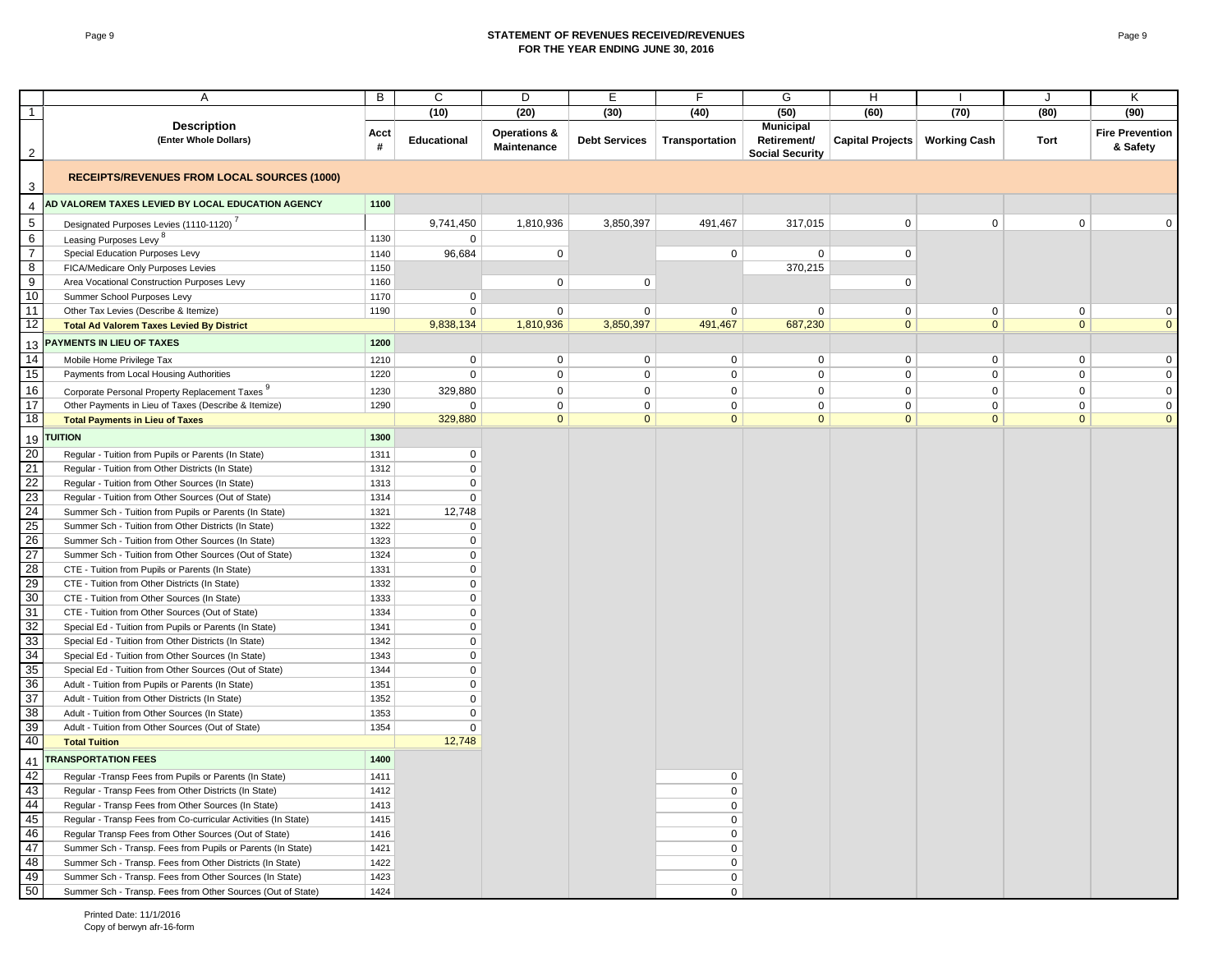#### Page 10 **STATEMENT OF REVENUES RECEIVED/REVENUES FOR THE YEAR ENDING JUNE 30, 2016**

|                 | Α                                                           | В         | C            | D                                      | Е                    | F              | G                                                         | H                |                     | J            | κ                                  |
|-----------------|-------------------------------------------------------------|-----------|--------------|----------------------------------------|----------------------|----------------|-----------------------------------------------------------|------------------|---------------------|--------------|------------------------------------|
| $\overline{1}$  |                                                             |           | (10)         | (20)                                   | (30)                 | (40)           | (50)                                                      | (60)             | (70)                | (80)         | (90)                               |
| 2               | <b>Description</b><br>(Enter Whole Dollars)                 | Acct<br># | Educational  | <b>Operations &amp;</b><br>Maintenance | <b>Debt Services</b> | Transportation | <b>Municipal</b><br>Retirement/<br><b>Social Security</b> | Capital Projects | <b>Working Cash</b> | Tort         | <b>Fire Prevention</b><br>& Safety |
| 51              | CTE - Transp Fees from Pupils or Parents (In State)         | 1431      |              |                                        |                      | $\mathbf 0$    |                                                           |                  |                     |              |                                    |
| 52              | CTE - Transp Fees from Other Districts (In State)           | 1432      |              |                                        |                      | $\mathbf 0$    |                                                           |                  |                     |              |                                    |
| 53              | CTE - Transp Fees from Other Sources (In State)             | 1433      |              |                                        |                      | $\mathbf 0$    |                                                           |                  |                     |              |                                    |
| 54              | CTE - Transp Fees from Other Sources (Out of State)         | 1434      |              |                                        |                      | $\mathbf 0$    |                                                           |                  |                     |              |                                    |
| 55              | Special Ed - Transp Fees from Pupils or Parents (In State)  | 1441      |              |                                        |                      | $\mathbf 0$    |                                                           |                  |                     |              |                                    |
| 56              | Special Ed - Transp Fees from Other Districts (In State)    | 1442      |              |                                        |                      | $\mathbf 0$    |                                                           |                  |                     |              |                                    |
| 57              | Special Ed - Transp Fees from Other Sources (In State)      | 1443      |              |                                        |                      | $\mathsf 0$    |                                                           |                  |                     |              |                                    |
| 58              | Special Ed - Transp Fees from Other Sources (Out of State)  | 1444      |              |                                        |                      | $\mathbf 0$    |                                                           |                  |                     |              |                                    |
| 59              | Adult - Transp Fees from Pupils or Parents (In State)       | 1451      |              |                                        |                      | $\mathsf 0$    |                                                           |                  |                     |              |                                    |
| 60              | Adult - Transp Fees from Other Districts (In State)         | 1452      |              |                                        |                      | $\mathsf 0$    |                                                           |                  |                     |              |                                    |
| 61              | Adult - Transp Fees from Other Sources (In State)           | 1453      |              |                                        |                      | $\mathbf 0$    |                                                           |                  |                     |              |                                    |
| 62              | Adult - Transp Fees from Other Sources (Out of State)       | 1454      |              |                                        |                      | $\mathbf 0$    |                                                           |                  |                     |              |                                    |
| 63              | <b>Total Transportation Fees</b>                            |           |              |                                        |                      | $\mathbf{0}$   |                                                           |                  |                     |              |                                    |
| 64              | <b>EARNINGS ON INVESTMENTS</b>                              | 1500      |              |                                        |                      |                |                                                           |                  |                     |              |                                    |
| 65              | Interest on Investments                                     | 1510      | $\mathbf 0$  | 0                                      | 152                  | $\mathbf{0}$   | $\mathbf 0$                                               | $\mathbf{0}$     | 18,059              | $\mathbf 0$  | $\mathbf 0$                        |
| 66              | Gain or Loss on Sale of Investments                         | 1520      | 0            | $\mathbf 0$                            | $\mathbf 0$          | $\mathbf 0$    | $\mathbf 0$                                               | $\mathbf 0$      | $\mathbf 0$         | $\mathbf 0$  | $\mathbf 0$                        |
| 67              | <b>Total Earnings on Investments</b>                        |           | $\mathbf{0}$ | $\mathbf{0}$                           | 152                  | $\mathbf{0}$   | $\mathbf{0}$                                              | $\mathbf{0}$     | 18,059              | $\mathbf{0}$ | $\mathbf{0}$                       |
|                 | <b>FOOD SERVICE</b>                                         | 1600      |              |                                        |                      |                |                                                           |                  |                     |              |                                    |
| 68              |                                                             |           |              |                                        |                      |                |                                                           |                  |                     |              |                                    |
| 69              | Sales to Pupils - Lunch                                     | 1611      | 266          |                                        |                      |                |                                                           |                  |                     |              |                                    |
| 70<br>71        | Sales to Pupils - Breakfast                                 | 1612      | 0            |                                        |                      |                |                                                           |                  |                     |              |                                    |
|                 | Sales to Pupils - A la Carte                                | 1613      | $\mathbf 0$  |                                        |                      |                |                                                           |                  |                     |              |                                    |
| 72              | Sales to Pupils - Other (Describe & Itemize)                | 1614      | $\mathbf 0$  |                                        |                      |                |                                                           |                  |                     |              |                                    |
| 73<br>74        | Sales to Adults                                             | 1620      | 1,763        |                                        |                      |                |                                                           |                  |                     |              |                                    |
| 75              | Other Food Service (Describe & Itemize)                     | 1690      | $\mathbf 0$  |                                        |                      |                |                                                           |                  |                     |              |                                    |
|                 | <b>Total Food Service</b>                                   |           | 2,029        |                                        |                      |                |                                                           |                  |                     |              |                                    |
| 76              | DISTRICT/SCHOOL ACTIVITY INCOME                             | 1700      |              |                                        |                      |                |                                                           |                  |                     |              |                                    |
| 77              | Admissions - Athletic                                       | 1711      | 0            | 0                                      |                      |                |                                                           |                  |                     |              |                                    |
| 78              | Admissions - Other (Describe & Itemize)                     | 1719      | 0            | 0                                      |                      |                |                                                           |                  |                     |              |                                    |
| 79              | Fees                                                        | 1720      | 132,095      | 0                                      |                      |                |                                                           |                  |                     |              |                                    |
| 80              | <b>Book Store Sales</b>                                     | 1730      | $\mathbf 0$  | 0                                      |                      |                |                                                           |                  |                     |              |                                    |
| 81              | Other District/School Activity Revenue (Describe & Itemize) | 1790      | 220,074      | 0                                      |                      |                |                                                           |                  |                     |              |                                    |
| 82              | <b>Total District/School Activity Income</b>                |           | 352,169      | $\Omega$                               |                      |                |                                                           |                  |                     |              |                                    |
| 83              | <b>TEXTBOOK INCOME</b>                                      | 1800      |              |                                        |                      |                |                                                           |                  |                     |              |                                    |
| 84              | Rentals - Regular Textbooks                                 | 1811      | 0            |                                        |                      |                |                                                           |                  |                     |              |                                    |
| 85              | Rentals - Summer School Textbooks                           | 1812      | $\mathbf 0$  |                                        |                      |                |                                                           |                  |                     |              |                                    |
| 86              | Rentals - Adult/Continuing Education Textbooks              | 1813      | 0            |                                        |                      |                |                                                           |                  |                     |              |                                    |
| 87              | Rentals - Other (Describe & Itemize)                        | 1819      | 0            |                                        |                      |                |                                                           |                  |                     |              |                                    |
| 88              | Sales - Regular Textbooks                                   | 1821      | 0            |                                        |                      |                |                                                           |                  |                     |              |                                    |
| 89              | Sales - Summer School Textbooks                             | 1822      | $\mathbf 0$  |                                        |                      |                |                                                           |                  |                     |              |                                    |
| 90              | Sales - Adult/Continuing Education Textbooks                | 1823      | $\mathbf 0$  |                                        |                      |                |                                                           |                  |                     |              |                                    |
| 91              | Sales - Other (Describe & Itemize)                          | 1829      | $\mathbf 0$  |                                        |                      |                |                                                           |                  |                     |              |                                    |
| $\overline{92}$ | Other (Describe & Itemize)                                  | 1890      | $\Omega$     |                                        |                      |                |                                                           |                  |                     |              |                                    |
| 93              | <b>Total Textbook Income</b>                                |           | $\mathbf{0}$ |                                        |                      |                |                                                           |                  |                     |              |                                    |
| 94              | OTHER REVENUE FROM LOCAL SOURCES                            | 1900      |              |                                        |                      |                |                                                           |                  |                     |              |                                    |
| 95              | Rentals                                                     | 1910      | $\mathbf 0$  | 22,600                                 |                      |                |                                                           |                  |                     |              |                                    |
| 96              | Contributions and Donations from Private Sources            | 1920      | 19,151       | 0                                      | $\mathbf 0$          | $\mathbf{0}$   | $\mathbf 0$                                               | $\mathbf 0$      | $\mathbf 0$         | $\mathbf 0$  | $\mathbf 0$                        |
| 97              | Impact Fees from Municipal or County Governments            | 1930      | $\mathbf 0$  | $\mathbf 0$                            | $\mathbf 0$          | $\mathbf 0$    | $\mathbf 0$                                               | $\mathbf 0$      | $\mathbf 0$         | $\mathbf 0$  | $\mathbf 0$                        |
| 98              | Services Provided Other Districts                           | 1940      | 0            | 0                                      |                      | $\mathbf 0$    |                                                           |                  |                     |              |                                    |
| 99              | Refund of Prior Years' Expenditures                         | 1950      | 18,956       | 53,210                                 | $\mathbf 0$          | $\mathbf 0$    | $\mathbf 0$                                               | 0                |                     | $\mathbf{0}$ | 0                                  |
| 100             | Payments of Surplus Moneys from TIF Districts               | 1960      | $\mathbf 0$  | 0                                      | $\mathbf 0$          | $\mathbf{0}$   | 0 <sup>1</sup>                                            | $\mathbf 0$      | $\mathbf 0$         | $\mathbf{0}$ | $\mathbf 0$                        |
|                 |                                                             |           |              |                                        |                      |                |                                                           |                  |                     |              |                                    |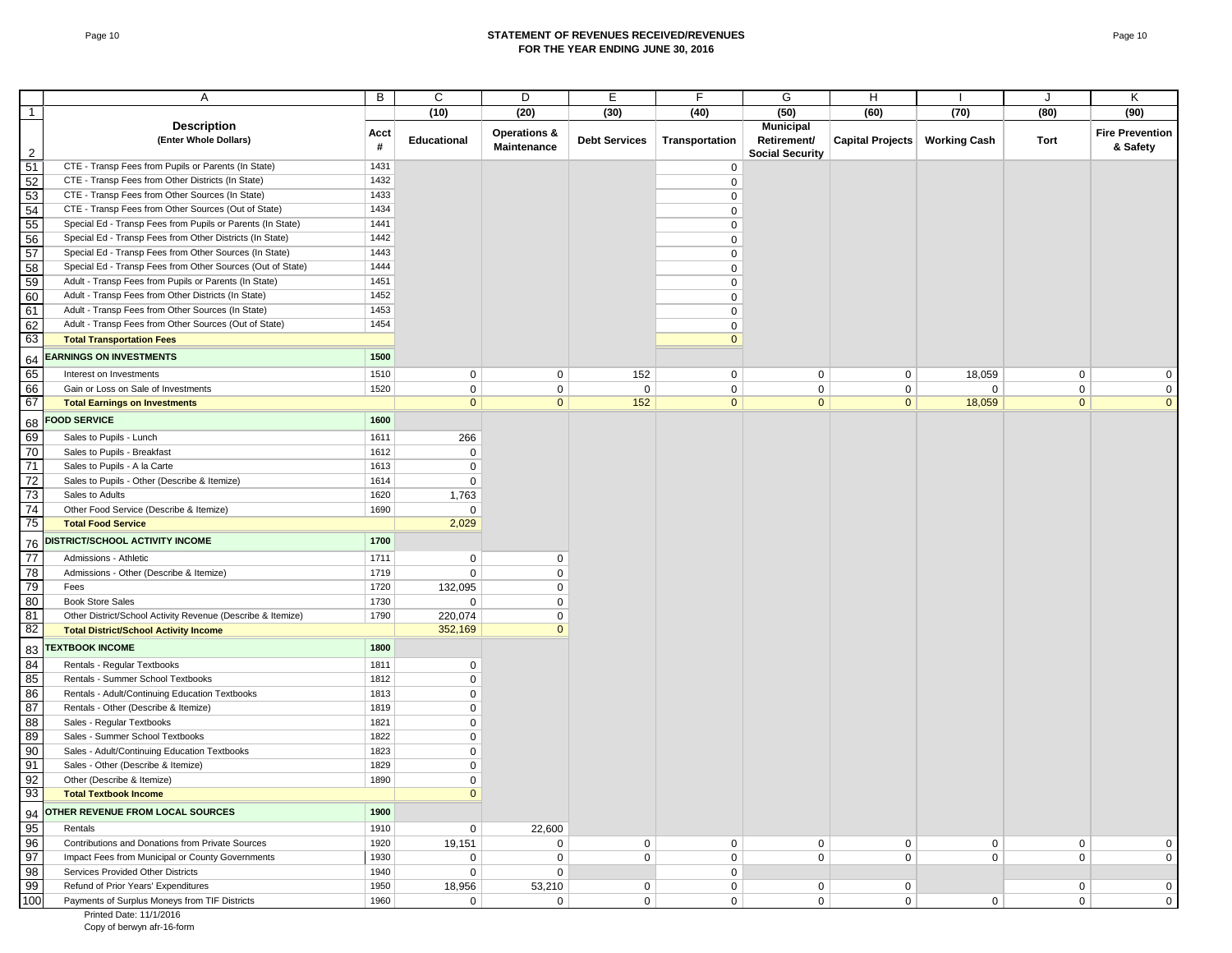#### Page 11 **STATEMENT OF REVENUES RECEIVED/REVENUES FOR THE YEAR ENDING JUNE 30, 2016**

|                | Α                                                                                            | B         | C                  | D                                      | Е                    | F              | G                                     | H                |                     | J            | Κ                                  |
|----------------|----------------------------------------------------------------------------------------------|-----------|--------------------|----------------------------------------|----------------------|----------------|---------------------------------------|------------------|---------------------|--------------|------------------------------------|
| $\mathbf{1}$   |                                                                                              |           | (10)               | (20)                                   | (30)                 | (40)           | (50)                                  | (60)             | (70)                | (80)         | (90)                               |
|                | <b>Description</b>                                                                           |           |                    |                                        |                      |                | <b>Municipal</b>                      |                  |                     |              |                                    |
| $\overline{c}$ | (Enter Whole Dollars)                                                                        | Acct<br># | <b>Educational</b> | <b>Operations &amp;</b><br>Maintenance | <b>Debt Services</b> | Transportation | Retirement/<br><b>Social Security</b> | Capital Projects | <b>Working Cash</b> | Tort         | <b>Fire Prevention</b><br>& Safety |
| 101            | <b>Drivers' Education Fees</b>                                                               | 1970      | $\mathbf 0$        |                                        |                      |                |                                       |                  |                     |              |                                    |
| 102            | Proceeds from Vendors' Contracts                                                             | 1980      | $\mathbf 0$        | $\mathbf 0$                            | $\mathbf 0$          | $\mathbf 0$    | $\mathbf 0$                           | $\mathbf{0}$     | $\mathbf 0$         | $\mathbf 0$  | $\mathbf 0$                        |
| 103            | School Facility Occupation Tax Proceeds                                                      | 1983      |                    |                                        | $\mathbf 0$          |                |                                       | $\mathbf 0$      |                     |              |                                    |
| 104            | Payment from Other Districts                                                                 | 1991      | $\mathbf{0}$       | $\mathbf 0$                            | $\mathbf 0$          | $\mathbf 0$    | $\mathbf 0$                           | $\mathbf 0$      |                     |              |                                    |
| 105            | Sale of Vocational Projects                                                                  | 1992      | $\mathbf 0$        |                                        |                      |                |                                       |                  |                     |              |                                    |
| 106            | Other Local Fees (Describe & Itemize)                                                        | 1993      | $\mathbf 0$        | $\mathsf{O}$                           | $\mathbf 0$          | $\mathbf 0$    | $\mathbf{0}$                          | $\mathbf 0$      |                     | $\mathsf 0$  | $\mathbf 0$                        |
| 107            | Other Local Revenues (Describe & Itemize)                                                    | 1999      | 44,586             | 15,012                                 | $\mathbf 0$          | 2,184          | $\Omega$                              | $\Omega$         | 0                   | $\mathsf 0$  | $\mathbf 0$                        |
| 108            | <b>Total Other Revenue from Local Sources</b>                                                |           | 82,693             | 90,822                                 | $\mathbf{0}$         | 2,184          | $\mathbf{0}$                          | $\mathbf{0}$     | $\mathbf{0}$        | $\mathbf{0}$ | $\overline{0}$                     |
| 109            | <b>Total Receipts/Revenues from Local Sources</b>                                            | 1000      | 10,617,653         | 1,901,758                              | 3,850,549            | 493,651        | 687,230                               | $\overline{0}$   | 18,059              | $\mathbf{0}$ | $\mathbf{0}$                       |
| 110            | <b>FLOW-THROUGH RECEIPTS/REVENUES FROM</b><br><b>ONE DISTRICT TO ANOTHER DISTRICT (2000)</b> |           |                    |                                        |                      |                |                                       |                  |                     |              |                                    |
| 111            | Flow-through Revenue from State Sources                                                      | 2100      | 7,486              | $\mathbf 0$                            |                      | $\mathbf 0$    | $\mathbf 0$                           |                  |                     |              |                                    |
| 112            | Flow-through Revenue from Federal Sources                                                    | 2200      | $\mathbf 0$        | $\mathbf 0$                            |                      | $\mathbf 0$    | $\mathbf 0$                           |                  |                     |              |                                    |
| 113            | Other Flow-Through (Describe & Itemize)                                                      | 2300      | $\mathbf 0$        | $\mathbf 0$                            |                      | $\mathbf 0$    | $\mathbf 0$                           |                  |                     |              |                                    |
| 114            | <b>Total Flow-Through Receipts/Revenues from One District to Another</b><br><b>District</b>  | 2000      | 7,486              | $\overline{0}$                         |                      | $\overline{0}$ | $\overline{0}$                        |                  |                     |              |                                    |
| 115            | <b>RECEIPTS/REVENUES FROM STATE SOURCES (3000)</b>                                           |           |                    |                                        |                      |                |                                       |                  |                     |              |                                    |
| 116            | UNRESTRICTED GRANTS-IN-AID (3001-3099)                                                       |           |                    |                                        |                      |                |                                       |                  |                     |              |                                    |
| 117            | General State Aid- Sec. 18-8.05                                                              | 3001      | 15,655,181         | 500,000                                | $\mathbf 0$          | $\mathbf 0$    | 500,000                               | $\mathbf 0$      |                     | $\mathsf 0$  | $\mathbf 0$                        |
| 118            | General State Aid - Hold Harmless/Supplemental                                               | 3002      | 575,497            | $\mathbf 0$                            | $\mathbf 0$          | $\mathbf 0$    | $\Omega$                              | $\mathbf 0$      |                     | $\pmb{0}$    | $\mathsf 0$                        |
| 119            | Reorganization Incentives (Accounts 3005-3021)                                               | 3005      | $\mathbf 0$        | $\mathsf{O}$                           | $\mathbf 0$          | $\mathbf 0$    | $\mathbf 0$                           | $\mathsf 0$      |                     | $\mathsf 0$  | $\mathsf 0$                        |
| 120            | Other Unrestricted Grants-In-Aid from State Sources<br>(Describe & Itemize)                  | 3099      | $\Omega$           | $\Omega$                               | 0                    | $\mathbf 0$    | $\Omega$                              | $\Omega$         |                     | $\mathbf 0$  | $\mathbf 0$                        |
| 121            | <b>Total Unrestricted Grants-In-Aid</b>                                                      |           | 16,230,678         | 500,000                                | $\mathbf{0}$         | $\mathbf{0}$   | 500,000                               | $\mathbf{0}$     |                     | $\mathbf{0}$ | $\overline{0}$                     |
| 122            | RESTRICTED GRANTS-IN-AID (3100 - 3900)                                                       |           |                    |                                        |                      |                |                                       |                  |                     |              |                                    |
| 123            | <b>SPECIAL EDUCATION</b>                                                                     |           |                    |                                        |                      |                |                                       |                  |                     |              |                                    |
| 124            | Special Education - Private Facility Tuition                                                 | 3100      | 355,646            |                                        |                      | $\mathbf 0$    |                                       |                  |                     |              |                                    |
| 125            | Special Education - Funding for Children Requiring Sp ED Services                            | 3105      | 432,286            |                                        |                      | $\mathbf 0$    |                                       |                  |                     |              |                                    |
| 126            | Special Education - Personnel                                                                | 3110      | 498,137            | $\mathbf 0$                            |                      | $\mathbf 0$    |                                       |                  |                     |              |                                    |
| 127            | Special Education - Orphanage - Individual                                                   | 3120      | $\Omega$           |                                        |                      | $\mathbf 0$    |                                       |                  |                     |              |                                    |
| 128            | Special Education - Orphanage - Summer Individual                                            | 3130      | $\Omega$           |                                        |                      | $\mathbf 0$    |                                       |                  |                     |              |                                    |
| 129            | Special Education - Summer School                                                            | 3145      | 31,344             |                                        |                      | $\pmb{0}$      |                                       |                  |                     |              |                                    |
| 130            | Special Education - Other (Describe & Itemize)                                               | 3199      | $\mathbf 0$        | $\mathbf 0$                            |                      | $\mathbf 0$    |                                       |                  |                     |              |                                    |
| 131            | <b>Total Special Education</b>                                                               |           | 1,317,413          | $\overline{0}$                         |                      | $\mathbf{0}$   |                                       |                  |                     |              |                                    |
| 132            | <b>CAREER AND TECHNICAL EDUCATION (CTE)</b>                                                  |           |                    |                                        |                      |                |                                       |                  |                     |              |                                    |
| 133            | CTE - Technical Education - Tech Prep                                                        | 3200      | $\mathbf{0}$       | $\mathbf{0}$                           |                      |                | $\mathbf 0$                           |                  |                     |              |                                    |
| 134            | CTE - Secondary Program Improvement (CTEI)                                                   | 3220      | $\mathbf 0$        | $\mathbf 0$                            |                      |                | $\mathbf 0$                           |                  |                     |              |                                    |
| 135            | CTE - WECEP                                                                                  | 3225      | $\mathbf 0$        | $\mathbf 0$                            |                      |                | $\mathbf 0$                           |                  |                     |              |                                    |
| 136            | CTE - Agriculture Education                                                                  | 3235      | $\mathbf 0$        | $\mathbf 0$                            |                      |                | 0                                     |                  |                     |              |                                    |
| 137            | CTE - Instructor Practicum                                                                   | 3240      | $\Omega$           | $\mathsf 0$                            |                      |                | $\Omega$                              |                  |                     |              |                                    |
| 138            | CTE - Student Organizations                                                                  | 3270      | $\mathbf 0$        | $\mathbf 0$                            |                      |                | $\Omega$                              |                  |                     |              |                                    |
| 139            | CTE - Other (Describe & Itemize)                                                             | 3299      | $\mathbf 0$        | $\mathbf 0$                            |                      |                | $\mathbf 0$                           |                  |                     |              |                                    |
| 140            | <b>Total Career and Technical Education</b>                                                  |           | $\overline{0}$     | $\mathbf{0}$                           |                      |                | $\Omega$                              |                  |                     |              |                                    |
| 141            | <b>BILINGUAL EDUCATION</b>                                                                   |           |                    |                                        |                      |                |                                       |                  |                     |              |                                    |
| 142            | Bilingual Ed - Downstate - TPI and TBE                                                       | 3305      | 112,240            |                                        |                      |                | $\mathbf 0$                           |                  |                     |              |                                    |
| 143            | Bilingual Education Downstate - Transitional Bilingual Education                             | 3310      | $\Omega$           |                                        |                      |                | $\Omega$                              |                  |                     |              |                                    |
| 144            | <b>Total Bilingual Ed</b>                                                                    |           | 112,240            |                                        |                      |                | $\mathbf{0}$                          |                  |                     |              |                                    |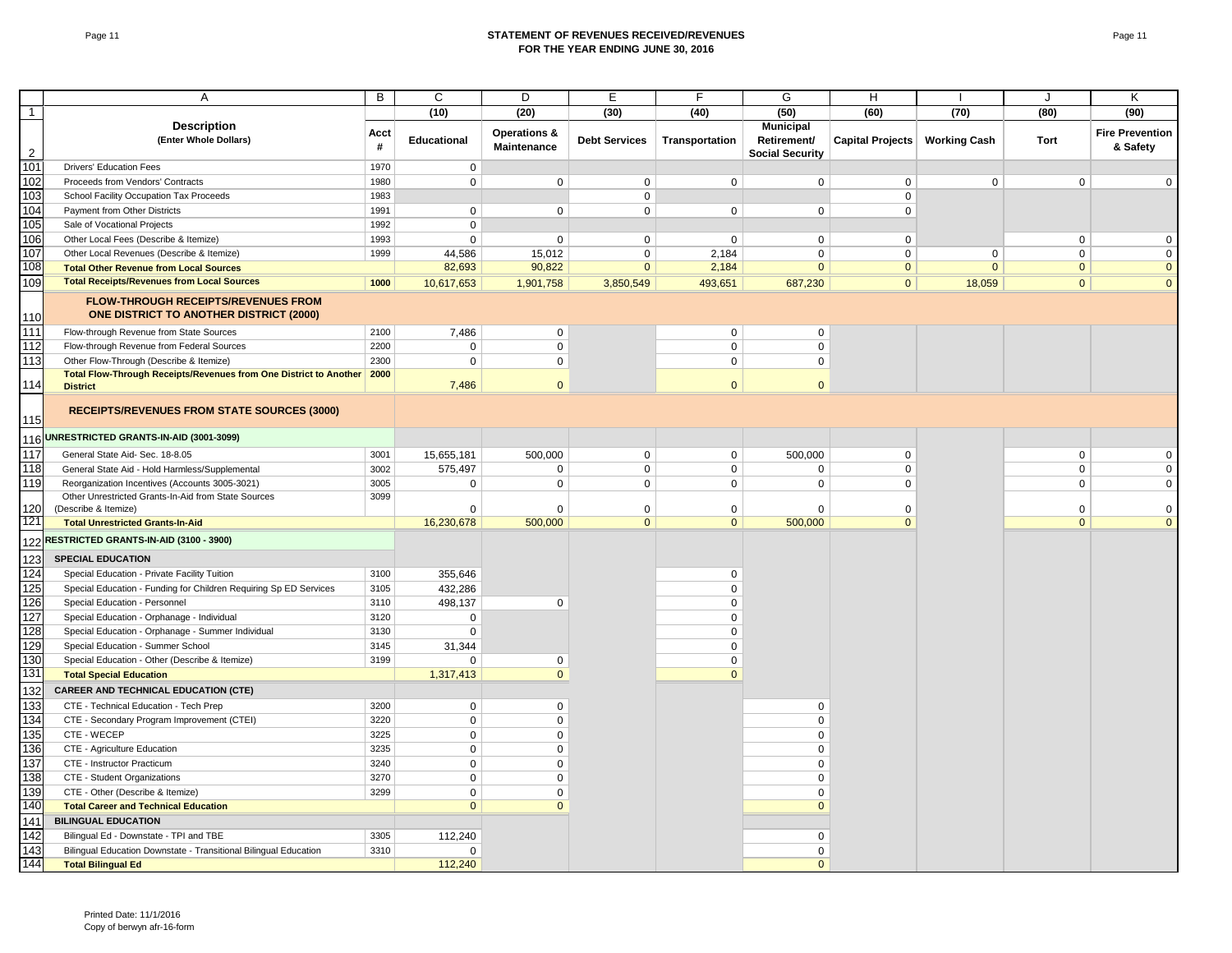#### Page 12 **STATEMENT OF REVENUES RECEIVED/REVENUES FOR THE YEAR ENDING JUNE 30, 2016**

|                | Α                                                                                              | B         | С                  | D                                      | Е                    | F              | G                                                         | H                |                     | J              | Κ                                  |
|----------------|------------------------------------------------------------------------------------------------|-----------|--------------------|----------------------------------------|----------------------|----------------|-----------------------------------------------------------|------------------|---------------------|----------------|------------------------------------|
|                |                                                                                                |           | (10)               | (20)                                   | (30)                 | (40)           | (50)                                                      | (60)             | (70)                | (80)           | (90)                               |
| $\mathbf{1}$   | <b>Description</b>                                                                             |           |                    |                                        |                      |                |                                                           |                  |                     |                |                                    |
| $\overline{2}$ | (Enter Whole Dollars)                                                                          | Acct<br># | <b>Educational</b> | <b>Operations &amp;</b><br>Maintenance | <b>Debt Services</b> | Transportation | <b>Municipal</b><br>Retirement/<br><b>Social Security</b> | Capital Projects | <b>Working Cash</b> | Tort           | <b>Fire Prevention</b><br>& Safety |
| 145            | State Free Lunch & Breakfast                                                                   | 3360      | 16,478             |                                        |                      |                |                                                           |                  |                     |                |                                    |
| 146            | School Breakfast Initiative                                                                    | 3365      | $\overline{0}$     | $\mathbf 0$                            |                      |                | $\mathbf{0}$                                              |                  |                     |                |                                    |
| 147            | <b>Driver Education</b>                                                                        | 3370      | $\overline{0}$     | $\overline{0}$                         |                      |                |                                                           |                  |                     |                |                                    |
| 148            | Adult Ed (from ICCB)                                                                           | 3410      | $\mathbf 0$        | 0                                      | $\mathbf 0$          | $\mathbf 0$    | $\mathbf{0}$                                              | $\mathbf 0$      | 0                   | $\mathbf 0$    | $\mathbf 0$                        |
| 149            | Adult Ed - Other (Describe & Itemize)                                                          | 3499      | $\overline{0}$     | $\overline{0}$                         | $\overline{0}$       | $\overline{0}$ | $\overline{0}$                                            | $\overline{0}$   | $\overline{0}$      | $\overline{0}$ | $\overline{0}$                     |
| 150            | <b>TRANSPORTATION</b>                                                                          |           |                    |                                        |                      |                |                                                           |                  |                     |                |                                    |
| 151            | Transportation - Regular and Vocational                                                        | 3500      | $\mathbf 0$        | $\mathbf 0$                            |                      | 69,632         | $\mathbf 0$                                               |                  |                     |                |                                    |
| 152            | Transportation - Special Education                                                             | 3510      | $\mathbf 0$        | $\mathbf{0}$                           |                      | 341,208        | $\Omega$                                                  |                  |                     |                |                                    |
| 153            | Transportation - Other (Describe & Itemize)                                                    | 3599      | $\mathbf 0$        | $\mathbf 0$                            |                      | $\mathbf 0$    | $\Omega$                                                  |                  |                     |                |                                    |
| 154            | <b>Total Transportation</b>                                                                    |           | $\mathbf{0}$       | $\mathbf{0}$                           |                      | 410,840        | $\Omega$                                                  |                  |                     |                |                                    |
| 155            | Learning Improvement - Change Grants                                                           | 3610      | $\mathbf 0$        |                                        |                      |                |                                                           |                  |                     |                |                                    |
| 156            | Scientific Literacy                                                                            | 3660      | $\overline{0}$     | $\mathbf 0$                            |                      | $\mathbf 0$    | $\mathbf 0$                                               |                  |                     |                |                                    |
| 157            | Truant Alternative/Optional Education                                                          | 3695      | $\mathbf 0$        |                                        |                      | $\mathbf 0$    | 0                                                         |                  |                     |                |                                    |
| 158            |                                                                                                | 3705      | 384,542            | $\mathbf{0}$                           |                      | $\overline{0}$ | 0                                                         |                  |                     |                |                                    |
| 159            | Early Childhood - Block Grant                                                                  |           | $\overline{0}$     |                                        |                      | $\overline{0}$ | $\overline{0}$                                            |                  |                     |                |                                    |
| 160            | Reading Improvement Block Grant                                                                | 3715      | $\overline{0}$     |                                        |                      | $\mathbf 0$    | $\Omega$                                                  |                  |                     |                |                                    |
| 161            | Reading Improvement Block Grant - Reading Recovery                                             | 3720      | $\overline{0}$     |                                        |                      | $\overline{0}$ | $\Omega$                                                  |                  |                     |                |                                    |
|                | Continued Reading Improvement Block Grant                                                      | 3725      |                    |                                        |                      |                |                                                           |                  |                     |                |                                    |
| 162            | Continued Reading Improvement Block Grant (2% Set Aside)                                       | 3726      | $\overline{0}$     |                                        |                      | $\overline{0}$ | $\mathbf 0$                                               |                  |                     |                |                                    |
| 163            | Chicago General Education Block Grant                                                          | 3766      | $\mathbf 0$        | $\mathbf 0$                            |                      | $\mathbf 0$    | 0                                                         |                  |                     |                |                                    |
| 164            | Chicago Educational Services Block Grant                                                       | 3767      | $\overline{0}$     | $\overline{0}$                         |                      | $\overline{0}$ | 0                                                         |                  |                     |                |                                    |
| 165            | School Safety & Educational Improvement Block Grant                                            | 3775      | $\overline{0}$     | $\overline{0}$                         | 0                    | $\overline{0}$ | $\overline{0}$                                            | $\mathbf 0$      |                     |                | $\overline{0}$                     |
| 166            | Technology - Technology for Success                                                            | 3780      | $\overline{0}$     | $\mathbf{0}$                           | $\overline{0}$       | $\overline{0}$ | $\mathbf 0$                                               | $\overline{0}$   |                     |                | $\overline{0}$                     |
| 167            | State Charter Schools                                                                          | 3815      | $\overline{0}$     |                                        |                      | $\overline{0}$ |                                                           |                  |                     |                |                                    |
| 168            | Extended Learning Opportunities - Summer Bridges                                               | 3825      | $\mathbf 0$        |                                        |                      | $\mathbf 0$    |                                                           |                  |                     |                |                                    |
| 169            | Infrastructure Improvements - Planning/Construction                                            | 3920      |                    | $\mathbf 0$                            |                      |                |                                                           | 0                |                     |                |                                    |
| 170            | School Infrastructure - Maintenance Projects                                                   | 3925      |                    | $\overline{0}$                         |                      |                |                                                           | $\overline{0}$   |                     |                | $\mathbf 0$                        |
| 171            | Other Restricted Revenue from State Sources (Describe & Itemize)                               | 3999      | 2,315              | $\mathbf{0}$                           | 0                    | $\mathbf 0$    | $\Omega$                                                  | 0                | $\mathbf 0$         | $\mathbf 0$    | $\mathbf 0$                        |
| 172            | <b>Total Restricted Grants-In-Aid</b>                                                          |           | 1,832,988          | $\overline{0}$                         | $\overline{0}$       | 410,840        | $\overline{0}$                                            | $\overline{0}$   | $\overline{0}$      | $\overline{0}$ | $\overline{0}$                     |
| 173            | <b>Total Receipts from State Sources</b>                                                       | 3000      | 18,063,666         | 500,000                                | $\overline{0}$       | 410,840        | 500,000                                                   | $\overline{0}$   | $\overline{0}$      | $\overline{0}$ | $\overline{0}$                     |
| 174            | <b>RECEIPTS/REVENUES FROM FEDERAL SOURCES (4000)</b>                                           |           |                    |                                        |                      |                |                                                           |                  |                     |                |                                    |
|                | UNRESTRICTED GRANTS-IN-AID RECEIVED DIRECTLY FROM FEDERAL GOVT                                 |           |                    |                                        |                      |                |                                                           |                  |                     |                |                                    |
|                | 175 (4001-4009)                                                                                |           |                    |                                        |                      |                |                                                           |                  |                     |                |                                    |
| 176            | Federal Impact Aid                                                                             | 4001      | $\mathbf 0$        | $\mathbf 0$                            | $\mathbf 0$          | $\mathbf 0$    | $\mathbf 0$                                               | $\mathbf 0$      | 0                   | $\mathbf 0$    | $\mathbf 0$                        |
| 177            | Other Unrestricted Grants-In-Aid Received Directly from the Fed Govt<br>(Describe & Itemize)   | 4009      | $\mathbf 0$        | $\mathbf 0$                            | $\mathbf 0$          | $\mathbf 0$    | $\mathbf 0$                                               | $\mathbf 0$      | $\Omega$            | $\mathbf 0$    | $\mathbf 0$                        |
|                | <b>Total Unrestricted Grants-In-Aid Received Directly</b>                                      |           |                    |                                        |                      |                |                                                           |                  |                     |                |                                    |
| 178            | from the Federal Govt<br>RESTRICTED GRANTS-IN-AID RECEIVED DIRECTLY FROM FEDERAL               |           | $\mathbf{0}$       | $\overline{0}$                         | $\mathbf{0}$         | $\mathbf{0}$   | $\Omega$                                                  | $\mathbf{0}$     | $\mathbf{0}$        | $\mathbf{0}$   | $\overline{0}$                     |
|                | 179 GOVT (4045-4090)                                                                           |           |                    |                                        |                      |                |                                                           |                  |                     |                |                                    |
| 180            | <b>Head Start</b>                                                                              | 4045      | $\mathbf 0$        |                                        |                      |                |                                                           |                  |                     |                |                                    |
| 181            | Construction (Impact Aid)                                                                      | 4050      | $\mathbf 0$        | $\mathbf 0$                            |                      |                |                                                           | 0                |                     |                |                                    |
| 182            | MAGNET                                                                                         | 4060      | $\mathbf{0}$       | $\mathbf{0}$                           |                      | $\mathbf 0$    | $\mathbf 0$                                               | $\Omega$         |                     |                |                                    |
| 183            | Other Restricted Grants-In-Aid Received Directly from the Federal Govt<br>(Describe & Itemize) | 4090      | $\mathbf 0$        | $\mathbf 0$                            |                      | $\mathbf 0$    | $\mathbf 0$                                               | $\mathbf 0$      |                     |                | $\mathbf 0$                        |
| 184            | <b>Total Restricted Grants-In-Aid Received Directly from Federal Govt</b>                      |           | $\mathbf{0}$       | $\mathbf{0}$                           |                      | $\mathbf{0}$   | $\mathbf{0}$                                              | $\mathbf{0}$     |                     |                | $\mathbf{0}$                       |
|                | RESTRICTED GRANTS-IN-AID RECEIVED FROM FEDERAL GOVT THRU<br>185 THE STATE (4100-4999)          |           |                    |                                        |                      |                |                                                           |                  |                     |                |                                    |
| 186            | <b>TITLE VI</b>                                                                                |           |                    |                                        |                      |                |                                                           |                  |                     |                |                                    |
| 187            |                                                                                                |           |                    |                                        |                      |                |                                                           |                  |                     |                |                                    |
|                | Title VI - Innovation and Flexibility Formula                                                  | 4100      | $\mathbf{0}$       | $\mathbf 0$                            |                      | $\mathbf 0$    | $\mathbf 0$                                               |                  |                     |                |                                    |
| 188            | Title VI - District Projects                                                                   | 4105      | $\mathbf 0$        | $\mathbf 0$                            |                      | $\mathbf 0$    | 0                                                         |                  |                     |                |                                    |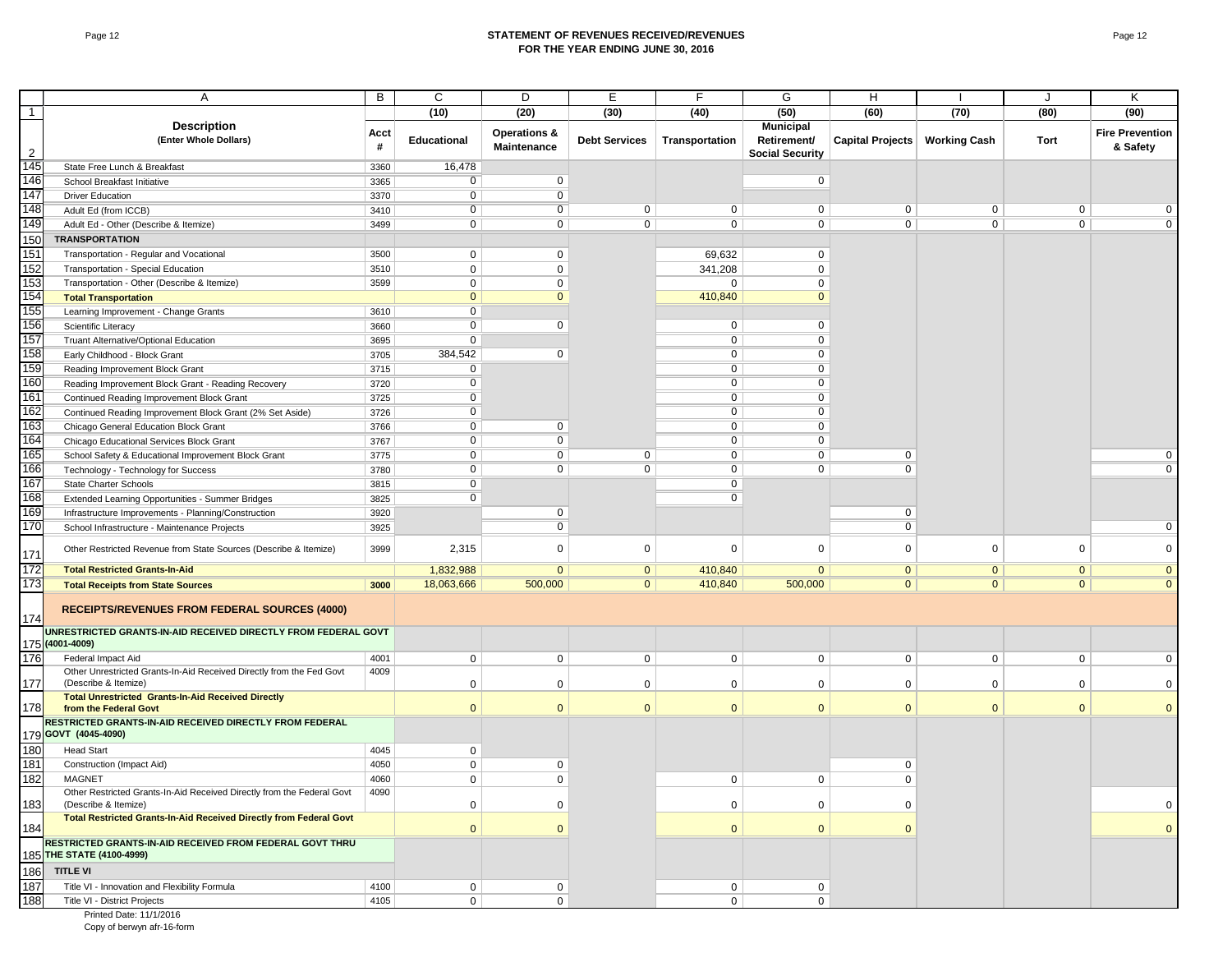#### Page 13 **STATEMENT OF REVENUES RECEIVED/REVENUES FOR THE YEAR ENDING JUNE 30, 2016**

|              | Α                                                        | B         | С                  | D                                      | E                    | F              | G                                                         | H                               |      | J              | Κ                                  |
|--------------|----------------------------------------------------------|-----------|--------------------|----------------------------------------|----------------------|----------------|-----------------------------------------------------------|---------------------------------|------|----------------|------------------------------------|
| $\mathbf{1}$ |                                                          |           | (10)               | (20)                                   | (30)                 | (40)           | (50)                                                      | (60)                            | (70) | (80)           | (90)                               |
| 2            | <b>Description</b><br>(Enter Whole Dollars)              | Acct<br># | <b>Educational</b> | <b>Operations &amp;</b><br>Maintenance | <b>Debt Services</b> | Transportation | <b>Municipal</b><br>Retirement/<br><b>Social Security</b> | Capital Projects   Working Cash |      | Tort           | <b>Fire Prevention</b><br>& Safety |
| 189          | Title VI - Rural Education Initiative (REI)              | 4107      | $\mathbf 0$        | 0                                      |                      | $\mathbf 0$    | 0                                                         |                                 |      |                |                                    |
| 190          | Title V - Other (Describe & Itemize)                     | 4199      | $\mathbf 0$        | 0                                      |                      | $\mathbf 0$    | $\Omega$                                                  |                                 |      |                |                                    |
| 191          | <b>Total Title V</b>                                     |           | $\mathbf{0}$       | $\mathbf{0}$                           |                      | $\mathbf{0}$   | $\Omega$                                                  |                                 |      |                |                                    |
| 192          | <b>FOOD SERVICE</b>                                      |           |                    |                                        |                      |                |                                                           |                                 |      |                |                                    |
| 193          | Breakfast Start-Up Expansion                             | 4200      | $\mathbf 0$        |                                        |                      |                | 0                                                         |                                 |      |                |                                    |
| 194          | National School Lunch Program                            | 4210      | 1,574,624          |                                        |                      |                | $\mathbf 0$                                               |                                 |      |                |                                    |
| 195          | Special Milk Program                                     | 4215      | 0                  |                                        |                      |                | 0                                                         |                                 |      |                |                                    |
| 196          | School Breakfast Program                                 | 4220      | 856,865            |                                        |                      |                | $\mathbf 0$                                               |                                 |      |                |                                    |
| 197          | Summer Food Service Program                              | 4225      | $\mathbf 0$        |                                        |                      |                | 0                                                         |                                 |      |                |                                    |
| 198          | Child Adult Care Food Program                            | 4226      | 20,579             |                                        |                      |                | 0                                                         |                                 |      |                |                                    |
| 199          | Fresh Fruits & Vegetables                                | 4240      | 0                  |                                        |                      |                |                                                           |                                 |      |                |                                    |
| 200          | Food Service - Other (Describe & Itemize)                | 4299      | $\Omega$           |                                        |                      |                | $\mathbf 0$                                               |                                 |      |                |                                    |
| 201          | <b>Total Food Service</b>                                |           | 2,452,068          |                                        |                      |                | $\Omega$                                                  |                                 |      |                |                                    |
| 202          | <b>TITLE I</b>                                           |           |                    |                                        |                      |                |                                                           |                                 |      |                |                                    |
| 203          | Title I - Low Income                                     | 4300      | 1,113,335          | 0                                      |                      | $\mathbf 0$    | 0                                                         |                                 |      |                |                                    |
| 204          | Title I - Low Income - Neglected, Private                | 4305      | $\mathbf 0$        | 0                                      |                      | $\mathbf 0$    | $\mathbf 0$                                               |                                 |      |                |                                    |
| 205          | Title I - Comprehensive School Reform                    | 4332      | $\mathbf 0$        | 0                                      |                      | $\mathbf 0$    | $\mathbf 0$                                               |                                 |      |                |                                    |
| 206          | Title I - Reading First                                  | 4334      | $\mathbf 0$        | 0                                      |                      | 0              | 0                                                         |                                 |      |                |                                    |
| 207          | Title I - Even Start                                     | 4335      | $\mathbf 0$        | 0                                      |                      | 0              | 0                                                         |                                 |      |                |                                    |
| 208          | Title I - Reading First SEA Funds                        | 4337      | $\mathbf 0$        | 0                                      |                      | 0              | 0                                                         |                                 |      |                |                                    |
| 209          | Title I - Migrant Education                              | 4340      | $\mathbf 0$        | 0                                      |                      | 0              | $\Omega$                                                  |                                 |      |                |                                    |
| 210          | Title I - Other (Describe & Itemize)                     | 4399      | $\mathbf 0$        | 0                                      |                      | 0              | $\Omega$                                                  |                                 |      |                |                                    |
| 211          | <b>Total Title I</b>                                     |           | 1,113,335          | $\mathbf{0}$                           |                      | $\mathbf{0}$   | $\Omega$                                                  |                                 |      |                |                                    |
| 212          | <b>TITLE IV</b>                                          |           |                    |                                        |                      |                |                                                           |                                 |      |                |                                    |
| 213          | Title IV - Safe & Drug Free Schools - Formula            | 4400      | $\mathbf 0$        | 0                                      |                      | $\mathbf 0$    | 0                                                         |                                 |      |                |                                    |
| 214          | Title IV - 21st Century Comm Learning Centers            | 4421      | $\mathbf 0$        | 0                                      |                      | $\mathbf 0$    | 0                                                         |                                 |      |                |                                    |
| 215          | Title IV - Other (Describe & Itemize)                    | 4499      | $\mathbf 0$        | 0                                      |                      | 0              | 0                                                         |                                 |      |                |                                    |
| 216          | <b>Total Title IV</b>                                    |           | $\mathbf{0}$       | $\mathbf{0}$                           |                      | $\mathbf{0}$   | $\Omega$                                                  |                                 |      |                |                                    |
| 217          | FEDERAL - SPECIAL EDUCATION                              |           |                    |                                        |                      |                |                                                           |                                 |      |                |                                    |
| 218          | Fed - Spec Education - Preschool Flow-Through            | 4600      | 36,124             | 0                                      |                      | $\mathbf 0$    | 0                                                         |                                 |      |                |                                    |
| 219          | Fed - Spec Education - Preschool Discretionary           | 4605      | $\mathbf 0$        | 0                                      |                      | 0              | $\mathbf 0$                                               |                                 |      |                |                                    |
| 220          | Fed - Spec Education - IDEA - Flow Through               | 4620      | 876,424            | 0                                      |                      | 0              | 0                                                         |                                 |      |                |                                    |
| 221          | Fed - Spec Education - IDEA - Room & Board               | 4625      | $\mathbf 0$        | 0                                      |                      | 0              | $\Omega$                                                  |                                 |      |                |                                    |
| 222          | Fed - Spec Education - IDEA - Discretionary              | 4630      | $\mathbf 0$        | 0                                      |                      | 0              | $\Omega$                                                  |                                 |      |                |                                    |
| 223          | Fed - Spec Education - IDEA - Other (Describe & Itemize) | 4699      | $\Omega$           | 0                                      |                      | $\mathbf 0$    | $\Omega$                                                  |                                 |      |                |                                    |
| 224          | <b>Total Federal - Special Education</b>                 |           | 912,548            | $\mathbf{0}$                           |                      | $\mathbf{0}$   | $\Omega$                                                  |                                 |      |                |                                    |
| 225          | <b>CTE - PERKINS</b>                                     |           |                    |                                        |                      |                |                                                           |                                 |      |                |                                    |
| 226          | CTE - Perkins - Title IIIE - Tech Prep                   | 4770      | $\mathbf 0$        | 0                                      |                      |                | $\mathbf 0$                                               |                                 |      |                |                                    |
| 227          | CTE - Other (Describe & Itemize)                         | 4799      | $\mathbf 0$        | 0                                      |                      |                | $\mathbf 0$                                               |                                 |      |                |                                    |
| 228          | <b>Total CTE - Perkins</b>                               |           | $\mathbf{0}$       | $\mathbf{0}$                           |                      |                | $\mathbf{0}$                                              |                                 |      |                |                                    |
| 229          | Federal - Adult Education                                | 4810      | 0                  | $\overline{0}$                         |                      |                | 0                                                         |                                 |      |                |                                    |
| 230          | ARRA - General State Aid - Education Stabilization       | 4850      | $\mathbf 0$        | 0                                      | 0                    | 0              | 0                                                         | 0                               |      | 0              | $\mathbf 0$                        |
| 231          | ARRA - Title I - Low Income                              | 4851      | $\mathbf 0$        | $\mathbf{0}$                           |                      | $\mathbf 0$    | $\mathbf 0$                                               |                                 |      |                |                                    |
| 232          | ARRA - Title I - Neglected, Private                      | 4852      | $\mathbf 0$        | 0                                      | 0                    | $\mathbf 0$    | 0                                                         | 0                               |      | $\mathbf 0$    | $\mathbf 0$                        |
| 233          | ARRA - Title I - Delinquent, Private                     | 4853      | $\mathbf 0$        | 0                                      | $\mathbf 0$          | 0              | $\mathbf 0$                                               | $\mathbf 0$                     |      | $\mathbf 0$    | $\mathbf 0$                        |
| 234          | ARRA - Title I - School Improvement (Part A)             | 4854      | $\mathbf 0$        | 0                                      | 0                    | 0              | 0                                                         | 0                               |      | $\mathbf 0$    | $\mathbf 0$                        |
| 235          | ARRA - Title I - School Improvement (Section 1003g)      | 4855      | $\mathbf 0$        | 0                                      | 0                    | 0              | 0                                                         | 0                               |      | $\mathbf 0$    | 0                                  |
| 236          | ARRA - IDEA - Part B - Preschool                         | 4856      | $\mathbf 0$        | 0                                      | 0                    | $\mathbf 0$    | 0                                                         | 0                               |      | $\mathbf 0$    | $\mathbf 0$                        |
| 237          | ARRA - IDEA - Part B - Flow-Through                      | 4857      | $\mathbf 0$        | 0                                      | $\mathbf 0$          | $\mathbf 0$    | 0                                                         | 0                               |      | $\mathbf 0$    | $\mathbf 0$                        |
| 238          | ARRA - Title IID - Technology-Formula                    | 4860      | $\mathbf 0$        | 0                                      | 0                    | $\mathbf 0$    | 0                                                         | 0                               |      | $\mathbf 0$    | $\mathbf 0$                        |
| 239          | ARRA - Title IID - Technology-Competitive                | 4861      | $\mathbf 0$        | $\overline{0}$                         | $\mathbf 0$          | $\overline{0}$ | $\overline{0}$                                            | $\mathbf 0$                     |      | 0 <sup>1</sup> | $\mathbf 0$                        |
|              |                                                          |           |                    |                                        |                      |                |                                                           |                                 |      |                |                                    |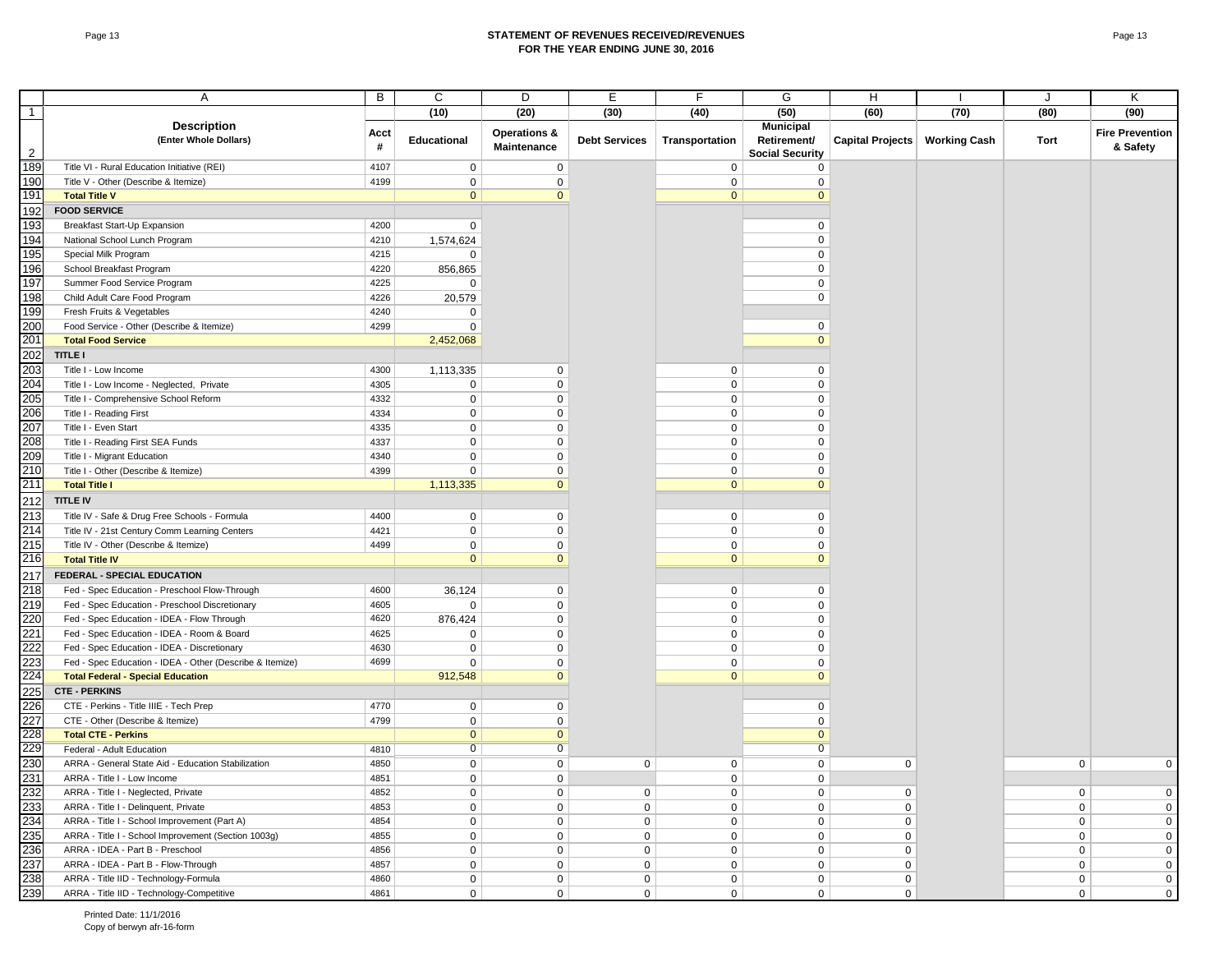#### Page 14 **STATEMENT OF REVENUES RECEIVED/REVENUES FOR THE YEAR ENDING JUNE 30, 2016**

|                | A                                                                  | B         | C              | D                                      | E                    | F              | G                                                         | H                |                     |              | K                                  |
|----------------|--------------------------------------------------------------------|-----------|----------------|----------------------------------------|----------------------|----------------|-----------------------------------------------------------|------------------|---------------------|--------------|------------------------------------|
| 1              |                                                                    |           | (10)           | (20)                                   | (30)                 | (40)           | (50)                                                      | (60)             | (70)                | (80)         | (90)                               |
| $\overline{2}$ | <b>Description</b><br>(Enter Whole Dollars)                        | Acct<br># | Educational    | <b>Operations &amp;</b><br>Maintenance | <b>Debt Services</b> | Transportation | <b>Municipal</b><br>Retirement/<br><b>Social Security</b> | Capital Projects | <b>Working Cash</b> | Tort         | <b>Fire Prevention</b><br>& Safety |
| 240            | ARRA - McKinney - Vento Homeless Education                         | 4862      | $\mathbf 0$    | $\mathbf 0$                            |                      | $\mathbf 0$    | $\Omega$                                                  |                  |                     |              |                                    |
| 241            | ARRA - Child Nutrition Equipment Assistance                        | 4863      | $\mathbf 0$    | $\mathbf{0}$                           |                      |                |                                                           |                  |                     |              |                                    |
| 242            | Impact Aid Formula Grants                                          | 4864      | $\Omega$       | $\mathbf{0}$                           | 0                    | $\Omega$       | $\Omega$                                                  | $\Omega$         |                     | $\mathbf 0$  | $\mathbf{0}$                       |
| 243            | Impact Aid Competitive Grants                                      | 4865      | $\Omega$       | $\Omega$                               | $\mathbf 0$          | $\Omega$       | $\Omega$                                                  | $\Omega$         |                     | $\Omega$     | $\mathbf 0$                        |
| 244            | Qualified Zone Academy Bond Tax Credits                            | 4866      | $\mathbf 0$    | $\mathbf 0$                            | 0                    | $\mathbf 0$    | $\Omega$                                                  | $\Omega$         |                     | 0            | $\mathbf 0$                        |
| 245            | Qualified School Construction Bond Credits                         | 4867      | $\mathbf 0$    | $\mathbf 0$                            | $\mathbf 0$          | $\mathbf 0$    | $\Omega$                                                  | $\Omega$         |                     | $\mathbf 0$  | $\mathbf 0$                        |
| 246            | <b>Build America Bond Tax Credits</b>                              | 4868      | $\Omega$       | $\Omega$                               | $\mathbf 0$          | $\Omega$       | $\Omega$                                                  | $\Omega$         |                     | $\mathbf 0$  | $\mathbf{0}$                       |
| 247            | Build America Bond Interest Reimbursement                          | 4869      | $\mathbf 0$    | $\mathbf 0$                            | $\mathbf 0$          | $\mathbf 0$    | $\mathbf 0$                                               | $\Omega$         |                     | $\mathbf 0$  | $\mathbf 0$                        |
| 248            | ARRA - General State Aid - Other Govt Services Stabilization       | 4870      | $\mathbf 0$    | $\mathbf{0}$                           | $\mathbf 0$          | $\mathbf 0$    | $\Omega$                                                  | $\Omega$         |                     | $\mathbf 0$  | $\mathbf 0$                        |
| 249            | Other ARRA Funds - II                                              | 4871      | $\Omega$       | $\Omega$                               | $\mathbf 0$          | $\Omega$       | $\Omega$                                                  | $\Omega$         |                     | $\mathbf 0$  | $\mathbf 0$                        |
| 250            | Other ARRA Funds - III                                             | 4872      | $\mathbf 0$    | $\mathbf{0}$                           | $\mathbf 0$          | $\Omega$       | $\mathbf 0$                                               | $\Omega$         |                     | $\mathbf 0$  | $\mathbf 0$                        |
| 251            | Other ARRA Funds - IV                                              | 4873      | $\Omega$       | $\mathbf{0}$                           | $\Omega$             | $\Omega$       | $\Omega$                                                  | $\Omega$         |                     | $\mathbf{0}$ | $\mathbf 0$                        |
| 252            | Other ARRA Funds - V                                               | 4874      | $\mathbf 0$    | $\mathbf 0$                            | 0                    | $\mathbf 0$    | $\mathbf 0$                                               | $\Omega$         |                     | $\mathbf 0$  | $\mathbf 0$                        |
| 253            | ARRA - Early Childhood                                             | 4875      | $\mathbf 0$    | $\mathbf 0$                            | 0                    | $\mathbf 0$    | $\mathbf 0$                                               | $\Omega$         |                     | 0            | $\mathbf 0$                        |
| 254            | Other ARRA Funds VII                                               | 4876      | $\Omega$       | $\mathbf{0}$                           | $\mathbf 0$          | $\mathbf 0$    | $\mathbf 0$                                               | $\Omega$         |                     | $\mathbf 0$  | $\mathbf 0$                        |
| 255            | Other ARRA Funds VIII                                              | 4877      | $\mathbf 0$    | $\mathbf{0}$                           | 0                    | $\mathbf 0$    | $\mathbf 0$                                               | $\mathbf 0$      |                     | 0            | $\mathbf 0$                        |
| 256            | Other ARRA Funds IX                                                | 4878      | $\Omega$       | $\mathbf 0$                            | $\mathbf 0$          | $\mathbf 0$    | $\mathbf 0$                                               | $\Omega$         |                     | $\mathbf 0$  | $\mathbf 0$                        |
| 257            | Other ARRA Funds X                                                 | 4879      | $\mathbf 0$    | $\mathbf{0}$                           | $\mathbf 0$          | $\mathbf 0$    | $\Omega$                                                  | $\Omega$         |                     | $\mathbf 0$  | $\mathbf 0$                        |
| 258            | Other ARRA Funds Ed Job Fund Program                               | 4880      | 0              | $\mathbf 0$                            | 0                    | $\mathbf 0$    | 0                                                         | $\Omega$         |                     | 0            | $\mathbf 0$                        |
| 259            | <b>Total Stimulus Programs</b>                                     |           | $\Omega$       | $\mathbf{0}$                           | $\mathbf{0}$         | $\mathbf{0}$   | $\Omega$                                                  | $\Omega$         |                     | $\mathbf{0}$ | $\overline{0}$                     |
| 260            | Race to the Top Program                                            | 4901      | $\mathbf 0$    |                                        |                      |                |                                                           |                  |                     |              |                                    |
| 261            | Race to the Top - Preschool Expansion Grant                        | 4902      | $\overline{0}$ | $\mathbf 0$                            |                      | $\mathbf 0$    | $\Omega$                                                  |                  |                     |              |                                    |
| 262            | Advanced Placement Fee/International Baccalaureate                 | 4904      | $\overline{0}$ | $\overline{0}$                         |                      |                | $\overline{0}$                                            |                  |                     |              |                                    |
| 263            | Title III - Immigrant Education Program (IEP)                      | 4905      | $\Omega$       |                                        |                      | $\mathbf 0$    | $\Omega$                                                  |                  |                     |              |                                    |
| 264            | Title III - Language Inst Program - Limited Eng (LIPLEP)           | 4909      | 110,416        |                                        |                      | $\overline{0}$ | $\Omega$                                                  |                  |                     |              |                                    |
| 265            | Learn & Serve America                                              | 4910      | $\Omega$       |                                        |                      | $\mathbf 0$    | $\Omega$                                                  |                  |                     |              |                                    |
| 266            | McKinney Education for Homeless Children                           | 4920      | $\overline{0}$ | $\mathbf 0$                            |                      | $\overline{0}$ | $\Omega$                                                  |                  |                     |              |                                    |
| 267            | Title II - Eisenhower Professional Development Formula             | 4930      | $\overline{0}$ | $\overline{0}$                         |                      | $\overline{0}$ | $\overline{0}$                                            |                  |                     |              |                                    |
| 268            | Title II - Teacher Quality                                         | 4932      | 80,154         | $\Omega$                               |                      | $\mathbf{0}$   | $\Omega$                                                  |                  |                     |              |                                    |
| 269            | <b>Federal Charter Schools</b>                                     | 4960      | 0              | $\overline{0}$                         |                      | $\overline{0}$ | $\Omega$                                                  |                  |                     |              |                                    |
| 270            | Medicaid Matching Funds - Administrative Outreach                  | 4991      | 87,776         | $\overline{0}$                         |                      | $\overline{0}$ | $\Omega$                                                  |                  |                     |              |                                    |
| 271            | Medicaid Matching Funds - Fee-for-Service Program                  | 4992      | 241,992        | $\overline{0}$                         |                      | $\overline{0}$ | $\Omega$                                                  |                  |                     |              |                                    |
| 272            | Other Restricted Revenue from Federal Sources (Describe & Itemize) | 4999      | $\overline{0}$ | $\overline{0}$                         |                      | $\overline{0}$ | $\Omega$                                                  | $\mathbf 0$      |                     |              | $\overline{0}$                     |
|                | Total Restricted Grants-In-Aid Received from the Federal Govt      |           |                |                                        |                      |                |                                                           |                  |                     |              |                                    |
| 273            | <b>Thru the State</b>                                              |           | 4,998,289      | $\Omega$                               | $\mathbf{0}$         | $\Omega$       | $\Omega$                                                  | $\Omega$         |                     | $\mathbf{0}$ | $\overline{0}$                     |
| 274            | <b>Total Receipts/Revenues from Federal Sources</b>                | 4000      | 4,998,289      | $\overline{0}$                         | $\mathbf{0}$         | $\Omega$       | $\Omega$                                                  | $\mathbf{0}$     | $\overline{0}$      | $\mathbf{0}$ | $\overline{0}$                     |
| 275            | <b>Total Direct Receipts/Revenues</b>                              |           | 33,687,094     | 2,401,758                              | 3,850,549            | 904,491        | 1,187,230                                                 | $\overline{0}$   | 18,059              | $\mathbf{0}$ | $\overline{0}$                     |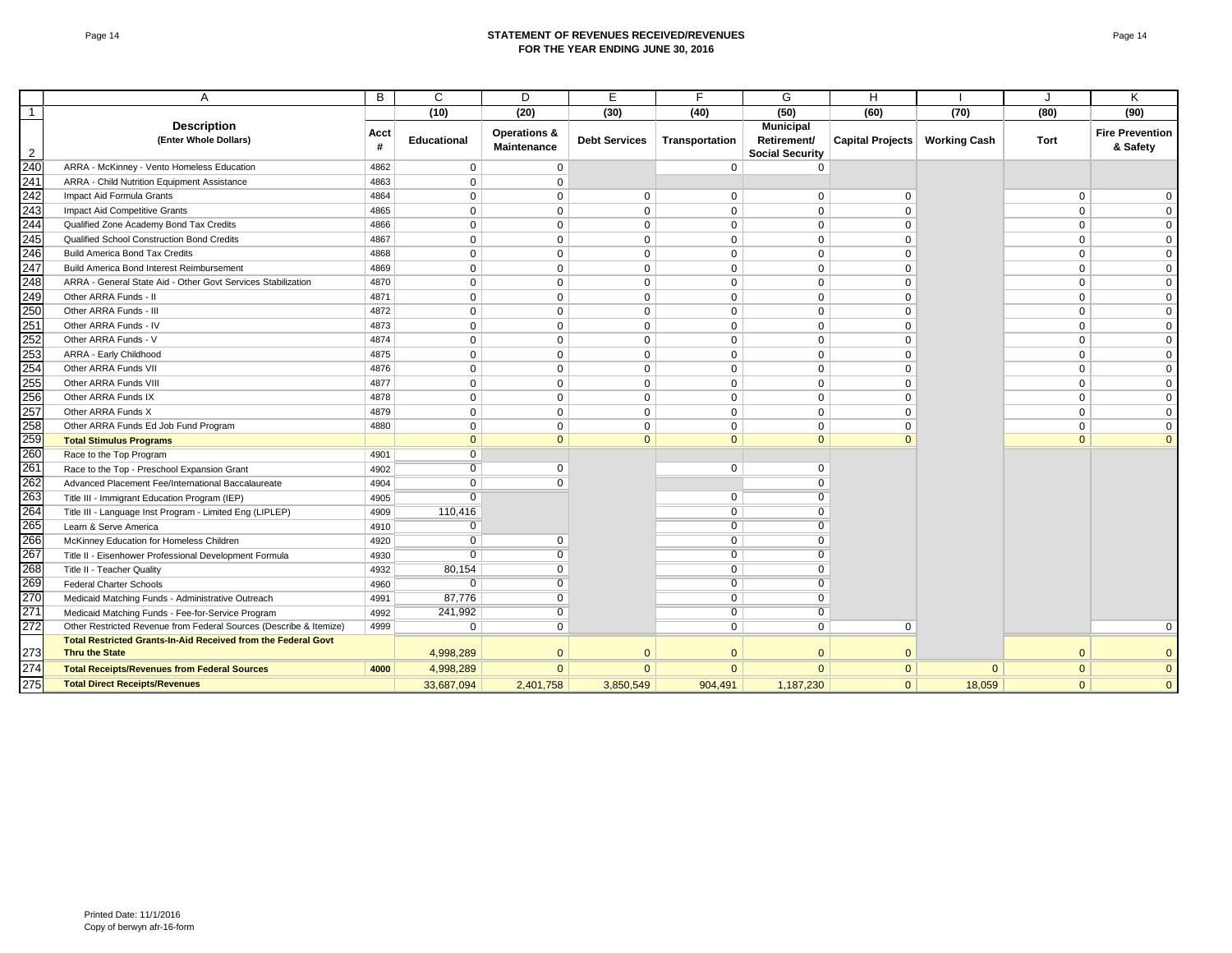#### Page 15 **STATEMENT OF EXPENDITURES DISBURSED/EXPENDITURES, BUDGET TO ACTUAL FOR THE YEAR ENDING JUNE 30, 2016**

|                 | A                                                        | В          | C               | D                                  | Е                            | F                              | G                     | H                    |                 | J                                     | K            |
|-----------------|----------------------------------------------------------|------------|-----------------|------------------------------------|------------------------------|--------------------------------|-----------------------|----------------------|-----------------|---------------------------------------|--------------|
| $\mathbf{1}$    |                                                          |            | (100)           | (200)                              | (300)                        | (400)                          | (500)                 | (600)                | (700)           | (800)                                 | (900)        |
|                 | <b>Description</b>                                       |            |                 |                                    |                              |                                |                       |                      |                 |                                       |              |
|                 | (Enter Whole Dollars)                                    | Funct<br># | <b>Salaries</b> | <b>Employee</b><br><b>Benefits</b> | Purchased<br><b>Services</b> | Supplies &<br><b>Materials</b> | <b>Capital Outlay</b> | <b>Other Objects</b> | Non-Capitalized | <b>Termination</b><br><b>Benefits</b> | Total        |
| $\overline{c}$  |                                                          |            |                 |                                    |                              |                                |                       |                      | Equipment       |                                       |              |
|                 | <b>10 - EDUCATIONAL FUND (ED)</b>                        |            |                 |                                    |                              |                                |                       |                      |                 |                                       |              |
| 3               |                                                          |            |                 |                                    |                              |                                |                       |                      |                 |                                       |              |
| 4               | <b>INSTRUCTION (ED)</b>                                  | 1000       |                 |                                    |                              |                                |                       |                      |                 |                                       |              |
| $\sqrt{5}$      | Regular Programs                                         | 1100       | 12,436,185      | 2,859,950                          | 616,037                      | 250,252                        | 107,110               | 0                    | 97,177          | $\mathbf 0$                           | 16,366,711   |
| 6               | Tuition Payment to Charter Schools                       | 1115       |                 |                                    |                              |                                |                       |                      |                 |                                       |              |
| $\overline{7}$  | Pre-K Programs                                           | 1125       | 0               | $\mathbf 0$                        | $\mathbf 0$                  | $\mathbf 0$                    | 0                     | 0                    | 0               | 0                                     | $\mathbf{0}$ |
| 8               | Special Education Programs (Functions 1200-1220)         | 1200       | 4,154,187       | 314,726                            | 191,213                      | 28,938                         | 4,755                 | 1,189,908            | $\mathbf 0$     | 0                                     | 5,883,727    |
| $\overline{9}$  | Special Education Programs Pre-K                         | 1225       | 0               | 0                                  | $\mathbf 0$                  | $\Omega$                       | 0                     | 0                    | $\mathbf 0$     | 0                                     |              |
| 10              | Remedial and Supplemental Programs K-12                  | 1250       | 423,500         | 152,000                            | 299,000                      | 33,531                         | $\mathbf 0$           | 0                    | $\mathbf 0$     | 0                                     | 908,031      |
| 11              | Remedial and Supplemental Programs Pre-K                 | 1275       | 0               | $\mathbf 0$                        | $\mathbf 0$                  | $\mathbf 0$                    | $\mathbf 0$           | 0                    | $\mathbf 0$     | 0                                     |              |
| 12              | Adult/Continuing Education Programs                      | 1300       | 0               | $\mathbf 0$                        | $\mathbf 0$                  | $\mathbf 0$                    | $\mathbf 0$           | 0                    | $\mathbf 0$     | 0                                     | $\mathbf{0}$ |
| 13              | CTE Programs                                             | 1400       | 0               | $\mathbf 0$                        | $\mathbf 0$                  | $\mathbf 0$                    | $\mathbf 0$           | 0                    | $\mathbf 0$     | $\mathbf 0$                           | $\mathbf{0}$ |
| 14              | Interscholastic Programs                                 | 1500       | 0               | $\mathbf 0$                        | $\mathbf 0$                  | $\overline{0}$                 | $\mathbf 0$           | 0                    | $\mathbf 0$     | $\mathbf 0$                           | $\Omega$     |
| 15              | Summer School Programs                                   | 1600       | 0               | $\mathbf 0$                        | $\mathbf 0$                  | $\overline{0}$                 | $\mathbf 0$           | 0                    | $\mathbf 0$     | $\mathbf 0$                           |              |
| 16              | <b>Gifted Programs</b>                                   | 1650       | 45,445          | 692                                | 4,291                        | 1,143                          | $\mathbf 0$           | 0                    | $\mathbf 0$     | 0                                     | 51,571       |
| 17              | <b>Driver's Education Programs</b>                       | 1700       | 0               | $\mathbf 0$                        | 0                            | $\mathbf 0$                    | $\mathbf 0$           | 0                    | $\mathbf 0$     | 0                                     |              |
| 18              | <b>Bilingual Programs</b>                                | 1800       | 385,620         | 7,141                              | 32,820                       | 9,800                          | $\mathbf 0$           | 0                    | $\mathbf 0$     | 0                                     | 435,381      |
| 19              | Truant Alternative & Optional Programs                   | 1900       | 0               | 0                                  | $\mathbf 0$                  | $\mathbf 0$                    | $\mathbf 0$           | 0                    | $\mathbf 0$     | $\mathbf 0$                           |              |
| 20              | Pre-K Programs - Private Tuition                         | 1910       |                 |                                    |                              |                                |                       | 0                    |                 |                                       | $\Omega$     |
| 21              | Regular K-12 Programs - Private Tuition                  | 1911       |                 |                                    |                              |                                |                       | 0                    |                 |                                       | $\Omega$     |
| 22              | Special Education Programs K-12 - Private Tuition        | 1912       |                 |                                    |                              |                                |                       | 0                    |                 |                                       | $\mathbf{0}$ |
| 23              | Special Education Programs Pre-K - Tuition               | 1913       |                 |                                    |                              |                                |                       | 0                    |                 |                                       | $\mathbf{0}$ |
| 24              | Remedial/Supplemental Programs K-12 - Private Tuition    | 1914       |                 |                                    |                              |                                |                       | 0                    |                 |                                       | $\mathbf{0}$ |
| 25              | Remedial/Supplemental Programs Pre-K - Private Tuition   | 1915       |                 |                                    |                              |                                |                       | $\mathbf 0$          |                 |                                       | $\mathbf{0}$ |
| 26              | Adult/Continuing Education Programs - Private Tuition    | 1916       |                 |                                    |                              |                                |                       | $\mathbf 0$          |                 |                                       | $\mathbf{0}$ |
| 27              | CTE Programs - Private Tuition                           | 1917       |                 |                                    |                              |                                |                       | 0                    |                 |                                       | $\mathbf{0}$ |
| 28              | Interscholastic Programs - Private Tuition               | 1918       |                 |                                    |                              |                                |                       | $\mathbf 0$          |                 |                                       | $\mathbf{0}$ |
| 29              | Summer School Programs - Private Tuition                 | 1919       |                 |                                    |                              |                                |                       | 0                    |                 |                                       | $\mathbf{0}$ |
| 30              | Gifted Programs - Private Tuition                        | 1920       |                 |                                    |                              |                                |                       | 0                    |                 |                                       | $\mathbf{0}$ |
| 31              | Bilingual Programs - Private Tuition                     | 1921       |                 |                                    |                              |                                |                       | 0                    |                 |                                       | $\mathbf{0}$ |
| 32              | Truants Alternative/Optional Ed Progms - Private Tuition | 1922       |                 |                                    |                              |                                |                       | 0                    |                 |                                       |              |
| 33              | <b>Total Instruction<sup>10</sup></b>                    | 1000       | 17,444,937      | 3,334,509                          | 1,143,361                    | 323,664                        | 111,865               | 1,189,908            | 97,177          | $\mathbf{0}$                          | 23,645,421   |
| 34              | <b>SUPPORT SERVICES (ED)</b>                             | 2000       |                 |                                    |                              |                                |                       |                      |                 |                                       |              |
| $\overline{35}$ | <b>SUPPORT SERVICES - PUPILS</b>                         |            |                 |                                    |                              |                                |                       |                      |                 |                                       |              |
| 36              | Attendance & Social Work Services                        | 2110       | 524,483         | 60,322                             | 15,795                       | 4,782                          | 0                     | 0                    | 0               | 0                                     | 605,382      |
| 37              | <b>Guidance Services</b>                                 | 2120       | $\mathbf{0}$    | $\mathbf 0$                        | $\mathbf 0$                  | $\mathbf 0$                    | 0                     | 0                    | $\mathbf 0$     | 0                                     |              |
| 38              | <b>Health Services</b>                                   | 2130       | 312,785         | 26,081                             | 110,125                      | 126                            | $\mathbf 0$           | 0                    | $\mathbf 0$     | 0                                     | 449,117      |
| 39              | <b>Psychological Services</b>                            | 2140       | 113,047         | 2,150                              | 60,110                       | 6,730                          | 0                     | 0                    | $\mathbf 0$     | 0                                     | 182,037      |
| 40              | Speech Pathology & Audiology Services                    | 2150       | 252,778         | 29,482                             | 380,770                      | $\mathbf 0$                    | $\mathbf 0$           | 0                    | $\mathsf 0$     | $\mathbf 0$                           | 663,030      |
| 41              | Other Support Services - Pupils (Describe & Itemize)     | 2190       | $\mathbf 0$     | $\mathbf 0$                        | 114,509                      | $\mathbf 0$                    | $\mathbf 0$           | 0                    | $\mathbf 0$     | $\mathsf{O}\phantom{0}$               | 114,509      |
| 42              | <b>Total Support Services - Pupils</b>                   | 2100       | 1,203,093       | 118,035                            | 681,309                      | 11,638                         | $\mathbf{0}$          | $\overline{0}$       | $\mathbf{0}$    | $\mathbf{0}$                          | 2,014,075    |
| 43              | SUPPORT SERVICES - INSTRUCTIONAL STAFF                   |            |                 |                                    |                              |                                |                       |                      |                 |                                       |              |
| 44              | Improvement of Instruction Services                      | 2210       | 532,053         | 176,187                            | 682,661                      | 77,635                         | $\mathbf 0$           | 0                    | 5,461           | $\mathbf 0$                           | 1,473,997    |
| 45              | <b>Educational Media Services</b>                        | 2220       | 136,107         | 0                                  | 0                            | 2,140                          | 0                     | 0                    | 0               | 0                                     | 138,247      |
| 46              | Assessment & Testing                                     | 2230       | 0               | $\mathbf 0$                        | $\mathbf 0$                  | $\mathbf 0$                    | $\mathbf 0$           | 0                    | $\mathbf 0$     | $\mathsf{O}\phantom{0}$               |              |
| 47              | <b>Total Support Services - Instructional Staff</b>      | 2200       | 668,160         | 176,187                            | 682,661                      | 79,775                         | $\mathbf{0}$          | $\mathbf{0}$         | 5,461           | $\mathbf{0}$                          | 1,612,244    |
| 48              | SUPPORT SERVICES - GENERAL ADMINISTRATION                |            |                 |                                    |                              |                                |                       |                      |                 |                                       |              |
| 49              | Board of Education Services                              | 2310       | 0               | $\mathbf 0$                        | 122,317                      | 4,761                          | 0                     | 13,789               | 0               | $\mathbf 0$                           | 140,867      |
| 50              | <b>Executive Administration Services</b>                 | 2320       | 298,864         | 53,251                             | 19,563                       | 4,145                          | 0                     | 0                    | 1,882           | $\mathbf 0$                           | 377,705      |
| 51              | Special Area Administration Services                     | 2330       | $\mathbf{0}$    | $\mathbf 0$                        | $\mathbf{0}$                 | $\mathbf{0}$                   | 0                     | 0                    | $\mathbf{0}$    | $\mathbf 0$                           | $\mathbf{0}$ |
|                 |                                                          | 2360 -     |                 |                                    |                              |                                |                       |                      |                 |                                       |              |
| 52              | <b>Tort Immunity Services</b>                            | 2370       |                 |                                    | 153,737                      |                                |                       |                      |                 |                                       | 153,737      |
| 53              | <b>Total Support Services - General Administration</b>   | 2300       | 298,864         | 53,251                             | 295,617                      | 8,906                          | 0                     | 13,789               | 1,882           | $\overline{0}$                        | 672,309      |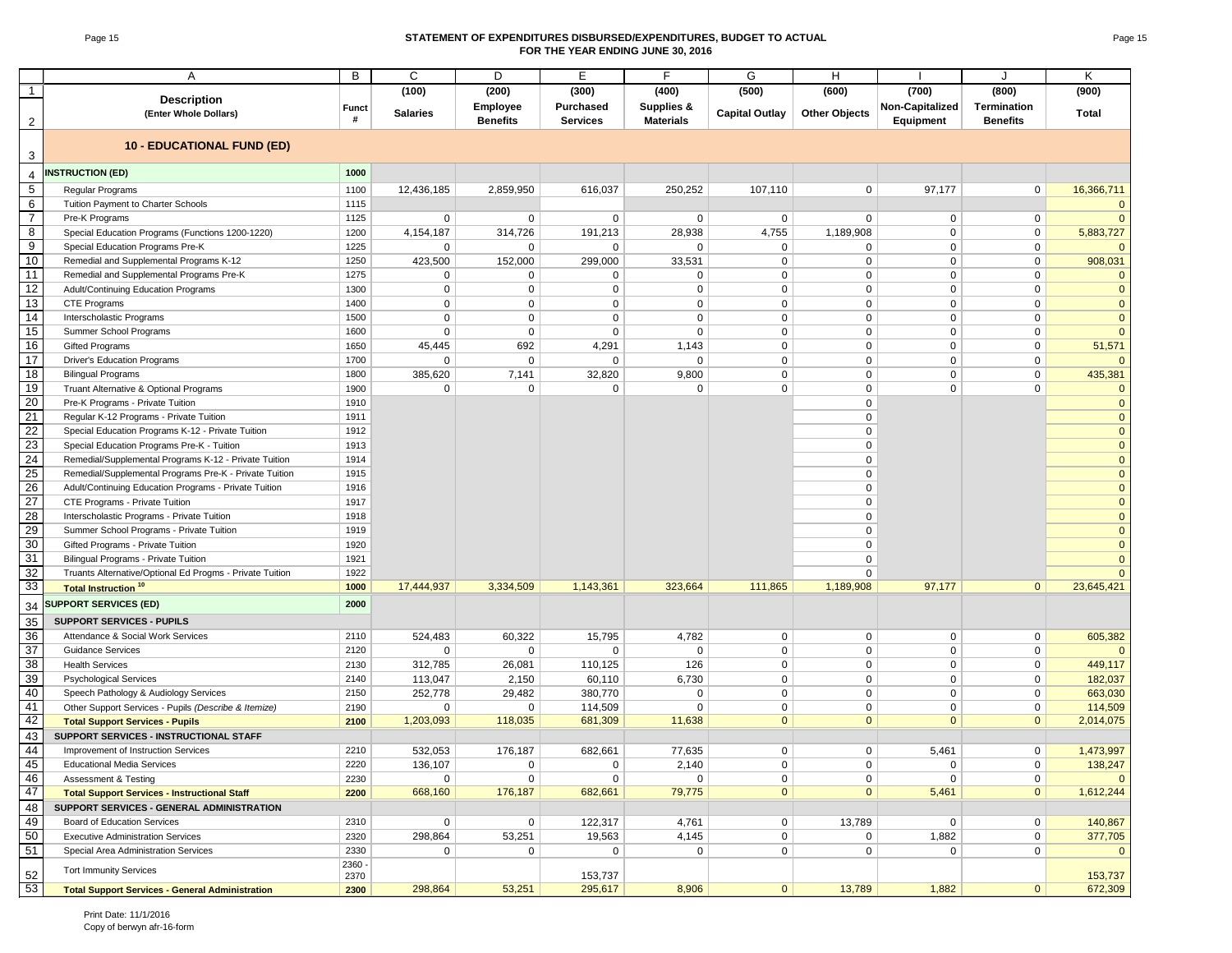#### Page 16 **STATEMENT OF EXPENDITURES DISBURSED/EXPENDITURES, BUDGET TO ACTUAL FOR THE YEAR ENDING JUNE 30, 2016**

|                | A                                                                | B          | C               | D                           | E.                           | F                              | G                     | H                    |                              | $\cdot$                               | Κ              |
|----------------|------------------------------------------------------------------|------------|-----------------|-----------------------------|------------------------------|--------------------------------|-----------------------|----------------------|------------------------------|---------------------------------------|----------------|
| $\mathbf{1}$   |                                                                  |            | (100)           | (200)                       | (300)                        | (400)                          | (500)                 | (600)                | (700)                        | (800)                                 | (900)          |
| $\overline{2}$ | <b>Description</b><br>(Enter Whole Dollars)                      | Funct<br># | <b>Salaries</b> | Employee<br><b>Benefits</b> | Purchased<br><b>Services</b> | Supplies &<br><b>Materials</b> | <b>Capital Outlay</b> | <b>Other Objects</b> | Non-Capitalized<br>Equipment | <b>Termination</b><br><b>Benefits</b> | Total          |
| 54             | SUPPORT SERVICES - SCHOOL ADMINISTRATION                         |            |                 |                             |                              |                                |                       |                      |                              |                                       |                |
| 55             | Office of the Principal Services                                 | 2410       | 2,536,246       | 492,848                     | 318,123                      | 10,709                         | 687,961               | $\mathbf 0$          | $\Omega$                     | $\mathbf{0}$                          | 4,045,887      |
| 56             | Other Support Services - School Admin (Describe & Itemize)       | 2490       | $\mathbf 0$     | $\mathbf 0$                 | $\mathbf 0$                  | $\mathbf 0$                    | $\Omega$              | $\Omega$             | $\Omega$                     | $\mathbf 0$                           |                |
| 57             | <b>Total Support Services - School Administration</b>            | 2400       | 2,536,246       | 492,848                     | 318,123                      | 10,709                         | 687,961               | $\mathbf{0}$         | $\mathbf{0}$                 | $\mathbf{0}$                          | 4,045,887      |
| 58             | <b>SUPPORT SERVICES - BUSINESS</b>                               |            |                 |                             |                              |                                |                       |                      |                              |                                       |                |
| 59             | Direction of Business Support Services                           | 2510       | 77,975          | $\mathbf 0$                 | $\mathbf 0$                  | $\mathbf 0$                    | 0                     | $\mathbf 0$          | $\mathbf 0$                  | $\mathbf 0$                           | 77,975         |
| 60             | <b>Fiscal Services</b>                                           | 2520       | 133,044         | 51,911                      | 72,140                       | 4,947                          | 0                     | 9,435                | 3,225                        | $\mathbf 0$                           | 274,702        |
| 61             | Operation & Maintenance of Plant Services                        | 2540       | $\mathbf{0}$    | $\mathbf 0$                 | 30,468                       | $\Omega$                       | $\mathbf 0$           | $\mathbf 0$          | $\Omega$                     | $\mathbf 0$                           | 30,468         |
| 62             | <b>Pupil Transportation Services</b>                             | 2550       | $\mathbf 0$     | $\mathbf 0$                 | $\mathbf 0$                  | $\mathbf 0$                    | $\mathbf 0$           | $\mathbf 0$          | $\mathsf{O}$                 | $\mathbf 0$                           | $\Omega$       |
| 63             | <b>Food Services</b>                                             | 2560       | 23,284          | $\mathbf 0$                 | $\mathbf 0$                  | 1,798,166                      | $\mathbf 0$           | $\mathbf 0$          | $\mathbf 0$                  | $\mathbf{0}$                          | 1,821,450      |
| 64             | <b>Internal Services</b>                                         | 2570       | $\mathbf{0}$    | $\mathbf 0$                 | $\mathbf 0$                  | $\Omega$                       | $\mathbf 0$           | $\mathbf 0$          | $\mathbf 0$                  | $\mathbf 0$                           |                |
| 65             | <b>Total Support Services - Business</b>                         | 2500       | 234,303         | 51,911                      | 102,608                      | 1,803,113                      | $\mathbf{0}$          | 9,435                | 3,225                        | $\mathbf{0}$                          | 2,204,595      |
| 66             | SUPPORT SERVICES - CENTRAL                                       |            |                 |                             |                              |                                |                       |                      |                              |                                       |                |
| 67             | Direction of Central Support Services                            | 2610       | $\mathbf 0$     | $\mathbf 0$                 | $\mathbf 0$                  | $\mathbf 0$                    | $\mathbf 0$           | $\mathbf 0$          | $\mathbf 0$                  | $\mathbf 0$                           | $\mathbf{0}$   |
| 68             | Planning, Research, Development, & Evaluation Services           | 2620       | $\mathbf 0$     | $\mathbf 0$                 | $\mathbf 0$                  | $\mathbf 0$                    | $\Omega$              | $\Omega$             | $\mathbf 0$                  | $\mathbf 0$                           | $\mathbf{0}$   |
| 69             | <b>Information Services</b>                                      | 2630       | $\mathbf 0$     | $\mathbf 0$                 | $\mathbf 0$                  | $\mathbf 0$                    | $\mathbf 0$           | $\mathbf 0$          | $\mathbf 0$                  | $\mathbf 0$                           | $\mathbf 0$    |
| 70             | <b>Staff Services</b>                                            | 2640       | $\mathbf{0}$    | $\mathbf 0$                 | 541                          | $\mathbf 0$                    | $\mathbf 0$           | $\Omega$             | $\mathbf 0$                  | $\mathbf 0$                           | 541            |
| 71             | <b>Data Processing Services</b>                                  | 2660       | $\Omega$        | $\mathbf 0$                 | 12,730                       | $\Omega$                       | $\Omega$              | $\Omega$             | $\Omega$                     | $\Omega$                              | 12,730         |
| 72             | <b>Total Support Services - Central</b>                          | 2600       | $\mathbf{0}$    | $\mathbf{0}$                | 13,271                       | $\Omega$                       | $\mathbf{0}$          | $\mathbf{0}$         | $\mathbf{0}$                 | $\mathbf{0}$                          | 13,271         |
| 73             | Other Support Services (Describe & Itemize)                      | 2900       | 2,830           | 35                          | 29,860                       | 2,480                          | $\mathbf 0$           | $\mathbf 0$          | $\mathbf{0}$                 | $\mathbf 0$                           | 35,205         |
| 74             | <b>Total Support Services</b>                                    | 2000       | 4,943,496       | 892,267                     | 2,123,449                    | 1,916,621                      | 687,961               | 23,224               | 10,568                       | $\overline{0}$                        | 10,597,586     |
|                | 75 COMMUNITY SERVICES (ED)                                       | 3000       | $\mathbf 0$     | $\mathbf 0$                 | 327,520                      | $\mathbf 0$                    | $\mathbf 0$           | $\mathbf 0$          | $\mathbf 0$                  | $\mathbf 0$                           | 327,520        |
| 76             | PAYMENTS TO OTHER DISTRICTS & GOVT UNITS (ED)                    | 4000       |                 |                             |                              |                                |                       |                      |                              |                                       |                |
| 77             | PAYMENTS TO OTHER GOVT UNITS (IN-STATE)                          |            |                 |                             |                              |                                |                       |                      |                              |                                       |                |
| 78             | Payments for Regular Programs                                    | 4110       |                 |                             | 3,502                        |                                |                       | $\mathbf 0$          |                              |                                       | 3,502          |
| 79             | Payments for Special Education Programs                          | 4120       |                 |                             | 123,755                      |                                |                       | $\mathbf 0$          |                              |                                       | 123,755        |
| 80             | Payments for Adult/Continuing Education Programs                 | 4130       |                 |                             | $\Omega$                     |                                |                       | $\mathbf 0$          |                              |                                       | $\Omega$       |
| 81             | Payments for CTE Programs                                        | 4140       |                 |                             | $\Omega$                     |                                |                       | $\pmb{0}$            |                              |                                       | $\overline{0}$ |
| 82             | Payments for Community College Programs                          | 4170       |                 |                             | $\Omega$                     |                                |                       | $\mathbf 0$          |                              |                                       | $\mathbf{0}$   |
| 83             | Other Payments to In-State Govt. Units (Describe & Itemize)      | 4190       |                 |                             | $\Omega$                     |                                |                       | $\mathbf 0$          |                              |                                       | $\Omega$       |
| 84             | <b>Total Payments to Other Govt Units (In-State)</b>             | 4100       |                 |                             | 127,257                      |                                |                       | $\mathbf 0$          |                              |                                       | 127,257        |
| 85             | Payments for Regular Programs - Tuition                          | 4210       |                 |                             |                              |                                |                       | $\overline{0}$       |                              |                                       | $\Omega$       |
| 86             | Payments for Special Education Programs - Tuition                | 4220       |                 |                             |                              |                                |                       | $\overline{0}$       |                              |                                       | $\overline{0}$ |
| 87             | Payments for Adult/Continuing Education Programs - Tuition       | 4230       |                 |                             |                              |                                |                       | $\mathbf 0$          |                              |                                       | $\mathbf{0}$   |
| 88             | Payments for CTE Programs - Tuition                              | 4240       |                 |                             |                              |                                |                       | $\mathbf 0$          |                              |                                       | $\overline{0}$ |
| 89             | Payments for Community College Programs - Tuition                | 4270       |                 |                             |                              |                                |                       | $\overline{0}$       |                              |                                       | $\overline{0}$ |
| 90             | Payments for Other Programs - Tuition                            | 4280       |                 |                             |                              |                                |                       | $\mathbf 0$          |                              |                                       | $\overline{0}$ |
| 91             | Other Payments to In-State Govt Units                            | 4290       |                 |                             |                              |                                |                       | $\overline{0}$       |                              |                                       | $\overline{0}$ |
| 92             | <b>Total Payments to Other Govt Units -Tuition</b><br>(In State) | 4200       |                 |                             |                              |                                |                       | $\mathbf{0}$         |                              |                                       | $\mathbf{0}$   |
| 93             | Payments for Regular Programs - Transfers                        | 4310       |                 |                             |                              |                                |                       | $\mathbf 0$          |                              |                                       | $\overline{0}$ |
| 94             | Payments for Special Education Programs - Transfers              | 4320       |                 |                             |                              |                                |                       | $\mathbf 0$          |                              |                                       | $\overline{0}$ |
| 95             | Payments for Adult/Continuing Ed Programs-Transfers              | 4330       |                 |                             |                              |                                |                       | $\mathbf 0$          |                              |                                       | $\mathbf{0}$   |
|                |                                                                  |            |                 |                             |                              |                                |                       |                      |                              |                                       |                |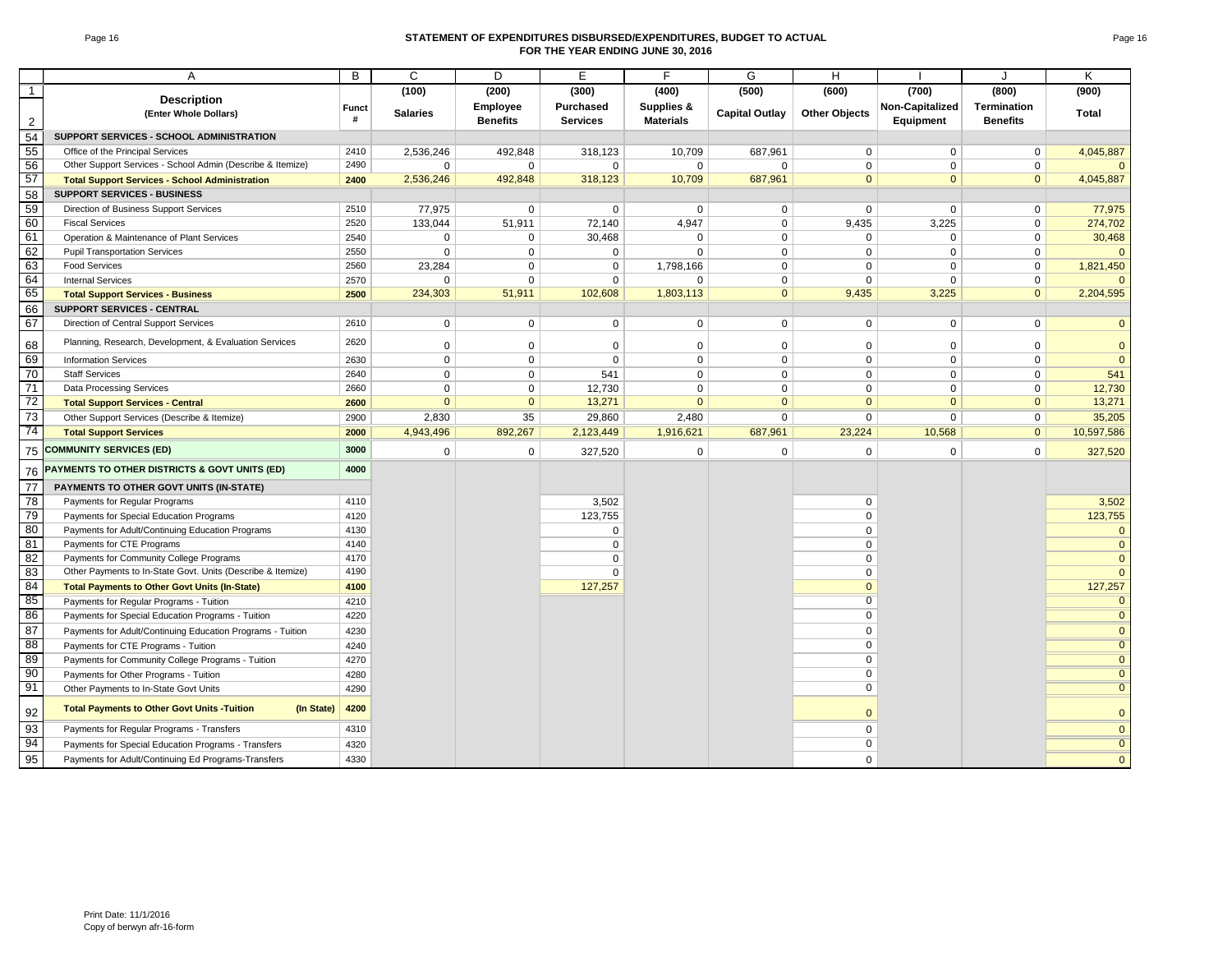#### Page 17 **STATEMENT OF EXPENDITURES DISBURSED/EXPENDITURES, BUDGET TO ACTUAL FOR THE YEAR ENDING JUNE 30, 2016**

|                | Α                                                                                      | B            | C               | D               | Е                | F                | G                     | Н                    |                 | J                  | Κ                            |
|----------------|----------------------------------------------------------------------------------------|--------------|-----------------|-----------------|------------------|------------------|-----------------------|----------------------|-----------------|--------------------|------------------------------|
| $\overline{1}$ |                                                                                        |              | (100)           | (200)           | (300)            | (400)            | (500)                 | (600)                | (700)           | (800)              | (900)                        |
|                | <b>Description</b>                                                                     | <b>Funct</b> |                 | Employee        | <b>Purchased</b> | Supplies &       |                       |                      | Non-Capitalized | <b>Termination</b> |                              |
| $\overline{2}$ | (Enter Whole Dollars)                                                                  | #            | <b>Salaries</b> | <b>Benefits</b> | <b>Services</b>  | <b>Materials</b> | <b>Capital Outlay</b> | <b>Other Objects</b> | Equipment       | <b>Benefits</b>    | <b>Total</b>                 |
| 96             | Payments for CTE Programs - Transfers                                                  | 4340         |                 |                 |                  |                  |                       | 0                    |                 |                    | $\Omega$                     |
| 97             | Payments for Community College Program - Transfers                                     | 4370         |                 |                 |                  |                  |                       | $\mathsf 0$          |                 |                    | $\Omega$                     |
| 98             | Payments for Other Programs - Transfers                                                | 4380         |                 |                 |                  |                  |                       | 0                    |                 |                    | $\overline{0}$               |
| 99             | Other Payments to In-State Govt Units - Transfers                                      | 4390         |                 |                 | $\mathbf 0$      |                  |                       | $\mathbf 0$          |                 |                    | $\overline{0}$               |
|                | <b>Total Payments to Other Govt Units -Transfers (In-State)</b>                        | 4300         |                 |                 |                  |                  |                       |                      |                 |                    |                              |
| 100            |                                                                                        |              |                 |                 | $\mathbf{0}$     |                  |                       | $\mathbf 0$          |                 |                    | $\mathbf{0}$                 |
| 101            | Payments to Other Govt Units (Out-of-State)                                            | 4400         |                 |                 | $\overline{0}$   |                  |                       | $\overline{0}$       |                 |                    | $\overline{0}$               |
| 102            | <b>Total Payments to Other Govt Units</b>                                              | 4000         |                 |                 | 127,257          |                  |                       | $\overline{0}$       |                 |                    | 127,257                      |
|                | 103 DEBT SERVICES (ED)                                                                 | 5000         |                 |                 |                  |                  |                       |                      |                 |                    |                              |
| 104            | DEBT SERVICES - INTEREST ON SHORT-TERM DEBT                                            |              |                 |                 |                  |                  |                       |                      |                 |                    |                              |
| 105            | <b>Tax Anticipation Warrants</b>                                                       | 5110         |                 |                 |                  |                  |                       | 0                    |                 |                    | $\Omega$                     |
| 106            | <b>Tax Anticipation Notes</b>                                                          | 5120         |                 |                 |                  |                  |                       | $\mathbf 0$          |                 |                    | $\mathbf{0}$                 |
| 107            | Corporate Personal Prop. Repl. Tax Anticipation Notes                                  | 5130         |                 |                 |                  |                  |                       | $\mathbf 0$          |                 |                    | $\mathbf{0}$                 |
| 108            | State Aid Anticipation Certificates                                                    | 5140<br>5150 |                 |                 |                  |                  |                       | 0                    |                 |                    | $\mathbf{0}$                 |
| 109<br>110     | Other Interest on Short-Term Debt                                                      |              |                 |                 |                  |                  |                       | 0<br>$\mathbf{0}$    |                 |                    | $\mathbf{0}$<br>$\mathbf{0}$ |
| 111            | <b>Total Interest on Short-Term Debt</b><br>Debt Services - Interest on Long-Term Debt | 5100<br>5200 |                 |                 |                  |                  |                       | 0                    |                 |                    | $\mathbf{0}$                 |
| 112            | <b>Total Debt Services</b>                                                             | 5000         |                 |                 |                  |                  |                       | $\mathbf{0}$         |                 |                    | $\mathbf{0}$                 |
|                |                                                                                        |              |                 |                 |                  |                  |                       |                      |                 |                    |                              |
|                | 113 PROVISIONS FOR CONTINGENCIES (ED)                                                  | 6000         |                 |                 |                  |                  |                       |                      |                 |                    |                              |
| 114            | <b>Total Direct Disbursements/Expenditures</b>                                         |              | 22,388,433      | 4,226,776       | 3,721,587        | 2,240,285        | 799,826               | 1,213,132            | 107,745         | $\mathbf{0}$       | 34,697,784                   |
| 115            | Excess (Deficiency) of Receipts/Revenues Over<br>Disbursements/Expenditures            |              |                 |                 |                  |                  |                       |                      |                 |                    | (1,010,690)                  |
| 110            |                                                                                        |              |                 |                 |                  |                  |                       |                      |                 |                    |                              |
|                |                                                                                        |              |                 |                 |                  |                  |                       |                      |                 |                    |                              |
| 117            | 20 - OPERATIONS & MAINTENANCE FUND (O&M)                                               |              |                 |                 |                  |                  |                       |                      |                 |                    |                              |
|                | 118 SUPPORT SERVICES (O&M)                                                             | 2000         |                 |                 |                  |                  |                       |                      |                 |                    |                              |
| 119            | <b>SUPPORT SERVICES - PUPILS</b>                                                       |              |                 |                 |                  |                  |                       |                      |                 |                    |                              |
| 120            | Other Support Services - Pupils (Describe & Itemize)                                   | 2190         | 0               | $\mathbf 0$     | 0                | 0                | $\mathbf 0$           | 0                    | $\mathbf 0$     | $\mathbf 0$        | $\Omega$                     |
| 121            | <b>SUPPORT SERVICES - BUSINESS</b>                                                     |              |                 |                 |                  |                  |                       |                      |                 |                    |                              |
| 122            | Direction of Business Support Services                                                 | 2510         | 0               | 0               | 0                | 0                | 0                     | 0                    | $\mathbf 0$     | 0                  | $\Omega$                     |
| 123            | Facilities Acquisition & Construction Services                                         | 2530         | $\mathbf 0$     | $\mathbf 0$     | 0                | $\mathbf 0$      | $\mathbf 0$           | $\mathsf{O}$         | $\Omega$        | $\mathbf 0$        | $\Omega$                     |
| 124            | Operation & Maintenance of Plant Services                                              | 2540         | 1,581,823       | 220,544         | 906,645          | 662,047          | 90,058                | 0                    | 202,660         | 0                  | 3,663,777                    |
| 125            | <b>Pupil Transportation Services</b>                                                   | 2550         | 0               | 0               | 0                | $\Omega$         | 0                     | 0                    | 0               | 0                  | $\Omega$                     |
| 126            | <b>Food Services</b>                                                                   | 2560         |                 |                 |                  |                  | $\mathbf 0$           |                      | $\Omega$        |                    | $\Omega$                     |
| 127            | <b>Total Support Services - Business</b>                                               | 2500         | 1,581,823       | 220,544         | 906,645          | 662,047          | 90,058                | $\mathbf{0}$         | 202,660         | $\mathbf{0}$       | 3,663,777                    |
| 128            | Other Support Services (Describe & Itemize)                                            | 2900         | 0               | $\mathbf 0$     | 0                | 0                | $\mathbf 0$           | $\mathbf 0$          | $\Omega$        | $\mathbf 0$        |                              |
| 129            | <b>Total Support Services</b>                                                          | 2000         | 1,581,823       | 220,544         | 906,645          | 662,047          | 90,058                | $\mathbf{0}$         | 202,660         | $\mathbf{0}$       | 3,663,777                    |
|                | 130 COMMUNITY SERVICES (O&M)                                                           | 3000         | $\mathbf 0$     | $\mathbf 0$     | 0                | $\mathbf 0$      | $\mathbf 0$           | $\mathsf{O}$         | $\mathbf 0$     | $\mathbf 0$        | $\mathbf{0}$                 |
|                | PAYMENTS TO OTHER DIST & GOVT UNITS (O&M)                                              | 4000         |                 |                 |                  |                  |                       |                      |                 |                    |                              |
| 131<br>132     |                                                                                        |              |                 |                 |                  |                  |                       |                      |                 |                    |                              |
| 133            | PAYMENTS TO OTHER GOVT UNITS (IN-STATE)                                                | 4120         |                 |                 | 0                |                  |                       | 0                    |                 |                    | $\mathbf 0$                  |
| 134            | Payments for Special Education Programs<br>Payments for CTE Programs                   | 4140         |                 |                 | $\mathbf 0$      |                  |                       | $\mathbf 0$          |                 |                    | $\mathbf{0}$                 |
|                | Other Payments to In-State Govt. Units                                                 | 4190         |                 |                 |                  |                  |                       |                      |                 |                    |                              |
| 135            | (Describe & Itemize)                                                                   |              |                 |                 | $\mathbf 0$      |                  |                       | 0                    |                 |                    | $\mathbf{0}$                 |
| 136            | <b>Total Payments to Other Govt. Units (In-State)</b>                                  | 4100         |                 |                 | $\mathbf{0}$     |                  |                       | $\overline{0}$       |                 |                    | $\mathbf{0}$                 |
| 137            | Payments to Other Govt. Units (Out of State)                                           | 4400         |                 |                 |                  |                  |                       | $\overline{0}$       |                 |                    | $\overline{0}$               |
| 138            | <b>Total Payments to Other Govt Units</b>                                              | 4000         |                 |                 | $\mathbf{0}$     |                  |                       | $\overline{0}$       |                 |                    | $\mathbf{0}$                 |
|                | 139 DEBT SERVICES (O&M)                                                                | 5000         |                 |                 |                  |                  |                       |                      |                 |                    |                              |
| 140            | DEBT SERVICES - INTEREST ON SHORT-TERM DEBT                                            |              |                 |                 |                  |                  |                       |                      |                 |                    |                              |
| 141            | <b>Tax Anticipation Warrants</b>                                                       | 5110         |                 |                 |                  |                  |                       |                      |                 |                    | $\mathbf{0}$                 |
| 142            | <b>Tax Anticipation Notes</b>                                                          | 5120         |                 |                 |                  |                  |                       | 0                    |                 |                    | $\mathbf{0}$                 |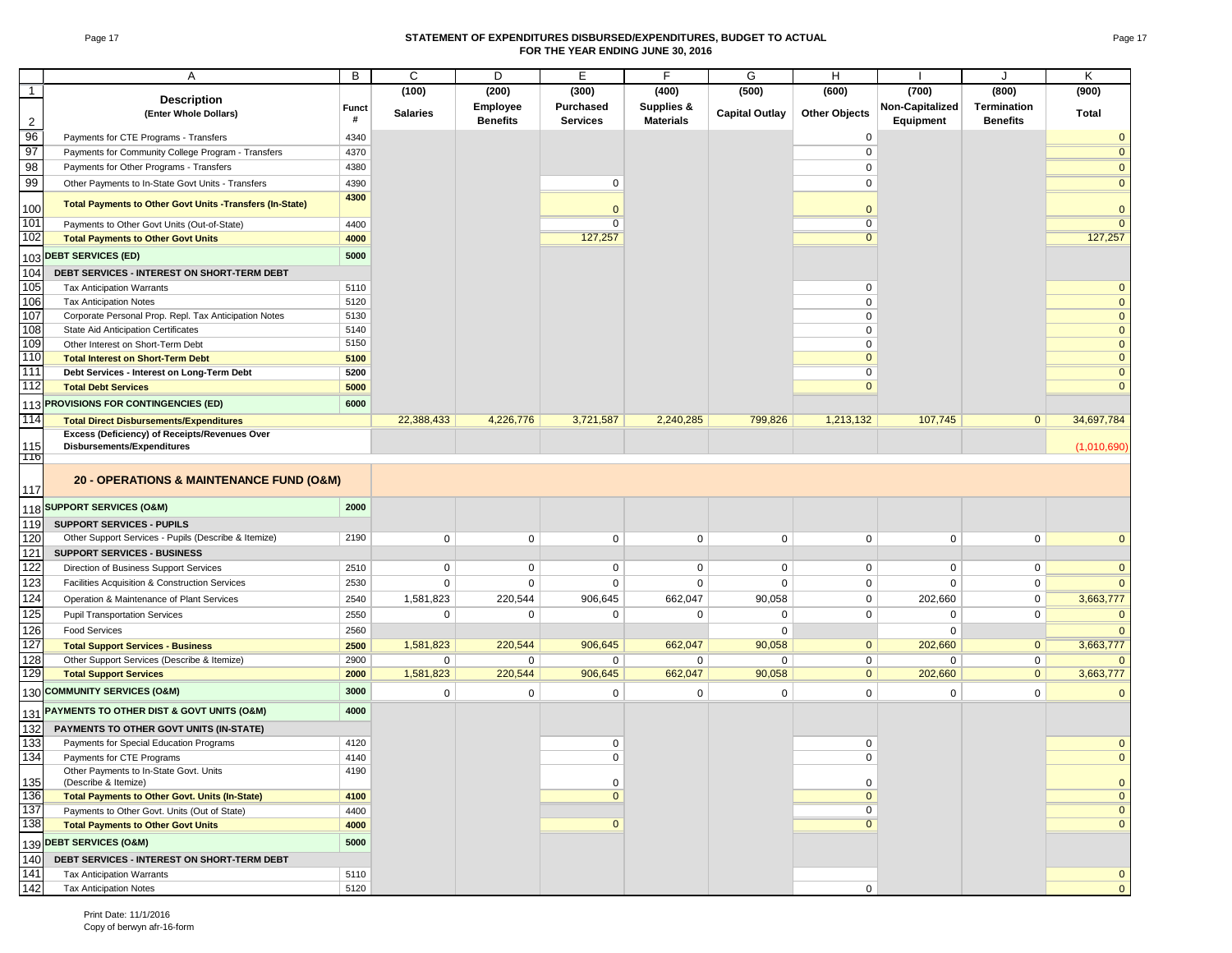#### Page 18 **STATEMENT OF EXPENDITURES DISBURSED/EXPENDITURES, BUDGET TO ACTUAL FOR THE YEAR ENDING JUNE 30, 2016**

|                  | Α                                                                           | В     | C               | D               | Е                | F                | G                     | H                    |                 | J                  | Κ            |
|------------------|-----------------------------------------------------------------------------|-------|-----------------|-----------------|------------------|------------------|-----------------------|----------------------|-----------------|--------------------|--------------|
| $\overline{1}$   | <b>Description</b>                                                          |       | (100)           | (200)           | (300)            | (400)            | (500)                 | (600)                | (700)           | (800)              | (900)        |
|                  | (Enter Whole Dollars)                                                       | Funct | <b>Salaries</b> | <b>Employee</b> | <b>Purchased</b> | Supplies &       | <b>Capital Outlay</b> | <b>Other Objects</b> | Non-Capitalized | <b>Termination</b> | <b>Total</b> |
| $\overline{2}$   |                                                                             | #     |                 | <b>Benefits</b> | <b>Services</b>  | <b>Materials</b> |                       |                      | Equipment       | <b>Benefits</b>    |              |
| $\overline{143}$ | Corporate Personal Prop. Repl. Tax Anticipation Notes                       | 5130  |                 |                 |                  |                  |                       | $\mathbf 0$          |                 |                    |              |
| 144              | State Aid Anticipation Certificates                                         | 5140  |                 |                 |                  |                  |                       | $\mathbf 0$          |                 |                    | $\mathbf 0$  |
| 145              | Other Interest on Short-Term Debt (Describe & Itemize)                      | 5150  |                 |                 |                  |                  |                       | $\mathbf 0$          |                 |                    | $\mathbf{0}$ |
| 146              | <b>Total Debt Service - Interest on Short-Term Debt</b>                     | 5100  |                 |                 |                  |                  |                       | $\Omega$             |                 |                    | $\mathbf{0}$ |
| 147              | DEBT SERVICE - INTERST ON LONG-TERM DEBT                                    | 5200  |                 |                 |                  |                  |                       | $\mathbf 0$          |                 |                    | $\mathbf{0}$ |
| 148              | <b>Total Debt Services</b>                                                  | 5000  |                 |                 |                  |                  |                       | $\mathbf{0}$         |                 |                    | $\mathbf{0}$ |
| 149              | <b>PROVISIONS FOR CONTINGENCIES (O&amp;M)</b>                               | 6000  |                 |                 |                  |                  |                       |                      |                 |                    |              |
| 150              | <b>Total Direct Disbursements/Expenditures</b>                              |       | 1,581,823       | 220,544         | 906,645          | 662,047          | 90,058                | $\mathbf 0$          | 202,660         | $\mathbf{0}$       | 3,663,777    |
| 151              | Excess (Deficiency) of Receipts/Revenues/Over Disbursements/                |       |                 |                 |                  |                  |                       |                      |                 |                    | (1,262,019)  |
| 152              |                                                                             |       |                 |                 |                  |                  |                       |                      |                 |                    |              |
| 153              | 30 - DEBT SERVICES (DS)                                                     |       |                 |                 |                  |                  |                       |                      |                 |                    |              |
| 154              | PAYMENTS TO OTHER DIST & GOVT UNITS (DS)                                    | 4000  |                 |                 |                  |                  |                       | 0                    |                 |                    | $\Omega$     |
| 155              | <b>DEBT SERVICES (DS)</b>                                                   | 5000  |                 |                 |                  |                  |                       |                      |                 |                    |              |
| 156              | DEBT SERVICES - INTEREST ON SHORT-TERM DEBT                                 |       |                 |                 |                  |                  |                       |                      |                 |                    |              |
| 157              | <b>Tax Anticipation Warrants</b>                                            | 5110  |                 |                 |                  |                  |                       |                      |                 |                    | $\mathbf 0$  |
| 158              | <b>Tax Anticipation Notes</b>                                               | 5120  |                 |                 |                  |                  |                       | $\mathbf 0$          |                 |                    | $\mathbf{0}$ |
| 159              | Corporate Personal Prop. Repl. Tax Anticipation Notes                       | 5130  |                 |                 |                  |                  |                       | $\mathbf 0$          |                 |                    | $\mathbf{0}$ |
| 160              | State Aid Anticipation Certificates                                         | 5140  |                 |                 |                  |                  |                       | $\Omega$             |                 |                    | $\mathbf 0$  |
| 161              | Other Interest on Short-Term Debt (Describe & Itemize)                      | 5150  |                 |                 |                  |                  |                       | $\Omega$             |                 |                    | $\Omega$     |
| 162              | <b>Total Debt Services - Interest On Short-Term Debt</b>                    | 5100  |                 |                 |                  |                  |                       | $\Omega$             |                 |                    | $\Omega$     |
| 163              | DEBT SERVICES - INTEREST ON LONG-TERM DEBT                                  | 5200  |                 |                 |                  |                  |                       | 1,575,297            |                 |                    | 1,575,297    |
|                  | DEBT SERVICES - PAYMENTS OF PRINCIPAL ON LONG-TERM                          | 5300  |                 |                 |                  |                  |                       |                      |                 |                    |              |
| 164              | DEBT (Lease/Purchase Principal Retired) <sup>11</sup>                       |       |                 |                 |                  |                  |                       | 2,077,082            |                 |                    | 2,077,082    |
| 165              | DEBT SERVICES - OTHER (Describe & Itemize)                                  | 5400  |                 |                 | $\mathbf 0$      |                  |                       | 3,750                |                 |                    | 3,750        |
| 166              | <b>Total Debt Services</b>                                                  | 5000  |                 |                 | $\overline{0}$   |                  |                       | 3,656,129            |                 |                    | 3,656,129    |
|                  |                                                                             |       |                 |                 |                  |                  |                       |                      |                 |                    |              |
| 167              | PROVISION FOR CONTINGENCIES (DS)                                            | 6000  |                 |                 |                  |                  |                       |                      |                 |                    |              |
| 168              | <b>Total Disbursements/ Expenditures</b>                                    |       |                 |                 | $\mathbf 0$      |                  |                       | 3,656,129            |                 |                    | 3,656,129    |
| 169              | Excess (Deficiency) of Receipts/Revenues Over<br>Disbursements/Expenditures |       |                 |                 |                  |                  |                       |                      |                 |                    | 194,420      |
| 170              |                                                                             |       |                 |                 |                  |                  |                       |                      |                 |                    |              |
| 171              | <b>40 - TRANSPORTATION FUND (TR)</b>                                        |       |                 |                 |                  |                  |                       |                      |                 |                    |              |
| 172              | <b>SUPPORT SERVICES (TR)</b>                                                |       |                 |                 |                  |                  |                       |                      |                 |                    |              |
| 173              | <b>SUPPORT SERVICES - PUPILS</b>                                            |       |                 |                 |                  |                  |                       |                      |                 |                    |              |
| 174              | Other Support Services - Pupils (Describe & Itemize)                        | 2190  | 0               | 0               | 0                | 0                | 0                     | 0                    | 0               | $\mathbf 0$        | $\mathbf 0$  |
| 175              | <b>SUPPORT SERVICES - BUSINESS</b>                                          |       |                 |                 |                  |                  |                       |                      |                 |                    |              |
| 176              | <b>Pupil Transportation Services</b>                                        | 2550  | 453,301         | 90,918          | 671,924          | 6,182            | 49,200                | 0                    | 0               | $\mathbf 0$        | 1,271,525    |
| 177              | Other Support Services (Describe & Itemize)                                 | 2900  | 0               | 0               | 0                | 0                | 0                     | 0                    | 0               | $\mathbf 0$        | $\Omega$     |
| 178              | <b>Total Support Services</b>                                               | 2000  | 453,301         | 90,918          | 671,924          | 6,182            | 49,200                | $\overline{0}$       | $\overline{0}$  | $\overline{0}$     | 1,271,525    |
|                  | 179 COMMUNITY SERVICES (TR)                                                 | 3000  | 0               | $\mathsf 0$     | $\mathsf 0$      | 0                | $\mathsf 0$           | $\mathsf 0$          | $\mathbf 0$     | $\mathsf 0$        | $\mathbf 0$  |
|                  | 180 PAYMENTS TO OTHER DIST & GOVT UNITS (TR)                                | 4000  |                 |                 |                  |                  |                       |                      |                 |                    |              |
| 181              | PAYMENTS TO OTHER GOVT UNITS (IN-STATE)                                     |       |                 |                 |                  |                  |                       |                      |                 |                    |              |
| 182              | Payments for Regular Programs                                               | 4110  |                 |                 | 0                |                  |                       | 0                    |                 |                    | $\mathbf 0$  |
| 183              | Payments for Special Education Programs                                     | 4120  |                 |                 | 0                |                  |                       | 0                    |                 |                    | $\mathbf 0$  |
| 184              | Payments for Adult/Continuing Education Programs                            | 4130  |                 |                 | 0                |                  |                       | $\pmb{0}$            |                 |                    | $\mathbf 0$  |
| 185              | Payments for CTE Programs                                                   | 4140  |                 |                 | 0                |                  |                       | 0                    |                 |                    | $\mathbf 0$  |
| 186              | Payments for Community College Programs                                     | 4170  |                 |                 | 0                |                  |                       | $\mathsf 0$          |                 |                    | $\mathbf 0$  |
|                  | Other Payments to In-State Govt. Units                                      | 4190  |                 |                 |                  |                  |                       |                      |                 |                    |              |
| 187              | (Describe & Itemize)                                                        |       |                 |                 | 0                |                  |                       | 0                    |                 |                    | $\mathbf 0$  |
| 188              | <b>Total Payments to Other Govt. Units (In-State)</b>                       | 4100  |                 |                 | $\mathbf 0$      |                  |                       | $\mathbf 0$          |                 |                    | $\pmb{0}$    |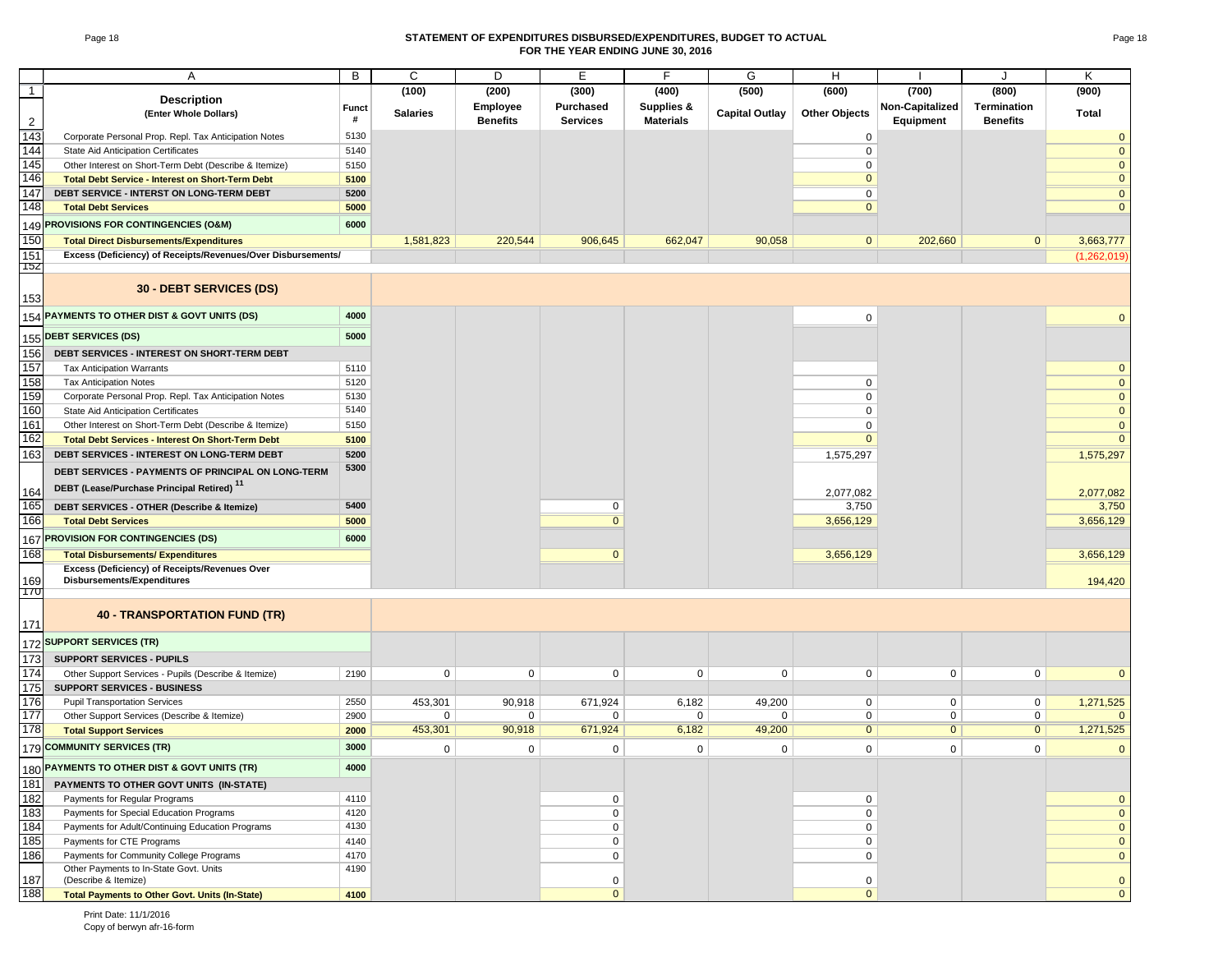#### Page 19 **STATEMENT OF EXPENDITURES DISBURSED/EXPENDITURES, BUDGET TO ACTUAL FOR THE YEAR ENDING JUNE 30, 2016**

|                   | Α                                                                                       | В            | C               | D                     | Е                | F                     | G                     | H                    |                 |                 | Κ                  |
|-------------------|-----------------------------------------------------------------------------------------|--------------|-----------------|-----------------------|------------------|-----------------------|-----------------------|----------------------|-----------------|-----------------|--------------------|
| $\mathbf{1}$      |                                                                                         |              | (100)           | (200)                 | (300)            | (400)                 | (500)                 | (600)                | (700)           | (800)           | (900)              |
|                   | <b>Description</b>                                                                      | <b>Funct</b> |                 | Employee              | <b>Purchased</b> | <b>Supplies &amp;</b> |                       |                      | Non-Capitalized | Termination     |                    |
| $\overline{2}$    | (Enter Whole Dollars)                                                                   | #            | <b>Salaries</b> | <b>Benefits</b>       | <b>Services</b>  | <b>Materials</b>      | <b>Capital Outlay</b> | <b>Other Objects</b> | Equipment       | <b>Benefits</b> | Total              |
| 189               | PAYMENTS TO OTHER GOVT UNITS (OUT-OF-STATE)                                             | 4400         |                 |                       | $\mathbf 0$      |                       |                       | $\mathbf 0$          |                 |                 | $\mathbf{0}$       |
| 190               | <b>Total Payments to Other Govt Units</b>                                               | 4000         |                 |                       | $\mathbf{0}$     |                       |                       | $\mathbf{0}$         |                 |                 | $\mathbf{0}$       |
| 191               | <b>DEBT SERVICES (TR)</b>                                                               | 5000         |                 |                       |                  |                       |                       |                      |                 |                 |                    |
| 192               | DEBT SERVICE - INTEREST ON SHORT-TERM DEBT                                              |              |                 |                       |                  |                       |                       |                      |                 |                 |                    |
| 193               | <b>Tax Anticipation Warrants</b>                                                        | 5110         |                 |                       |                  |                       |                       | 0                    |                 |                 | $\mathbf{0}$       |
| 194               | <b>Tax Anticipation Notes</b>                                                           | 5120         |                 |                       |                  |                       |                       | $\mathbf 0$          |                 |                 | $\mathbf{0}$       |
| 195               | Corporate Personal Prop. Repl. Tax Anticipation Notes                                   | 5130         |                 |                       |                  |                       |                       | 0                    |                 |                 | $\mathbf 0$        |
| 196               | <b>State Aid Anticipation Certificates</b>                                              | 5140         |                 |                       |                  |                       |                       | $\mathbf 0$          |                 |                 | $\mathbf{0}$       |
| 197               | Other Interest on Short-Term Debt (Describe & Itemize)                                  | 5150         |                 |                       |                  |                       |                       | 0                    |                 |                 | $\mathbf{0}$       |
| 198               | <b>Total Debt Services - Interest On Short-Term Debt</b>                                | 5100         |                 |                       |                  |                       |                       | $\mathbf{0}$         |                 |                 | $\mathbf 0$        |
| 199               | DEBT SERVICES - INTEREST ON LONG-TERM DEBT                                              | 5200         |                 |                       |                  |                       |                       | $\mathbf 0$          |                 |                 | $\mathbf 0$        |
|                   | DEBT SERVICE - PAYMENTS OF PRINCIPAL ON LONG-TERM                                       | 5300         |                 |                       |                  |                       |                       |                      |                 |                 |                    |
| 200               | DEBT (Lease/Purchase Principal Retired) <sup>11</sup>                                   |              |                 |                       |                  |                       |                       | 0                    |                 |                 | $\mathbf{0}$       |
| 201               | DEBT SERVICES - OTHER (Describe & Itemize)                                              | 5400         |                 |                       |                  |                       |                       | $\Omega$             |                 |                 | $\mathbf{0}$       |
| 202               | <b>Total Debt Services</b>                                                              | 5000         |                 |                       |                  |                       |                       | $\Omega$             |                 |                 | $\Omega$           |
|                   | 203 PROVISION FOR CONTINGENCIES (TR)                                                    | 6000         |                 |                       |                  |                       |                       |                      |                 |                 |                    |
| 204               | <b>Total Disbursements/ Expenditures</b>                                                |              | 453,301         | 90,918                | 671,924          | 6,182                 | 49,200                | $\mathbf{0}$         | $\mathbf{0}$    | $\mathbf{0}$    | 1,271,525          |
|                   | Excess (Deficiency) of Receipts/Revenues Over                                           |              |                 |                       |                  |                       |                       |                      |                 |                 |                    |
| 205<br>206        | <b>Disbursements/Expenditures</b>                                                       |              |                 |                       |                  |                       |                       |                      |                 |                 | (367,034)          |
|                   | 50 - MUNICIPAL RETIREMENT/SOCIAL SECURITY FUND                                          |              |                 |                       |                  |                       |                       |                      |                 |                 |                    |
| 207               | (MR/SS)                                                                                 |              |                 |                       |                  |                       |                       |                      |                 |                 |                    |
|                   |                                                                                         |              |                 |                       |                  |                       |                       |                      |                 |                 |                    |
| 208               | <b>INSTRUCTION (MR/SS)</b>                                                              | 1000         |                 |                       |                  |                       |                       |                      |                 |                 |                    |
| 209               | Regular Programs                                                                        | 1100         |                 | 201,057               |                  |                       |                       |                      |                 |                 | 201,057            |
| 210               | Pre-K Programs                                                                          | 1125         |                 | $\mathbf 0$           |                  |                       |                       |                      |                 |                 | $\Omega$           |
| 211<br>212        | Special Education Programs (Functions 1200-1220)                                        | 1200         |                 | 217,896               |                  |                       |                       |                      |                 |                 | 217,896            |
| 213               | Special Education Programs - Pre-K                                                      | 1225<br>1250 |                 | $\mathbf 0$           |                  |                       |                       |                      |                 |                 | $\Omega$<br>7,379  |
| 214               | Remedial and Supplemental Programs - K-12<br>Remedial and Supplemental Programs - Pre-K | 1275         |                 | 7,379<br>$\mathbf 0$  |                  |                       |                       |                      |                 |                 | $\mathbf{0}$       |
| 215               | Adult/Continuing Education Programs                                                     | 1300         |                 | $\mathbf 0$           |                  |                       |                       |                      |                 |                 | $\mathbf{0}$       |
| 216               | CTE Programs                                                                            | 1400         |                 | $\Omega$              |                  |                       |                       |                      |                 |                 | $\mathbf{0}$       |
| 217               | Interscholastic Programs                                                                | 1500         |                 | 0                     |                  |                       |                       |                      |                 |                 | $\mathbf{0}$       |
| 218               | Summer School Programs                                                                  | 1600         |                 | $\mathbf 0$           |                  |                       |                       |                      |                 |                 | $\overline{0}$     |
| 219               | <b>Gifted Programs</b>                                                                  | 1650         |                 | 659                   |                  |                       |                       |                      |                 |                 | 659                |
| 220               | Driver's Education Programs                                                             | 1700         |                 | $\mathbf 0$           |                  |                       |                       |                      |                 |                 | $\overline{0}$     |
| 221               | <b>Bilingual Programs</b>                                                               | 1800         |                 | 5,445                 |                  |                       |                       |                      |                 |                 | 5,445              |
| 222               | Truants' Alternative & Optional Programs                                                | 1900         |                 | $\Omega$              |                  |                       |                       |                      |                 |                 |                    |
| 223               | <b>Total Instruction</b>                                                                | 1000         |                 | 432,436               |                  |                       |                       |                      |                 |                 | 432,436            |
| 224               | <b>SUPPORT SERVICES (MR/SS)</b>                                                         | 2000         |                 |                       |                  |                       |                       |                      |                 |                 |                    |
| 225               | <b>SUPPORT SERVICES - PUPILS</b>                                                        |              |                 |                       |                  |                       |                       |                      |                 |                 |                    |
| 226               | Attendance & Social Work Services                                                       | 2110         |                 | 7,846                 |                  |                       |                       |                      |                 |                 | 7,846              |
| 227               | <b>Guidance Services</b>                                                                | 2120         |                 | $\mathbf 0$           |                  |                       |                       |                      |                 |                 | $\mathbf{0}$       |
| 228               | <b>Health Services</b>                                                                  | 2130         |                 | 41,553                |                  |                       |                       |                      |                 |                 | 41,553             |
| 229               | Psychological Services                                                                  | 2140         |                 | 1,639                 |                  |                       |                       |                      |                 |                 | 1,639              |
| 230               | Speech Pathology & Audiology Services                                                   | 2150         |                 | 3,665                 |                  |                       |                       |                      |                 |                 | 3,665              |
| $\frac{231}{232}$ | Other Support Services - Pupils (Describe & Itemize)                                    | 2190         |                 | $\mathbf 0$<br>54,703 |                  |                       |                       |                      |                 |                 | $\Omega$<br>54,703 |
| 233               | <b>Total Support Services - Pupils</b>                                                  | 2100         |                 |                       |                  |                       |                       |                      |                 |                 |                    |
|                   | SUPPORT SERVICES - INSTRUCTIONAL STAFF                                                  | 2210         |                 |                       |                  |                       |                       |                      |                 |                 |                    |
| 234<br>235        | Improvement of Instruction Services<br><b>Educational Media Services</b>                | 2220         |                 | 53,804<br>24,928      |                  |                       |                       |                      |                 |                 | 53,804<br>24,928   |
| 236               | Assessment & Testing                                                                    | 2230         |                 | 0                     |                  |                       |                       |                      |                 |                 |                    |
| 237               | <b>Total Support Services - Instructional Staff</b>                                     | 2200         |                 | 78,732                |                  |                       |                       |                      |                 |                 | 78,732             |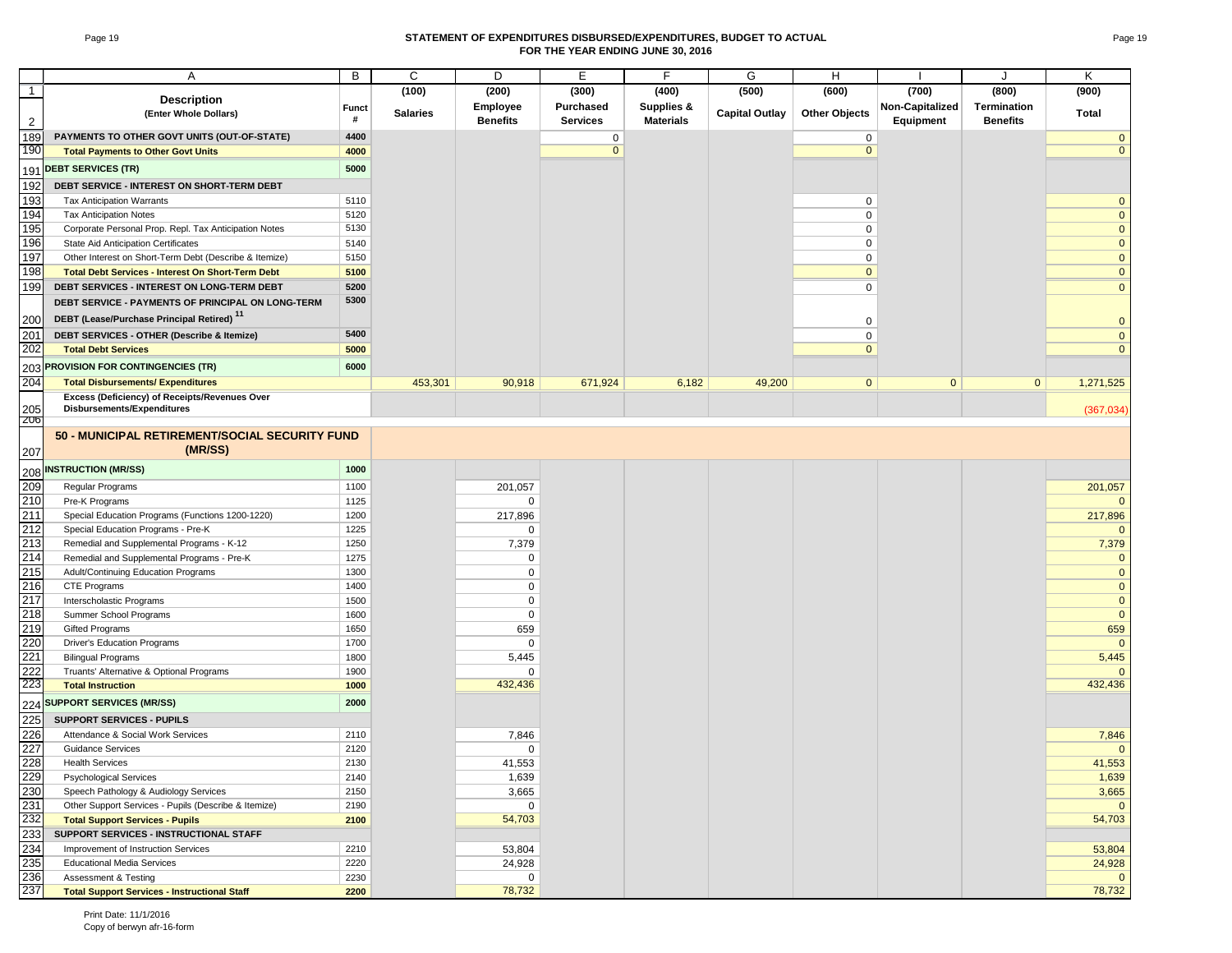#### Page 20 **STATEMENT OF EXPENDITURES DISBURSED/EXPENDITURES, BUDGET TO ACTUAL FOR THE YEAR ENDING JUNE 30, 2016**

|                | Α                                                                                          | B            | C               | D               | E               | F                | G                     | H                          |                 | J               | K                           |
|----------------|--------------------------------------------------------------------------------------------|--------------|-----------------|-----------------|-----------------|------------------|-----------------------|----------------------------|-----------------|-----------------|-----------------------------|
| $\overline{1}$ |                                                                                            |              | (100)           | (200)           | (300)           | (400)            | (500)                 | (600)                      | (700)           | (800)           | (900)                       |
|                | <b>Description</b>                                                                         | <b>Funct</b> |                 | Employee        | Purchased       | Supplies &       |                       |                            | Non-Capitalized | Termination     |                             |
| $\overline{2}$ | (Enter Whole Dollars)                                                                      | #            | <b>Salaries</b> | <b>Benefits</b> | <b>Services</b> | <b>Materials</b> | <b>Capital Outlay</b> | <b>Other Objects</b>       | Equipment       | <b>Benefits</b> | Total                       |
| 238            | SUPPORT SERVICES - GENERAL ADMINISTRATION                                                  |              |                 |                 |                 |                  |                       |                            |                 |                 |                             |
| 239            | <b>Board of Education Services</b>                                                         | 2310         |                 | $\mathbf 0$     |                 |                  |                       |                            |                 |                 | $\mathbf{0}$                |
| 240            | <b>Executive Administration Services</b>                                                   | 2320         |                 | 15,372          |                 |                  |                       |                            |                 |                 | 15,372                      |
| 241            | Service Area Administrative Services                                                       | 2330         |                 | $\mathbf 0$     |                 |                  |                       |                            |                 |                 | $\mathbf{0}$                |
| 242            | Claims Paid from Self Insurance Fund                                                       | 2361         |                 | 0               |                 |                  |                       |                            |                 |                 | $\mathbf 0$                 |
| 243            | Workers' Compensation or Workers' Occupation Disease Acts<br>Payments                      | 2362         |                 | $\Omega$        |                 |                  |                       |                            |                 |                 | $\mathbf 0$                 |
| 244            | Unemployment Insurance Payments                                                            | 2363         |                 | $\Omega$        |                 |                  |                       |                            |                 |                 | $\mathbf 0$                 |
| 245            | Insurance Payments (Regular or Self-Insurance)                                             | 2364         |                 | 0               |                 |                  |                       |                            |                 |                 | $\pmb{0}$                   |
| 246            | Risk Management and Claims Services Payments                                               | 2365         |                 | 0               |                 |                  |                       |                            |                 |                 | $\mathbf 0$                 |
| 247            | Judgment and Settlements                                                                   | 2366         |                 | 0               |                 |                  |                       |                            |                 |                 | $\mathbf{0}$                |
| 248            | Educational, Inspectional, Supervisory Services Related to Loss<br>Prevention or Reduction | 2367         |                 | $\Omega$        |                 |                  |                       |                            |                 |                 | $\mathbf{0}$                |
| 249            | Reciprocal Insurance Payments                                                              | 2368         |                 | 0               |                 |                  |                       |                            |                 |                 | $\mathbf{0}$                |
| 250            | <b>Legal Services</b>                                                                      | 2369         |                 | $\mathbf 0$     |                 |                  |                       |                            |                 |                 | $\mathbf{0}$                |
| 251            | <b>Total Support Services - General Administration</b>                                     | 2300         |                 | 15,372          |                 |                  |                       |                            |                 |                 | 15,372                      |
| 252            | SUPPORT SERVICES - SCHOOL ADMINISTRATION                                                   |              |                 |                 |                 |                  |                       |                            |                 |                 |                             |
| 253            | Office of the Principal Services                                                           | 2410         |                 | 139,030         |                 |                  |                       |                            |                 |                 | 139,030                     |
|                | Other Support Services - School Administration                                             | 2490         |                 |                 |                 |                  |                       |                            |                 |                 |                             |
| 254            | (Describe & Itemize)                                                                       |              |                 | $\Omega$        |                 |                  |                       |                            |                 |                 | $\mathbf{0}$                |
| 255            | <b>Total Support Services - School Administration</b>                                      | 2400         |                 | 139,030         |                 |                  |                       |                            |                 |                 | 139,030                     |
| 256            | SUPPORT SERVICES - BUSINESS                                                                |              |                 |                 |                 |                  |                       |                            |                 |                 |                             |
| 257            | Direction of Business Support Services                                                     | 2510         |                 | 0               |                 |                  |                       |                            |                 |                 | $\mathbf{0}$                |
| 258            | <b>Fiscal Services</b>                                                                     | 2520         |                 | 26,337          |                 |                  |                       |                            |                 |                 | 26,337                      |
| 259            | Facilities Acquisition & Construction Services                                             | 2530         |                 | 0               |                 |                  |                       |                            |                 |                 | $\mathbf{0}$                |
| 260            | Operation & Maintenance of Plant Services                                                  | 2540         |                 | 287,153         |                 |                  |                       |                            |                 |                 | 287,153                     |
| 261            | <b>Pupil Transportation Services</b>                                                       | 2550         |                 | 72,293          |                 |                  |                       |                            |                 |                 | 72,293                      |
| 262            | <b>Food Services</b>                                                                       | 2560         |                 | 4,411           |                 |                  |                       |                            |                 |                 | 4,411                       |
| 263            | <b>Internal Services</b>                                                                   | 2570         |                 | $\Omega$        |                 |                  |                       |                            |                 |                 | $\mathbf{0}$                |
| 264            | <b>Total Support Services - Business</b>                                                   | 2500         |                 | 390,194         |                 |                  |                       |                            |                 |                 | 390,194                     |
| 265            | SUPPORT SERVICES - CENTRAL                                                                 |              |                 |                 |                 |                  |                       |                            |                 |                 |                             |
| 266            | Direction of Central Support Services                                                      | 2610         |                 | 0               |                 |                  |                       |                            |                 |                 | $\mathbf{0}$                |
| 267            | Planning, Research, Development, & Evaluation Services                                     | 2620         |                 | $\mathbf 0$     |                 |                  |                       |                            |                 |                 | $\mathbf 0$                 |
| 268            | <b>Information Services</b>                                                                | 2630         |                 | 0               |                 |                  |                       |                            |                 |                 | $\mathbf 0$                 |
| 269            | <b>Staff Services</b>                                                                      | 2640         |                 | $\Omega$        |                 |                  |                       |                            |                 |                 | $\mathbf{0}$                |
| 270            | <b>Data Processing Services</b>                                                            | 2660         |                 | 0               |                 |                  |                       |                            |                 |                 | $\mathbf 0$                 |
| 271            | <b>Total Support Services - Central</b>                                                    | 2600         |                 | $\mathbf{0}$    |                 |                  |                       |                            |                 |                 | $\mathbf{0}$                |
| 272            | Other Support Services (Describe & Itemize)                                                | 2900         |                 | 0               |                 |                  |                       |                            |                 |                 | $\mathbf 0$                 |
| 273            | <b>Total Support Services</b>                                                              | 2000         |                 | 678,031         |                 |                  |                       |                            |                 |                 | 678,031                     |
|                | 274 COMMUNITY SERVICES (MR/SS)                                                             | 3000         |                 | 957             |                 |                  |                       |                            |                 |                 | 957                         |
|                | 275 PAYMENTS TO OTHER DIST & GOVT UNITS (MR/SS)                                            | 4000         |                 |                 |                 |                  |                       |                            |                 |                 |                             |
| 276            | Payments for Special Education Programs                                                    | 4120         |                 | $\mathbf 0$     |                 |                  |                       |                            |                 |                 | $\mathbf{0}$                |
| 277            | Payments for CTE Programs                                                                  | 4140         |                 | 0               |                 |                  |                       |                            |                 |                 | $\mathbf 0$                 |
| 278            | <b>Total Payments to Other Govt Units</b>                                                  | 4000         |                 | $\mathbf{0}$    |                 |                  |                       |                            |                 |                 | $\mathbf{0}$                |
|                | 279 DEBT SERVICES (MR/SS)                                                                  | 5000         |                 |                 |                 |                  |                       |                            |                 |                 |                             |
|                | DEBT SERVICE - INTEREST ON SHORT-TERM DEBT                                                 |              |                 |                 |                 |                  |                       |                            |                 |                 |                             |
| 280<br>281     |                                                                                            | 5110         |                 |                 |                 |                  |                       |                            |                 |                 |                             |
| 282            | <b>Tax Anticipation Warrants</b><br><b>Tax Anticipation Notes</b>                          | 5120         |                 |                 |                 |                  |                       | $\mathbf 0$<br>$\mathbf 0$ |                 |                 | $\mathbf{0}$<br>$\mathbf 0$ |
| 283            | Corporate Personal Prop. Repl. Tax Anticipation Notes                                      | 5130         |                 |                 |                 |                  |                       | $\Omega$                   |                 |                 | $\overline{0}$              |
|                |                                                                                            |              |                 |                 |                 |                  |                       |                            |                 |                 |                             |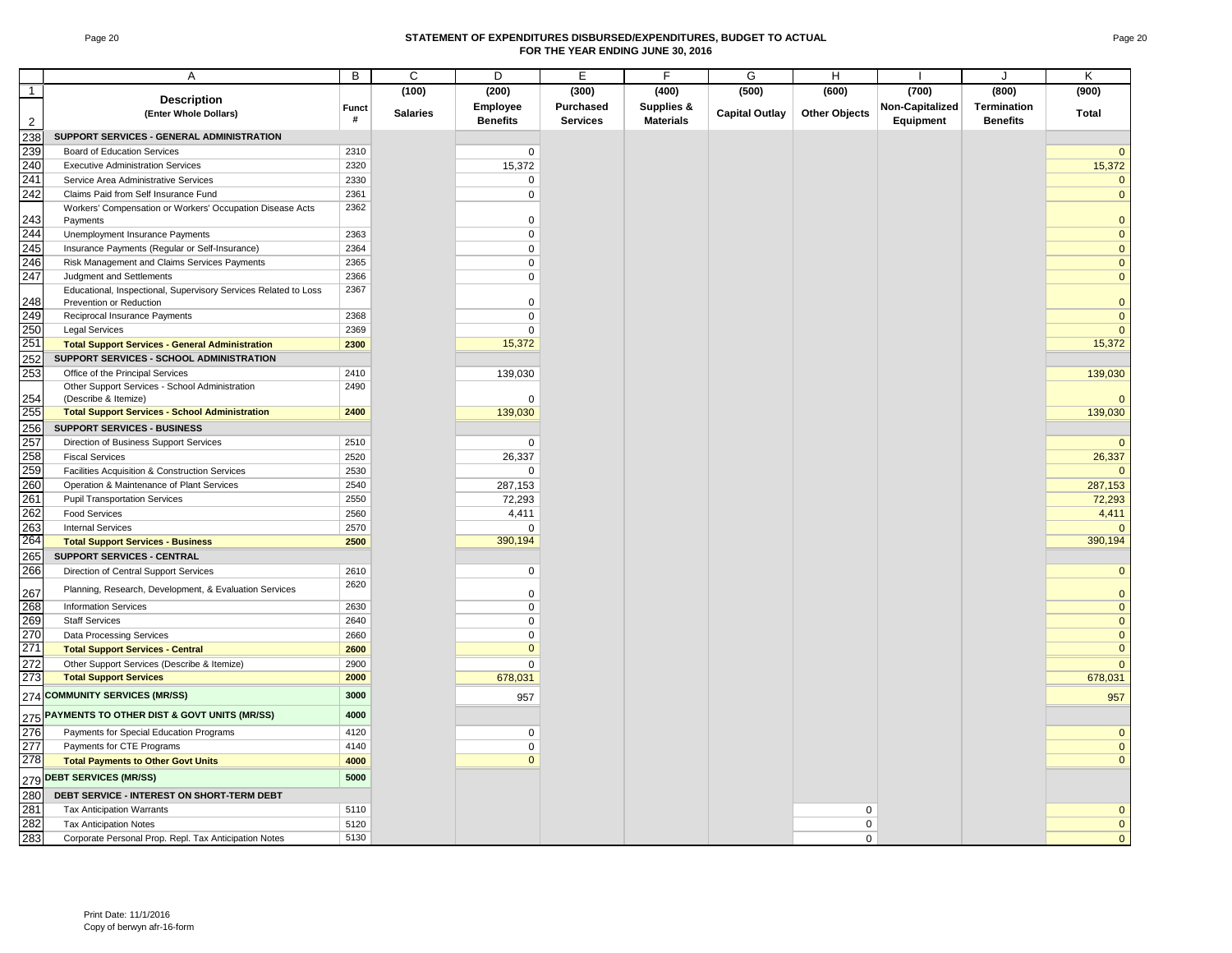#### Page 21 **STATEMENT OF EXPENDITURES DISBURSED/EXPENDITURES, BUDGET TO ACTUAL FOR THE YEAR ENDING JUNE 30, 2016**

|                   | Α                                                                        | B            | C               | D               | E               | F                | G                     | H                           |                 | $\cdot$            | K                        |
|-------------------|--------------------------------------------------------------------------|--------------|-----------------|-----------------|-----------------|------------------|-----------------------|-----------------------------|-----------------|--------------------|--------------------------|
| $\mathbf{1}$      |                                                                          |              | (100)           | (200)           | (300)           | (400)            | (500)                 | (600)                       | (700)           | (800)              | (900)                    |
|                   | <b>Description</b>                                                       | <b>Funct</b> |                 | Employee        | Purchased       | Supplies &       |                       |                             | Non-Capitalized | <b>Termination</b> |                          |
|                   | (Enter Whole Dollars)                                                    | #            | <b>Salaries</b> | <b>Benefits</b> | <b>Services</b> | <b>Materials</b> | <b>Capital Outlay</b> | <b>Other Objects</b>        | Equipment       | <b>Benefits</b>    | Total                    |
| $\mathbf 2$       |                                                                          |              |                 |                 |                 |                  |                       |                             |                 |                    |                          |
| 284<br>285        | <b>State Aid Anticipation Certificates</b><br>Other (Describe & Itemize) | 5140<br>5150 |                 |                 |                 |                  |                       | $\mathsf 0$                 |                 |                    | $\mathbf{0}$<br>$\Omega$ |
| 286               |                                                                          |              |                 |                 |                 |                  |                       | $\mathsf 0$<br>$\mathbf{0}$ |                 |                    | $\mathbf{0}$             |
|                   | <b>Total Debt Services - Interest</b>                                    | 5000         |                 |                 |                 |                  |                       |                             |                 |                    |                          |
| 287               | <b>PROVISION FOR CONTINGENCIES (MR/SS)</b>                               | 6000         |                 |                 |                 |                  |                       |                             |                 |                    |                          |
| 288               | <b>Total Disbursements/Expenditures</b>                                  |              |                 | 1,111,424       |                 |                  |                       | $\mathbf 0$                 |                 |                    | 1,111,424                |
|                   | Excess (Deficiency) of Receipts/Revenues Over                            |              |                 |                 |                 |                  |                       |                             |                 |                    |                          |
| 289<br><b>Z90</b> | Disbursements/Expenditures                                               |              |                 |                 |                 |                  |                       |                             |                 |                    | 75,806                   |
|                   |                                                                          |              |                 |                 |                 |                  |                       |                             |                 |                    |                          |
| 291               | 60 - CAPITAL PROJECTS (CP)                                               |              |                 |                 |                 |                  |                       |                             |                 |                    |                          |
| 292               | <b>SUPPORT SERVICES (CP)</b>                                             | 2000         |                 |                 |                 |                  |                       |                             |                 |                    |                          |
| 293               | <b>SUPPORT SERVICES - BUSINESS</b>                                       |              |                 |                 |                 |                  |                       |                             |                 |                    |                          |
| 294               | Facilities Acquisition and Construction Services                         | 2530         | $\mathbf 0$     | $\mathbf 0$     | 0               | $\mathbf 0$      | $\mathbf 0$           | $\mathbf 0$                 | $\mathbf 0$     | $\mathbf 0$        | $\mathbf{0}$             |
| 295               | Other Support Services (Describe & Itemize)                              | 2900         | $\mathbf 0$     | $\mathbf 0$     | 0               | $\mathbf 0$      | $\mathbf 0$           | $\mathbf 0$                 | $\mathbf 0$     | $\mathbf 0$        | $\mathbf 0$              |
| 296               | <b>Total Support Services</b>                                            | 2000         | $\mathbf{0}$    | $\mathbf{0}$    | $\overline{0}$  | $\mathbf{0}$     | $\mathbf{0}$          | $\mathbf{0}$                | $\mathbf{0}$    | $\mathbf{0}$       | $\Omega$                 |
|                   |                                                                          |              |                 |                 |                 |                  |                       |                             |                 |                    |                          |
| 297               | PAYMENTS TO OTHER DIST & GOVT UNITS (CP)                                 | 4000         |                 |                 |                 |                  |                       |                             |                 |                    |                          |
| 298               | PAYMENTS TO OTHER GOVT UNITS (In-State)                                  |              |                 |                 |                 |                  |                       |                             |                 |                    |                          |
| 299               | Payments to Other Govt Units (In-State)                                  | 4100         |                 |                 | 0               |                  |                       | $\mathbf 0$                 |                 |                    | $\mathbf 0$              |
| 300               | Payments for Special Education Programs                                  | 4120         |                 |                 | $\mathbf 0$     |                  |                       | $\mathbf 0$                 |                 |                    | $\overline{0}$           |
| 301               | Payments for CTE Programs                                                | 4140         |                 |                 | 0               |                  |                       | 0                           |                 |                    | $\mathbf 0$              |
| 302               | Other Payments to In-State Govt. Units (Describe & Itemize)              | 4190         |                 |                 | $\mathbf{0}$    |                  |                       | $\mathbf 0$                 |                 |                    | $\mathbf{0}$             |
| 303               | <b>Total Payments to Other Govt Units</b>                                | 4000         |                 |                 | $\mathbf{0}$    |                  |                       | $\overline{0}$              |                 |                    | $\mathbf{0}$             |
| 304               | PROVISION FOR CONTINGENCIES (S&C/CI)                                     | 6000         |                 |                 |                 |                  |                       |                             |                 |                    |                          |
| 305               | <b>Total Disbursements/ Expenditures</b>                                 |              | $\mathbf{0}$    | $\mathbf{0}$    | $\overline{0}$  | $\mathbf{0}$     | $\mathbf{0}$          | $\overline{0}$              | $\mathbf{0}$    | $\mathbf{0}$       | $\Omega$                 |
|                   | Excess (Deficiency) of Receipts/Revenues Over                            |              |                 |                 |                 |                  |                       |                             |                 |                    |                          |
| 306               | Disbursements/Expenditures                                               |              |                 |                 |                 |                  |                       |                             |                 |                    | $\mathbf{0}$             |
| 307               |                                                                          |              |                 |                 |                 |                  |                       |                             |                 |                    |                          |
|                   | 70 - WORKING CASH (WC)                                                   |              |                 |                 |                 |                  |                       |                             |                 |                    |                          |
| 308               |                                                                          |              |                 |                 |                 |                  |                       |                             |                 |                    |                          |
| 309               |                                                                          |              |                 |                 |                 |                  |                       |                             |                 |                    |                          |
| 310               | 80 - TORT FUND (TF)                                                      |              |                 |                 |                 |                  |                       |                             |                 |                    |                          |
| 311               | SUPPORT SERVICES - GENERAL ADMINISTRATION                                |              |                 |                 |                 |                  |                       |                             |                 |                    |                          |
| 312               | Claims Paid from Self Insurance Fund                                     | 2361         | $\mathbf 0$     | $\mathbf 0$     | 0               | $\mathbf 0$      | $\mathbf 0$           | $\mathbf 0$                 | $\mathbf 0$     | $\mathbf 0$        | $\Omega$                 |
|                   | Workers' Compensation or Workers' Occupation Disease Acts                | 2362         |                 |                 |                 |                  |                       |                             |                 |                    |                          |
| 313               | Payments                                                                 |              | $\mathbf 0$     | $\mathsf 0$     | 0               | $\mathbf 0$      | $\mathbf 0$           | $\mathsf 0$                 | $\mathbf 0$     | $\mathsf 0$        | $\mathbf{0}$             |
| 314               | Unemployment Insurance Payments                                          | 2363         | $\mathbf 0$     | $\mathbf 0$     | $\mathbf 0$     | $\mathsf 0$      | $\pmb{0}$             | $\mathbf 0$                 | $\mathsf 0$     | $\mathbf 0$        | $\mathbf 0$              |
| 315               | Insurance Payments (Regular or Self-Insurance)                           | 2364         | $\mathsf 0$     | $\mathbf 0$     | $\mathbf 0$     | $\mathbf 0$      | $\mathbf 0$           | $\mathbf 0$                 | $\mathbf 0$     | $\mathbf 0$        | $\mathbf 0$              |
| 316               | Risk Management and Claims Services Payments                             | 2365         | $\mathbf 0$     | $\mathbf 0$     | $\mathbf 0$     | $\mathbf 0$      | $\mathbf 0$           | $\mathbf 0$                 | $\mathbf 0$     | $\mathbf 0$        | $\mathbf{0}$             |
| 317               | Judgment and Settlements                                                 | 2366         | $\mathbf 0$     | $\mathbf 0$     | 0               | $\mathbf 0$      | $\mathbf 0$           | 0                           | $\mathbf 0$     | $\mathbf 0$        | $\mathbf{0}$             |
|                   | Educational, Inspectional, Supervisory Services Related to Loss          | 2367         |                 |                 |                 |                  |                       |                             |                 |                    |                          |
| 318               | Prevention or Reduction                                                  |              | $\mathbf 0$     | $\mathsf 0$     | 0               | $\mathbf 0$      | $\pmb{0}$             | $\pmb{0}$                   | $\overline{0}$  | $\mathsf 0$        | $\overline{0}$           |
| 319               | Reciprocal Insurance Payments                                            | 2368         | $\mathbf 0$     | $\mathbf 0$     | $\mathbf 0$     | $\mathbf 0$      | $\mathbf 0$           | $\mathbf 0$                 | $\mathbf 0$     | $\mathbf 0$        | $\mathbf{0}$             |
| 320               | <b>Legal Services</b>                                                    | 2369         | $\mathbf 0$     | $\Omega$        | $\mathbf 0$     | $\Omega$         | $\Omega$              | $\mathbf 0$                 | $\mathbf 0$     | $\mathbf 0$        | $\pmb{0}$                |
| 321               | Property Insurance (Buildings & Grounds)                                 | 2371         | $\mathbf 0$     | $\mathbf 0$     | 0               | $\mathbf 0$      | $\mathbf 0$           | $\mathbf 0$                 | $\mathbf 0$     | $\mathbf 0$        | $\mathbf 0$              |
| 322               | Vehicle Insurance (Transporation)                                        | 2372         | $\mathbf 0$     | $\mathbf 0$     | $\mathbf 0$     | $\mathbf 0$      | $\mathbf 0$           | $\mathbf 0$                 | $\mathbf 0$     | $\mathbf 0$        | $\mathbf{0}$             |
| 323               | <b>Total Support Services - General Administration</b>                   | 2000         | $\mathbf{0}$    | $\mathbf{0}$    | $\overline{0}$  | $\mathbf{0}$     | $\Omega$              | $\overline{0}$              | $\mathbf{0}$    | $\mathbf{0}$       | $\mathbf{0}$             |
|                   | 324 DEBT SERVICES (TF)                                                   | 5000         |                 |                 |                 |                  |                       |                             |                 |                    |                          |
| 325               | DEBT SERVICES - INTEREST ON SHORT-TERM DEBT                              |              |                 |                 |                 |                  |                       |                             |                 |                    |                          |
| 326               | <b>Tax Anticipation Warrants</b>                                         | 5110         |                 |                 |                 |                  |                       | $\mathbf 0$                 |                 |                    | $\mathbf{0}$             |
| 327               | Corporate Personal Prop. Repl. Tax Anticipation Notes                    | 5130         |                 |                 |                 |                  |                       | $\mathbf 0$                 |                 |                    | $\mathbf{0}$             |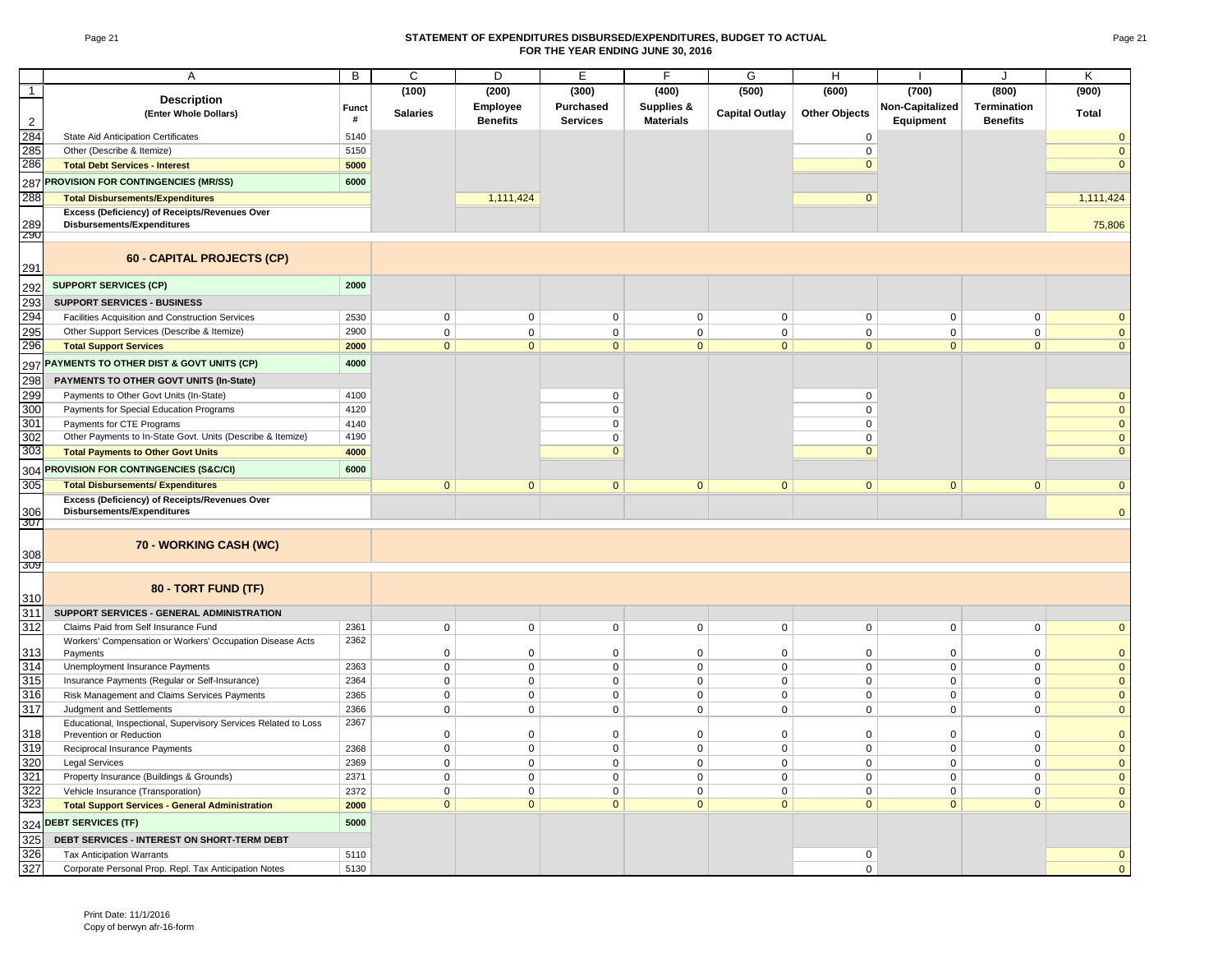#### Page 22 **STATEMENT OF EXPENDITURES DISBURSED/EXPENDITURES, BUDGET TO ACTUAL FOR THE YEAR ENDING JUNE 30, 2016**

|              | A                                                                                               | B            | $\mathsf{C}$    | D               | E               | F                | G                     | H                    |                 | J                  | K              |
|--------------|-------------------------------------------------------------------------------------------------|--------------|-----------------|-----------------|-----------------|------------------|-----------------------|----------------------|-----------------|--------------------|----------------|
| $\mathbf{1}$ |                                                                                                 |              | (100)           | (200)           | (300)           | (400)            | (500)                 | (600)                | (700)           | (800)              | (900)          |
|              | <b>Description</b>                                                                              | <b>Funct</b> |                 | Employee        | Purchased       | Supplies &       |                       |                      | Non-Capitalized | <b>Termination</b> |                |
| 2            | (Enter Whole Dollars)                                                                           | #            | <b>Salaries</b> | <b>Benefits</b> | <b>Services</b> | <b>Materials</b> | <b>Capital Outlay</b> | <b>Other Objects</b> | Equipment       | <b>Benefits</b>    | Total          |
| 328          | Other Interest or Short-Term Debt                                                               | 5150         |                 |                 |                 |                  |                       | $\Omega$             |                 |                    | $\mathbf{0}$   |
| 329          | <b>Total Debt Services - Interest on Short-Term Debt</b>                                        | 5000         |                 |                 |                 |                  |                       |                      |                 |                    | $\mathbf{0}$   |
| 330          | PROVISIONS FOR CONTINGENCIES (TF)                                                               | 6000         |                 |                 |                 |                  |                       |                      |                 |                    |                |
| 331          | <b>Total Disbursements/Expenditures</b>                                                         |              | $\mathbf{0}$    | $\mathbf{0}$    | $\mathbf{0}$    | $\mathbf{0}$     | $\mathbf{0}$          | $\Omega$             | $\mathbf{0}$    | $\mathbf{0}$       | $\mathbf{0}$   |
| 332<br>ᡂ     | Excess (Deficiency) of Receipts/Revenues Over                                                   |              |                 |                 |                 |                  |                       |                      |                 |                    | $\overline{0}$ |
| 334          | 90 - FIRE PREVENTION & SAFETY FUND (FP&S)                                                       |              |                 |                 |                 |                  |                       |                      |                 |                    |                |
| 335          | <b>SUPPORT SERVICES (FP&amp;S)</b>                                                              | 2000         |                 |                 |                 |                  |                       |                      |                 |                    |                |
| 336          | <b>SUPPORT SERVICES - BUSINESS</b>                                                              |              |                 |                 |                 |                  |                       |                      |                 |                    |                |
| 337          | Facilities Acquisition & Construction Services                                                  | 2530         | $\mathbf 0$     | $\mathbf 0$     | $\mathbf 0$     | $\Omega$         | $\mathbf{0}$          | $\mathbf 0$          | $\Omega$        | $\mathbf 0$        | $\mathbf{0}$   |
| 338          | Operation & Maintenance of Plant Services                                                       | 2540         | $\mathbf 0$     | $\mathbf 0$     | $\mathbf 0$     | $\mathbf 0$      | $\mathbf 0$           | $\mathbf 0$          | $\Omega$        | $\mathbf 0$        | $\mathbf{0}$   |
| 339          | <b>Total Support Services - Business</b>                                                        | 2500         | $\mathbf{0}$    | $\mathbf{0}$    | $\mathbf{0}$    | $\mathbf{0}$     | $\mathbf{0}$          | $\mathbf{0}$         | $\mathbf{0}$    | $\mathbf{0}$       | $\mathbf{0}$   |
| 340          | Other Support Services (Describe & Itemize)                                                     | 2900         | $\mathbf 0$     | $\mathbf 0$     | $\mathbf 0$     | $\mathbf 0$      | $\mathbf 0$           | 0                    | $\mathbf{0}$    | $\mathbf 0$        | $\mathbf{0}$   |
| 341          | <b>Total Support Services</b>                                                                   | 2000         | $\mathbf{0}$    | $\mathbf{0}$    | $\mathbf{0}$    | $\mathbf{0}$     | $\mathbf{0}$          | $\mathbf{0}$         | $\mathbf{0}$    | $\mathbf{0}$       | $\mathbf{0}$   |
| 342          | PAYMENTS TO OTHER DIST & GOVT UNITS (FP&S)                                                      | 4000         |                 |                 |                 |                  |                       |                      |                 |                    |                |
| 343          | Other Payments to In-State Govt. Units<br>(Describe & Itemize)                                  | 4190         |                 |                 |                 |                  |                       | $\Omega$             |                 |                    | $\mathbf{0}$   |
| 344          | <b>Total Payments to Other Govt Units</b>                                                       | 4000         |                 |                 |                 |                  |                       |                      |                 |                    | $\overline{0}$ |
| 345          | <b>DEBT SERVICES (FP&amp;S)</b>                                                                 | 5000         |                 |                 |                 |                  |                       |                      |                 |                    |                |
| 346          | DEBT SERVICES- INTEREST ON SHORT-TERM DEBT                                                      |              |                 |                 |                 |                  |                       |                      |                 |                    |                |
| 347          | <b>Tax Anticipation Warrants</b>                                                                | 5110         |                 |                 |                 |                  |                       | $\Omega$             |                 |                    | $\mathbf{0}$   |
| 348          | Other Interest on Short-Term Debt (Describe & Itemize)                                          | 5150         |                 |                 |                 |                  |                       | $\Omega$             |                 |                    | $\overline{0}$ |
| 349          | <b>Total Debt Service - Interest on Short-Term Debt</b>                                         | 5100         |                 |                 |                 |                  |                       | $\Omega$             |                 |                    | $\mathbf{0}$   |
| 350          | DEBT SERVICES - INTEREST ON LONG-TERM DEBT                                                      | 5200         |                 |                 |                 |                  |                       | $\Omega$             |                 |                    | $\overline{0}$ |
| 351          | Debt Service - Payments of Principal on Long-Term Debt 15<br>(Lease/Purchase Principal Retired) | 5300         |                 |                 |                 |                  |                       | $\Omega$             |                 |                    | $\mathbf{0}$   |
| 352          | <b>Total Debt Service</b>                                                                       | 5000         |                 |                 |                 |                  |                       | $\Omega$             |                 |                    | $\overline{0}$ |
| 353          | <b>PROVISION FOR CONTINGENCIES (FP&amp;S)</b>                                                   | 6000         |                 |                 |                 |                  |                       |                      |                 |                    |                |
| 354          | <b>Total Disbursements/Expenditures</b>                                                         |              | $\mathbf{0}$    | $\mathbf{0}$    | $\mathbf{0}$    | $\mathbf{0}$     | $\mathbf{0}$          | $\mathbf{0}$         | $\mathbf{0}$    | $\mathbf{0}$       | $\overline{0}$ |
| 355          | Excess (Deficiency) of Receipts/Revenues Over<br>Disbursements/Expenditures                     |              |                 |                 |                 |                  |                       |                      |                 |                    | $\overline{0}$ |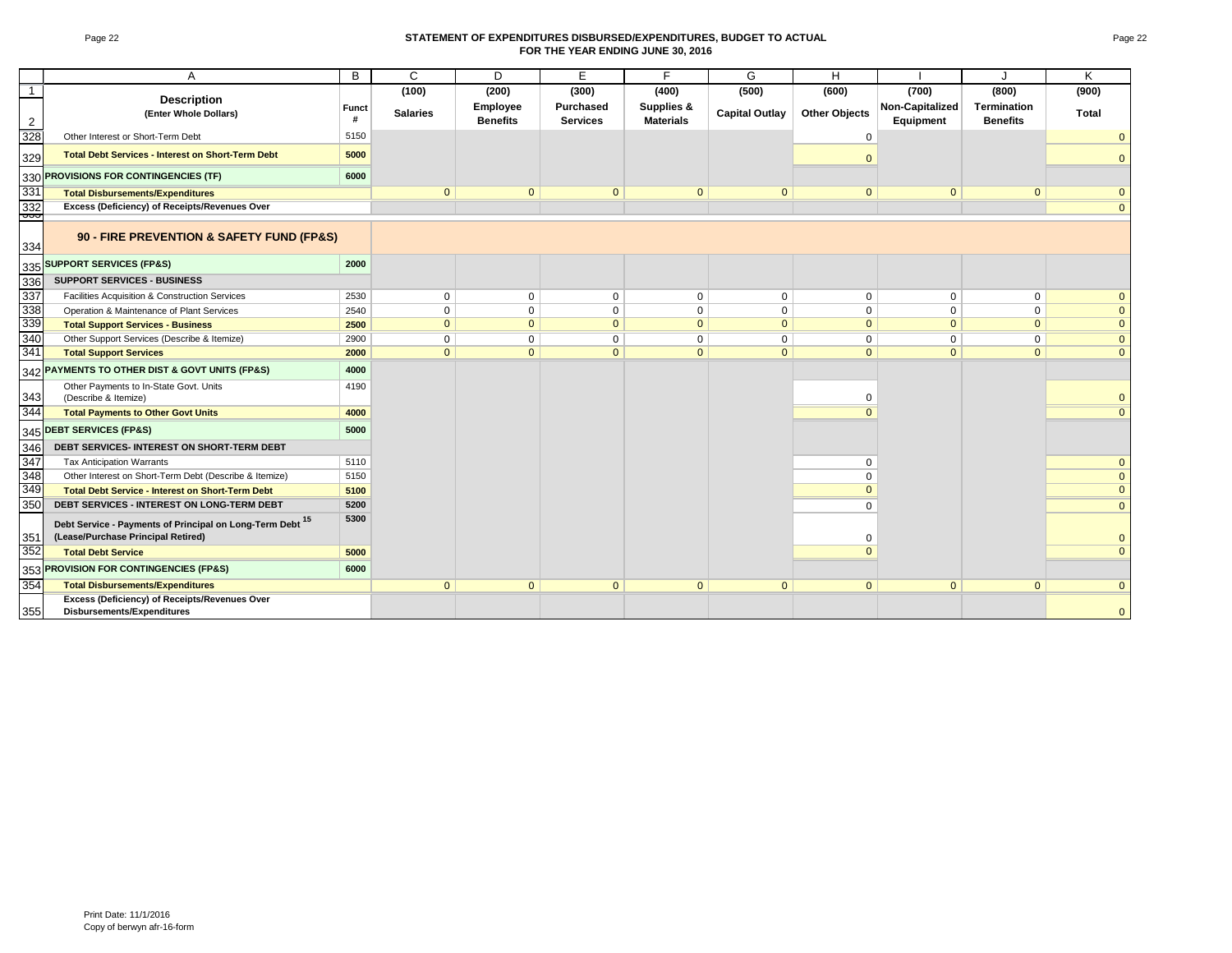#### Page 23 **STATEMENT OF EXPENDITURES DISBURSED/EXPENDITURES, BUDGET TO ACTUAL FOR THE YEAR ENDING JUNE 30, 2016**

|          | Α                                                        | В                 | L                  |  |  |  |  |  |  |  |
|----------|----------------------------------------------------------|-------------------|--------------------|--|--|--|--|--|--|--|
| 1        |                                                          |                   |                    |  |  |  |  |  |  |  |
| 2        | <b>Description</b><br>(Enter Whole Dollars)              | <b>Funct</b><br># | <b>Budget</b>      |  |  |  |  |  |  |  |
| 3        | <b>10 - EDUCATIONAL FUND (ED)</b>                        |                   |                    |  |  |  |  |  |  |  |
| 4        | <b>INSTRUCTION (ED)</b>                                  | 1000              |                    |  |  |  |  |  |  |  |
| 5        | Regular Programs                                         | 1100              | 17,006,587         |  |  |  |  |  |  |  |
| 6        | Tuition Payment to Charter Schools                       | 1115              | 0                  |  |  |  |  |  |  |  |
| 7        | Pre-K Programs                                           | 1125              | 0                  |  |  |  |  |  |  |  |
| 8        | Special Education Programs (Functions 1200-1220)         | 1200              | 6,017,841          |  |  |  |  |  |  |  |
| 9        | Special Education Programs Pre-K                         | 1225              | 0                  |  |  |  |  |  |  |  |
| 10       | Remedial and Supplemental Programs K-12                  | 1250              | 915,961            |  |  |  |  |  |  |  |
| 11       | Remedial and Supplemental Programs Pre-K                 | 1275              | 0                  |  |  |  |  |  |  |  |
| 12       | Adult/Continuing Education Programs                      | 1300              | 0                  |  |  |  |  |  |  |  |
| 13       | CTE Programs                                             | 1400              | 0                  |  |  |  |  |  |  |  |
| 14       | Interscholastic Programs                                 | 1500              | 0                  |  |  |  |  |  |  |  |
| 15       | Summer School Programs                                   | 1600              | 0                  |  |  |  |  |  |  |  |
| 16       | <b>Gifted Programs</b>                                   | 1650              | 51,377             |  |  |  |  |  |  |  |
| 17       | <b>Driver's Education Programs</b>                       | 1700              | 0                  |  |  |  |  |  |  |  |
| 18       | <b>Bilingual Programs</b>                                | 1800              | 467,035            |  |  |  |  |  |  |  |
| 19       | Truant Alternative & Optional Programs                   | 1900              | 0                  |  |  |  |  |  |  |  |
| 20       | Pre-K Programs - Private Tuition                         | 1910              | 0                  |  |  |  |  |  |  |  |
| 21       | Regular K-12 Programs - Private Tuition                  | 1911              | 0                  |  |  |  |  |  |  |  |
| 22       | Special Education Programs K-12 - Private Tuition        | 1912              | 0                  |  |  |  |  |  |  |  |
| 23       | Special Education Programs Pre-K - Tuition               | 1913              | 0                  |  |  |  |  |  |  |  |
| 24       | Remedial/Supplemental Programs K-12 - Private Tuition    | 1914              | 0                  |  |  |  |  |  |  |  |
| 25       | Remedial/Supplemental Programs Pre-K - Private Tuition   | 1915              | 0                  |  |  |  |  |  |  |  |
| 26       | Adult/Continuing Education Programs - Private Tuition    | 1916              | 0                  |  |  |  |  |  |  |  |
| 27       | CTE Programs - Private Tuition                           | 1917              | 0                  |  |  |  |  |  |  |  |
| 28       | Interscholastic Programs - Private Tuition               | 1918              | 0                  |  |  |  |  |  |  |  |
| 29       | Summer School Programs - Private Tuition                 | 1919              | 0                  |  |  |  |  |  |  |  |
| 30       | Gifted Programs - Private Tuition                        | 1920              | 0                  |  |  |  |  |  |  |  |
| 31       | Bilingual Programs - Private Tuition                     | 1921              | 0                  |  |  |  |  |  |  |  |
| 32       | Truants Alternative/Optional Ed Progms - Private Tuition | 1922              | 0                  |  |  |  |  |  |  |  |
| 33       | Total Instruction <sup>10</sup>                          | 1000              | 24,458,801         |  |  |  |  |  |  |  |
|          | <b>SUPPORT SERVICES (ED)</b>                             | 2000              |                    |  |  |  |  |  |  |  |
| 34       |                                                          |                   |                    |  |  |  |  |  |  |  |
| 35       | <b>SUPPORT SERVICES - PUPILS</b>                         |                   |                    |  |  |  |  |  |  |  |
| 36       | Attendance & Social Work Services                        | 2110              | 602,875            |  |  |  |  |  |  |  |
| 37       | <b>Guidance Services</b>                                 | 2120              | 0                  |  |  |  |  |  |  |  |
| 38       | <b>Health Services</b>                                   | 2130              | 449,353            |  |  |  |  |  |  |  |
| 39       | <b>Psychological Services</b>                            | 2140              | 182,128            |  |  |  |  |  |  |  |
| 40       | Speech Pathology & Audiology Services                    | 2150              | 760,182            |  |  |  |  |  |  |  |
| 41       | Other Support Services - Pupils (Describe & Itemize)     | 2190              | 112,514            |  |  |  |  |  |  |  |
| 42       | <b>Total Support Services - Pupils</b>                   | 2100              | 2,107,052          |  |  |  |  |  |  |  |
| 43       | SUPPORT SERVICES - INSTRUCTIONAL STAFF                   |                   |                    |  |  |  |  |  |  |  |
| 44       | Improvement of Instruction Services                      | 2210              | 1,519,011          |  |  |  |  |  |  |  |
| 45       | <b>Educational Media Services</b>                        | 2220              | 147,568            |  |  |  |  |  |  |  |
| 46       | Assessment & Testing                                     | 2230              | 25,000             |  |  |  |  |  |  |  |
| 47       | <b>Total Support Services - Instructional Staff</b>      | 2200              | 1,691,579          |  |  |  |  |  |  |  |
| 48       | SUPPORT SERVICES - GENERAL ADMINISTRATION                |                   |                    |  |  |  |  |  |  |  |
| 49       | <b>Board of Education Services</b>                       | 2310              | 170,822            |  |  |  |  |  |  |  |
| 50       | <b>Executive Administration Services</b>                 | 2320              | 376,567            |  |  |  |  |  |  |  |
| 51       | Special Area Administration Services                     | 2330              | 0                  |  |  |  |  |  |  |  |
|          | <b>Tort Immunity Services</b>                            | 2360 -            |                    |  |  |  |  |  |  |  |
| 52<br>53 |                                                          | 2370              | 182,091<br>729,480 |  |  |  |  |  |  |  |
|          | <b>Total Support Services - General Administration</b>   | 2300              |                    |  |  |  |  |  |  |  |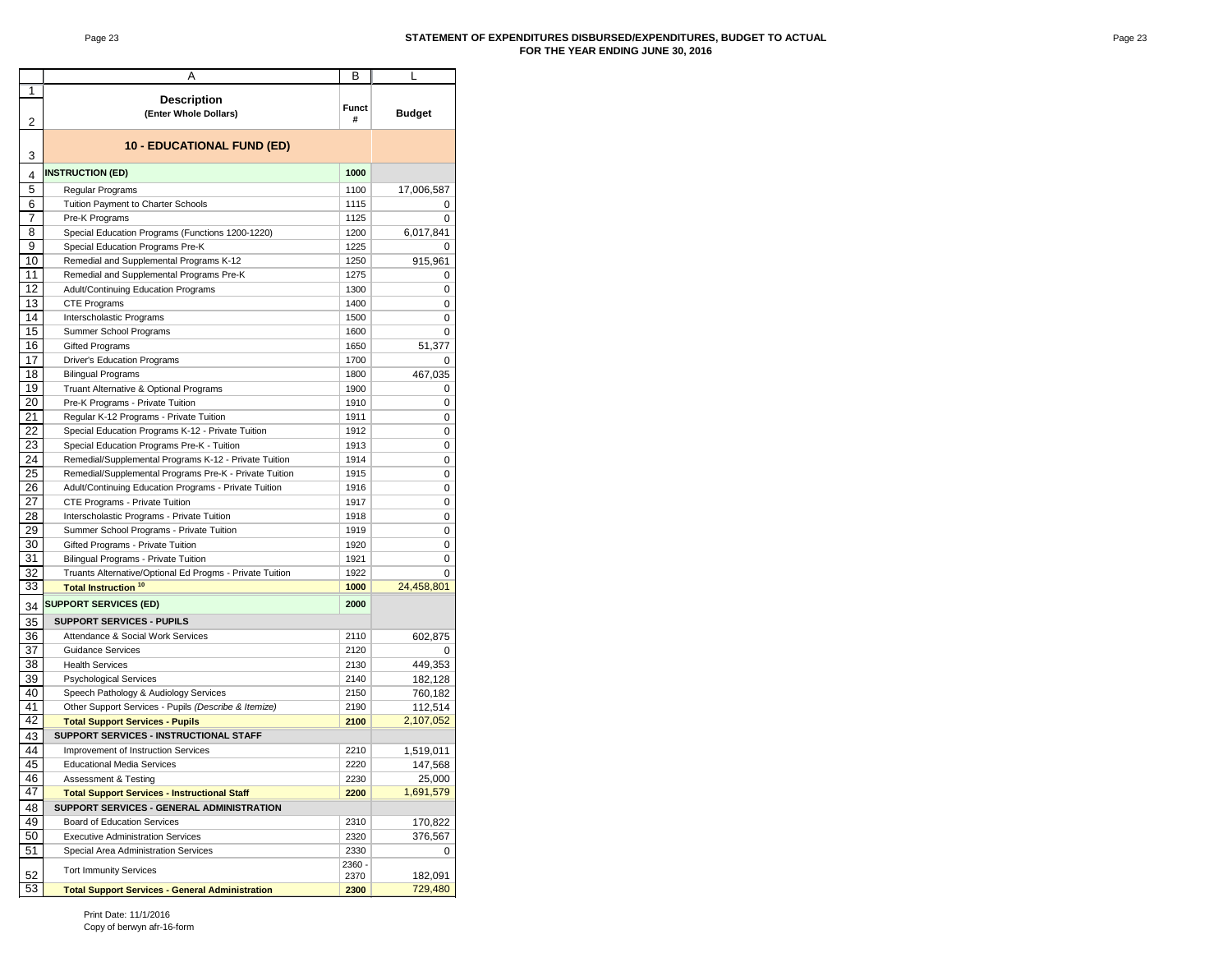#### Page 24 **STATEMENT OF EXPENDITURES DISBURSED/EXPENDITURES, BUDGET TO ACTUAL FOR THE YEAR ENDING JUNE 30, 2016**

|                     | A                                                                | в                 | L              |
|---------------------|------------------------------------------------------------------|-------------------|----------------|
| 1<br>$\overline{2}$ | <b>Description</b><br>(Enter Whole Dollars)                      | <b>Funct</b><br># | <b>Budget</b>  |
| 54                  | SUPPORT SERVICES - SCHOOL ADMINISTRATION                         |                   |                |
| 55                  | Office of the Principal Services                                 | 2410              | 3,349,060      |
| 56                  | Other Support Services - School Admin (Describe & Itemize)       | 2490              | U              |
| 57                  | <b>Total Support Services - School Administration</b>            | 2400              | 3,349,060      |
| 58                  | SUPPORT SERVICES - BUSINESS                                      |                   |                |
| 59                  | Direction of Business Support Services                           | 2510              | 0              |
| 60                  | <b>Fiscal Services</b>                                           | 2520              | 374,330        |
| 61                  | Operation & Maintenance of Plant Services                        | 2540              | 30,468         |
| 62                  | <b>Pupil Transportation Services</b>                             | 2550              |                |
| 63                  | <b>Food Services</b>                                             | 2560              | 1,751,715      |
| 64                  | <b>Internal Services</b>                                         | 2570              |                |
| 65                  | <b>Total Support Services - Business</b>                         | 2500              | 2,156,513      |
| 66                  | <b>SUPPORT SERVICES - CENTRAL</b>                                |                   |                |
| 67                  | Direction of Central Support Services                            | 2610              | 0              |
| 68                  | Planning, Research, Development, & Evaluation Services           | 2620              | 0              |
| 69                  | <b>Information Services</b>                                      | 2630              | 0              |
| 70                  | <b>Staff Services</b>                                            | 2640              | 740            |
| 71                  | <b>Data Processing Services</b>                                  | 2660              | 12.730         |
| 72                  | <b>Total Support Services - Central</b>                          | 2600              | 13,470         |
| 73                  | Other Support Services (Describe & Itemize)                      | 2900              | O              |
| 74                  | <b>Total Support Services</b>                                    | 2000              | 10,047,154     |
| 75                  | <b>COMMUNITY SERVICES (ED)</b>                                   | 3000              | 513,280        |
| 76                  | PAYMENTS TO OTHER DISTRICTS & GOVT UNITS (ED)                    | 4000              |                |
| 77                  | PAYMENTS TO OTHER GOVT UNITS (IN-STATE)                          |                   |                |
| 78                  | Payments for Regular Programs                                    | 4110              | 9,600          |
| 79                  | Payments for Special Education Programs                          | 4120              | 0              |
| 80                  | Payments for Adult/Continuing Education Programs                 | 4130              | $\Omega$       |
| 81                  | Payments for CTE Programs                                        | 4140              | 0              |
| 82                  | Payments for Community College Programs                          | 4170              | 0              |
| 83                  | Other Payments to In-State Govt. Units (Describe & Itemize)      | 4190              | 0              |
| 84                  | <b>Total Payments to Other Govt Units (In-State)</b>             | 4100              | 9.600          |
| 85                  | Payments for Regular Programs - Tuition                          | 4210              | 0              |
| 86                  | Payments for Special Education Programs - Tuition                | 4220              | $\overline{0}$ |
| 87                  | Payments for Adult/Continuing Education Programs - Tuition       | 4230              | 0              |
| 88                  | Payments for CTE Programs - Tuition                              | 4240              | $\overline{0}$ |
| 89                  | Payments for Community College Programs - Tuition                | 4270              | 0              |
| 90                  | Payments for Other Programs - Tuition                            | 4280              | $\overline{0}$ |
| 91                  | Other Payments to In-State Govt Units                            | 4290              | $\overline{0}$ |
| 92                  | <b>Total Payments to Other Govt Units -Tuition</b><br>(In State) | 4200              | $\mathbf 0$    |
| 93                  | Payments for Regular Programs - Transfers                        | 4310              | 0              |
| 94                  | Payments for Special Education Programs - Transfers              | 4320              | $\overline{0}$ |
| 95                  | Payments for Adult/Continuing Ed Programs-Transfers              | 4330              | 0              |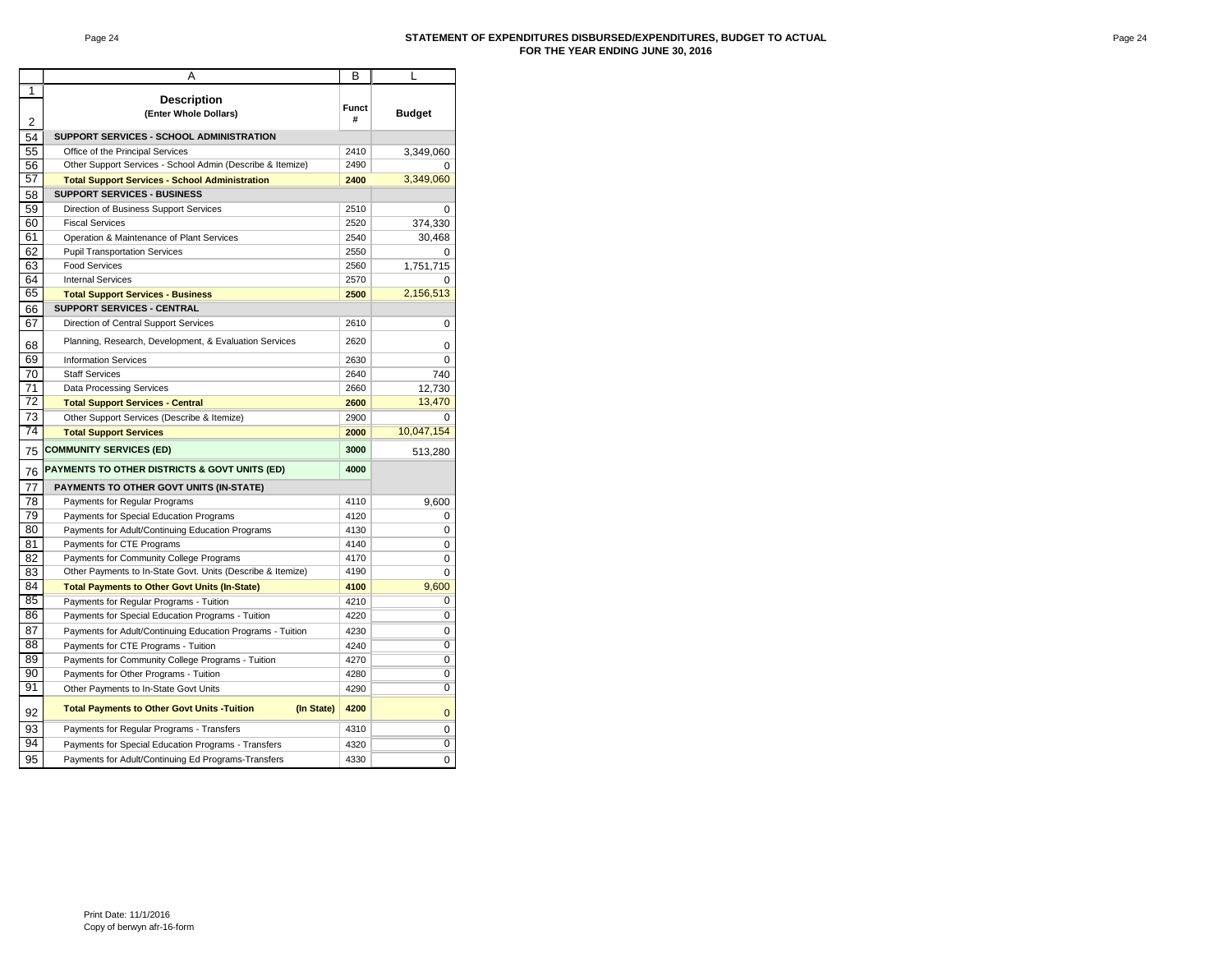#### Page 25 **STATEMENT OF EXPENDITURES DISBURSED/EXPENDITURES, BUDGET TO ACTUAL FOR THE YEAR ENDING JUNE 30, 2016**

|            | Α                                                                                        | в            | L              |
|------------|------------------------------------------------------------------------------------------|--------------|----------------|
| 1          |                                                                                          |              |                |
|            | <b>Description</b>                                                                       | <b>Funct</b> |                |
| 2          | (Enter Whole Dollars)                                                                    | #            | <b>Budget</b>  |
| 96         | Payments for CTE Programs - Transfers                                                    | 4340         | 0              |
| 97         | Payments for Community College Program - Transfers                                       | 4370         | 0              |
| 98         | Payments for Other Programs - Transfers                                                  | 4380         | 0              |
| 99         | Other Payments to In-State Govt Units - Transfers                                        | 4390         | 0              |
|            |                                                                                          | 4300         |                |
| 100        | <b>Total Payments to Other Govt Units -Transfers (In-State)</b>                          |              | 0              |
| 101        | Payments to Other Govt Units (Out-of-State)                                              | 4400         | $\Omega$       |
| 102        | <b>Total Payments to Other Govt Units</b>                                                | 4000         | 9,600          |
| 103        | <b>DEBT SERVICES (ED)</b>                                                                | 5000         |                |
| 104        | <b>DEBT SERVICES - INTEREST ON SHORT-TERM DEBT</b>                                       |              |                |
| 105        | <b>Tax Anticipation Warrants</b>                                                         | 5110         | 0              |
| 106        | <b>Tax Anticipation Notes</b>                                                            | 5120         | 0              |
| 107        | Corporate Personal Prop. Repl. Tax Anticipation Notes                                    | 5130         | 0              |
| 108        | State Aid Anticipation Certificates                                                      | 5140         | 0              |
| 109        | Other Interest on Short-Term Debt                                                        | 5150         | 0              |
| 110        | <b>Total Interest on Short-Term Debt</b>                                                 | 5100         | $\mathbf 0$    |
| 111<br>112 | Debt Services - Interest on Long-Term Debt                                               | 5200         | 0<br>0         |
|            | <b>Total Debt Services</b>                                                               | 5000         |                |
| 113        | PROVISIONS FOR CONTINGENCIES (ED)                                                        | 6000         | 0              |
| 114        | <b>Total Direct Disbursements/Expenditures</b>                                           |              | 35,028,835     |
| 115        | Excess (Deficiency) of Receipts/Revenues Over<br>Disbursements/Expenditures              |              |                |
| 116        |                                                                                          |              |                |
|            |                                                                                          |              |                |
| 117        | 20 - OPERATIONS & MAINTENANCE FUND (O&M)                                                 |              |                |
|            | <b>SUPPORT SERVICES (O&amp;M)</b>                                                        | 2000         |                |
| 118        |                                                                                          |              |                |
| 119        | <b>SUPPORT SERVICES - PUPILS</b><br>Other Support Services - Pupils (Describe & Itemize) | 2190         |                |
| 120<br>121 | <b>SUPPORT SERVICES - BUSINESS</b>                                                       |              | 0              |
| 122        | Direction of Business Support Services                                                   | 2510         | 0              |
| 123        | Facilities Acquisition & Construction Services                                           | 2530         | 0              |
| 124        | Operation & Maintenance of Plant Services                                                | 2540         | 3,850,134      |
| 125        |                                                                                          |              |                |
| 126        | <b>Pupil Transportation Services</b>                                                     | 2550         | 0<br>$\Omega$  |
| 127        | <b>Food Services</b>                                                                     | 2560         |                |
| 128        | <b>Total Support Services - Business</b><br>Other Support Services (Describe & Itemize)  | 2500<br>2900 | 3,850,134<br>0 |
| 129        | <b>Total Support Services</b>                                                            | 2000         | 3,850,134      |
|            | 130 COMMUNITY SERVICES (O&M)                                                             | 3000         |                |
|            |                                                                                          |              | 0              |
|            | 131 PAYMENTS TO OTHER DIST & GOVT UNITS (O&M)                                            | 4000         |                |
| 132        | PAYMENTS TO OTHER GOVT UNITS (IN-STATE)                                                  |              |                |
| 133        | Payments for Special Education Programs                                                  | 4120         | 0              |
| 134        | Payments for CTE Programs                                                                | 4140         | 0              |
| 135        | Other Payments to In-State Govt. Units<br>(Describe & Itemize)                           | 4190         | 0              |
| 136        | <b>Total Payments to Other Govt. Units (In-State)</b>                                    | 4100         | $\bf{0}$       |
| 137        | Payments to Other Govt. Units (Out of State)                                             | 4400         | 0              |
| 138        | <b>Total Payments to Other Govt Units</b>                                                | 4000         | $\bf{0}$       |
|            | 139 DEBT SERVICES (O&M)                                                                  | 5000         |                |
| 140        | <b>DEBT SERVICES - INTEREST ON SHORT-TERM DEBT</b>                                       |              |                |
| 141        | Tax Anticipation Warrants                                                                | 5110         | 0              |
| 142        | <b>Tax Anticipation Notes</b>                                                            | 5120         | 0              |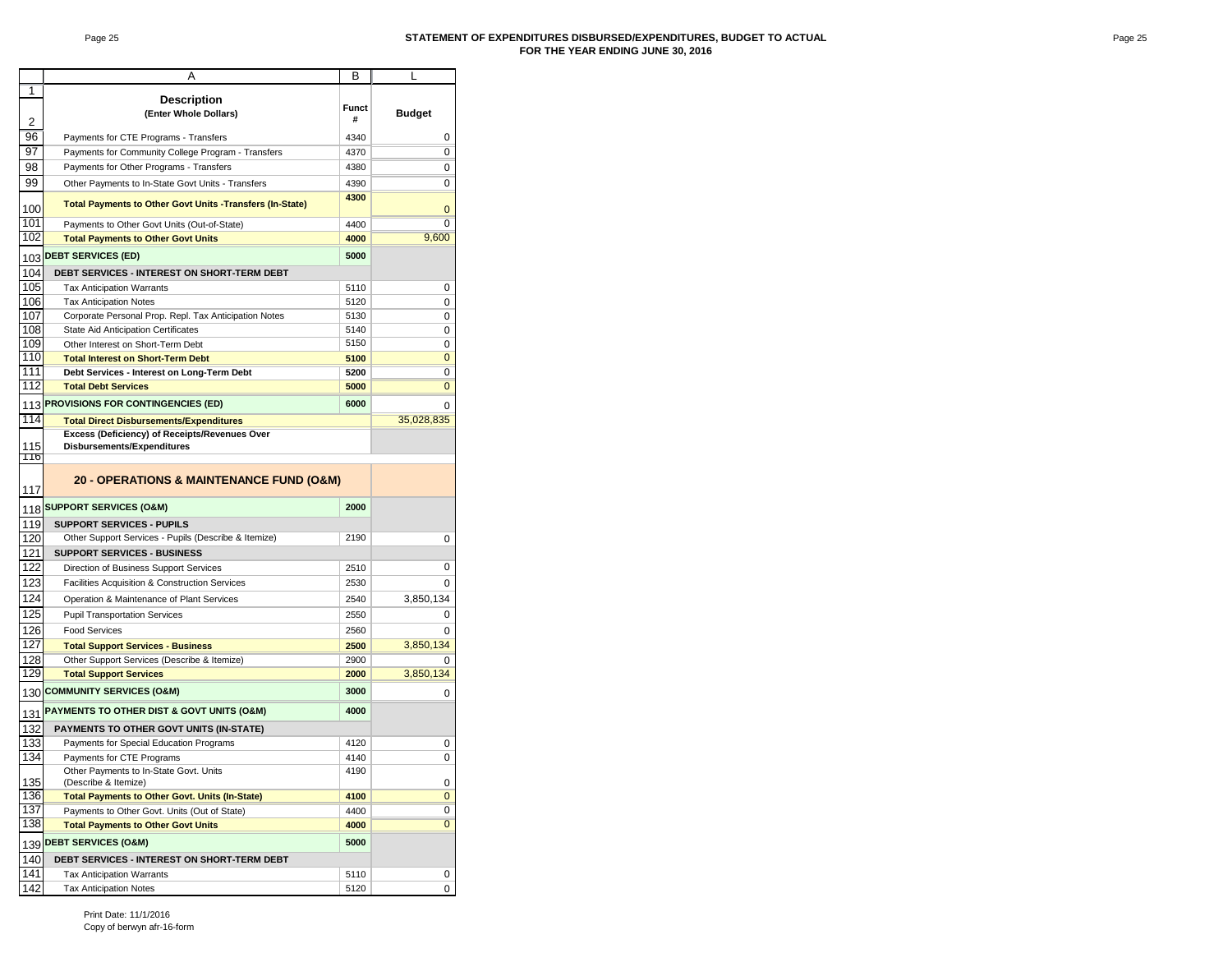#### Page 26 **STATEMENT OF EXPENDITURES DISBURSED/EXPENDITURES, BUDGET TO ACTUAL FOR THE YEAR ENDING JUNE 30, 2016**

|            | Α                                                                           | В            | L              |
|------------|-----------------------------------------------------------------------------|--------------|----------------|
| 1          |                                                                             |              |                |
|            | <b>Description</b>                                                          | <b>Funct</b> |                |
| 2          | (Enter Whole Dollars)                                                       | #            | <b>Budget</b>  |
| 143        | Corporate Personal Prop. Repl. Tax Anticipation Notes                       | 5130         | 0              |
| 144        | State Aid Anticipation Certificates                                         | 5140         | 0              |
| 145        | Other Interest on Short-Term Debt (Describe & Itemize)                      | 5150         | 0              |
| 146        | <b>Total Debt Service - Interest on Short-Term Debt</b>                     | 5100         | 0              |
| 147        | DEBT SERVICE - INTERST ON LONG-TERM DEBT                                    | 5200         | 0              |
| 148        | <b>Total Debt Services</b>                                                  | 5000         | 0              |
| 149        | PROVISIONS FOR CONTINGENCIES (O&M)                                          | 6000         | 0              |
| 150        | <b>Total Direct Disbursements/Expenditures</b>                              |              | 3,850,134      |
| 151        | Excess (Deficiency) of Receipts/Revenues/Over Disbursements/                |              |                |
| 152<br>153 | <b>30 - DEBT SERVICES (DS)</b>                                              |              |                |
| 154        | PAYMENTS TO OTHER DIST & GOVT UNITS (DS)                                    | 4000         | 0              |
|            | <b>DEBT SERVICES (DS)</b>                                                   | 5000         |                |
| 155        |                                                                             |              |                |
| 156<br>157 | DEBT SERVICES - INTEREST ON SHORT-TERM DEBT                                 |              |                |
| 158        | <b>Tax Anticipation Warrants</b><br><b>Tax Anticipation Notes</b>           | 5110<br>5120 | 0<br>0         |
| 159        | Corporate Personal Prop. Repl. Tax Anticipation Notes                       | 5130         | 0              |
| 160        | <b>State Aid Anticipation Certificates</b>                                  | 5140         | 0              |
| 161        | Other Interest on Short-Term Debt (Describe & Itemize)                      | 5150         | 0              |
| 162        | <b>Total Debt Services - Interest On Short-Term Debt</b>                    | 5100         | 0              |
| 163        | DEBT SERVICES - INTEREST ON LONG-TERM DEBT                                  | 5200         | 1,575,657      |
|            | DEBT SERVICES - PAYMENTS OF PRINCIPAL ON LONG-TERM                          | 5300         |                |
|            | DEBT (Lease/Purchase Principal Retired) 11                                  |              |                |
| 164        |                                                                             |              | 1,944,800      |
| 165<br>166 | DEBT SERVICES - OTHER (Describe & Itemize)                                  | 5400         | 9,300          |
|            | <b>Total Debt Services</b>                                                  | 5000         | 3,529,757      |
| 167        | <b>PROVISION FOR CONTINGENCIES (DS)</b>                                     | 6000         |                |
| 168        | <b>Total Disbursements/ Expenditures</b>                                    |              | 3,529,757      |
| 169<br>17U | Excess (Deficiency) of Receipts/Revenues Over<br>Disbursements/Expenditures |              |                |
| 171        | <b>40 - TRANSPORTATION FUND (TR)</b>                                        |              |                |
| 172        | <b>SUPPORT SERVICES (TR)</b>                                                |              |                |
| 173        | <b>SUPPORT SERVICES - PUPILS</b>                                            |              |                |
| 174        | Other Support Services - Pupils (Describe & Itemize)                        | 2190         | 0              |
| 175        | <b>SUPPORT SERVICES - BUSINESS</b>                                          |              |                |
| 176        | <b>Pupil Transportation Services</b>                                        | 2550         | 1,298,613      |
| 177        | Other Support Services (Describe & Itemize)                                 | 2900         | 0              |
| 178        | <b>Total Support Services</b>                                               | 2000         | 1.298.613      |
| 179        | <b>COMMUNITY SERVICES (TR)</b>                                              | 3000         | 0              |
|            | 180 PAYMENTS TO OTHER DIST & GOVT UNITS (TR)                                | 4000         |                |
| 181        | PAYMENTS TO OTHER GOVT UNITS (IN-STATE)                                     |              |                |
| 182        | Payments for Regular Programs                                               | 4110         | 0              |
| 183        | Payments for Special Education Programs                                     | 4120         | 0              |
| 184        | Payments for Adult/Continuing Education Programs                            | 4130         | 0              |
| 185        | Payments for CTE Programs                                                   | 4140         | 0              |
| 186        | Payments for Community College Programs                                     | 4170         | 0              |
| 187        | Other Payments to In-State Govt. Units<br>(Describe & Itemize)              | 4190         | 0              |
| 188        | <b>Total Payments to Other Govt. Units (In-State)</b>                       | 4100         | $\overline{0}$ |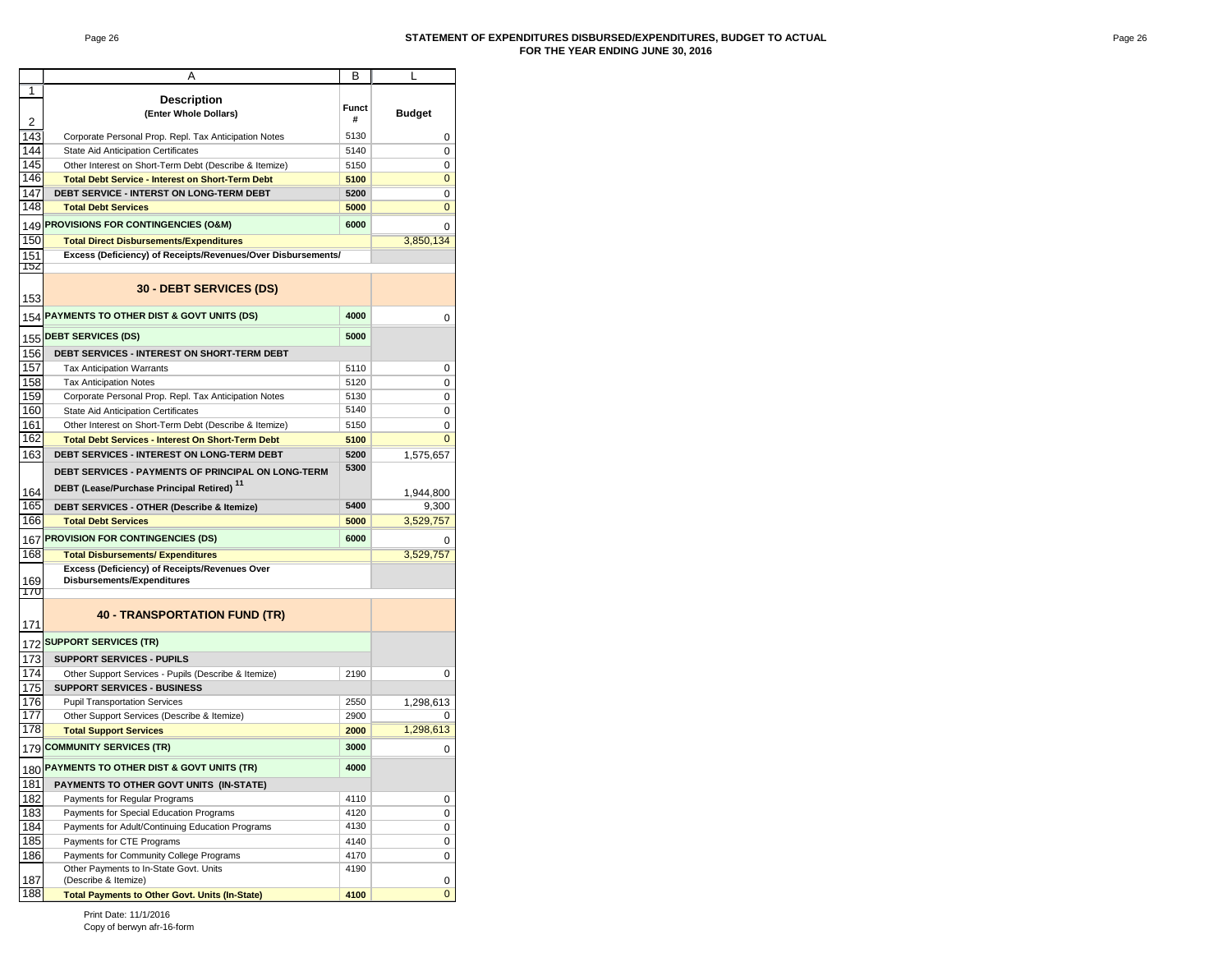#### Page 27 **STATEMENT OF EXPENDITURES DISBURSED/EXPENDITURES, BUDGET TO ACTUAL FOR THE YEAR ENDING JUNE 30, 2016**

|                | А                                                        | В            | L              |
|----------------|----------------------------------------------------------|--------------|----------------|
| 1              | <b>Description</b>                                       | <b>Funct</b> |                |
| $\overline{2}$ | (Enter Whole Dollars)                                    | #            | <b>Budget</b>  |
| 189            | PAYMENTS TO OTHER GOVT UNITS (OUT-OF-STATE)              | 4400         | 0              |
| 190            | <b>Total Payments to Other Govt Units</b>                | 4000         | $\overline{0}$ |
|                |                                                          |              |                |
| 191            | <b>DEBT SERVICES (TR)</b>                                | 5000         |                |
| 192            | DEBT SERVICE - INTEREST ON SHORT-TERM DEBT               |              |                |
| 193            | <b>Tax Anticipation Warrants</b>                         | 5110         | 0              |
| 194            | <b>Tax Anticipation Notes</b>                            | 5120         | 0              |
| 195            | Corporate Personal Prop. Repl. Tax Anticipation Notes    | 5130         | 0              |
| 196            | State Aid Anticipation Certificates                      | 5140         | 0              |
| 197            | Other Interest on Short-Term Debt (Describe & Itemize)   | 5150         | 0              |
| 198            | <b>Total Debt Services - Interest On Short-Term Debt</b> | 5100         | 0              |
| 199            | <b>DEBT SERVICES - INTEREST ON LONG-TERM DEBT</b>        | 5200         | 0              |
|                | DEBT SERVICE - PAYMENTS OF PRINCIPAL ON LONG-TERM        | 5300         |                |
| 200            | DEBT (Lease/Purchase Principal Retired) <sup>11</sup>    |              | 0              |
| 201            | DEBT SERVICES - OTHER (Describe & Itemize)               | 5400         | 0              |
| 202            | <b>Total Debt Services</b>                               | 5000         | 0              |
|                |                                                          |              |                |
| 203            | <b>PROVISION FOR CONTINGENCIES (TR)</b>                  | 6000         | 0              |
| 204            | <b>Total Disbursements/ Expenditures</b>                 |              | 1,298,613      |
|                | Excess (Deficiency) of Receipts/Revenues Over            |              |                |
| 205<br>206     | Disbursements/Expenditures                               |              |                |
|                | 50 - MUNICIPAL RETIREMENT/SOCIAL SECURITY FUND           |              |                |
|                |                                                          |              |                |
| 207            | (MR/SS)                                                  |              |                |
| 208            | <b>INSTRUCTION (MR/SS)</b>                               | 1000         |                |
| 209            | Regular Programs                                         | 1100         | 209,657        |
| 210            | Pre-K Programs                                           | 1125         | 0              |
| 211            | Special Education Programs (Functions 1200-1220)         | 1200         | 192,404        |
| 212            | Special Education Programs - Pre-K                       | 1225         | 0              |
| 213            | Remedial and Supplemental Programs - K-12                | 1250         | 8,240          |
| 214            | Remedial and Supplemental Programs - Pre-K               | 1275         | 0              |
| 215            | Adult/Continuing Education Programs                      | 1300         | 0              |
| 216            | <b>CTE Programs</b>                                      | 1400         | 0              |
| 217            | Interscholastic Programs                                 | 1500         | 0              |
| 218            | Summer School Programs                                   | 1600         | 0              |
| 219            | <b>Gifted Programs</b>                                   | 1650         | 1,030          |
| 220            | <b>Driver's Education Programs</b>                       | 1700         | 0              |
| 221            | <b>Bilingual Programs</b>                                | 1800         | 6,541          |
| 222            | Truants' Alternative & Optional Programs                 | 1900         | O              |
| 223            | <b>Total Instruction</b>                                 | 1000         | 417,872        |
|                | 224 SUPPORT SERVICES (MR/SS)                             | 2000         |                |
|                |                                                          |              |                |
| 225            | <b>SUPPORT SERVICES - PUPILS</b>                         |              |                |
| 226            | Attendance & Social Work Services                        | 2110         | 7,725          |
| 227            | <b>Guidance Services</b>                                 | 2120         | 0              |
| 228            | <b>Health Services</b>                                   | 2130         | 26,121         |
| 229            | <b>Psychological Services</b>                            | 2140         | 1,648          |
| 230            | Speech Pathology & Audiology Services                    | 2150         | 5,974          |
| 231            | Other Support Services - Pupils (Describe & Itemize)     | 2190         | 1,349          |
| 232            | <b>Total Support Services - Pupils</b>                   | 2100         | 42,817         |
| 233            | SUPPORT SERVICES - INSTRUCTIONAL STAFF                   |              |                |
| 234            | Improvement of Instruction Services                      | 2210         | 55,525         |
| 235            | <b>Educational Media Services</b>                        | 2220         | 32,239         |
| 236            | Assessment & Testing                                     | 2230         | 0              |
| 237            | <b>Total Support Services - Instructional Staff</b>      | 2200         | 87,764         |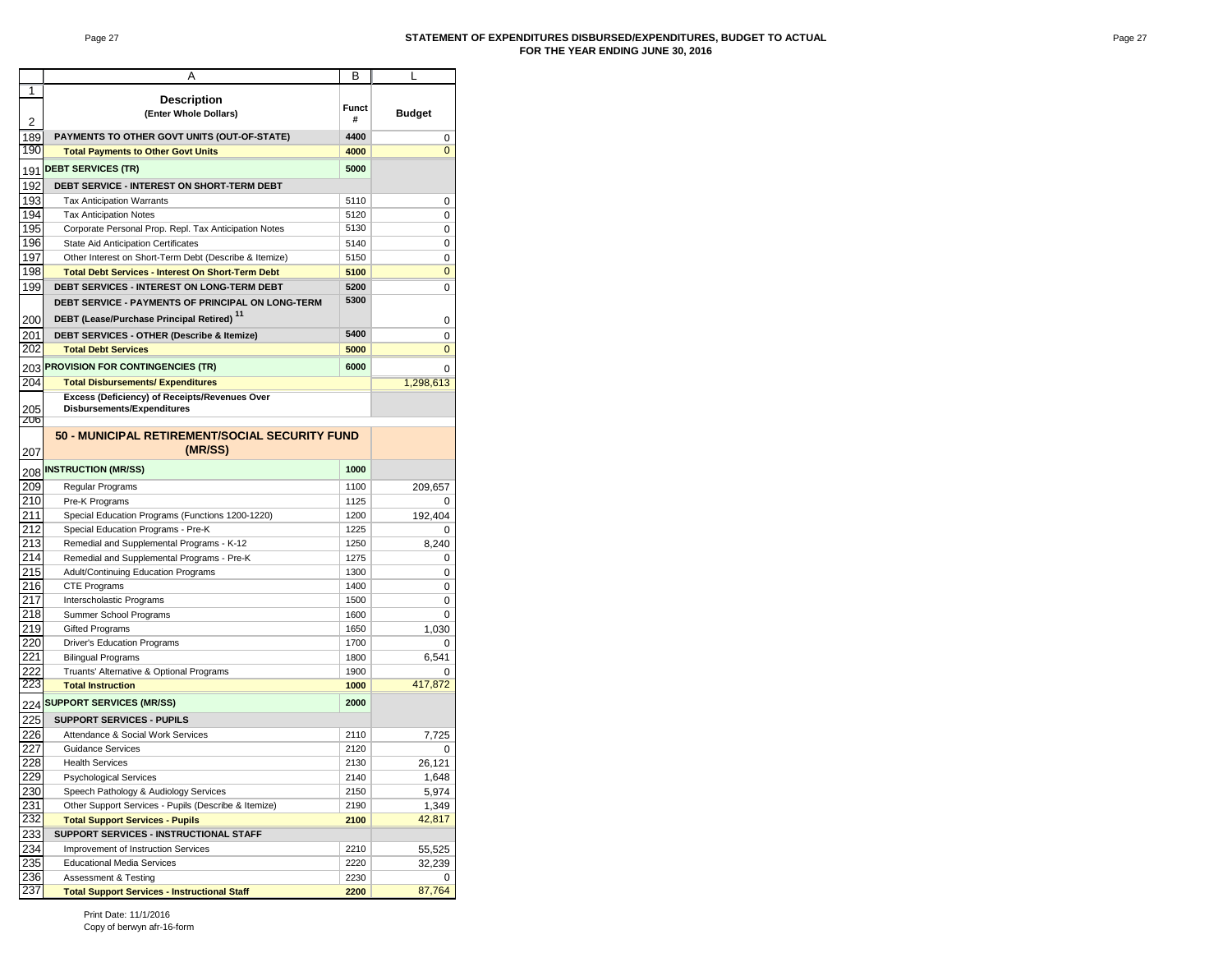#### Page 28 **STATEMENT OF EXPENDITURES DISBURSED/EXPENDITURES, BUDGET TO ACTUAL FOR THE YEAR ENDING JUNE 30, 2016**

|                | Α                                                                      | В            | L              |
|----------------|------------------------------------------------------------------------|--------------|----------------|
| 1              |                                                                        |              |                |
|                | <b>Description</b>                                                     | <b>Funct</b> |                |
| $\overline{2}$ | (Enter Whole Dollars)                                                  | #            | <b>Budget</b>  |
| 238            | SUPPORT SERVICES - GENERAL ADMINISTRATION                              |              |                |
| 239            | <b>Board of Education Services</b>                                     | 2310         | 937            |
| 240            | <b>Executive Administration Services</b>                               | 2320         | 15,450         |
| 241            | Service Area Administrative Services                                   | 2330         | 0              |
| 242            | Claims Paid from Self Insurance Fund                                   | 2361         | 0              |
|                | Workers' Compensation or Workers' Occupation Disease Acts              | 2362         |                |
| 243            | Payments                                                               |              | 0              |
| 244            | Unemployment Insurance Payments                                        | 2363         | 0              |
| 245            | Insurance Payments (Regular or Self-Insurance)                         | 2364         | 0              |
| 246            | Risk Management and Claims Services Payments                           | 2365         | 0              |
| 247            | Judgment and Settlements                                               | 2366         | 0              |
|                | Educational, Inspectional, Supervisory Services Related to Loss        | 2367         |                |
| 248            | Prevention or Reduction                                                |              | 0              |
| 249            | Reciprocal Insurance Payments                                          | 2368         | 0              |
| 250            | <b>Legal Services</b>                                                  | 2369         | 0              |
| 251            | <b>Total Support Services - General Administration</b>                 | 2300         | 16,387         |
| 252            | SUPPORT SERVICES - SCHOOL ADMINISTRATION                               |              |                |
| 253            | Office of the Principal Services                                       | 2410         | 154,088        |
| 254            | Other Support Services - School Administration<br>(Describe & Itemize) | 2490         | O              |
| 255            | <b>Total Support Services - School Administration</b>                  | 2400         | 154,088        |
|                | SUPPORT SERVICES - BUSINESS                                            |              |                |
| 256<br>257     | Direction of Business Support Services                                 | 2510         |                |
| 258            | <b>Fiscal Services</b>                                                 | 2520         | 0<br>30,488    |
| 259            | Facilities Acquisition & Construction Services                         | 2530         |                |
| 260            | Operation & Maintenance of Plant Services                              | 2540         | 298,700        |
| 261            | <b>Pupil Transportation Services</b>                                   | 2550         | 63,448         |
| 262            | <b>Food Services</b>                                                   | 2560         | 4,944          |
| 263            | <b>Internal Services</b>                                               | 2570         | 0              |
| 264            | <b>Total Support Services - Business</b>                               | 2500         | 397,580        |
| 265            | SUPPORT SERVICES - CENTRAL                                             |              |                |
| 266            | Direction of Central Support Services                                  | 2610         | 0              |
|                |                                                                        | 2620         |                |
| 267            | Planning, Research, Development, & Evaluation Services                 |              | 0              |
| 268            | <b>Information Services</b>                                            | 2630         | 0              |
| 269            | <b>Staff Services</b>                                                  | 2640         | 0              |
| 270            | <b>Data Processing Services</b>                                        | 2660         | 0              |
| 271            | <b>Total Support Services - Central</b>                                | 2600         | $\mathbf 0$    |
| 272            | Other Support Services (Describe & Itemize)                            | 2900         | 0              |
| 273            | <b>Total Support Services</b>                                          | 2000         | 698,636        |
|                | 274 COMMUNITY SERVICES (MR/SS)                                         | 3000         | 1,030          |
|                | 275 PAYMENTS TO OTHER DIST & GOVT UNITS (MR/SS)                        | 4000         |                |
| 276            | Payments for Special Education Programs                                | 4120         | 0              |
| 277            | Payments for CTE Programs                                              | 4140         | 0              |
| 278            | <b>Total Payments to Other Govt Units</b>                              | 4000         | $\overline{0}$ |
|                | 279 DEBT SERVICES (MR/SS)                                              | 5000         |                |
| 280            | DEBT SERVICE - INTEREST ON SHORT-TERM DEBT                             |              |                |
| 281            | <b>Tax Anticipation Warrants</b>                                       | 5110         | 0              |
| 282            | <b>Tax Anticipation Notes</b>                                          | 5120         | 0              |
| 283            |                                                                        | 5130         | 0              |
|                | Corporate Personal Prop. Repl. Tax Anticipation Notes                  |              |                |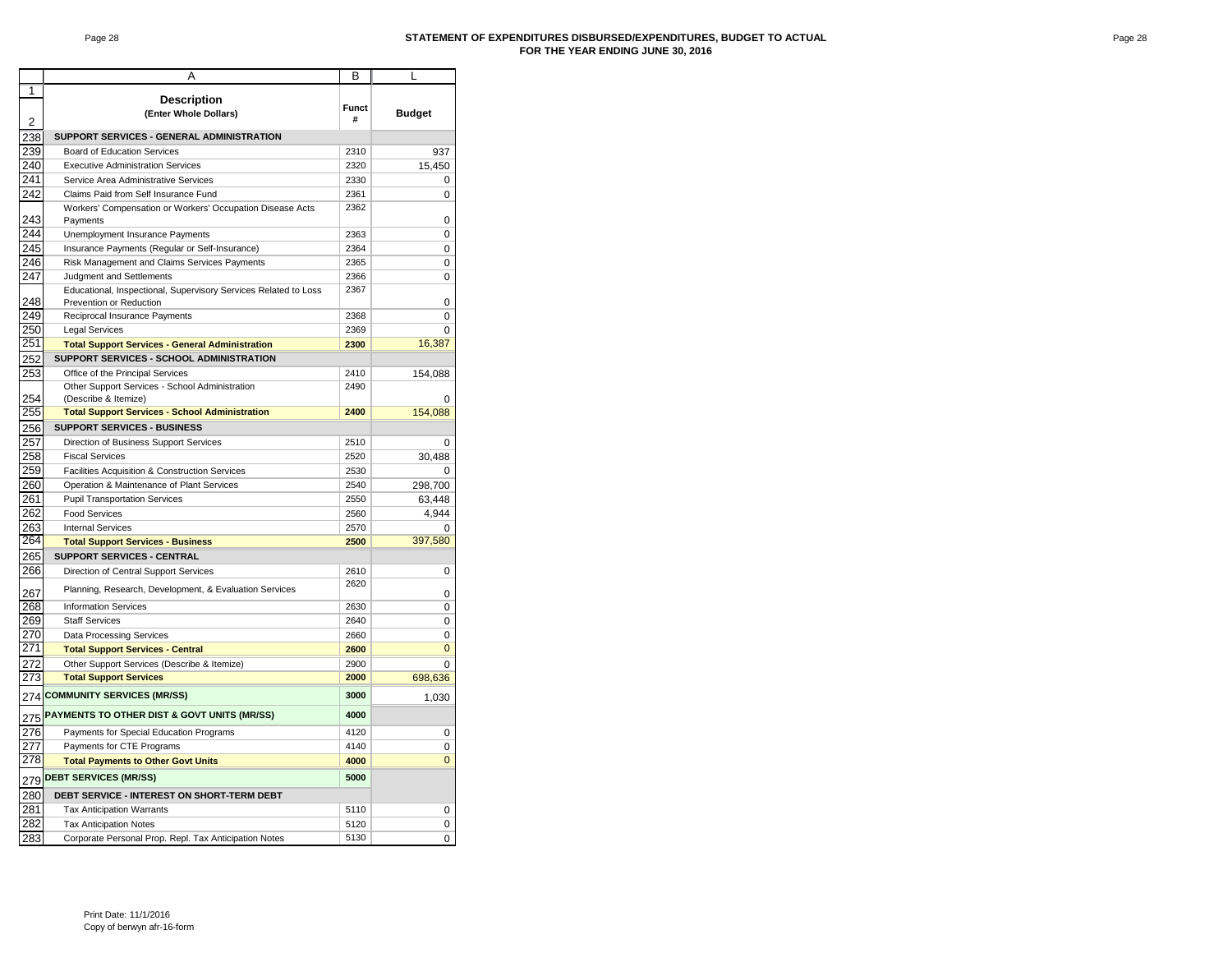#### Page 29 **STATEMENT OF EXPENDITURES DISBURSED/EXPENDITURES, BUDGET TO ACTUAL FOR THE YEAR ENDING JUNE 30, 2016**

|                | Α                                                               | В            | L              |
|----------------|-----------------------------------------------------------------|--------------|----------------|
| 1              |                                                                 |              |                |
|                | <b>Description</b>                                              |              |                |
|                | (Enter Whole Dollars)                                           | <b>Funct</b> | <b>Budget</b>  |
| $\overline{2}$ |                                                                 | #            |                |
| 284            | State Aid Anticipation Certificates                             | 5140         | 0              |
| 285            | Other (Describe & Itemize)                                      | 5150         | 0              |
| 286            | <b>Total Debt Services - Interest</b>                           | 5000         | $\mathbf 0$    |
| 287            | PROVISION FOR CONTINGENCIES (MR/SS)                             | 6000         | 0              |
| 288            | <b>Total Disbursements/Expenditures</b>                         |              | 1,117,538      |
|                | Excess (Deficiency) of Receipts/Revenues Over                   |              |                |
| 289            | <b>Disbursements/Expenditures</b>                               |              |                |
| 290            |                                                                 |              |                |
|                |                                                                 |              |                |
| 291            | 60 - CAPITAL PROJECTS (CP)                                      |              |                |
|                |                                                                 |              |                |
| 292            | <b>SUPPORT SERVICES (CP)</b>                                    | 2000         |                |
| 293            | <b>SUPPORT SERVICES - BUSINESS</b>                              |              |                |
| 294            | Facilities Acquisition and Construction Services                | 2530         | 0              |
| 295            | Other Support Services (Describe & Itemize)                     | 2900         | 0              |
| 296            | <b>Total Support Services</b>                                   | 2000         | $\overline{0}$ |
| 297            | PAYMENTS TO OTHER DIST & GOVT UNITS (CP)                        | 4000         |                |
|                |                                                                 |              |                |
| 298            | PAYMENTS TO OTHER GOVT UNITS (In-State)                         |              |                |
| 299            | Payments to Other Govt Units (In-State)                         | 4100         | 0              |
| 300            | Payments for Special Education Programs                         | 4120         | 0              |
| 301            | Payments for CTE Programs                                       | 4140         | 0              |
| 302            | Other Payments to In-State Govt. Units (Describe & Itemize)     | 4190         | 0              |
| 303            | <b>Total Payments to Other Govt Units</b>                       | 4000         | $\mathbf 0$    |
| 304            | PROVISION FOR CONTINGENCIES (S&C/CI)                            | 6000         | 0              |
| 305            | <b>Total Disbursements/ Expenditures</b>                        |              | $\overline{0}$ |
|                | Excess (Deficiency) of Receipts/Revenues Over                   |              |                |
| 306            | Disbursements/Expenditures                                      |              |                |
| 307            |                                                                 |              |                |
|                | 70 - WORKING CASH (WC)                                          |              |                |
| 308            |                                                                 |              |                |
| 309            |                                                                 |              |                |
|                | 80 - TORT FUND (TF)                                             |              |                |
| 310            |                                                                 |              |                |
| 311            | SUPPORT SERVICES - GENERAL ADMINISTRATION                       |              |                |
| 312            | Claims Paid from Self Insurance Fund                            | 2361         | 0              |
|                | Workers' Compensation or Workers' Occupation Disease Acts       | 2362         |                |
| 313            | Payments                                                        |              | 0              |
| 314            | Unemployment Insurance Payments                                 | 2363         | 0              |
| 315            | Insurance Payments (Regular or Self-Insurance)                  | 2364         | 0              |
| 316            | Risk Management and Claims Services Payments                    | 2365         | 0              |
| 317            | Judgment and Settlements                                        | 2366         | 0              |
|                | Educational, Inspectional, Supervisory Services Related to Loss | 2367         |                |
| 318            | Prevention or Reduction                                         |              | 0              |
| 319            | Reciprocal Insurance Payments                                   | 2368         | 0              |
| 320            | <b>Legal Services</b>                                           | 2369         | 0              |
| 321            | Property Insurance (Buildings & Grounds)                        | 2371         | 0              |
| 322            | Vehicle Insurance (Transporation)                               | 2372         | 0              |
| 323            | <b>Total Support Services - General Administration</b>          | 2000         | $\overline{0}$ |
|                | <b>DEBT SERVICES (TF)</b>                                       | 5000         |                |
| 324<br>325     | DEBT SERVICES - INTEREST ON SHORT-TERM DEBT                     |              |                |
| 326            |                                                                 |              |                |
| 327            | <b>Tax Anticipation Warrants</b>                                | 5110         | 0              |
|                | Corporate Personal Prop. Repl. Tax Anticipation Notes           | 5130         | 0              |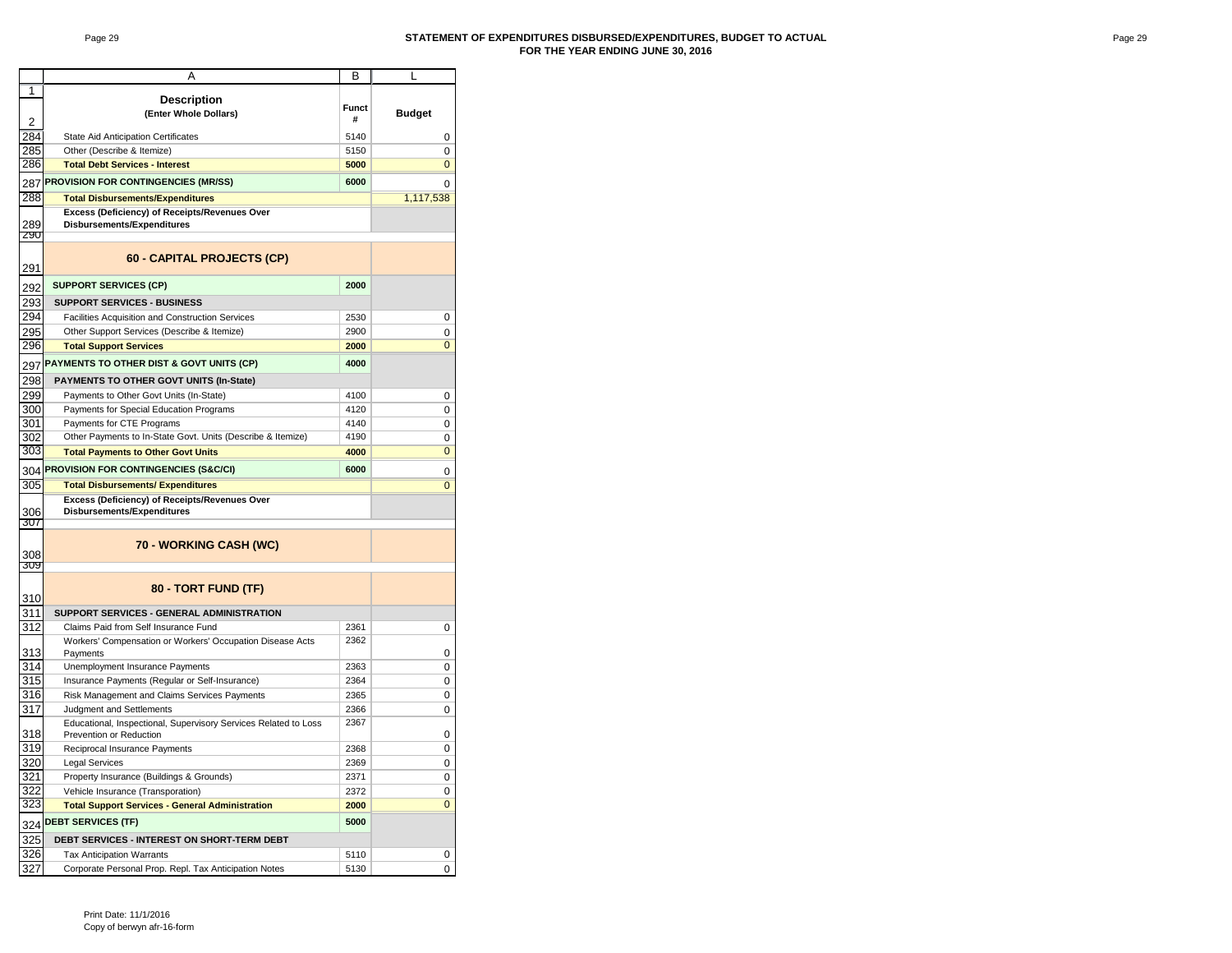#### Page 30 **STATEMENT OF EXPENDITURES DISBURSED/EXPENDITURES, BUDGET TO ACTUAL FOR THE YEAR ENDING JUNE 30, 2016**

|                | А                                                                                                          | в             | L              |
|----------------|------------------------------------------------------------------------------------------------------------|---------------|----------------|
| 1              |                                                                                                            |               |                |
| $\overline{2}$ | <b>Description</b><br>(Enter Whole Dollars)                                                                | <b>Budget</b> |                |
| 328            | Other Interest or Short-Term Debt                                                                          | 5150          | 0              |
| 329            | <b>Total Debt Services - Interest on Short-Term Debt</b>                                                   | $\Omega$      |                |
| 330            | PROVISIONS FOR CONTINGENCIES (TF)                                                                          | 0             |                |
| 331            | <b>Total Disbursements/Expenditures</b>                                                                    |               | $\overline{0}$ |
| 332            | Excess (Deficiency) of Receipts/Revenues Over                                                              |               |                |
| তত<br>334      | 90 - FIRE PREVENTION & SAFETY FUND (FP&S)                                                                  |               |                |
|                | 335 SUPPORT SERVICES (FP&S)                                                                                | 2000          |                |
| 336            | <b>SUPPORT SERVICES - BUSINESS</b>                                                                         |               |                |
| 337            | <b>Facilities Acquisition &amp; Construction Services</b>                                                  | 2530          | 0              |
| 338            | Operation & Maintenance of Plant Services                                                                  | 2540          | 0              |
| 339            | <b>Total Support Services - Business</b>                                                                   | 2500          | $\overline{0}$ |
| 340            | Other Support Services (Describe & Itemize)                                                                | 2900          | 0              |
| 341            | <b>Total Support Services</b>                                                                              | 2000          | $\overline{0}$ |
|                | 342 PAYMENTS TO OTHER DIST & GOVT UNITS (FP&S)                                                             | 4000          |                |
| 343            | Other Payments to In-State Govt. Units<br>(Describe & Itemize)                                             | 4190          | $\mathbf 0$    |
| 344            | <b>Total Payments to Other Govt Units</b>                                                                  | 4000          | $\mathbf{0}$   |
| 345            | <b>DEBT SERVICES (FP&amp;S)</b>                                                                            | 5000          |                |
| 346            | <b>DEBT SERVICES- INTEREST ON SHORT-TERM DEBT</b>                                                          |               |                |
| 347            | <b>Tax Anticipation Warrants</b>                                                                           | 5110          | 0              |
| 348            | Other Interest on Short-Term Debt (Describe & Itemize)                                                     | 5150          | 0              |
| 349            | <b>Total Debt Service - Interest on Short-Term Debt</b>                                                    | 5100          | $\mathbf 0$    |
| 350            | <b>DEBT SERVICES - INTEREST ON LONG-TERM DEBT</b>                                                          | 5200          | 0              |
| 351            | Debt Service - Payments of Principal on Long-Term Debt <sup>15</sup><br>(Lease/Purchase Principal Retired) | 5300          | 0              |
| 352            | <b>Total Debt Service</b>                                                                                  | 5000          | $\mathbf{0}$   |
|                | 353 PROVISION FOR CONTINGENCIES (FP&S)                                                                     | 6000          | 0              |
| 354            | <b>Total Disbursements/Expenditures</b>                                                                    |               | $\overline{0}$ |
| 355            | Excess (Deficiency) of Receipts/Revenues Over<br>Disbursements/Expenditures                                |               |                |
|                |                                                                                                            |               |                |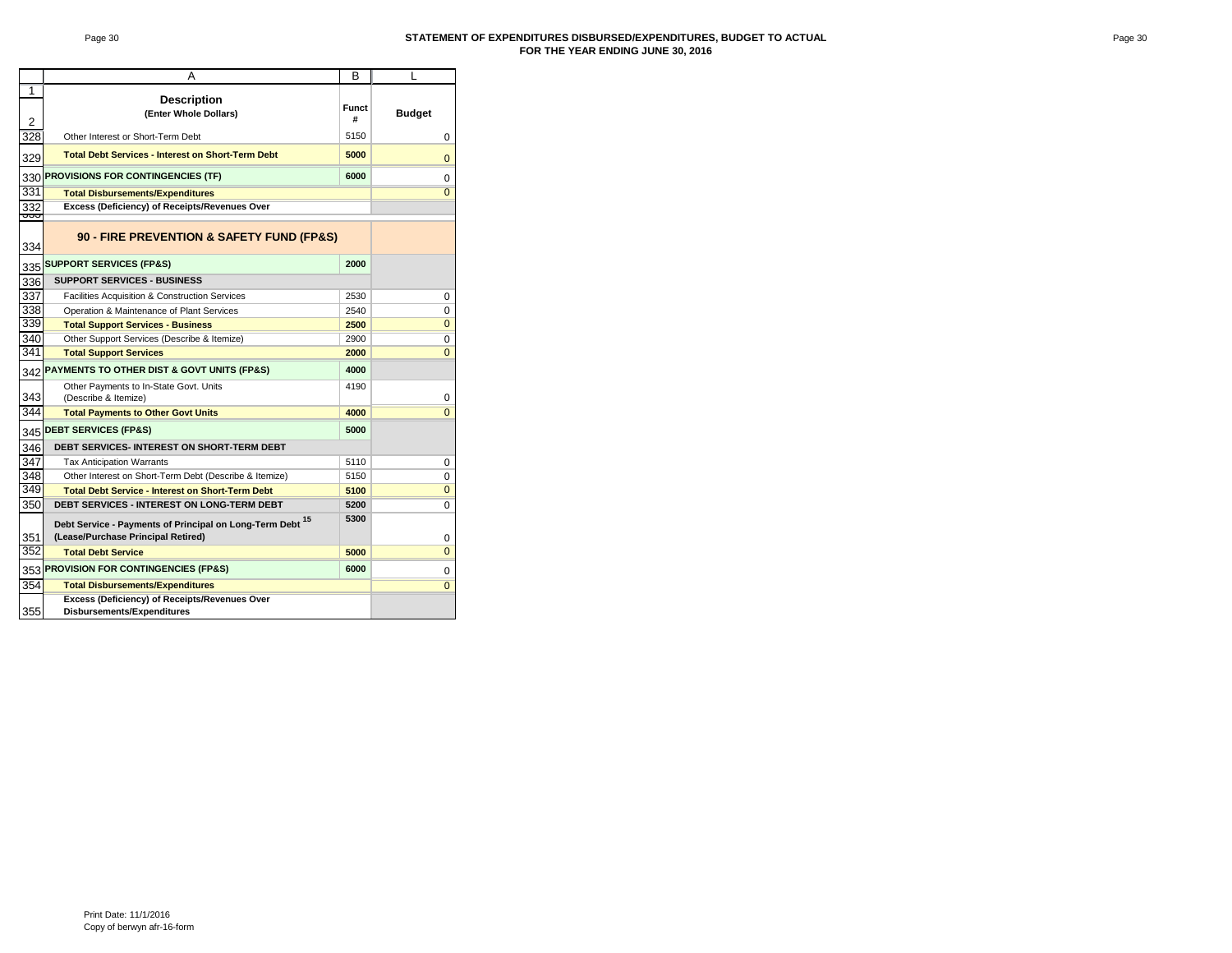(Detailed Schedule of Receipts and Disbursements)

|                                                                             | Α                                                                                                                                                                                                                                                                                                                                                                                                                                                                                                                                                                                                                                                                                                                                                                                                                                                                                                                                                                                                    | B            | C                            | D               | Ε                        | F                                   | G                                         | H                     |              | J                                          | Κ                                     | $\mathbf{L}$                        |
|-----------------------------------------------------------------------------|------------------------------------------------------------------------------------------------------------------------------------------------------------------------------------------------------------------------------------------------------------------------------------------------------------------------------------------------------------------------------------------------------------------------------------------------------------------------------------------------------------------------------------------------------------------------------------------------------------------------------------------------------------------------------------------------------------------------------------------------------------------------------------------------------------------------------------------------------------------------------------------------------------------------------------------------------------------------------------------------------|--------------|------------------------------|-----------------|--------------------------|-------------------------------------|-------------------------------------------|-----------------------|--------------|--------------------------------------------|---------------------------------------|-------------------------------------|
|                                                                             | <b>District's Accounting Basis is ACCRUAL</b>                                                                                                                                                                                                                                                                                                                                                                                                                                                                                                                                                                                                                                                                                                                                                                                                                                                                                                                                                        |              | ----RECEIPTS----             |                 |                          |                                     |                                           | DISBURSEMENTS-        |              |                                            |                                       |                                     |
| $\overline{2}$                                                              |                                                                                                                                                                                                                                                                                                                                                                                                                                                                                                                                                                                                                                                                                                                                                                                                                                                                                                                                                                                                      |              |                              | (100)           | (200)                    | (300)                               | (400)                                     | (500)                 | (600)        | (700)                                      | (800)                                 | (900)                               |
| 3                                                                           | <b>ARRA Revenue Source Code</b>                                                                                                                                                                                                                                                                                                                                                                                                                                                                                                                                                                                                                                                                                                                                                                                                                                                                                                                                                                      | Acct<br>#    | <b>ARRA Receipts</b>         | <b>Salaries</b> | <b>Employee Benefits</b> | <b>Purchased</b><br><b>Services</b> | <b>Supplies &amp;</b><br><b>Materials</b> | <b>Capital Outlay</b> | Other        | <b>Non-Capitalized</b><br><b>Equipment</b> | <b>Termination</b><br><b>Benefits</b> | <b>Total</b><br><b>Expenditures</b> |
| $\overline{4}$                                                              | Beginning Balance July 1, 2015                                                                                                                                                                                                                                                                                                                                                                                                                                                                                                                                                                                                                                                                                                                                                                                                                                                                                                                                                                       |              | $\mathbf 0$                  |                 |                          |                                     |                                           |                       |              |                                            |                                       |                                     |
| $5\phantom{.0}$                                                             | ARRA - General State Aid                                                                                                                                                                                                                                                                                                                                                                                                                                                                                                                                                                                                                                                                                                                                                                                                                                                                                                                                                                             | 4850         | $\mathbf{0}$                 |                 |                          |                                     |                                           |                       |              |                                            |                                       | $\mathbf{0}$                        |
| 6                                                                           | ARRA - Title I Low Income                                                                                                                                                                                                                                                                                                                                                                                                                                                                                                                                                                                                                                                                                                                                                                                                                                                                                                                                                                            | 4851         | $\mathbf{0}$                 |                 |                          |                                     |                                           |                       |              |                                            |                                       | $\mathbf{0}$                        |
| $\overline{7}$                                                              | ARRA - Title I Neglected - Private                                                                                                                                                                                                                                                                                                                                                                                                                                                                                                                                                                                                                                                                                                                                                                                                                                                                                                                                                                   | 4852         | $\mathbf{0}$                 |                 |                          |                                     |                                           |                       |              |                                            |                                       | $\mathbf 0$                         |
| 8                                                                           | ARRA - Title I Delinquent - Private                                                                                                                                                                                                                                                                                                                                                                                                                                                                                                                                                                                                                                                                                                                                                                                                                                                                                                                                                                  | 4853         | $\mathbf{0}$                 |                 |                          |                                     |                                           |                       |              |                                            |                                       | $\overline{0}$                      |
| 9                                                                           | ARRA - Title I School Improvement (Part A)                                                                                                                                                                                                                                                                                                                                                                                                                                                                                                                                                                                                                                                                                                                                                                                                                                                                                                                                                           | 4854         | $\mathbf{0}$                 |                 |                          |                                     |                                           |                       |              |                                            |                                       | $\overline{0}$                      |
| 10                                                                          | ARRA - Title I School Improvement (Section 1003g)                                                                                                                                                                                                                                                                                                                                                                                                                                                                                                                                                                                                                                                                                                                                                                                                                                                                                                                                                    | 4855         | $\mathbf{0}$                 |                 |                          |                                     |                                           |                       |              |                                            |                                       | $\mathbf{0}$                        |
| 11                                                                          | ARRA - IDEA Part B Preschool                                                                                                                                                                                                                                                                                                                                                                                                                                                                                                                                                                                                                                                                                                                                                                                                                                                                                                                                                                         | 4856         | $\mathbf{0}$                 |                 |                          |                                     |                                           |                       |              |                                            |                                       | $\overline{0}$                      |
| $\overline{12}$                                                             | ARRA - IDEA Part B Flow Through                                                                                                                                                                                                                                                                                                                                                                                                                                                                                                                                                                                                                                                                                                                                                                                                                                                                                                                                                                      | 4857         | $\mathbf{0}$                 |                 |                          |                                     |                                           |                       |              |                                            |                                       | $\mathbf{0}$                        |
| 13                                                                          | ARRA - Title II D Technology Formula                                                                                                                                                                                                                                                                                                                                                                                                                                                                                                                                                                                                                                                                                                                                                                                                                                                                                                                                                                 | 4860         | $\mathbf{0}$                 |                 |                          |                                     |                                           |                       |              |                                            |                                       | $\mathbf{0}$                        |
| 14                                                                          | ARRA - Title II D Technology Competitive                                                                                                                                                                                                                                                                                                                                                                                                                                                                                                                                                                                                                                                                                                                                                                                                                                                                                                                                                             | 4861         | $\mathbf{0}$                 |                 |                          |                                     |                                           |                       |              |                                            |                                       | $\mathbf{0}$                        |
| 15                                                                          | ARRA - McKenney - Vento Homeless Education                                                                                                                                                                                                                                                                                                                                                                                                                                                                                                                                                                                                                                                                                                                                                                                                                                                                                                                                                           | 4862         | $\mathbf{0}$                 |                 |                          |                                     |                                           |                       |              |                                            |                                       | $\mathbf{0}$                        |
| 16                                                                          | ARRA - Child Nutrition Equipment Assistance                                                                                                                                                                                                                                                                                                                                                                                                                                                                                                                                                                                                                                                                                                                                                                                                                                                                                                                                                          | 4863         | $\mathbf 0$                  |                 |                          |                                     |                                           |                       |              |                                            |                                       | $\mathbf{0}$                        |
| 17                                                                          | Impact Aid Construction Formula                                                                                                                                                                                                                                                                                                                                                                                                                                                                                                                                                                                                                                                                                                                                                                                                                                                                                                                                                                      | 4864         | $\mathbf{0}$                 |                 |                          |                                     |                                           |                       |              |                                            |                                       | $\overline{0}$                      |
| 18                                                                          | Impact Aid Construction Competitive                                                                                                                                                                                                                                                                                                                                                                                                                                                                                                                                                                                                                                                                                                                                                                                                                                                                                                                                                                  | 4865         | $\mathbf{0}$                 |                 |                          |                                     |                                           |                       |              |                                            |                                       | $\overline{0}$                      |
| 19                                                                          | <b>QZAB Tax Credits</b>                                                                                                                                                                                                                                                                                                                                                                                                                                                                                                                                                                                                                                                                                                                                                                                                                                                                                                                                                                              | 4866         | $\mathbf{0}$                 |                 |                          |                                     |                                           |                       |              |                                            |                                       | $\overline{0}$                      |
| 20                                                                          | QSCB Tax Credits                                                                                                                                                                                                                                                                                                                                                                                                                                                                                                                                                                                                                                                                                                                                                                                                                                                                                                                                                                                     | 4867         | $\mathbf{0}$                 |                 |                          |                                     |                                           |                       |              |                                            |                                       | $\overline{0}$                      |
| 21                                                                          | <b>Build America Bonds Tax Credits</b>                                                                                                                                                                                                                                                                                                                                                                                                                                                                                                                                                                                                                                                                                                                                                                                                                                                                                                                                                               | 4868         | $\mathbf{0}$                 |                 |                          |                                     |                                           |                       |              |                                            |                                       | $\overline{0}$                      |
| $\overline{22}$                                                             | Build America Bonds Interest Reimbursement                                                                                                                                                                                                                                                                                                                                                                                                                                                                                                                                                                                                                                                                                                                                                                                                                                                                                                                                                           | 4869         | $\mathbf{0}$                 |                 |                          |                                     |                                           |                       |              |                                            |                                       | $\overline{0}$                      |
| $\overline{23}$                                                             | ARRA - General State Aid - Other Govt Services Stabilization                                                                                                                                                                                                                                                                                                                                                                                                                                                                                                                                                                                                                                                                                                                                                                                                                                                                                                                                         | 4870         | $\mathbf{0}$                 |                 |                          |                                     |                                           |                       |              |                                            |                                       | $\mathbf{0}$                        |
| $\overline{24}$                                                             | ARRA - Other II                                                                                                                                                                                                                                                                                                                                                                                                                                                                                                                                                                                                                                                                                                                                                                                                                                                                                                                                                                                      | 4871         | $\mathbf{0}$                 |                 |                          |                                     |                                           |                       |              |                                            |                                       | $\mathbf{0}$                        |
| 25<br>$\overline{26}$                                                       | ARRA - Other III<br>ARRA - Other IV                                                                                                                                                                                                                                                                                                                                                                                                                                                                                                                                                                                                                                                                                                                                                                                                                                                                                                                                                                  | 4872<br>4873 | $\mathbf{0}$                 |                 |                          |                                     |                                           |                       |              |                                            |                                       | $\mathbf{0}$                        |
| 27                                                                          | ARRA - Other V                                                                                                                                                                                                                                                                                                                                                                                                                                                                                                                                                                                                                                                                                                                                                                                                                                                                                                                                                                                       | 4874         | $\mathbf{0}$<br>$\mathbf{0}$ |                 |                          |                                     |                                           |                       |              |                                            |                                       | $\mathbf{0}$<br>$\mathbf{0}$        |
| 28                                                                          | ARRA - Early Childhood                                                                                                                                                                                                                                                                                                                                                                                                                                                                                                                                                                                                                                                                                                                                                                                                                                                                                                                                                                               | 4875         | $\mathbf{0}$                 |                 |                          |                                     |                                           |                       |              |                                            |                                       | $\mathbf{0}$                        |
| 29                                                                          | ARRA - Other VII                                                                                                                                                                                                                                                                                                                                                                                                                                                                                                                                                                                                                                                                                                                                                                                                                                                                                                                                                                                     | 4876         | $\mathbf 0$                  |                 |                          |                                     |                                           |                       |              |                                            |                                       | $\overline{0}$                      |
| 30                                                                          | ARRA - Other VIII                                                                                                                                                                                                                                                                                                                                                                                                                                                                                                                                                                                                                                                                                                                                                                                                                                                                                                                                                                                    | 4877         | $\mathbf{0}$                 |                 |                          |                                     |                                           |                       |              |                                            |                                       | $\mathbf{0}$                        |
| 31                                                                          | ARRA - Other IX                                                                                                                                                                                                                                                                                                                                                                                                                                                                                                                                                                                                                                                                                                                                                                                                                                                                                                                                                                                      | 4878         | $\mathbf{0}$                 |                 |                          |                                     |                                           |                       |              |                                            |                                       | $\overline{0}$                      |
| 32                                                                          | ARRA - Other X                                                                                                                                                                                                                                                                                                                                                                                                                                                                                                                                                                                                                                                                                                                                                                                                                                                                                                                                                                                       | 4879         | $\mathbf{0}$                 |                 |                          |                                     |                                           |                       |              |                                            |                                       | $\overline{0}$                      |
| 33                                                                          | ARRA - Other XI                                                                                                                                                                                                                                                                                                                                                                                                                                                                                                                                                                                                                                                                                                                                                                                                                                                                                                                                                                                      | 4880         | $\overline{0}$               |                 |                          |                                     |                                           |                       |              |                                            |                                       | $\mathbf{0}$                        |
| 34                                                                          | <b>Total ARRA Programs</b>                                                                                                                                                                                                                                                                                                                                                                                                                                                                                                                                                                                                                                                                                                                                                                                                                                                                                                                                                                           |              | $\mathbf{0}$                 | $\mathbf{0}$    | $\mathbf{0}$             | $\mathbf{0}$                        | $\mathbf{0}$                              | $\mathbf{0}$          | $\mathbf{0}$ | $\mathbf{0}$                               |                                       | $\overline{0}$                      |
| 35                                                                          | Ending Balance June 30, 2016                                                                                                                                                                                                                                                                                                                                                                                                                                                                                                                                                                                                                                                                                                                                                                                                                                                                                                                                                                         |              | $\mathbf{0}$                 |                 |                          |                                     |                                           |                       |              |                                            |                                       |                                     |
| 37<br>38<br>39<br>40<br>41<br>42<br>43<br>44<br>$\frac{45}{46}$<br>47<br>48 | 36<br>1. Were any funds from the State Fiscal Stabilization Fund Program (SFSF) General State-Aid Accounts 4850, line 5 & 4870, line 23<br>used for the following non-allowable purposes:<br>Payments of maintenance costs;<br>Stadiums or other facilities used for athletic contests, exhibitions or other events for which admission is charged to the general public;<br>Purchase or upgrade of vehicles;<br>Improvements of stand-alone facilities whose purpose is not the education of children such as central office administrative buildings;<br>Financial assistance to students to attend private elementary or secondary schools unless the funds are used to provide special<br>education and related services to children with disabilities as authorized by the IDEA Act;<br>School modernization, renovation, or repair that is inconsistent with State Law.<br>2. If any above boxes are checked provide the total amount<br>of questioned costs and provide an explanation below: |              |                              |                 |                          |                                     |                                           |                       |              |                                            |                                       |                                     |
| $\frac{49}{54}$<br>$\frac{55}{56}$                                          |                                                                                                                                                                                                                                                                                                                                                                                                                                                                                                                                                                                                                                                                                                                                                                                                                                                                                                                                                                                                      |              |                              |                 |                          |                                     |                                           |                       |              |                                            |                                       |                                     |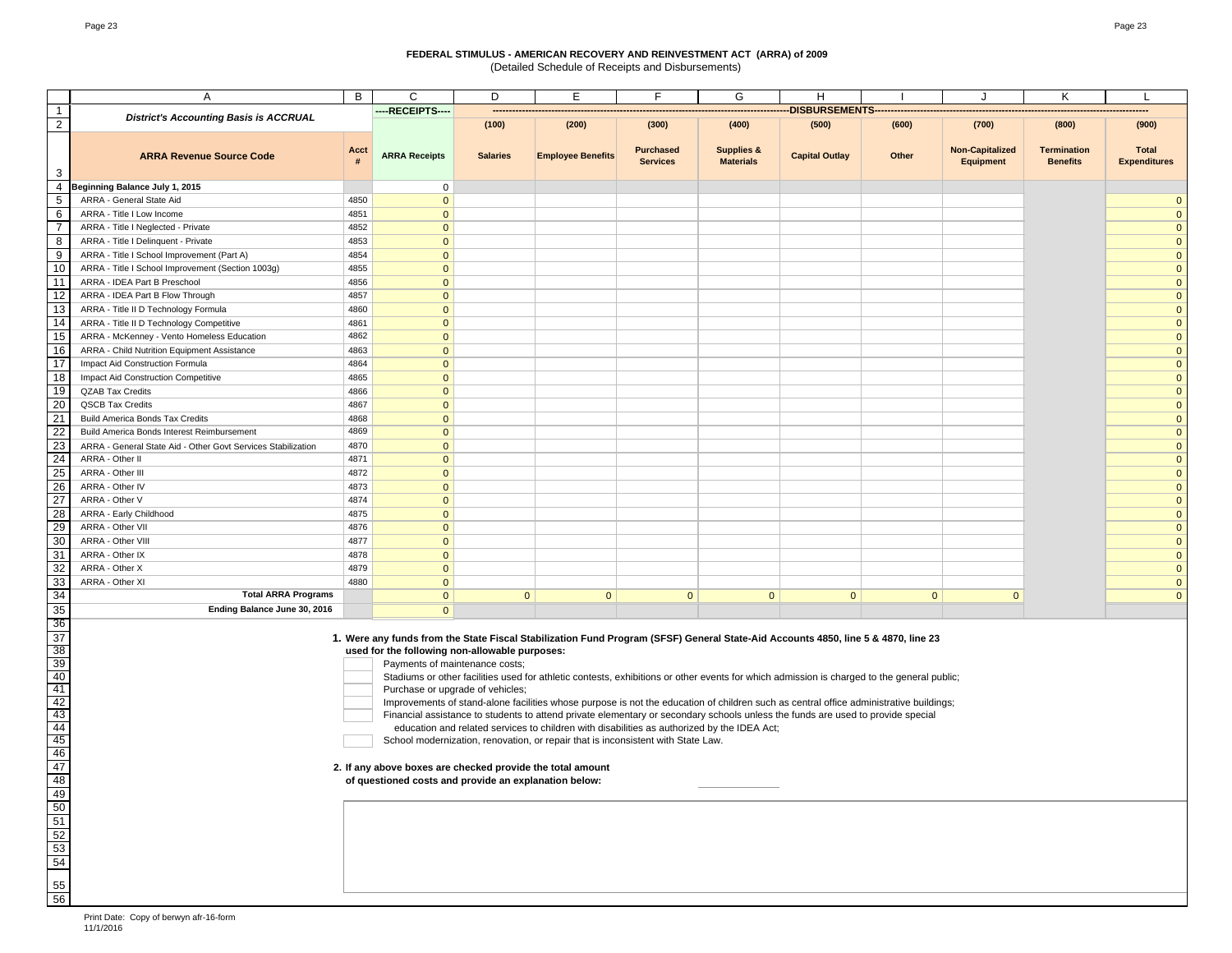|                 | A                                                                                                      | B                                                                                    | C                                             | D                                                      | E                                                    | F                                                  |  |  |  |  |  |
|-----------------|--------------------------------------------------------------------------------------------------------|--------------------------------------------------------------------------------------|-----------------------------------------------|--------------------------------------------------------|------------------------------------------------------|----------------------------------------------------|--|--|--|--|--|
|                 | <b>SCHEDULE OF AD VALOREM TAX RECEIPTS</b>                                                             |                                                                                      |                                               |                                                        |                                                      |                                                    |  |  |  |  |  |
| 2               | <b>Description</b><br>(Enter Whole Dollars)                                                            | <b>Taxes Received</b><br>7-1-15 Thru 6-30-16<br>(from 2014 Levy &<br>Prior Levies) * | <b>Taxes Received</b><br>(from the 2015 Levy) | <b>Taxes Received</b><br>(from 2014 & Prior<br>Levies) | <b>Total Estimated Taxes</b><br>(from the 2015 Levy) | <b>Estimated Taxes Due</b><br>(from the 2015 Levy) |  |  |  |  |  |
| 3               |                                                                                                        |                                                                                      |                                               | (Column B - C)                                         |                                                      | (Column E - C)                                     |  |  |  |  |  |
| $\overline{4}$  | Educational                                                                                            | 9,686,811                                                                            | 5,022,863                                     | 4,663,948                                              | 10,115,933                                           | 5,093,070                                          |  |  |  |  |  |
| 5               | Operations & Maintenance                                                                               | 1,853,087                                                                            | 933,780                                       | 919,307                                                | 1,882,042                                            | 948,262                                            |  |  |  |  |  |
| 6               | Debt Services **                                                                                       | 3,185,282                                                                            | 1,796,942                                     | 1,388,340                                              | 3,607,598                                            | 1,810,656                                          |  |  |  |  |  |
| $\overline{7}$  | Transportation                                                                                         | 489,339                                                                              | 253,771                                       | 235,568                                                | 511,396                                              | 257,625                                            |  |  |  |  |  |
| 8               | <b>Municipal Retirement</b>                                                                            | 304,357                                                                              | 157,683                                       | 146,674                                                | 318,556                                              | 160,873                                            |  |  |  |  |  |
| 9               | Capital Improvements                                                                                   | $\mathbf{0}$                                                                         |                                               | $\mathbf{0}$                                           |                                                      | $\Omega$                                           |  |  |  |  |  |
| 10              | <b>Working Cash</b>                                                                                    | $\mathbf{0}$                                                                         |                                               | 0                                                      |                                                      | $\mathbf{0}$                                       |  |  |  |  |  |
| 11              | <b>Tort Immunity</b>                                                                                   | $\Omega$                                                                             |                                               | $\mathbf{0}$                                           |                                                      | $\mathbf{0}$                                       |  |  |  |  |  |
| 12              | Fire Prevention & Safety                                                                               | $\mathbf{0}$                                                                         |                                               | $\mathbf{0}$                                           |                                                      | $\mathbf{0}$                                       |  |  |  |  |  |
| 13              | Leasing Levy                                                                                           | $\Omega$                                                                             |                                               | $\Omega$                                               |                                                      | $\Omega$                                           |  |  |  |  |  |
| 14              | <b>Special Education</b>                                                                               | 99,890                                                                               | 51,740                                        | 48,150                                                 | 105,691                                              | 53,951                                             |  |  |  |  |  |
| 15              | Area Vocational Construction                                                                           | $\mathbf{0}$                                                                         |                                               | $\mathbf{0}$                                           |                                                      | $\mathbf{0}$                                       |  |  |  |  |  |
| 16              | Social Security/Medicare Only                                                                          | 380,076                                                                              | 197,104                                       | 182,972                                                | 397,175                                              | 200,071                                            |  |  |  |  |  |
| 17              | Summer School                                                                                          | $\mathbf{0}$                                                                         |                                               | $\mathbf{0}$                                           |                                                      | $\Omega$                                           |  |  |  |  |  |
| 18              | Other (Describe & Itemize)                                                                             | $\Omega$                                                                             |                                               | $\mathbf{0}$                                           |                                                      | $\Omega$                                           |  |  |  |  |  |
| 19              | <b>Totals</b>                                                                                          | 15,998,842                                                                           | 8,413,883                                     | 7,584,959                                              | 16,938,391                                           | 8,524,508                                          |  |  |  |  |  |
| $20\,$<br>21    | The formulas in column B are unprotected to be overidden when reporting on a ACCRUAL basis.<br>$\star$ |                                                                                      |                                               |                                                        |                                                      |                                                    |  |  |  |  |  |
| $\overline{22}$ | ** All tax receipts for debt service payments on bonds must be recorded on line 6 (Debt Services).     |                                                                                      |                                               |                                                        |                                                      |                                                    |  |  |  |  |  |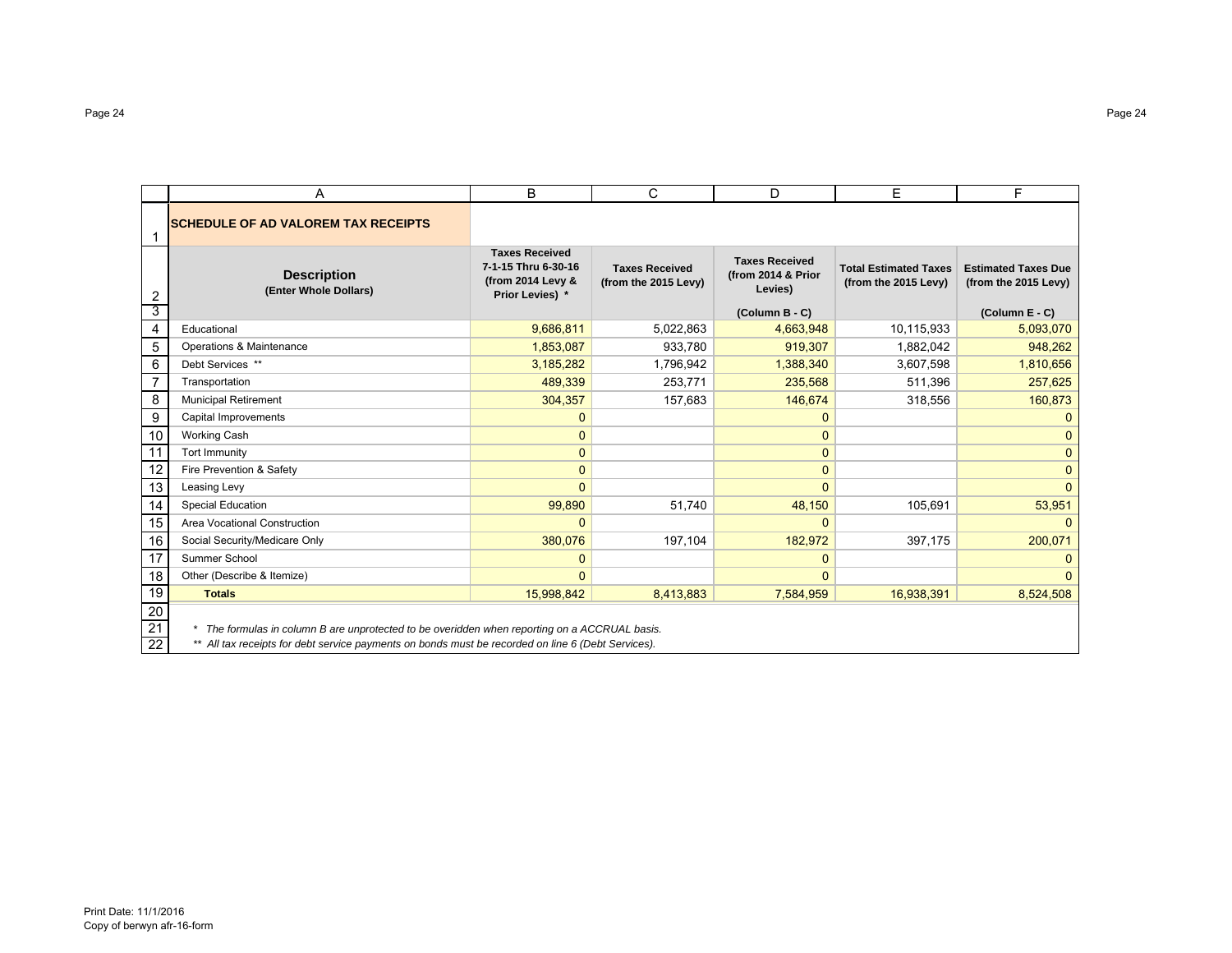| <b>SCHEDULE OF SHORT-TERM DEBT</b><br>1<br><b>Description</b><br><b>Issued 07/01/15</b><br><b>Retired 07/01/15</b><br>Outstanding<br>Outstanding<br><b>Beginning 07/01/15</b><br>Through 06/30/16<br>Through 06/30/16<br><b>Ending 06/30/16</b><br>(Enter Whole Dollars)<br>$\overline{2}$<br>CORPORATE PERSONAL PROPERTY REPLACEMENT TAX<br>3<br><b>ANTICIPATION NOTES (CPPRT)</b><br>4<br><b>Total CPPRT Notes</b><br>$\mathbf{0}$<br>5<br>TAX ANTICIPATION WARRANTS (TAW)<br>6<br>$\mathbf{0}$<br><b>Educational Fund</b><br>7<br>$\mathbf 0$<br>Operations & Maintenance Fund<br>8<br>$\mathbf 0$<br>Debt Services - Construction<br>9<br>$\mathbf 0$<br>Debt Services - Working Cash<br>10<br>Debt Services - Refunding Bonds<br>$\mathbf 0$<br>11<br>$\pmb{0}$<br><b>Transportation Fund</b><br>12<br>$\pmb{0}$<br>Municipal Retirement/Social Security Fund<br>13<br>$\mathbf 0$<br>Fire Prevention & Safety Fund<br>14<br>$\pmb{0}$<br>Other - (Describe & Itemize)<br>15<br>$\mathbf 0$<br><b>Total TAWs</b><br>$\mathbf{0}$<br>$\mathbf{0}$<br>$\mathbf{0}$<br>16<br><b>TAX ANTICIPATION NOTES (TAN)</b><br>17<br>$\pmb{0}$<br><b>Educational Fund</b><br>$\overline{18}$<br>$\pmb{0}$<br>Operations & Maintenance Fund<br>19<br>$\mathbf{0}$<br>Fire Prevention & Safety Fund<br>20<br>$\pmb{0}$<br>Other - (Describe & Itemize)<br>21<br><b>Total TANs</b><br>$\mathbf{0}$<br>$\mathbf{0}$<br>$\mathbf{0}$<br>$\mathbf{0}$<br>22<br>TEACHERS'/EMPLOYEES' ORDERS (T/EO)<br>Total T/EOs (Educational, Operations & Maintenance, &<br>$\mathbf{0}$<br>23<br><b>Transportation Funds)</b><br>24<br>GENERAL STATE-AID ANTICIPATION CERTIFICATES (GSAAC)<br>25<br><b>Total GSAACs (All Funds)</b><br>$\mathbf{0}$<br>26<br>OTHER SHORT-TERM BORROWING<br>27<br>$\mathbf{0}$<br><b>Total Other Short-Term Borrowing (Describe &amp; Itemize)</b><br>b<br><b>SCHEDULE OF LONG-TERM DEBT</b><br>29<br>Amount to be<br>Any differences<br>Issued 7/1/15 thru<br>Retired 7/1/15 thru<br>Date of Issue<br><b>Amount of Original</b><br>Outstanding<br>Outstanding<br>Provided for<br>Type of Issue *<br>described and<br>Identification or Name of Issue<br>(mm/dd/yy)<br>Issue<br>Beginning 07/1/15<br>6/30/16<br>6/30/16<br><b>Ending 6/30/16</b><br>Payment on Long-<br>itemized<br><b>Term Debt</b><br>30<br>31 REFUNDING AND BUILDING - December 1, 1997<br>1,370,000<br>3<br>660,000<br>315,000<br>345,000<br>335,441<br>12/01/97<br>32 LIMITED SCHOOL BONDS - September 1, 2009A<br>2,202,245<br>7,665,000<br>$\mathbf{3}$<br>2,365,000<br>100,000<br>2,265,000<br>06/15/04<br>33 TAXABLE LIMITED SCHOOL BONDS-September 1, 2009B<br>535,000<br>5,795,000<br>5,634,441<br>06/01/09<br>2,465,000<br>6,330,000<br>$\mathbf{1}$<br>34 REFUNDING SCHOOL BONDS - September 1, 2009C<br>549,346<br>9,305,000<br>565,000<br>565,000<br>09/01/09<br>$\mathbf{1}$<br>35 TAXABLE LIMITED SCHOOL BONDS-September 1, 2009D<br>2,445,318<br>565,000<br>$\mathbf{3}$<br>2,515,000<br>2,515,000<br>09/01/09<br>36 REFUNDING SCHOOL BONDS - September 1, 2009E<br>2,515,000<br>4,145,000<br>4,145,000<br>4,030,157<br>09/01/09<br>37 TAXABLE REFUNDING SCHOOL BONDS-September 1, 200<br>9,183,312<br>$\mathbf{3}$<br>9,755,000<br>310,000<br>9,445,000<br>09/01/09<br>4,145,000<br>5,974,744<br>38 REFUNDING SCHOOL BONDS SERIES 2014<br>10,065,000<br>6,145,000<br>6,145,000<br>09/01/09<br>$\mathbf{1}$<br>39<br>$\overline{3}$<br><b>COMPENSATED ABSENCES</b><br>6,145,000<br>423,050<br>399,963<br>423,050<br>399,963<br>364,100<br>12/30/14<br>40<br>1,309,500<br><b>CAPITAL LEASES</b><br>1,737,621<br>1,737,621<br>687,961<br>1,116,082<br>1,309,500<br>41<br>$\mathbf{0}$<br>42<br>$\mathbf{0}$<br>$\mathbf{0}$<br>$\mathbf 0$<br>$\mathbf{0}$<br>$\mathbf{0}$<br>$\mathbf{0}$<br>$\mathbf{0}$<br>45,977,621<br>34,640,671<br>1,087,924<br>$\mathbf{0}$<br>32,929,463<br>32,028,604<br>2,799,132<br>Each type of debt issued must be identified separately with the amount:<br>1. Working Cash Fund Bonds<br>4. Fire Prevent, Safety, Environmental and Energy Bonds<br>7. Other<br>2. Funding Bonds<br>5. Tort Judgment Bonds<br>8. Other<br>the control of the control of the control of<br>3. Refunding Bonds<br>6. Building Bonds<br>9. Other | Page 25 |   |   |   |   |   |   |   |   | Page 25 |
|--------------------------------------------------------------------------------------------------------------------------------------------------------------------------------------------------------------------------------------------------------------------------------------------------------------------------------------------------------------------------------------------------------------------------------------------------------------------------------------------------------------------------------------------------------------------------------------------------------------------------------------------------------------------------------------------------------------------------------------------------------------------------------------------------------------------------------------------------------------------------------------------------------------------------------------------------------------------------------------------------------------------------------------------------------------------------------------------------------------------------------------------------------------------------------------------------------------------------------------------------------------------------------------------------------------------------------------------------------------------------------------------------------------------------------------------------------------------------------------------------------------------------------------------------------------------------------------------------------------------------------------------------------------------------------------------------------------------------------------------------------------------------------------------------------------------------------------------------------------------------------------------------------------------------------------------------------------------------------------------------------------------------------------------------------------------------------------------------------------------------------------------------------------------------------------------------------------------------------------------------------------------------------------------------------------------------------------------------------------------------------------------------------------------------------------------------------------------------------------------------------------------------------------------------------------------------------------------------------------------------------------------------------------------------------------------------------------------------------------------------------------------------------------------------------------------------------------------------------------------------------------------------------------------------------------------------------------------------------------------------------------------------------------------------------------------------------------------------------------------------------------------------------------------------------------------------------------------------------------------------------------------------------------------------------------------------------------------------------------------------------------------------------------------------------------------------------------------------------------------------------------------------------------------------------------------------------------------------------------------------------------------------------------------------------------------------------------------------------------------------------------------------------------------------------------------------------------------------------------------------------------------------------------------------------------------------------------------------------------------------------------------------------------------------------------------------------------------------------------------------------------------------------------------------------------------------------------------------------------------------|---------|---|---|---|---|---|---|---|---|---------|
|                                                                                                                                                                                                                                                                                                                                                                                                                                                                                                                                                                                                                                                                                                                                                                                                                                                                                                                                                                                                                                                                                                                                                                                                                                                                                                                                                                                                                                                                                                                                                                                                                                                                                                                                                                                                                                                                                                                                                                                                                                                                                                                                                                                                                                                                                                                                                                                                                                                                                                                                                                                                                                                                                                                                                                                                                                                                                                                                                                                                                                                                                                                                                                                                                                                                                                                                                                                                                                                                                                                                                                                                                                                                                                                                                                                                                                                                                                                                                                                                                                                                                                                                                                                                                                                  |         | Α | B | C | D | Ε | F | G | H |         |
|                                                                                                                                                                                                                                                                                                                                                                                                                                                                                                                                                                                                                                                                                                                                                                                                                                                                                                                                                                                                                                                                                                                                                                                                                                                                                                                                                                                                                                                                                                                                                                                                                                                                                                                                                                                                                                                                                                                                                                                                                                                                                                                                                                                                                                                                                                                                                                                                                                                                                                                                                                                                                                                                                                                                                                                                                                                                                                                                                                                                                                                                                                                                                                                                                                                                                                                                                                                                                                                                                                                                                                                                                                                                                                                                                                                                                                                                                                                                                                                                                                                                                                                                                                                                                                                  |         |   |   |   |   |   |   |   |   |         |
|                                                                                                                                                                                                                                                                                                                                                                                                                                                                                                                                                                                                                                                                                                                                                                                                                                                                                                                                                                                                                                                                                                                                                                                                                                                                                                                                                                                                                                                                                                                                                                                                                                                                                                                                                                                                                                                                                                                                                                                                                                                                                                                                                                                                                                                                                                                                                                                                                                                                                                                                                                                                                                                                                                                                                                                                                                                                                                                                                                                                                                                                                                                                                                                                                                                                                                                                                                                                                                                                                                                                                                                                                                                                                                                                                                                                                                                                                                                                                                                                                                                                                                                                                                                                                                                  |         |   |   |   |   |   |   |   |   |         |
|                                                                                                                                                                                                                                                                                                                                                                                                                                                                                                                                                                                                                                                                                                                                                                                                                                                                                                                                                                                                                                                                                                                                                                                                                                                                                                                                                                                                                                                                                                                                                                                                                                                                                                                                                                                                                                                                                                                                                                                                                                                                                                                                                                                                                                                                                                                                                                                                                                                                                                                                                                                                                                                                                                                                                                                                                                                                                                                                                                                                                                                                                                                                                                                                                                                                                                                                                                                                                                                                                                                                                                                                                                                                                                                                                                                                                                                                                                                                                                                                                                                                                                                                                                                                                                                  |         |   |   |   |   |   |   |   |   |         |
|                                                                                                                                                                                                                                                                                                                                                                                                                                                                                                                                                                                                                                                                                                                                                                                                                                                                                                                                                                                                                                                                                                                                                                                                                                                                                                                                                                                                                                                                                                                                                                                                                                                                                                                                                                                                                                                                                                                                                                                                                                                                                                                                                                                                                                                                                                                                                                                                                                                                                                                                                                                                                                                                                                                                                                                                                                                                                                                                                                                                                                                                                                                                                                                                                                                                                                                                                                                                                                                                                                                                                                                                                                                                                                                                                                                                                                                                                                                                                                                                                                                                                                                                                                                                                                                  |         |   |   |   |   |   |   |   |   |         |
|                                                                                                                                                                                                                                                                                                                                                                                                                                                                                                                                                                                                                                                                                                                                                                                                                                                                                                                                                                                                                                                                                                                                                                                                                                                                                                                                                                                                                                                                                                                                                                                                                                                                                                                                                                                                                                                                                                                                                                                                                                                                                                                                                                                                                                                                                                                                                                                                                                                                                                                                                                                                                                                                                                                                                                                                                                                                                                                                                                                                                                                                                                                                                                                                                                                                                                                                                                                                                                                                                                                                                                                                                                                                                                                                                                                                                                                                                                                                                                                                                                                                                                                                                                                                                                                  |         |   |   |   |   |   |   |   |   |         |
|                                                                                                                                                                                                                                                                                                                                                                                                                                                                                                                                                                                                                                                                                                                                                                                                                                                                                                                                                                                                                                                                                                                                                                                                                                                                                                                                                                                                                                                                                                                                                                                                                                                                                                                                                                                                                                                                                                                                                                                                                                                                                                                                                                                                                                                                                                                                                                                                                                                                                                                                                                                                                                                                                                                                                                                                                                                                                                                                                                                                                                                                                                                                                                                                                                                                                                                                                                                                                                                                                                                                                                                                                                                                                                                                                                                                                                                                                                                                                                                                                                                                                                                                                                                                                                                  |         |   |   |   |   |   |   |   |   |         |
|                                                                                                                                                                                                                                                                                                                                                                                                                                                                                                                                                                                                                                                                                                                                                                                                                                                                                                                                                                                                                                                                                                                                                                                                                                                                                                                                                                                                                                                                                                                                                                                                                                                                                                                                                                                                                                                                                                                                                                                                                                                                                                                                                                                                                                                                                                                                                                                                                                                                                                                                                                                                                                                                                                                                                                                                                                                                                                                                                                                                                                                                                                                                                                                                                                                                                                                                                                                                                                                                                                                                                                                                                                                                                                                                                                                                                                                                                                                                                                                                                                                                                                                                                                                                                                                  |         |   |   |   |   |   |   |   |   |         |
|                                                                                                                                                                                                                                                                                                                                                                                                                                                                                                                                                                                                                                                                                                                                                                                                                                                                                                                                                                                                                                                                                                                                                                                                                                                                                                                                                                                                                                                                                                                                                                                                                                                                                                                                                                                                                                                                                                                                                                                                                                                                                                                                                                                                                                                                                                                                                                                                                                                                                                                                                                                                                                                                                                                                                                                                                                                                                                                                                                                                                                                                                                                                                                                                                                                                                                                                                                                                                                                                                                                                                                                                                                                                                                                                                                                                                                                                                                                                                                                                                                                                                                                                                                                                                                                  |         |   |   |   |   |   |   |   |   |         |
|                                                                                                                                                                                                                                                                                                                                                                                                                                                                                                                                                                                                                                                                                                                                                                                                                                                                                                                                                                                                                                                                                                                                                                                                                                                                                                                                                                                                                                                                                                                                                                                                                                                                                                                                                                                                                                                                                                                                                                                                                                                                                                                                                                                                                                                                                                                                                                                                                                                                                                                                                                                                                                                                                                                                                                                                                                                                                                                                                                                                                                                                                                                                                                                                                                                                                                                                                                                                                                                                                                                                                                                                                                                                                                                                                                                                                                                                                                                                                                                                                                                                                                                                                                                                                                                  |         |   |   |   |   |   |   |   |   |         |
|                                                                                                                                                                                                                                                                                                                                                                                                                                                                                                                                                                                                                                                                                                                                                                                                                                                                                                                                                                                                                                                                                                                                                                                                                                                                                                                                                                                                                                                                                                                                                                                                                                                                                                                                                                                                                                                                                                                                                                                                                                                                                                                                                                                                                                                                                                                                                                                                                                                                                                                                                                                                                                                                                                                                                                                                                                                                                                                                                                                                                                                                                                                                                                                                                                                                                                                                                                                                                                                                                                                                                                                                                                                                                                                                                                                                                                                                                                                                                                                                                                                                                                                                                                                                                                                  |         |   |   |   |   |   |   |   |   |         |
|                                                                                                                                                                                                                                                                                                                                                                                                                                                                                                                                                                                                                                                                                                                                                                                                                                                                                                                                                                                                                                                                                                                                                                                                                                                                                                                                                                                                                                                                                                                                                                                                                                                                                                                                                                                                                                                                                                                                                                                                                                                                                                                                                                                                                                                                                                                                                                                                                                                                                                                                                                                                                                                                                                                                                                                                                                                                                                                                                                                                                                                                                                                                                                                                                                                                                                                                                                                                                                                                                                                                                                                                                                                                                                                                                                                                                                                                                                                                                                                                                                                                                                                                                                                                                                                  |         |   |   |   |   |   |   |   |   |         |
|                                                                                                                                                                                                                                                                                                                                                                                                                                                                                                                                                                                                                                                                                                                                                                                                                                                                                                                                                                                                                                                                                                                                                                                                                                                                                                                                                                                                                                                                                                                                                                                                                                                                                                                                                                                                                                                                                                                                                                                                                                                                                                                                                                                                                                                                                                                                                                                                                                                                                                                                                                                                                                                                                                                                                                                                                                                                                                                                                                                                                                                                                                                                                                                                                                                                                                                                                                                                                                                                                                                                                                                                                                                                                                                                                                                                                                                                                                                                                                                                                                                                                                                                                                                                                                                  |         |   |   |   |   |   |   |   |   |         |
|                                                                                                                                                                                                                                                                                                                                                                                                                                                                                                                                                                                                                                                                                                                                                                                                                                                                                                                                                                                                                                                                                                                                                                                                                                                                                                                                                                                                                                                                                                                                                                                                                                                                                                                                                                                                                                                                                                                                                                                                                                                                                                                                                                                                                                                                                                                                                                                                                                                                                                                                                                                                                                                                                                                                                                                                                                                                                                                                                                                                                                                                                                                                                                                                                                                                                                                                                                                                                                                                                                                                                                                                                                                                                                                                                                                                                                                                                                                                                                                                                                                                                                                                                                                                                                                  |         |   |   |   |   |   |   |   |   |         |
|                                                                                                                                                                                                                                                                                                                                                                                                                                                                                                                                                                                                                                                                                                                                                                                                                                                                                                                                                                                                                                                                                                                                                                                                                                                                                                                                                                                                                                                                                                                                                                                                                                                                                                                                                                                                                                                                                                                                                                                                                                                                                                                                                                                                                                                                                                                                                                                                                                                                                                                                                                                                                                                                                                                                                                                                                                                                                                                                                                                                                                                                                                                                                                                                                                                                                                                                                                                                                                                                                                                                                                                                                                                                                                                                                                                                                                                                                                                                                                                                                                                                                                                                                                                                                                                  |         |   |   |   |   |   |   |   |   |         |
|                                                                                                                                                                                                                                                                                                                                                                                                                                                                                                                                                                                                                                                                                                                                                                                                                                                                                                                                                                                                                                                                                                                                                                                                                                                                                                                                                                                                                                                                                                                                                                                                                                                                                                                                                                                                                                                                                                                                                                                                                                                                                                                                                                                                                                                                                                                                                                                                                                                                                                                                                                                                                                                                                                                                                                                                                                                                                                                                                                                                                                                                                                                                                                                                                                                                                                                                                                                                                                                                                                                                                                                                                                                                                                                                                                                                                                                                                                                                                                                                                                                                                                                                                                                                                                                  |         |   |   |   |   |   |   |   |   |         |
|                                                                                                                                                                                                                                                                                                                                                                                                                                                                                                                                                                                                                                                                                                                                                                                                                                                                                                                                                                                                                                                                                                                                                                                                                                                                                                                                                                                                                                                                                                                                                                                                                                                                                                                                                                                                                                                                                                                                                                                                                                                                                                                                                                                                                                                                                                                                                                                                                                                                                                                                                                                                                                                                                                                                                                                                                                                                                                                                                                                                                                                                                                                                                                                                                                                                                                                                                                                                                                                                                                                                                                                                                                                                                                                                                                                                                                                                                                                                                                                                                                                                                                                                                                                                                                                  |         |   |   |   |   |   |   |   |   |         |
|                                                                                                                                                                                                                                                                                                                                                                                                                                                                                                                                                                                                                                                                                                                                                                                                                                                                                                                                                                                                                                                                                                                                                                                                                                                                                                                                                                                                                                                                                                                                                                                                                                                                                                                                                                                                                                                                                                                                                                                                                                                                                                                                                                                                                                                                                                                                                                                                                                                                                                                                                                                                                                                                                                                                                                                                                                                                                                                                                                                                                                                                                                                                                                                                                                                                                                                                                                                                                                                                                                                                                                                                                                                                                                                                                                                                                                                                                                                                                                                                                                                                                                                                                                                                                                                  |         |   |   |   |   |   |   |   |   |         |
|                                                                                                                                                                                                                                                                                                                                                                                                                                                                                                                                                                                                                                                                                                                                                                                                                                                                                                                                                                                                                                                                                                                                                                                                                                                                                                                                                                                                                                                                                                                                                                                                                                                                                                                                                                                                                                                                                                                                                                                                                                                                                                                                                                                                                                                                                                                                                                                                                                                                                                                                                                                                                                                                                                                                                                                                                                                                                                                                                                                                                                                                                                                                                                                                                                                                                                                                                                                                                                                                                                                                                                                                                                                                                                                                                                                                                                                                                                                                                                                                                                                                                                                                                                                                                                                  |         |   |   |   |   |   |   |   |   |         |
|                                                                                                                                                                                                                                                                                                                                                                                                                                                                                                                                                                                                                                                                                                                                                                                                                                                                                                                                                                                                                                                                                                                                                                                                                                                                                                                                                                                                                                                                                                                                                                                                                                                                                                                                                                                                                                                                                                                                                                                                                                                                                                                                                                                                                                                                                                                                                                                                                                                                                                                                                                                                                                                                                                                                                                                                                                                                                                                                                                                                                                                                                                                                                                                                                                                                                                                                                                                                                                                                                                                                                                                                                                                                                                                                                                                                                                                                                                                                                                                                                                                                                                                                                                                                                                                  |         |   |   |   |   |   |   |   |   |         |
|                                                                                                                                                                                                                                                                                                                                                                                                                                                                                                                                                                                                                                                                                                                                                                                                                                                                                                                                                                                                                                                                                                                                                                                                                                                                                                                                                                                                                                                                                                                                                                                                                                                                                                                                                                                                                                                                                                                                                                                                                                                                                                                                                                                                                                                                                                                                                                                                                                                                                                                                                                                                                                                                                                                                                                                                                                                                                                                                                                                                                                                                                                                                                                                                                                                                                                                                                                                                                                                                                                                                                                                                                                                                                                                                                                                                                                                                                                                                                                                                                                                                                                                                                                                                                                                  |         |   |   |   |   |   |   |   |   |         |
|                                                                                                                                                                                                                                                                                                                                                                                                                                                                                                                                                                                                                                                                                                                                                                                                                                                                                                                                                                                                                                                                                                                                                                                                                                                                                                                                                                                                                                                                                                                                                                                                                                                                                                                                                                                                                                                                                                                                                                                                                                                                                                                                                                                                                                                                                                                                                                                                                                                                                                                                                                                                                                                                                                                                                                                                                                                                                                                                                                                                                                                                                                                                                                                                                                                                                                                                                                                                                                                                                                                                                                                                                                                                                                                                                                                                                                                                                                                                                                                                                                                                                                                                                                                                                                                  |         |   |   |   |   |   |   |   |   |         |
|                                                                                                                                                                                                                                                                                                                                                                                                                                                                                                                                                                                                                                                                                                                                                                                                                                                                                                                                                                                                                                                                                                                                                                                                                                                                                                                                                                                                                                                                                                                                                                                                                                                                                                                                                                                                                                                                                                                                                                                                                                                                                                                                                                                                                                                                                                                                                                                                                                                                                                                                                                                                                                                                                                                                                                                                                                                                                                                                                                                                                                                                                                                                                                                                                                                                                                                                                                                                                                                                                                                                                                                                                                                                                                                                                                                                                                                                                                                                                                                                                                                                                                                                                                                                                                                  |         |   |   |   |   |   |   |   |   |         |
|                                                                                                                                                                                                                                                                                                                                                                                                                                                                                                                                                                                                                                                                                                                                                                                                                                                                                                                                                                                                                                                                                                                                                                                                                                                                                                                                                                                                                                                                                                                                                                                                                                                                                                                                                                                                                                                                                                                                                                                                                                                                                                                                                                                                                                                                                                                                                                                                                                                                                                                                                                                                                                                                                                                                                                                                                                                                                                                                                                                                                                                                                                                                                                                                                                                                                                                                                                                                                                                                                                                                                                                                                                                                                                                                                                                                                                                                                                                                                                                                                                                                                                                                                                                                                                                  |         |   |   |   |   |   |   |   |   |         |
|                                                                                                                                                                                                                                                                                                                                                                                                                                                                                                                                                                                                                                                                                                                                                                                                                                                                                                                                                                                                                                                                                                                                                                                                                                                                                                                                                                                                                                                                                                                                                                                                                                                                                                                                                                                                                                                                                                                                                                                                                                                                                                                                                                                                                                                                                                                                                                                                                                                                                                                                                                                                                                                                                                                                                                                                                                                                                                                                                                                                                                                                                                                                                                                                                                                                                                                                                                                                                                                                                                                                                                                                                                                                                                                                                                                                                                                                                                                                                                                                                                                                                                                                                                                                                                                  |         |   |   |   |   |   |   |   |   |         |
|                                                                                                                                                                                                                                                                                                                                                                                                                                                                                                                                                                                                                                                                                                                                                                                                                                                                                                                                                                                                                                                                                                                                                                                                                                                                                                                                                                                                                                                                                                                                                                                                                                                                                                                                                                                                                                                                                                                                                                                                                                                                                                                                                                                                                                                                                                                                                                                                                                                                                                                                                                                                                                                                                                                                                                                                                                                                                                                                                                                                                                                                                                                                                                                                                                                                                                                                                                                                                                                                                                                                                                                                                                                                                                                                                                                                                                                                                                                                                                                                                                                                                                                                                                                                                                                  |         |   |   |   |   |   |   |   |   |         |
|                                                                                                                                                                                                                                                                                                                                                                                                                                                                                                                                                                                                                                                                                                                                                                                                                                                                                                                                                                                                                                                                                                                                                                                                                                                                                                                                                                                                                                                                                                                                                                                                                                                                                                                                                                                                                                                                                                                                                                                                                                                                                                                                                                                                                                                                                                                                                                                                                                                                                                                                                                                                                                                                                                                                                                                                                                                                                                                                                                                                                                                                                                                                                                                                                                                                                                                                                                                                                                                                                                                                                                                                                                                                                                                                                                                                                                                                                                                                                                                                                                                                                                                                                                                                                                                  |         |   |   |   |   |   |   |   |   |         |
|                                                                                                                                                                                                                                                                                                                                                                                                                                                                                                                                                                                                                                                                                                                                                                                                                                                                                                                                                                                                                                                                                                                                                                                                                                                                                                                                                                                                                                                                                                                                                                                                                                                                                                                                                                                                                                                                                                                                                                                                                                                                                                                                                                                                                                                                                                                                                                                                                                                                                                                                                                                                                                                                                                                                                                                                                                                                                                                                                                                                                                                                                                                                                                                                                                                                                                                                                                                                                                                                                                                                                                                                                                                                                                                                                                                                                                                                                                                                                                                                                                                                                                                                                                                                                                                  |         |   |   |   |   |   |   |   |   |         |
|                                                                                                                                                                                                                                                                                                                                                                                                                                                                                                                                                                                                                                                                                                                                                                                                                                                                                                                                                                                                                                                                                                                                                                                                                                                                                                                                                                                                                                                                                                                                                                                                                                                                                                                                                                                                                                                                                                                                                                                                                                                                                                                                                                                                                                                                                                                                                                                                                                                                                                                                                                                                                                                                                                                                                                                                                                                                                                                                                                                                                                                                                                                                                                                                                                                                                                                                                                                                                                                                                                                                                                                                                                                                                                                                                                                                                                                                                                                                                                                                                                                                                                                                                                                                                                                  |         |   |   |   |   |   |   |   |   |         |
|                                                                                                                                                                                                                                                                                                                                                                                                                                                                                                                                                                                                                                                                                                                                                                                                                                                                                                                                                                                                                                                                                                                                                                                                                                                                                                                                                                                                                                                                                                                                                                                                                                                                                                                                                                                                                                                                                                                                                                                                                                                                                                                                                                                                                                                                                                                                                                                                                                                                                                                                                                                                                                                                                                                                                                                                                                                                                                                                                                                                                                                                                                                                                                                                                                                                                                                                                                                                                                                                                                                                                                                                                                                                                                                                                                                                                                                                                                                                                                                                                                                                                                                                                                                                                                                  |         |   |   |   |   |   |   |   |   |         |
|                                                                                                                                                                                                                                                                                                                                                                                                                                                                                                                                                                                                                                                                                                                                                                                                                                                                                                                                                                                                                                                                                                                                                                                                                                                                                                                                                                                                                                                                                                                                                                                                                                                                                                                                                                                                                                                                                                                                                                                                                                                                                                                                                                                                                                                                                                                                                                                                                                                                                                                                                                                                                                                                                                                                                                                                                                                                                                                                                                                                                                                                                                                                                                                                                                                                                                                                                                                                                                                                                                                                                                                                                                                                                                                                                                                                                                                                                                                                                                                                                                                                                                                                                                                                                                                  |         |   |   |   |   |   |   |   |   |         |
|                                                                                                                                                                                                                                                                                                                                                                                                                                                                                                                                                                                                                                                                                                                                                                                                                                                                                                                                                                                                                                                                                                                                                                                                                                                                                                                                                                                                                                                                                                                                                                                                                                                                                                                                                                                                                                                                                                                                                                                                                                                                                                                                                                                                                                                                                                                                                                                                                                                                                                                                                                                                                                                                                                                                                                                                                                                                                                                                                                                                                                                                                                                                                                                                                                                                                                                                                                                                                                                                                                                                                                                                                                                                                                                                                                                                                                                                                                                                                                                                                                                                                                                                                                                                                                                  |         |   |   |   |   |   |   |   |   |         |
|                                                                                                                                                                                                                                                                                                                                                                                                                                                                                                                                                                                                                                                                                                                                                                                                                                                                                                                                                                                                                                                                                                                                                                                                                                                                                                                                                                                                                                                                                                                                                                                                                                                                                                                                                                                                                                                                                                                                                                                                                                                                                                                                                                                                                                                                                                                                                                                                                                                                                                                                                                                                                                                                                                                                                                                                                                                                                                                                                                                                                                                                                                                                                                                                                                                                                                                                                                                                                                                                                                                                                                                                                                                                                                                                                                                                                                                                                                                                                                                                                                                                                                                                                                                                                                                  |         |   |   |   |   |   |   |   |   |         |
|                                                                                                                                                                                                                                                                                                                                                                                                                                                                                                                                                                                                                                                                                                                                                                                                                                                                                                                                                                                                                                                                                                                                                                                                                                                                                                                                                                                                                                                                                                                                                                                                                                                                                                                                                                                                                                                                                                                                                                                                                                                                                                                                                                                                                                                                                                                                                                                                                                                                                                                                                                                                                                                                                                                                                                                                                                                                                                                                                                                                                                                                                                                                                                                                                                                                                                                                                                                                                                                                                                                                                                                                                                                                                                                                                                                                                                                                                                                                                                                                                                                                                                                                                                                                                                                  |         |   |   |   |   |   |   |   |   |         |
|                                                                                                                                                                                                                                                                                                                                                                                                                                                                                                                                                                                                                                                                                                                                                                                                                                                                                                                                                                                                                                                                                                                                                                                                                                                                                                                                                                                                                                                                                                                                                                                                                                                                                                                                                                                                                                                                                                                                                                                                                                                                                                                                                                                                                                                                                                                                                                                                                                                                                                                                                                                                                                                                                                                                                                                                                                                                                                                                                                                                                                                                                                                                                                                                                                                                                                                                                                                                                                                                                                                                                                                                                                                                                                                                                                                                                                                                                                                                                                                                                                                                                                                                                                                                                                                  |         |   |   |   |   |   |   |   |   |         |
|                                                                                                                                                                                                                                                                                                                                                                                                                                                                                                                                                                                                                                                                                                                                                                                                                                                                                                                                                                                                                                                                                                                                                                                                                                                                                                                                                                                                                                                                                                                                                                                                                                                                                                                                                                                                                                                                                                                                                                                                                                                                                                                                                                                                                                                                                                                                                                                                                                                                                                                                                                                                                                                                                                                                                                                                                                                                                                                                                                                                                                                                                                                                                                                                                                                                                                                                                                                                                                                                                                                                                                                                                                                                                                                                                                                                                                                                                                                                                                                                                                                                                                                                                                                                                                                  |         |   |   |   |   |   |   |   |   |         |
|                                                                                                                                                                                                                                                                                                                                                                                                                                                                                                                                                                                                                                                                                                                                                                                                                                                                                                                                                                                                                                                                                                                                                                                                                                                                                                                                                                                                                                                                                                                                                                                                                                                                                                                                                                                                                                                                                                                                                                                                                                                                                                                                                                                                                                                                                                                                                                                                                                                                                                                                                                                                                                                                                                                                                                                                                                                                                                                                                                                                                                                                                                                                                                                                                                                                                                                                                                                                                                                                                                                                                                                                                                                                                                                                                                                                                                                                                                                                                                                                                                                                                                                                                                                                                                                  |         |   |   |   |   |   |   |   |   |         |
|                                                                                                                                                                                                                                                                                                                                                                                                                                                                                                                                                                                                                                                                                                                                                                                                                                                                                                                                                                                                                                                                                                                                                                                                                                                                                                                                                                                                                                                                                                                                                                                                                                                                                                                                                                                                                                                                                                                                                                                                                                                                                                                                                                                                                                                                                                                                                                                                                                                                                                                                                                                                                                                                                                                                                                                                                                                                                                                                                                                                                                                                                                                                                                                                                                                                                                                                                                                                                                                                                                                                                                                                                                                                                                                                                                                                                                                                                                                                                                                                                                                                                                                                                                                                                                                  |         |   |   |   |   |   |   |   |   |         |
|                                                                                                                                                                                                                                                                                                                                                                                                                                                                                                                                                                                                                                                                                                                                                                                                                                                                                                                                                                                                                                                                                                                                                                                                                                                                                                                                                                                                                                                                                                                                                                                                                                                                                                                                                                                                                                                                                                                                                                                                                                                                                                                                                                                                                                                                                                                                                                                                                                                                                                                                                                                                                                                                                                                                                                                                                                                                                                                                                                                                                                                                                                                                                                                                                                                                                                                                                                                                                                                                                                                                                                                                                                                                                                                                                                                                                                                                                                                                                                                                                                                                                                                                                                                                                                                  |         |   |   |   |   |   |   |   |   |         |
|                                                                                                                                                                                                                                                                                                                                                                                                                                                                                                                                                                                                                                                                                                                                                                                                                                                                                                                                                                                                                                                                                                                                                                                                                                                                                                                                                                                                                                                                                                                                                                                                                                                                                                                                                                                                                                                                                                                                                                                                                                                                                                                                                                                                                                                                                                                                                                                                                                                                                                                                                                                                                                                                                                                                                                                                                                                                                                                                                                                                                                                                                                                                                                                                                                                                                                                                                                                                                                                                                                                                                                                                                                                                                                                                                                                                                                                                                                                                                                                                                                                                                                                                                                                                                                                  |         |   |   |   |   |   |   |   |   |         |
|                                                                                                                                                                                                                                                                                                                                                                                                                                                                                                                                                                                                                                                                                                                                                                                                                                                                                                                                                                                                                                                                                                                                                                                                                                                                                                                                                                                                                                                                                                                                                                                                                                                                                                                                                                                                                                                                                                                                                                                                                                                                                                                                                                                                                                                                                                                                                                                                                                                                                                                                                                                                                                                                                                                                                                                                                                                                                                                                                                                                                                                                                                                                                                                                                                                                                                                                                                                                                                                                                                                                                                                                                                                                                                                                                                                                                                                                                                                                                                                                                                                                                                                                                                                                                                                  |         |   |   |   |   |   |   |   |   |         |
|                                                                                                                                                                                                                                                                                                                                                                                                                                                                                                                                                                                                                                                                                                                                                                                                                                                                                                                                                                                                                                                                                                                                                                                                                                                                                                                                                                                                                                                                                                                                                                                                                                                                                                                                                                                                                                                                                                                                                                                                                                                                                                                                                                                                                                                                                                                                                                                                                                                                                                                                                                                                                                                                                                                                                                                                                                                                                                                                                                                                                                                                                                                                                                                                                                                                                                                                                                                                                                                                                                                                                                                                                                                                                                                                                                                                                                                                                                                                                                                                                                                                                                                                                                                                                                                  |         |   |   |   |   |   |   |   |   |         |
|                                                                                                                                                                                                                                                                                                                                                                                                                                                                                                                                                                                                                                                                                                                                                                                                                                                                                                                                                                                                                                                                                                                                                                                                                                                                                                                                                                                                                                                                                                                                                                                                                                                                                                                                                                                                                                                                                                                                                                                                                                                                                                                                                                                                                                                                                                                                                                                                                                                                                                                                                                                                                                                                                                                                                                                                                                                                                                                                                                                                                                                                                                                                                                                                                                                                                                                                                                                                                                                                                                                                                                                                                                                                                                                                                                                                                                                                                                                                                                                                                                                                                                                                                                                                                                                  |         |   |   |   |   |   |   |   |   |         |
|                                                                                                                                                                                                                                                                                                                                                                                                                                                                                                                                                                                                                                                                                                                                                                                                                                                                                                                                                                                                                                                                                                                                                                                                                                                                                                                                                                                                                                                                                                                                                                                                                                                                                                                                                                                                                                                                                                                                                                                                                                                                                                                                                                                                                                                                                                                                                                                                                                                                                                                                                                                                                                                                                                                                                                                                                                                                                                                                                                                                                                                                                                                                                                                                                                                                                                                                                                                                                                                                                                                                                                                                                                                                                                                                                                                                                                                                                                                                                                                                                                                                                                                                                                                                                                                  |         |   |   |   |   |   |   |   |   |         |
|                                                                                                                                                                                                                                                                                                                                                                                                                                                                                                                                                                                                                                                                                                                                                                                                                                                                                                                                                                                                                                                                                                                                                                                                                                                                                                                                                                                                                                                                                                                                                                                                                                                                                                                                                                                                                                                                                                                                                                                                                                                                                                                                                                                                                                                                                                                                                                                                                                                                                                                                                                                                                                                                                                                                                                                                                                                                                                                                                                                                                                                                                                                                                                                                                                                                                                                                                                                                                                                                                                                                                                                                                                                                                                                                                                                                                                                                                                                                                                                                                                                                                                                                                                                                                                                  |         |   |   |   |   |   |   |   |   |         |
|                                                                                                                                                                                                                                                                                                                                                                                                                                                                                                                                                                                                                                                                                                                                                                                                                                                                                                                                                                                                                                                                                                                                                                                                                                                                                                                                                                                                                                                                                                                                                                                                                                                                                                                                                                                                                                                                                                                                                                                                                                                                                                                                                                                                                                                                                                                                                                                                                                                                                                                                                                                                                                                                                                                                                                                                                                                                                                                                                                                                                                                                                                                                                                                                                                                                                                                                                                                                                                                                                                                                                                                                                                                                                                                                                                                                                                                                                                                                                                                                                                                                                                                                                                                                                                                  |         |   |   |   |   |   |   |   |   |         |
|                                                                                                                                                                                                                                                                                                                                                                                                                                                                                                                                                                                                                                                                                                                                                                                                                                                                                                                                                                                                                                                                                                                                                                                                                                                                                                                                                                                                                                                                                                                                                                                                                                                                                                                                                                                                                                                                                                                                                                                                                                                                                                                                                                                                                                                                                                                                                                                                                                                                                                                                                                                                                                                                                                                                                                                                                                                                                                                                                                                                                                                                                                                                                                                                                                                                                                                                                                                                                                                                                                                                                                                                                                                                                                                                                                                                                                                                                                                                                                                                                                                                                                                                                                                                                                                  |         |   |   |   |   |   |   |   |   |         |
|                                                                                                                                                                                                                                                                                                                                                                                                                                                                                                                                                                                                                                                                                                                                                                                                                                                                                                                                                                                                                                                                                                                                                                                                                                                                                                                                                                                                                                                                                                                                                                                                                                                                                                                                                                                                                                                                                                                                                                                                                                                                                                                                                                                                                                                                                                                                                                                                                                                                                                                                                                                                                                                                                                                                                                                                                                                                                                                                                                                                                                                                                                                                                                                                                                                                                                                                                                                                                                                                                                                                                                                                                                                                                                                                                                                                                                                                                                                                                                                                                                                                                                                                                                                                                                                  |         |   |   |   |   |   |   |   |   |         |
|                                                                                                                                                                                                                                                                                                                                                                                                                                                                                                                                                                                                                                                                                                                                                                                                                                                                                                                                                                                                                                                                                                                                                                                                                                                                                                                                                                                                                                                                                                                                                                                                                                                                                                                                                                                                                                                                                                                                                                                                                                                                                                                                                                                                                                                                                                                                                                                                                                                                                                                                                                                                                                                                                                                                                                                                                                                                                                                                                                                                                                                                                                                                                                                                                                                                                                                                                                                                                                                                                                                                                                                                                                                                                                                                                                                                                                                                                                                                                                                                                                                                                                                                                                                                                                                  |         |   |   |   |   |   |   |   |   |         |
|                                                                                                                                                                                                                                                                                                                                                                                                                                                                                                                                                                                                                                                                                                                                                                                                                                                                                                                                                                                                                                                                                                                                                                                                                                                                                                                                                                                                                                                                                                                                                                                                                                                                                                                                                                                                                                                                                                                                                                                                                                                                                                                                                                                                                                                                                                                                                                                                                                                                                                                                                                                                                                                                                                                                                                                                                                                                                                                                                                                                                                                                                                                                                                                                                                                                                                                                                                                                                                                                                                                                                                                                                                                                                                                                                                                                                                                                                                                                                                                                                                                                                                                                                                                                                                                  |         |   |   |   |   |   |   |   |   |         |
|                                                                                                                                                                                                                                                                                                                                                                                                                                                                                                                                                                                                                                                                                                                                                                                                                                                                                                                                                                                                                                                                                                                                                                                                                                                                                                                                                                                                                                                                                                                                                                                                                                                                                                                                                                                                                                                                                                                                                                                                                                                                                                                                                                                                                                                                                                                                                                                                                                                                                                                                                                                                                                                                                                                                                                                                                                                                                                                                                                                                                                                                                                                                                                                                                                                                                                                                                                                                                                                                                                                                                                                                                                                                                                                                                                                                                                                                                                                                                                                                                                                                                                                                                                                                                                                  |         |   |   |   |   |   |   |   |   |         |
|                                                                                                                                                                                                                                                                                                                                                                                                                                                                                                                                                                                                                                                                                                                                                                                                                                                                                                                                                                                                                                                                                                                                                                                                                                                                                                                                                                                                                                                                                                                                                                                                                                                                                                                                                                                                                                                                                                                                                                                                                                                                                                                                                                                                                                                                                                                                                                                                                                                                                                                                                                                                                                                                                                                                                                                                                                                                                                                                                                                                                                                                                                                                                                                                                                                                                                                                                                                                                                                                                                                                                                                                                                                                                                                                                                                                                                                                                                                                                                                                                                                                                                                                                                                                                                                  |         |   |   |   |   |   |   |   |   |         |
|                                                                                                                                                                                                                                                                                                                                                                                                                                                                                                                                                                                                                                                                                                                                                                                                                                                                                                                                                                                                                                                                                                                                                                                                                                                                                                                                                                                                                                                                                                                                                                                                                                                                                                                                                                                                                                                                                                                                                                                                                                                                                                                                                                                                                                                                                                                                                                                                                                                                                                                                                                                                                                                                                                                                                                                                                                                                                                                                                                                                                                                                                                                                                                                                                                                                                                                                                                                                                                                                                                                                                                                                                                                                                                                                                                                                                                                                                                                                                                                                                                                                                                                                                                                                                                                  |         |   |   |   |   |   |   |   |   |         |
|                                                                                                                                                                                                                                                                                                                                                                                                                                                                                                                                                                                                                                                                                                                                                                                                                                                                                                                                                                                                                                                                                                                                                                                                                                                                                                                                                                                                                                                                                                                                                                                                                                                                                                                                                                                                                                                                                                                                                                                                                                                                                                                                                                                                                                                                                                                                                                                                                                                                                                                                                                                                                                                                                                                                                                                                                                                                                                                                                                                                                                                                                                                                                                                                                                                                                                                                                                                                                                                                                                                                                                                                                                                                                                                                                                                                                                                                                                                                                                                                                                                                                                                                                                                                                                                  |         |   |   |   |   |   |   |   |   |         |
|                                                                                                                                                                                                                                                                                                                                                                                                                                                                                                                                                                                                                                                                                                                                                                                                                                                                                                                                                                                                                                                                                                                                                                                                                                                                                                                                                                                                                                                                                                                                                                                                                                                                                                                                                                                                                                                                                                                                                                                                                                                                                                                                                                                                                                                                                                                                                                                                                                                                                                                                                                                                                                                                                                                                                                                                                                                                                                                                                                                                                                                                                                                                                                                                                                                                                                                                                                                                                                                                                                                                                                                                                                                                                                                                                                                                                                                                                                                                                                                                                                                                                                                                                                                                                                                  |         |   |   |   |   |   |   |   |   |         |
|                                                                                                                                                                                                                                                                                                                                                                                                                                                                                                                                                                                                                                                                                                                                                                                                                                                                                                                                                                                                                                                                                                                                                                                                                                                                                                                                                                                                                                                                                                                                                                                                                                                                                                                                                                                                                                                                                                                                                                                                                                                                                                                                                                                                                                                                                                                                                                                                                                                                                                                                                                                                                                                                                                                                                                                                                                                                                                                                                                                                                                                                                                                                                                                                                                                                                                                                                                                                                                                                                                                                                                                                                                                                                                                                                                                                                                                                                                                                                                                                                                                                                                                                                                                                                                                  |         |   |   |   |   |   |   |   |   |         |
|                                                                                                                                                                                                                                                                                                                                                                                                                                                                                                                                                                                                                                                                                                                                                                                                                                                                                                                                                                                                                                                                                                                                                                                                                                                                                                                                                                                                                                                                                                                                                                                                                                                                                                                                                                                                                                                                                                                                                                                                                                                                                                                                                                                                                                                                                                                                                                                                                                                                                                                                                                                                                                                                                                                                                                                                                                                                                                                                                                                                                                                                                                                                                                                                                                                                                                                                                                                                                                                                                                                                                                                                                                                                                                                                                                                                                                                                                                                                                                                                                                                                                                                                                                                                                                                  |         |   |   |   |   |   |   |   |   |         |
|                                                                                                                                                                                                                                                                                                                                                                                                                                                                                                                                                                                                                                                                                                                                                                                                                                                                                                                                                                                                                                                                                                                                                                                                                                                                                                                                                                                                                                                                                                                                                                                                                                                                                                                                                                                                                                                                                                                                                                                                                                                                                                                                                                                                                                                                                                                                                                                                                                                                                                                                                                                                                                                                                                                                                                                                                                                                                                                                                                                                                                                                                                                                                                                                                                                                                                                                                                                                                                                                                                                                                                                                                                                                                                                                                                                                                                                                                                                                                                                                                                                                                                                                                                                                                                                  |         |   |   |   |   |   |   |   |   |         |
|                                                                                                                                                                                                                                                                                                                                                                                                                                                                                                                                                                                                                                                                                                                                                                                                                                                                                                                                                                                                                                                                                                                                                                                                                                                                                                                                                                                                                                                                                                                                                                                                                                                                                                                                                                                                                                                                                                                                                                                                                                                                                                                                                                                                                                                                                                                                                                                                                                                                                                                                                                                                                                                                                                                                                                                                                                                                                                                                                                                                                                                                                                                                                                                                                                                                                                                                                                                                                                                                                                                                                                                                                                                                                                                                                                                                                                                                                                                                                                                                                                                                                                                                                                                                                                                  |         |   |   |   |   |   |   |   |   |         |
|                                                                                                                                                                                                                                                                                                                                                                                                                                                                                                                                                                                                                                                                                                                                                                                                                                                                                                                                                                                                                                                                                                                                                                                                                                                                                                                                                                                                                                                                                                                                                                                                                                                                                                                                                                                                                                                                                                                                                                                                                                                                                                                                                                                                                                                                                                                                                                                                                                                                                                                                                                                                                                                                                                                                                                                                                                                                                                                                                                                                                                                                                                                                                                                                                                                                                                                                                                                                                                                                                                                                                                                                                                                                                                                                                                                                                                                                                                                                                                                                                                                                                                                                                                                                                                                  |         |   |   |   |   |   |   |   |   |         |
|                                                                                                                                                                                                                                                                                                                                                                                                                                                                                                                                                                                                                                                                                                                                                                                                                                                                                                                                                                                                                                                                                                                                                                                                                                                                                                                                                                                                                                                                                                                                                                                                                                                                                                                                                                                                                                                                                                                                                                                                                                                                                                                                                                                                                                                                                                                                                                                                                                                                                                                                                                                                                                                                                                                                                                                                                                                                                                                                                                                                                                                                                                                                                                                                                                                                                                                                                                                                                                                                                                                                                                                                                                                                                                                                                                                                                                                                                                                                                                                                                                                                                                                                                                                                                                                  |         |   |   |   |   |   |   |   |   |         |
|                                                                                                                                                                                                                                                                                                                                                                                                                                                                                                                                                                                                                                                                                                                                                                                                                                                                                                                                                                                                                                                                                                                                                                                                                                                                                                                                                                                                                                                                                                                                                                                                                                                                                                                                                                                                                                                                                                                                                                                                                                                                                                                                                                                                                                                                                                                                                                                                                                                                                                                                                                                                                                                                                                                                                                                                                                                                                                                                                                                                                                                                                                                                                                                                                                                                                                                                                                                                                                                                                                                                                                                                                                                                                                                                                                                                                                                                                                                                                                                                                                                                                                                                                                                                                                                  |         |   |   |   |   |   |   |   |   |         |
|                                                                                                                                                                                                                                                                                                                                                                                                                                                                                                                                                                                                                                                                                                                                                                                                                                                                                                                                                                                                                                                                                                                                                                                                                                                                                                                                                                                                                                                                                                                                                                                                                                                                                                                                                                                                                                                                                                                                                                                                                                                                                                                                                                                                                                                                                                                                                                                                                                                                                                                                                                                                                                                                                                                                                                                                                                                                                                                                                                                                                                                                                                                                                                                                                                                                                                                                                                                                                                                                                                                                                                                                                                                                                                                                                                                                                                                                                                                                                                                                                                                                                                                                                                                                                                                  |         |   |   |   |   |   |   |   |   |         |
|                                                                                                                                                                                                                                                                                                                                                                                                                                                                                                                                                                                                                                                                                                                                                                                                                                                                                                                                                                                                                                                                                                                                                                                                                                                                                                                                                                                                                                                                                                                                                                                                                                                                                                                                                                                                                                                                                                                                                                                                                                                                                                                                                                                                                                                                                                                                                                                                                                                                                                                                                                                                                                                                                                                                                                                                                                                                                                                                                                                                                                                                                                                                                                                                                                                                                                                                                                                                                                                                                                                                                                                                                                                                                                                                                                                                                                                                                                                                                                                                                                                                                                                                                                                                                                                  |         |   |   |   |   |   |   |   |   |         |
|                                                                                                                                                                                                                                                                                                                                                                                                                                                                                                                                                                                                                                                                                                                                                                                                                                                                                                                                                                                                                                                                                                                                                                                                                                                                                                                                                                                                                                                                                                                                                                                                                                                                                                                                                                                                                                                                                                                                                                                                                                                                                                                                                                                                                                                                                                                                                                                                                                                                                                                                                                                                                                                                                                                                                                                                                                                                                                                                                                                                                                                                                                                                                                                                                                                                                                                                                                                                                                                                                                                                                                                                                                                                                                                                                                                                                                                                                                                                                                                                                                                                                                                                                                                                                                                  |         |   |   |   |   |   |   |   |   |         |

|--|--|--|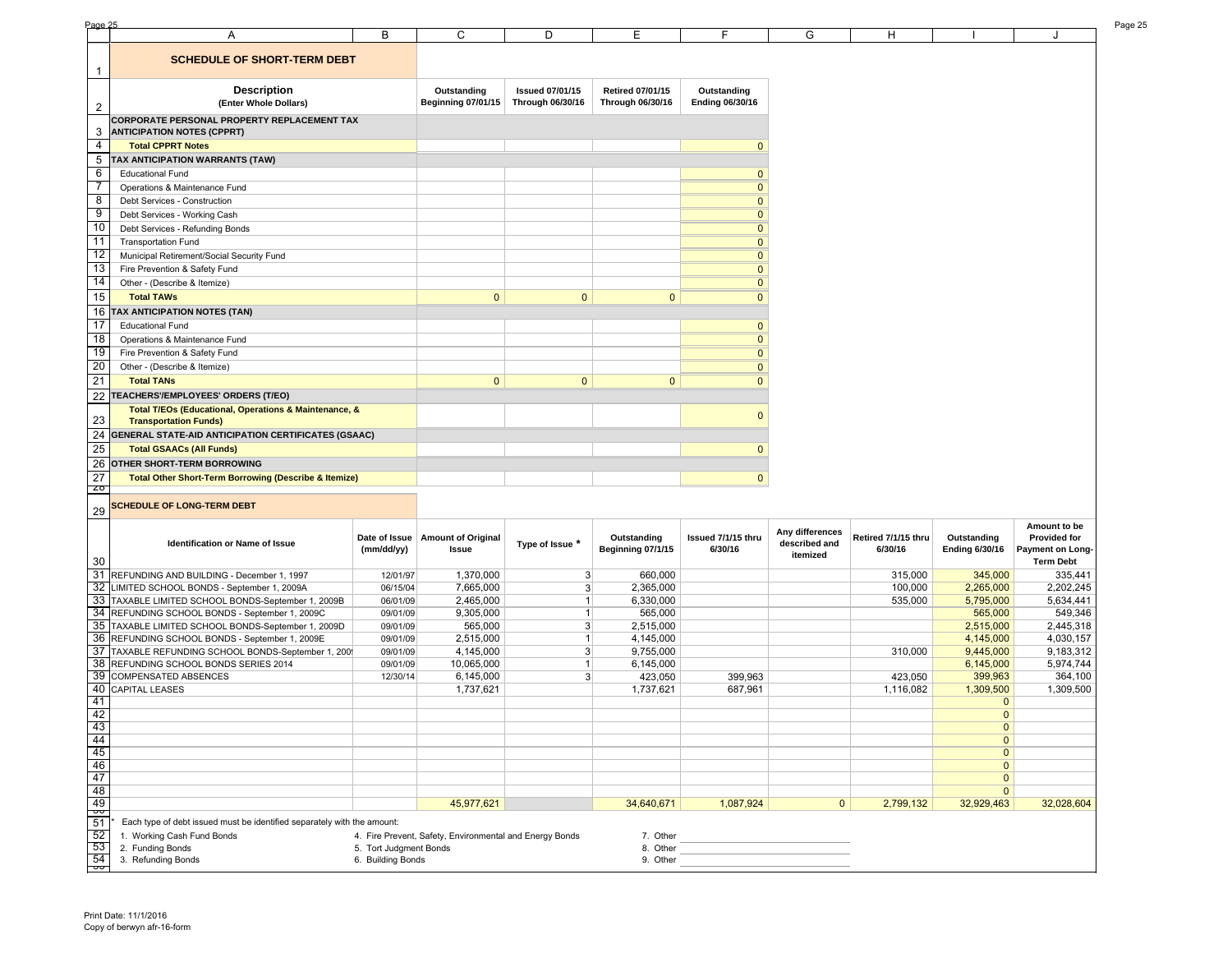## Page 26 **Schedule of Restricted Local Tax Levies and Selected Revenues Sources Schedule of Tort Immunity Expenditures**

|                 | D<br>В<br>C<br>Ε<br>A                                                                                                                                                                                                       | F                               | G                          | н                        |                                        | J                                                          | κ                       |  |  |
|-----------------|-----------------------------------------------------------------------------------------------------------------------------------------------------------------------------------------------------------------------------|---------------------------------|----------------------------|--------------------------|----------------------------------------|------------------------------------------------------------|-------------------------|--|--|
| $\mathbf{1}$    | <b>SCHEDULE OF RESTRICTED LOCAL TAX LEVIES AND SELECTED REVENUE SOURCES</b>                                                                                                                                                 |                                 |                            |                          |                                        |                                                            |                         |  |  |
| $\overline{c}$  | <b>Description</b><br>(Enter Whole Dollars)                                                                                                                                                                                 | <b>Account No</b>               | Tort Immunity <sup>a</sup> | <b>Special Education</b> | <b>Area Vocational</b><br>Construction | <b>School Facility</b><br>Occupation<br>Taxes <sup>b</sup> | <b>Driver Education</b> |  |  |
| 3               | Cash Basis Fund Balance as of July 1, 2015                                                                                                                                                                                  |                                 |                            | 0                        |                                        |                                                            |                         |  |  |
| 4               | <b>RECEIPTS:</b>                                                                                                                                                                                                            |                                 |                            |                          |                                        |                                                            |                         |  |  |
| $\mathbf 5$     | Ad Valorem Taxes Received by District                                                                                                                                                                                       | 10, 20, 40 or 50-1100           |                            | 0                        |                                        |                                                            |                         |  |  |
| $\overline{6}$  | Earnings on Investments                                                                                                                                                                                                     | 10, 20, 40, 50 or 60-1500       |                            | 96,684                   |                                        |                                                            |                         |  |  |
| $\overline{7}$  | <b>Drivers' Education Fees</b>                                                                                                                                                                                              | 10-1970                         |                            |                          |                                        |                                                            |                         |  |  |
| $\overline{8}$  | School Facility Occupation Tax Proceeds                                                                                                                                                                                     | 30 or 60-1983                   |                            |                          |                                        |                                                            |                         |  |  |
| $\overline{9}$  | <b>Driver Education</b>                                                                                                                                                                                                     | 10 or 20-3370                   |                            |                          |                                        |                                                            |                         |  |  |
| 10              | Other Receipts (Describe & Itemize on tab "Itemization 32")                                                                                                                                                                 |                                 |                            |                          |                                        |                                                            |                         |  |  |
| 11              | Sale of Bonds                                                                                                                                                                                                               | 10, 20, 40 or 60-7200           |                            |                          |                                        |                                                            |                         |  |  |
| 12              | <b>Total Receipts</b>                                                                                                                                                                                                       |                                 | $\mathbf{0}$               | 96,684                   | $\mathbf{0}$                           | $\mathbf{0}$                                               | $\mathbf{0}$            |  |  |
|                 | 13 DISBURSEMENTS:                                                                                                                                                                                                           |                                 |                            |                          |                                        |                                                            |                         |  |  |
| $\overline{14}$ | Instruction                                                                                                                                                                                                                 | 10 or 50-1000                   |                            | 96,684                   |                                        |                                                            |                         |  |  |
| 15              | Facilities Acquisition & Construction Services                                                                                                                                                                              | 20 or 60-2530                   |                            |                          |                                        |                                                            |                         |  |  |
| 16              | <b>Tort Immunity Services</b>                                                                                                                                                                                               | 10, 20, 40-2360-2370            |                            |                          |                                        |                                                            |                         |  |  |
| 17              | <b>DEBT SERVICE</b>                                                                                                                                                                                                         |                                 |                            |                          |                                        |                                                            |                         |  |  |
| 18              | Debt Services - Interest on Long-Term Debt<br>Debt Services - Payments of Principal on Long-Term Debt                                                                                                                       | 30-5200                         |                            |                          |                                        |                                                            |                         |  |  |
| 19              | (Lease/Purchase Principal Retired)                                                                                                                                                                                          | 30-5300                         |                            |                          |                                        |                                                            |                         |  |  |
| 20              | Debt Services Other (Describe & Itemize on tab "Itemization 32")                                                                                                                                                            | 30-5400                         |                            |                          |                                        |                                                            |                         |  |  |
| 21              | <b>Total Debt Services</b>                                                                                                                                                                                                  |                                 |                            |                          |                                        | $\mathbf{0}$                                               |                         |  |  |
| 22              | Other Disbursements (Describe & Itemize on tab "Itemization 32")                                                                                                                                                            |                                 |                            |                          |                                        |                                                            |                         |  |  |
| 23              | <b>Total Disbursements</b>                                                                                                                                                                                                  |                                 | $\mathbf{0}$               | 96,684                   | $\mathbf{0}$                           | $\mathbf{0}$                                               | $\mathbf{0}$            |  |  |
| 24              | Ending Cash Basis Fund Balance as of June 30, 2016                                                                                                                                                                          |                                 | $\mathbf{0}$               | $\mathbf{0}$             | $\mathbf{0}$                           | $\overline{0}$                                             | $\overline{0}$          |  |  |
| $\frac{25}{26}$ | <b>Reserved Fund Balance</b>                                                                                                                                                                                                | 714                             |                            |                          |                                        |                                                            |                         |  |  |
| $\mathbf{z}$    | <b>Unreserved Fund Balance</b>                                                                                                                                                                                              | 730                             | $\mathbf{0}$               | $\mathbf{0}$             | $\mathbf{0}$                           | $\mathbf{0}$                                               | $\overline{0}$          |  |  |
| $\frac{28}{2}$  | <b>SCHEDULE OF TORT IMMUNITY EXPENDITURES<sup>a</sup></b>                                                                                                                                                                   |                                 |                            |                          |                                        |                                                            |                         |  |  |
| 30              | Yes<br>No<br>Has the entity established an insurance reserve pursuant to 745 ILCS 10/9-103?                                                                                                                                 |                                 |                            |                          |                                        |                                                            |                         |  |  |
| 31              | If yes, list in the aggregate the following:                                                                                                                                                                                | <b>Total Claims Payments:</b>   |                            |                          |                                        |                                                            |                         |  |  |
| 32              |                                                                                                                                                                                                                             | <b>Total Reserve Remaining:</b> |                            |                          |                                        |                                                            |                         |  |  |
| 33<br>34        | Using the following categories, list all other Tort Immunity expenditures not<br>included in line 30 above. Include the total dollar amount for each category.                                                              |                                 |                            |                          |                                        |                                                            |                         |  |  |
| 35              | <b>Expenditures:</b>                                                                                                                                                                                                        |                                 |                            |                          |                                        |                                                            |                         |  |  |
| 36              | Workers' Compensation Act and/or Workers' Occupational Disease Act                                                                                                                                                          |                                 |                            |                          |                                        |                                                            |                         |  |  |
| 37              | Unemployment Insurance Act                                                                                                                                                                                                  |                                 |                            |                          |                                        |                                                            |                         |  |  |
| 38              | Insurance (Regular or Self-Insurance)                                                                                                                                                                                       |                                 |                            |                          |                                        |                                                            |                         |  |  |
| 39              | Risk Management and Claims Service                                                                                                                                                                                          |                                 |                            |                          |                                        |                                                            |                         |  |  |
| 40              | Judgments/Settlements                                                                                                                                                                                                       |                                 |                            |                          |                                        |                                                            |                         |  |  |
| 41              | Educational, Inspectional, Supervisory Services Related to Loss Prevention and/or Reduction                                                                                                                                 |                                 |                            |                          |                                        |                                                            |                         |  |  |
| 42              | Reciprocal Insurance Payments (Insurance Code 72, 76, and 81)                                                                                                                                                               |                                 |                            |                          |                                        |                                                            |                         |  |  |
| 43              | <b>Legal Services</b>                                                                                                                                                                                                       |                                 |                            |                          |                                        |                                                            |                         |  |  |
| 44              | Principal and Interest on Tort Bonds                                                                                                                                                                                        |                                 |                            |                          |                                        |                                                            |                         |  |  |
| 46              | Schedules for Tort Immunity are to be completed <b>only if</b> expenditures have been reported in any fund other than the Tort Immunity Fund (80) during the fiscal year as a result of existing (restricted) fund balances |                                 |                            |                          |                                        |                                                            |                         |  |  |
| 47              | in those other funds that are being spent down. Cell G6 above should include interest earnings only from these restricted tort immunity monies and only if reported in a functher than Tort Immunity Fund (80).             |                                 |                            |                          |                                        |                                                            |                         |  |  |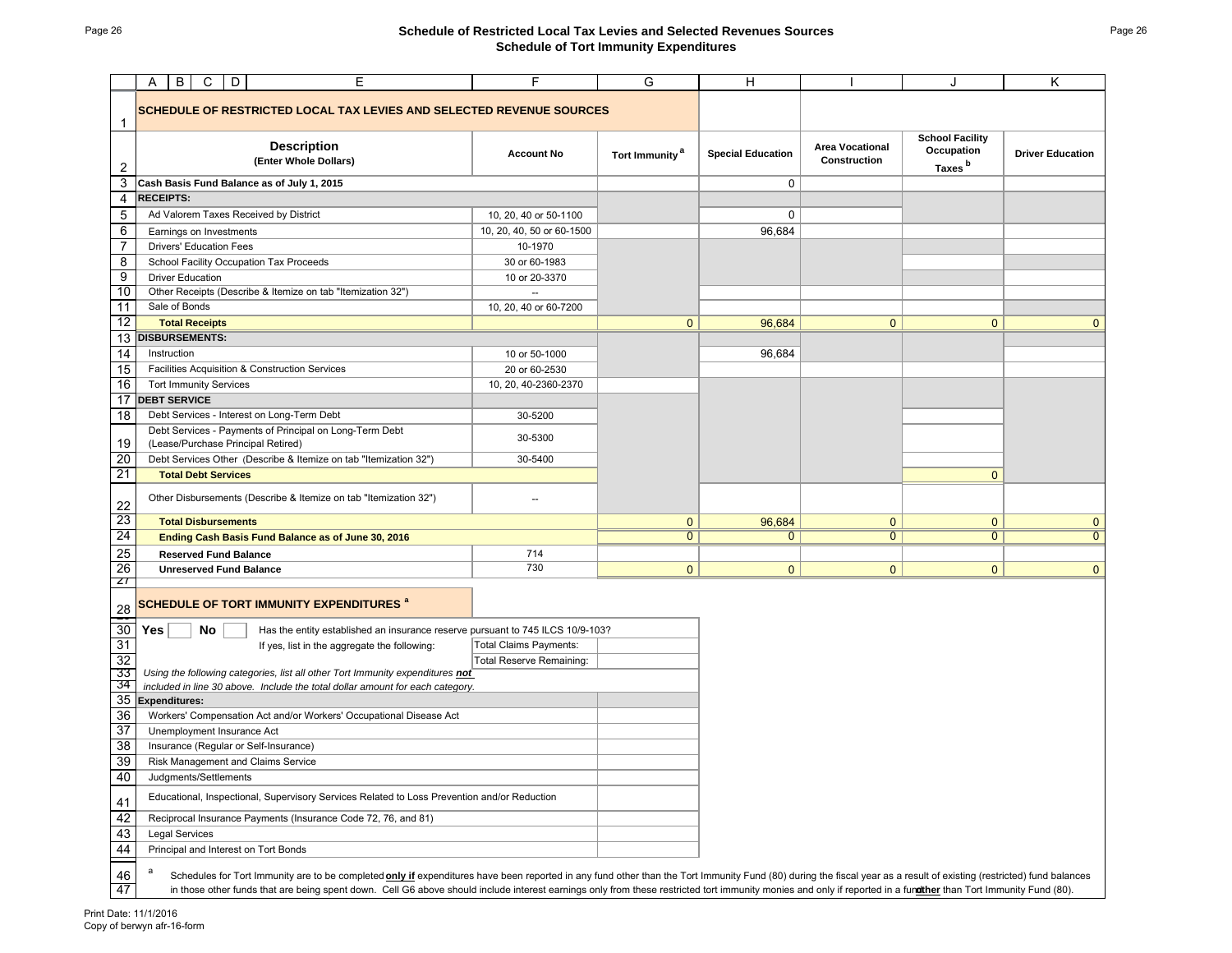## Page 27 **Schedule of Restricted Local Tax Levies and Selected Revenues Sources Schedule of Tort Immunity Expenditures**

|          | . .<br>. .                          |  |  |  |  |
|----------|-------------------------------------|--|--|--|--|
| AB<br>τ∪ | 55<br>$5 - 1006$ .<br>$\sim$<br>حدب |  |  |  |  |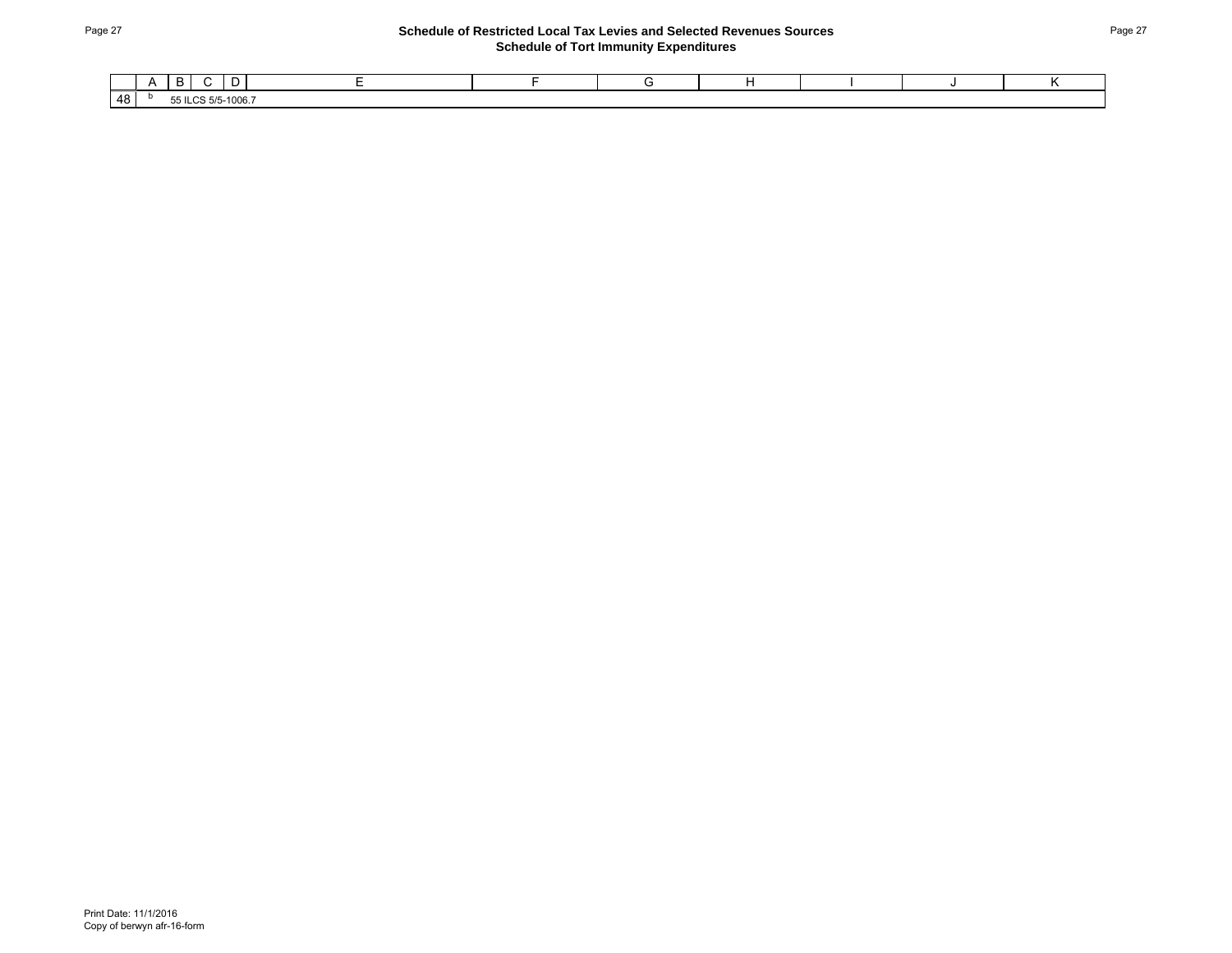|                | A                                                     | B         | C                                  | D                                     | E.                                     | F.                            | G                | H                                                                |                                                |                                                        | Κ                                                       |                                                   |
|----------------|-------------------------------------------------------|-----------|------------------------------------|---------------------------------------|----------------------------------------|-------------------------------|------------------|------------------------------------------------------------------|------------------------------------------------|--------------------------------------------------------|---------------------------------------------------------|---------------------------------------------------|
|                | <b>Schedule of Capital Outlay and Depreciation</b>    |           |                                    |                                       |                                        |                               |                  |                                                                  |                                                |                                                        |                                                         |                                                   |
| $\overline{2}$ | <b>Description of Assets</b><br>(Enter Whole Dollars) | Acct<br># | Cost<br><b>Beginning</b><br>7/1/15 | Add:<br><b>Additions</b><br>2015-2016 | Less:<br><b>Deletions</b><br>2015-2016 | <b>Cost Ending</b><br>6/30/16 | Life In<br>Years | <b>Accumulated</b><br>Depreciation<br><b>Beginning</b><br>7/1/15 | Add:<br>Depreciation<br>Allowable<br>2015-2016 | Less:<br>Depreciation<br><b>Deletions</b><br>2015-2016 | <b>Accumulated</b><br>Depreciation<br>Ending<br>6/30/16 | <b>Ending Balance</b><br>Undepreciated<br>6/30/16 |
| 3              | <b>Works of Art &amp; Historical Treasures</b>        | 210       | 0                                  |                                       |                                        | $\mathbf{0}$                  |                  | $\Omega$                                                         |                                                |                                                        | $\mathbf{0}$                                            | $\mathbf{0}$                                      |
| $\overline{4}$ | Land                                                  | 220       |                                    |                                       |                                        |                               |                  |                                                                  |                                                |                                                        |                                                         |                                                   |
| -5             | Non-Depreciable Land                                  | 221       | 3,997,483                          |                                       |                                        | 3,997,483                     |                  |                                                                  |                                                |                                                        |                                                         | 3,997,483                                         |
| 6              | Depreciable Land                                      | 222       | 0                                  |                                       |                                        | $\mathbf{0}$                  | 50               | 0                                                                |                                                |                                                        | $\overline{0}$                                          | $\mathbf{0}$                                      |
| $\overline{ }$ | <b>Buildings</b>                                      | 230       |                                    |                                       |                                        |                               |                  |                                                                  |                                                |                                                        |                                                         |                                                   |
| 8              | <b>Permanent Buildings</b>                            | 231       | 33,488,673                         |                                       |                                        | 33,488,673                    | 50               | 14,531,456                                                       | 669,773                                        |                                                        | 15,201,229                                              | 18,287,444                                        |
| -9             | <b>Temporary Buildings</b>                            | 232       | 0                                  |                                       |                                        | $\Omega$                      | 20               | 0                                                                | 0                                              |                                                        | $\Omega$                                                |                                                   |
| 10             | Improvements Other than Buildings<br>(Infrastructure) | 240       | 1,494,163                          | 0                                     |                                        | 1.494.163                     | 20               | 449.010                                                          | 76,551                                         |                                                        | 525,561                                                 | 968,602                                           |
| 11             | <b>Capitalized Equipment</b>                          | 250       |                                    |                                       |                                        |                               |                  |                                                                  |                                                |                                                        |                                                         |                                                   |
| 12             | 10 Yr Schedule                                        | 251       | 11,160,268                         | 887,373                               |                                        | 12,047,641                    | 10               | 8,974,489                                                        | 673.781                                        |                                                        | 9,648,270                                               | 2,399,371                                         |
| 13             | 5 Yr Schedule                                         | 252       | 4,000                              | 49.200                                |                                        | 53,200                        | 5                | 3.200                                                            | 9.000                                          |                                                        | 12,200                                                  | 41,000                                            |
| 14             | 3 Yr Schedule                                         | 253       | 3,334,078                          |                                       |                                        | 3,334,078                     | 3                | 594.568                                                          | 919,590                                        |                                                        | 1,514,158                                               | 1,819,920                                         |
| 15             | <b>Construction in Progress</b>                       | 260       | $\Omega$                           |                                       |                                        | $\Omega$                      |                  |                                                                  |                                                |                                                        |                                                         |                                                   |
| 16             | <b>Total Capital Assets</b>                           | 200       | 53,478,665                         | 936,573                               | $\mathbf{0}$                           | 54,415,238                    |                  | 24,552,723                                                       | 2,348,695                                      | $\mathbf{0}$                                           | 26,901,418                                              | 27,513,820                                        |
| 17             | <b>Non-Capitalized Equipment</b>                      | 700       |                                    |                                       |                                        | 310,405                       | 10               |                                                                  | 31,041                                         |                                                        |                                                         |                                                   |
| 18             | <b>Allowable Depreciation</b>                         |           |                                    |                                       |                                        |                               |                  |                                                                  | 2,379,736                                      |                                                        |                                                         |                                                   |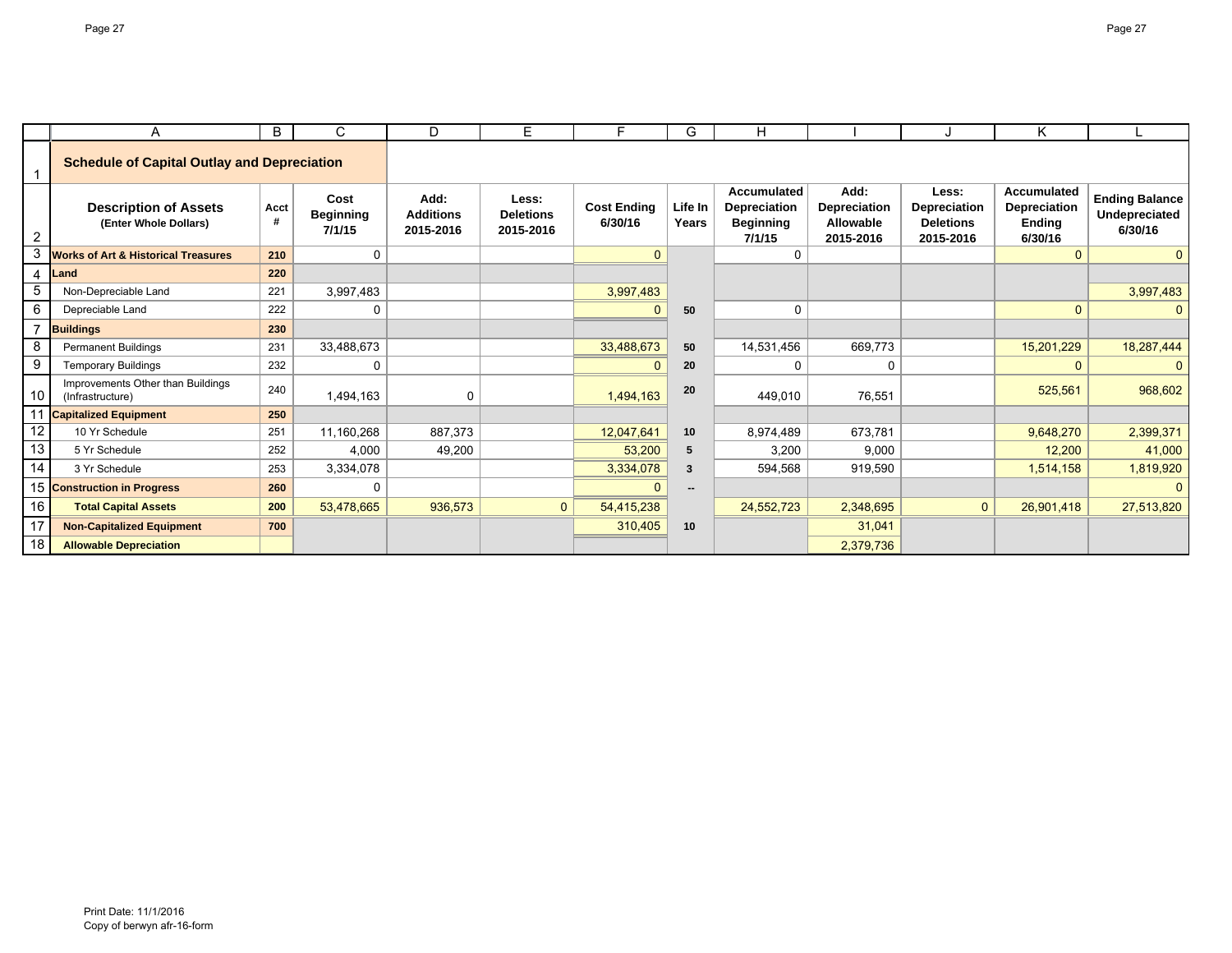|                | Α                    | В                                                                                                | C                        | D                                                                                                      | Ε<br>F           |
|----------------|----------------------|--------------------------------------------------------------------------------------------------|--------------------------|--------------------------------------------------------------------------------------------------------|------------------|
|                |                      |                                                                                                  |                          | ESTIMATED OPERATING EXPENSE PER PUPIL (OEPP)/PER CAPITA TUITION CHARGE (PCTC) COMPUTATIONS (2015-2016) |                  |
| 1              |                      |                                                                                                  |                          |                                                                                                        |                  |
| $\overline{a}$ |                      |                                                                                                  |                          | This schedule is completed for school districts only.                                                  |                  |
| 3              |                      |                                                                                                  |                          |                                                                                                        |                  |
| 4              | Fund                 | Sheet, Row                                                                                       |                          | <b>ACCOUNT NO - TITLE</b>                                                                              | Amount           |
| 5              |                      |                                                                                                  |                          |                                                                                                        |                  |
| 6              |                      |                                                                                                  |                          | <b>OPERATING EXPENSE PER PUPIL</b>                                                                     |                  |
| 7              | <b>EXPENDITURES:</b> |                                                                                                  |                          |                                                                                                        |                  |
| 8              | ED                   | Expenditures 15-22, L114                                                                         |                          | <b>Total Expenditures</b>                                                                              | \$<br>34,697,784 |
| 9              | O&M                  | Expenditures 15-22, L150                                                                         |                          | <b>Total Expenditures</b>                                                                              | 3,663,777        |
| 10             | DS                   | Expenditures 15-22, L168                                                                         |                          | <b>Total Expenditures</b>                                                                              | 3,656,129        |
| $11$ TR        |                      | Expenditures 15-22, L204                                                                         |                          | <b>Total Expenditures</b>                                                                              | 1,271,525        |
|                | 12 MR/SS             |                                                                                                  |                          | <b>Total Expenditures</b>                                                                              | 1,111,424        |
|                |                      | Expenditures 15-22, L288                                                                         |                          |                                                                                                        |                  |
|                | 13 TORT              | Expenditures 15-22, L331                                                                         |                          | <b>Total Expenditures</b>                                                                              | 0                |
| 14             |                      |                                                                                                  |                          | <b>Total Expenditures</b>                                                                              | 44,400,639       |
| 15             |                      |                                                                                                  |                          |                                                                                                        |                  |
| 16             |                      | LESS RECEIPTS/REVENUES OR DISBURSEMENTS/EXPENDITURES NOT APPLICABLE TO THE REGULAR K-12 PROGRAM: |                          |                                                                                                        |                  |
| 17             |                      |                                                                                                  |                          |                                                                                                        |                  |
| 18             | TR                   | Revenues 9-14, L43, Col F                                                                        | 1412                     | Regular - Transp Fees from Other Districts (In State)                                                  | 0<br>S           |
| 19             | <b>TR</b>            | Revenues 9-14, L47, Col F                                                                        | 1421                     | Summer Sch - Transp. Fees from Pupils or Parents (In State)                                            | 0                |
| 20             | <b>TR</b>            | Revenues 9-14, L48, Col F                                                                        | 1422                     | Summer Sch - Transp. Fees from Other Districts (In State)                                              | 0                |
| 21             | <b>TR</b>            | Revenues 9-14, L49, Col F                                                                        | 1423                     | Summer Sch - Transp. Fees from Other Sources (In State)                                                | 0                |
| 22             | <b>TR</b>            | Revenues 9-14, L50 Col F                                                                         | 1424                     | Summer Sch - Transp. Fees from Other Sources (Out of State)                                            | 0                |
| 23             | <b>TR</b>            | Revenues 9-14, L52, Col F                                                                        |                          | 1432 CTE - Transp Fees from Other Districts (In State)                                                 | 0                |
| 24             | <b>TR</b>            | Revenues 9-14, L56, Col F                                                                        | 1442                     | Special Ed - Transp Fees from Other Districts (In State)                                               | 0                |
| 25             | TR                   | Revenues 9-14, L59, Col F                                                                        | 1451                     | Adult - Transp Fees from Pupils or Parents (In State)                                                  | 0                |
| 26             | <b>TR</b>            | Revenues 9-14, L60, Col F                                                                        |                          | 1452 Adult - Transp Fees from Other Districts (In State)                                               | 0                |
| 27             | <b>TR</b>            | Revenues 9-14, L61, Col F                                                                        | 1453                     | Adult - Transp Fees from Other Sources (In State)                                                      | 0                |
| 28             | <b>TR</b>            |                                                                                                  |                          |                                                                                                        | 0                |
|                |                      | Revenues 9-14, L62, Col F                                                                        | 1454                     | Adult - Transp Fees from Other Sources (Out of State)                                                  |                  |
| 29             | O&M                  | Revenues 9-14, L148, Col D                                                                       | 3410                     | Adult Ed (from ICCB)                                                                                   | 0                |
|                | 30 O&M-TR            | Revenues 9-14, L149, Col D & F                                                                   | 3499                     | Adult Ed - Other (Describe & Itemize)                                                                  | $\pmb{0}$        |
| 31             | O&M-TR               | Revenues 9-14, L218, Col D,F                                                                     | 4600                     | Fed - Spec Education - Preschool Flow-Through                                                          | 0                |
| 32             | O&M-TR               | Revenues 9-14, L219, Col D,F                                                                     | 4605                     | Fed - Spec Education - Preschool Discretionary                                                         | 0                |
| 33             | O&M                  | Revenues 9-14, L229, Col D                                                                       | 4810                     | Federal - Adult Education                                                                              | 0                |
| 34             | ED                   | Expenditures 15-22, L7, Col K - (G+I)                                                            | 1125                     | Pre-K Programs                                                                                         | 0                |
| 35             | ED                   | Expenditures 15-22, L9, Col K - (G+I)                                                            | 1225                     | Special Education Programs Pre-K                                                                       | 0                |
| 36 ED          |                      | Expenditures 15-22, L11, Col K - (G+I)                                                           | 1275                     | Remedial and Supplemental Programs Pre-K                                                               | 0                |
| 37             | ED                   | Expenditures 15-22, L12, Col K - (G+I)                                                           | 1300                     | Adult/Continuing Education Programs                                                                    | 0                |
| 38             | ED                   | Expenditures 15-22, L15, Col K - (G+I)                                                           | 1600                     | Summer School Programs                                                                                 | 0                |
| 39             | ED                   | Expenditures 15-22, L20, Col K                                                                   | 1910                     | Pre-K Programs - Private Tuition                                                                       | 0                |
| 40             | ED                   | Expenditures 15-22, L21, Col K                                                                   | 1911                     | Regular K-12 Programs - Private Tuition                                                                | 0                |
| 41             | ED                   | Expenditures 15-22, L22, Col K                                                                   | 1912                     | Special Education Programs K-12 - Private Tuition                                                      | 0                |
| 42             | ED                   | Expenditures 15-22, L23, Col K                                                                   | 1913                     | Special Education Programs Pre-K - Tuition                                                             | 0                |
| 43             | ED                   | Expenditures 15-22, L24, Col K                                                                   | 1914                     | Remedial/Supplemental Programs K-12 - Private Tuition                                                  | 0                |
| 44             | ED                   | Expenditures 15-22, L25, Col K                                                                   | 1915                     | Remedial/Supplemental Programs Pre-K - Private Tuition                                                 | 0                |
| 45             | ED                   |                                                                                                  |                          |                                                                                                        | 0                |
|                |                      | Expenditures 15-22, L26, Col K                                                                   | 1916                     | Adult/Continuing Education Programs - Private Tuition                                                  |                  |
| 46             | ED                   | Expenditures 15-22, L27, Col K                                                                   | 1917                     | CTE Programs - Private Tuition                                                                         | 0                |
| 47             | ED                   | Expenditures 15-22, L28, Col K                                                                   | 1918                     | Interscholastic Programs - Private Tuition                                                             | 0                |
| 48             | ED                   | Expenditures 15-22, L29, Col K                                                                   | 1919                     | Summer School Programs - Private Tuition                                                               | 0                |
| 49             | <b>ED</b>            | Expenditures 15-22, L30, Col K                                                                   | 1920                     | Gifted Programs - Private Tuition                                                                      | 0                |
| $50$ ED        |                      | Expenditures 15-22, L31, Col K                                                                   | 1921                     | Bilingual Programs - Private Tuition                                                                   | 0                |
| 51             | ED                   | Expenditures 15-22, L32, Col K                                                                   | 1922                     | Truants Alternative/Optional Ed Progms - Private Tuition                                               | $\mathbf 0$      |
| 52             | ED                   | Expenditures 15-22, L75, Col K - (G+I)                                                           | 3000                     | <b>Community Services</b>                                                                              | 327,520          |
| $53$ ED        |                      | Expenditures 15-22, L102, Col K                                                                  |                          | 4000 Total Payments to Other Govt Units                                                                | 127,257          |
| 54 ED          |                      | Expenditures 15-22, L114, Col G                                                                  | $\frac{1}{2}$            | Capital Outlay                                                                                         | 799,826          |
| 55             | <b>ED</b>            | Expenditures 15-22, L114, Col I                                                                  | $\overline{\phantom{a}}$ | Non-Capitalized Equipment                                                                              | 107,745          |
|                | 56 O&M               | Expenditures 15-22, L130, Col K - (G+I)                                                          | 3000                     | <b>Community Services</b>                                                                              | 0                |
| 57             | O&M                  | Expenditures 15-22, L138, Col K                                                                  | 4000                     | Total Payments to Other Govt Units                                                                     | 0                |
| 58             | O&M                  | Expenditures 15-22, L150, Col G                                                                  | $\overline{\phantom{a}}$ | Capital Outlay                                                                                         | 90,058           |
|                | 59 O&M               | Expenditures 15-22, L150, Col I                                                                  | $\overline{\phantom{a}}$ | Non-Capitalized Equipment                                                                              | 202,660          |
| 60             | DS                   | Expenditures 15-22, L154, Col K                                                                  | 4000                     | Payments to Other Dist & Govt Units                                                                    | 0                |
| 61             | DS                   | Expenditures 15-22, L164, Col K                                                                  | 5300                     | Debt Service - Payments of Principal on Long-Term Debt                                                 | 2,077,082        |
| 62 TR          |                      | Expenditures 15-22, L179, Col K - (G+I)                                                          | 3000                     | <b>Community Services</b>                                                                              | 0                |
| 63             | TR                   | Expenditures 15-22, L190, Col K                                                                  | 4000                     | Total Payments to Other Govt Units                                                                     | 0                |
| 64             | <b>TR</b>            |                                                                                                  | 5300                     |                                                                                                        |                  |
|                |                      | Expenditures 15-22, L200, Col K                                                                  |                          | Debt Service - Payments of Principal on Long-Term Debt                                                 | 0                |
| 65 TR          |                      | Expenditures 15-22, L204, Col G                                                                  | $\overline{\phantom{a}}$ | Capital Outlay                                                                                         | 49,200           |
| 66 TR          |                      | Expenditures 15-22, L204, Col I                                                                  |                          | Non-Capitalized Equipment                                                                              | 0                |
| 67             | MR/SS                | Expenditures 15-22, L210, Col K                                                                  | 1125                     | Pre-K Programs                                                                                         | 0                |
| 68             | MR/SS                | Expenditures 15-22, L212, Col K                                                                  | 1225                     | Special Education Programs - Pre-K                                                                     | 0                |
| 69             | MR/SS                | Expenditures 15-22, L214, Col K                                                                  | 1275                     | Remedial and Supplemental Programs - Pre-K                                                             | 0                |
|                | 70 MR/SS             | Expenditures 15-22, L215, Col K                                                                  | 1300                     | Adult/Continuing Education Programs                                                                    | 0                |
|                | 71 MR/SS             | Expenditures 15-22, L218, Col K                                                                  | 1600                     | Summer School Programs                                                                                 | 0                |
| 72             | MR/SS                | Expenditures 15-22, L274, Col K                                                                  | 3000                     | <b>Community Services</b>                                                                              | 957              |
|                | 73 MR/SS             | Expenditures 15-22, L278, Col K                                                                  | 4000                     | Total Payments to Other Govt Units                                                                     | 0                |
| 74             |                      |                                                                                                  |                          |                                                                                                        |                  |
| 75             |                      |                                                                                                  |                          | Total Deductions for OEPP Computation (Sum of Lines 18 - 73)                                           | 3,782,305        |
| 76             |                      |                                                                                                  |                          | Total Operating Expenses Regular K-12 (Line 14 minus Line 75)                                          | 40,618,334       |
| 77             |                      |                                                                                                  |                          | 9 Mo ADA from the General State Aid Claimable for 2015-2016 and Payable in 2016-2017 (ISBE 54-33), L12 | 3,675.37         |
| 78             |                      |                                                                                                  |                          | Estimated OEPP (Line 76 divided by Line 77)                                                            | 11,051.50<br>\$  |
| 79             |                      |                                                                                                  |                          |                                                                                                        |                  |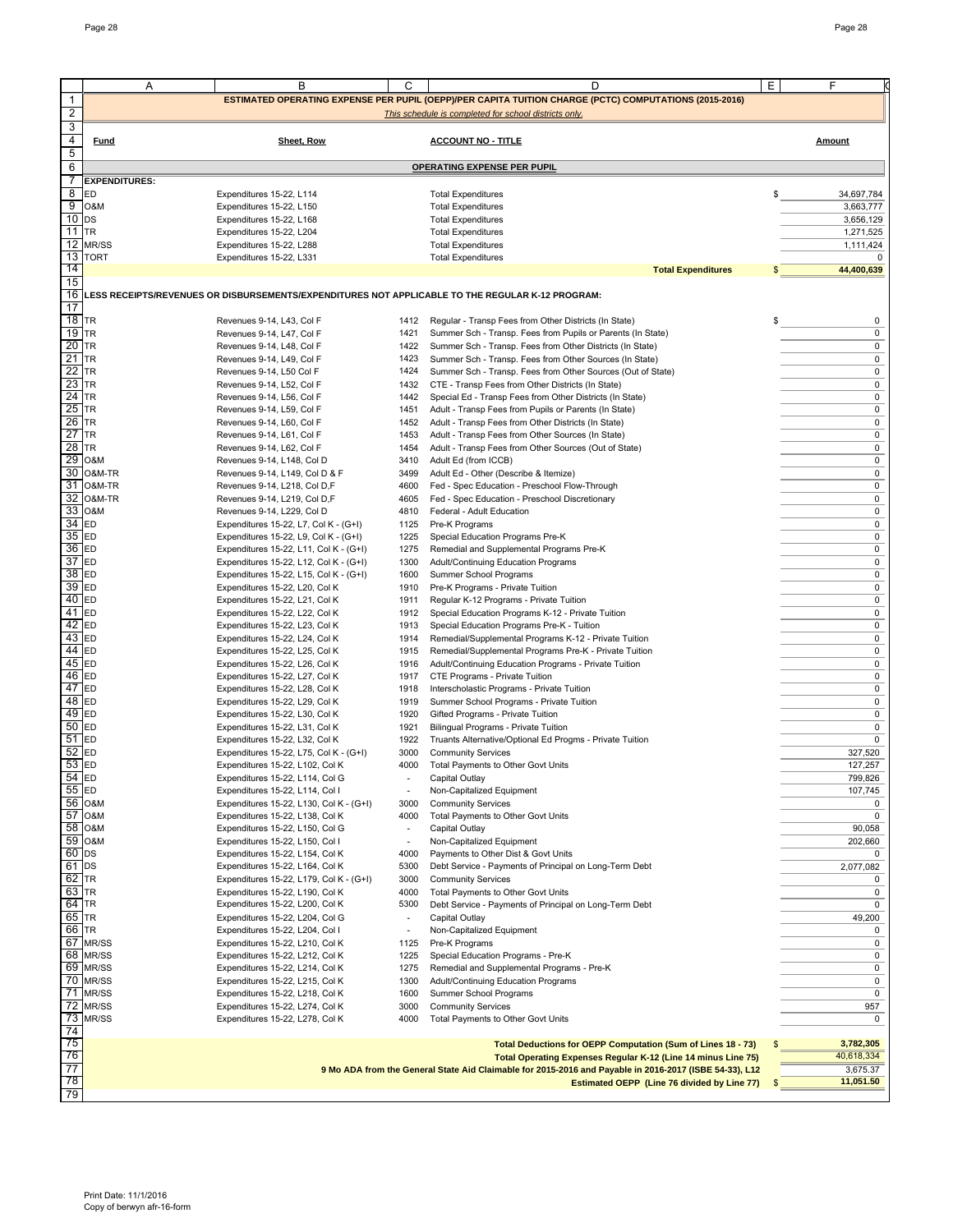|                   | Α                                               | B                                                                                                                        | С                        | D                                                                                                                                                           | Ε<br>F                     |
|-------------------|-------------------------------------------------|--------------------------------------------------------------------------------------------------------------------------|--------------------------|-------------------------------------------------------------------------------------------------------------------------------------------------------------|----------------------------|
| $\mathbf{1}$      |                                                 |                                                                                                                          |                          | ESTIMATED OPERATING EXPENSE PER PUPIL (OEPP)/PER CAPITA TUITION CHARGE (PCTC) COMPUTATIONS (2015-2016)                                                      |                            |
| $\overline{2}$    |                                                 |                                                                                                                          |                          | This schedule is completed for school districts only.                                                                                                       |                            |
| 3                 |                                                 |                                                                                                                          |                          |                                                                                                                                                             |                            |
| 4<br>5            | Fund                                            | Sheet, Row                                                                                                               |                          | <b>ACCOUNT NO - TITLE</b>                                                                                                                                   | Amount                     |
| 80                |                                                 |                                                                                                                          |                          | <b>PER CAPITA TUITION CHARGE</b>                                                                                                                            |                            |
| 81                |                                                 |                                                                                                                          |                          |                                                                                                                                                             |                            |
| 82<br>83          | LESS OFFSETTING RECEIPTS/REVENUES:<br><b>TR</b> |                                                                                                                          | 1411                     |                                                                                                                                                             | 0                          |
| 84 TR             |                                                 | Revenues 9-14, L42, Col F<br>Revenues 9-14, L44, Col F                                                                   | 1413                     | Regular -Transp Fees from Pupils or Parents (In State)<br>Regular - Transp Fees from Other Sources (In State)                                               | $\frac{1}{2}$<br>0         |
| 85                | <b>ITR</b>                                      | Revenues 9-14, L45, Col F                                                                                                | 1415                     | Regular - Transp Fees from Co-curricular Activities (In State)                                                                                              | 0                          |
| 86                | TR                                              | Revenues 9-14, L46, Col F                                                                                                | 1416                     | Regular Transp Fees from Other Sources (Out of State)                                                                                                       | 0                          |
| 87<br>88          | <b>TR</b><br><b>TR</b>                          | Revenues 9-14, L51, Col F<br>Revenues 9-14, L53, Col F                                                                   | 1431<br>1433             | CTE - Transp Fees from Pupils or Parents (In State)<br>CTE - Transp Fees from Other Sources (In State)                                                      | 0<br>0                     |
| 89 TR             |                                                 | Revenues 9-14, L54, Col F                                                                                                | 1434                     | CTE - Transp Fees from Other Sources (Out of State)                                                                                                         | 0                          |
| 90 TR             |                                                 | Revenues 9-14, L55, Col F                                                                                                | 1441                     | Special Ed - Transp Fees from Pupils or Parents (In State)                                                                                                  | 0                          |
| 91<br>92          | <b>TR</b><br><b>TR</b>                          | Revenues 9-14, L57, Col F<br>Revenues 9-14, L58, Col F                                                                   | 1443                     | Special Ed - Transp Fees from Other Sources (In State)                                                                                                      | 0<br>0                     |
| 93                | ED                                              | Revenues 9-14, L75, Col C                                                                                                | 1444<br>1600             | Special Ed - Transp Fees from Other Sources (Out of State)<br><b>Total Food Service</b>                                                                     | 2,029                      |
|                   | 94 ED-0&M                                       | Revenues 9-14, L82, Col C,D                                                                                              | 1700                     | Total District/School Activity Income                                                                                                                       | 352,169                    |
| 95 ED             |                                                 | Revenues 9-14, L84, Col C                                                                                                | 1811                     | Rentals - Regular Textbooks                                                                                                                                 | 0                          |
| $96$ ED<br>97     | ED                                              | Revenues 9-14, L87, Col C<br>Revenues 9-14, L88, Col C                                                                   | 1819<br>1821             | Rentals - Other (Describe & Itemize)<br>Sales - Regular Textbooks                                                                                           | 0<br>0                     |
| 98 ED             |                                                 | Revenues 9-14, L91, Col C                                                                                                | 1829                     | Sales - Other (Describe & Itemize)                                                                                                                          | 0                          |
| $99$ ED           |                                                 | Revenues 9-14, L92, Col C                                                                                                | 1890                     | Other (Describe & Itemize)                                                                                                                                  | 0                          |
|                   | 100 ED-0&M                                      | Revenues 9-14, L95, Col C,D                                                                                              | 1910                     | Rentals                                                                                                                                                     | 22,600                     |
|                   | 101 ED-0&M-TR<br>102 ED-O&M-DS-TR-MR/SS         | Revenues 9-14, L98, Col C, D, F<br>Revenues 9-14, L104, Col C, D, E, F, G                                                | 1940<br>1991             | Services Provided Other Districts<br>Payment from Other Districts                                                                                           | 0<br>0                     |
| 103 ED            |                                                 | Revenues 9-14, L106, Col C                                                                                               | 1993                     | Other Local Fees (Describe & Itemize)                                                                                                                       | $\mathbf 0$                |
|                   | 104 ED-0&M-TR                                   | Revenues 9-14, L131, Col C,D,F                                                                                           | 3100                     | <b>Total Special Education</b>                                                                                                                              | 1,317,413                  |
|                   | 105 ED-O&M-MR/SS<br>106 ED-MR/SS                | Revenues 9-14, L140, Col C,D,G                                                                                           | 3200<br>3300             | <b>Total Career and Technical Education</b>                                                                                                                 | 0<br>112,240               |
| 107 <sub>ED</sub> |                                                 | Revenues 9-14, L144, Col C,G<br>Revenues 9-14, L145, Col C                                                               | 3360                     | <b>Total Bilingual Ed</b><br>State Free Lunch & Breakfast                                                                                                   | 16,478                     |
|                   | 108 ED-O&M-MR/SS                                | Revenues 9-14, L146, Col C,D,G                                                                                           | 3365                     | School Breakfast Initiative                                                                                                                                 | 0                          |
|                   | 109 ED-0&M                                      | Revenues 9-14, L147, Col C, D                                                                                            | 3370                     | <b>Driver Education</b>                                                                                                                                     | $\Omega$                   |
| 111 <sub>ED</sub> | 110 ED-O&M-TR-MR/SS                             | Revenues 9-14, L154, Col C, D, F, G<br>Revenues 9-14, L155, Col C                                                        | 3500<br>3610             | <b>Total Transportation</b><br>Learning Improvement - Change Grants                                                                                         | 410,840<br>0               |
|                   | 112 ED-O&M-TR-MR/SS                             | Revenues 9-14, L156, Col C, D, F, G                                                                                      | 3660                     | Scientific Literacy                                                                                                                                         | 0                          |
|                   | 113 ED-TR-MR/SS                                 | Revenues 9-14, L157, Col C,F,G                                                                                           | 3695                     | Truant Alternative/Optional Education                                                                                                                       | 0                          |
|                   | 114 ED-TR-MR/SS<br>115 ED-TR-MR/SS              | Revenues 9-14, L159, Col C,F,G                                                                                           | 3715<br>3720             | Reading Improvement Block Grant                                                                                                                             | 0<br>0                     |
|                   | 116 ED-TR-MR/SS                                 | Revenues 9-14, L160, Col C,F,G<br>Revenues 9-14, L161, Col C,F,G                                                         | 3725                     | Reading Improvement Block Grant - Reading Recovery<br>Continued Reading Improvement Block Grant                                                             | 0                          |
|                   | 117 ED-TR-MR/SS                                 | Revenues 9-14, L162, Col C,F,G                                                                                           | 3726                     | Continued Reading Improvement Block Grant (2% Set Aside)                                                                                                    | 0                          |
|                   | 118 ED-O&M-TR-MR/SS                             | Revenues 9-14, L163, Col C, D, F, G                                                                                      | 3766                     | Chicago General Education Block Grant                                                                                                                       | 0                          |
|                   | 119 ED-O&M-TR-MR/SS<br>120 ED-O&M-DS-TR-MR/SS   | Revenues 9-14, L164, Col C, D, F, G<br>Revenues 9-14, L165, Col C, D, E, F, G                                            | 3767<br>3775             | Chicago Educational Services Block Grant<br>School Safety & Educational Improvement Block Grant                                                             | 0<br>0                     |
|                   | 121 ED-O&M-DS-TR-MR/SS                          | Revenues 9-14, L166, Col C, D, E, F, G                                                                                   | 3780                     | Technology - Technology for Success                                                                                                                         | 0                          |
|                   | 122 ED-TR                                       | Revenues 9-14, L167, Col C,F                                                                                             | 3815                     | State Charter Schools                                                                                                                                       | 0                          |
|                   | 123 O&M                                         | Revenues 9-14, L170, Col D                                                                                               | 3925                     | School Infrastructure - Maintenance Projects                                                                                                                | 0                          |
| 125 ED            | 124 ED-O&M-DS-TR-MR/SS-Tort                     | Revenues 9-14, L171, Col C-G, J<br>Revenues 9-14, L180, Col C                                                            | 3999<br>4045             | Other Restricted Revenue from State Sources<br>Head Start (Subtract)                                                                                        | 2,315<br>0                 |
|                   | 126 ED-O&M-TR-MR/SS                             | Revenues 9-14, L184, Col C, D, F, G                                                                                      | $\overline{\phantom{a}}$ | Total Restricted Grants-In-Aid Received Directly from Federal Govt                                                                                          | 0                          |
|                   | 127 ED-O&M-TR-MR/SS                             | Revenues 9-14, L191, Col C, D, F, G                                                                                      |                          | <b>Total Title V</b>                                                                                                                                        | $\mathbf 0$                |
|                   | 128 ED-MR/SS<br>129 ED-O&M-TR-MR/SS             | Revenues 9-14, L201, Col C,G<br>Revenues 9-14, L211, Col C,D,F,G                                                         |                          | <b>Total Food Service</b><br>Total Title I                                                                                                                  | 2,452,068<br>1,113,335     |
|                   | 130 ED-O&M-TR-MR/SS                             | Revenues 9-14, L216, Col C, D, F, G                                                                                      | $\overline{\phantom{a}}$ | <b>Total Title IV</b>                                                                                                                                       | 0                          |
|                   | 131 ED-O&M-TR-MR/SS                             | Revenues 9-14, L220, Col C, D, F, G                                                                                      | 4620                     | Fed - Spec Education - IDEA - Flow Through                                                                                                                  | 876,424                    |
|                   | 132 ED-O&M-TR-MR/SS                             | Revenues 9-14, L221, Col C, D, F, G                                                                                      | 4625                     | Fed - Spec Education - IDEA - Room & Board                                                                                                                  | 0                          |
|                   | 133 ED-O&M-TR-MR/SS<br>134 ED-O&M-TR-MR/SS      | Revenues 9-14, L222, Col C, D, F, G<br>Revenues 9-14, L223, Col C, D, F, G                                               | 4630<br>4699             | Fed - Spec Education - IDEA - Discretionary<br>Fed - Spec Education - IDEA - Other (Describe & Itemize)                                                     | 0<br>0                     |
|                   | 135 ED-O&M-MR/SS                                | Revenues 9-14, L228, Col C,D,G                                                                                           | 4700                     | Total CTE - Perkins                                                                                                                                         | 0                          |
|                   | 160 ED-O&M-DS-TR-MR/SS-Tort                     | Revenue Adjustments (C231 thru J258)                                                                                     | 4800                     | Total ARRA Program Adjustments                                                                                                                              | 0                          |
| 161 <sub>ED</sub> | 162 ED-O&M-DS-TR-MR/SS-Tort                     | Revenues 9-14, L260, Col C<br>Revenues 9-14, L261, Col C-G,J                                                             | 4901<br>4902             | Race to the Top<br>Race to the Top-Preschool Expansion Grant                                                                                                | 0<br>0                     |
|                   | 163 ED.O&M.MR/SS                                | Revenues 9-14, L262, Col C,D,G                                                                                           | 4904                     | Advanced Placement Fee/International Baccalaureate                                                                                                          | 0                          |
|                   | 164 ED-TR-MR/SS                                 | Revenues 9-14, L263, Col C,F,G                                                                                           | 4905                     | Title III - Immigrant Education Program (IEP)                                                                                                               | 0                          |
|                   | 165 ED-TR-MR/SS<br>166 ED-TR-MR/SS              | Revenues 9-14, L264, Col C,F,G<br>Revenues 9-14, L265, Col C, F, G                                                       | 4909<br>4910             | Title III - Language Inst Program - Limited Eng (LIPLEP)<br>Learn & Serve America                                                                           | 110,416<br>0               |
|                   | 167 ED-O&M-TR-MR/SS                             | Revenues 9-14, L266, Col C, D, F, G                                                                                      | 4920                     | McKinney Education for Homeless Children                                                                                                                    | 0                          |
|                   | 168 ED-O&M-TR-MR/SS                             | Revenues 9-14, L267, Col C, D, F, G                                                                                      | 4930                     | Title II - Eisenhower Professional Development Formula                                                                                                      | 0                          |
|                   | 169 ED-O&M-TR-MR/SS                             | Revenues 9-14, L268, Col C, D, F, G                                                                                      | 4932                     | Title II - Teacher Quality                                                                                                                                  | 80,154                     |
|                   | 170 ED-O&M-TR-MR/SS<br>171 ED-O&M-TR-MR/SS      | Revenues 9-14, L269, Col C, D, F, G<br>Revenues 9-14, L270, Col C,D,F,G                                                  | 4960<br>4991             | Federal Charter Schools<br>Medicaid Matching Funds - Administrative Outreach                                                                                | 87,776                     |
|                   | 172 ED-O&M-TR-MR/SS                             | Revenues 9-14, L271, Col C, D, F, G                                                                                      | 4992                     | Medicaid Matching Funds - Fee-for-Service Program                                                                                                           | 241,992                    |
|                   | 173 ED-O&M-TR-MR/SS                             | Revenues 9-14, L272, Col C, D, F, G                                                                                      | 4999                     | Other Restricted Revenue from Federal Sources (Describe & Itemize)                                                                                          | 0                          |
| 174<br>175        |                                                 |                                                                                                                          |                          | Total Deductions for PCTC Computation Line 83 through Line 173                                                                                              | 7,198,249                  |
| 176               |                                                 |                                                                                                                          |                          | Net Operating Expense for Tuition Computation (Line 76 minus Line 175)                                                                                      | 33,420,085                 |
| 177               |                                                 |                                                                                                                          |                          | Total Depreciation Allowance (from page 27, Col I)                                                                                                          | 2,379,736                  |
| 178<br>179        |                                                 |                                                                                                                          |                          | Total Allowance for PCTC Computation (Line 176 minus Line 177)                                                                                              | 35,799,821                 |
| 180               |                                                 |                                                                                                                          |                          | 9 Month ADA (from the GSA Claimable for 2015-2016 Payable in 2016-2017 (ISBE form 54-33, Line 12))<br>Total Estimated PCTC (Line 178 divided by Line 179) * | 3,675.37<br>9,740.47<br>\$ |
| 181               |                                                 |                                                                                                                          |                          |                                                                                                                                                             |                            |
|                   |                                                 | 182 <sup>*</sup> The total OEPP/PCTC may change based on the data provided. The final amounts will be calculated by ISBE |                          |                                                                                                                                                             |                            |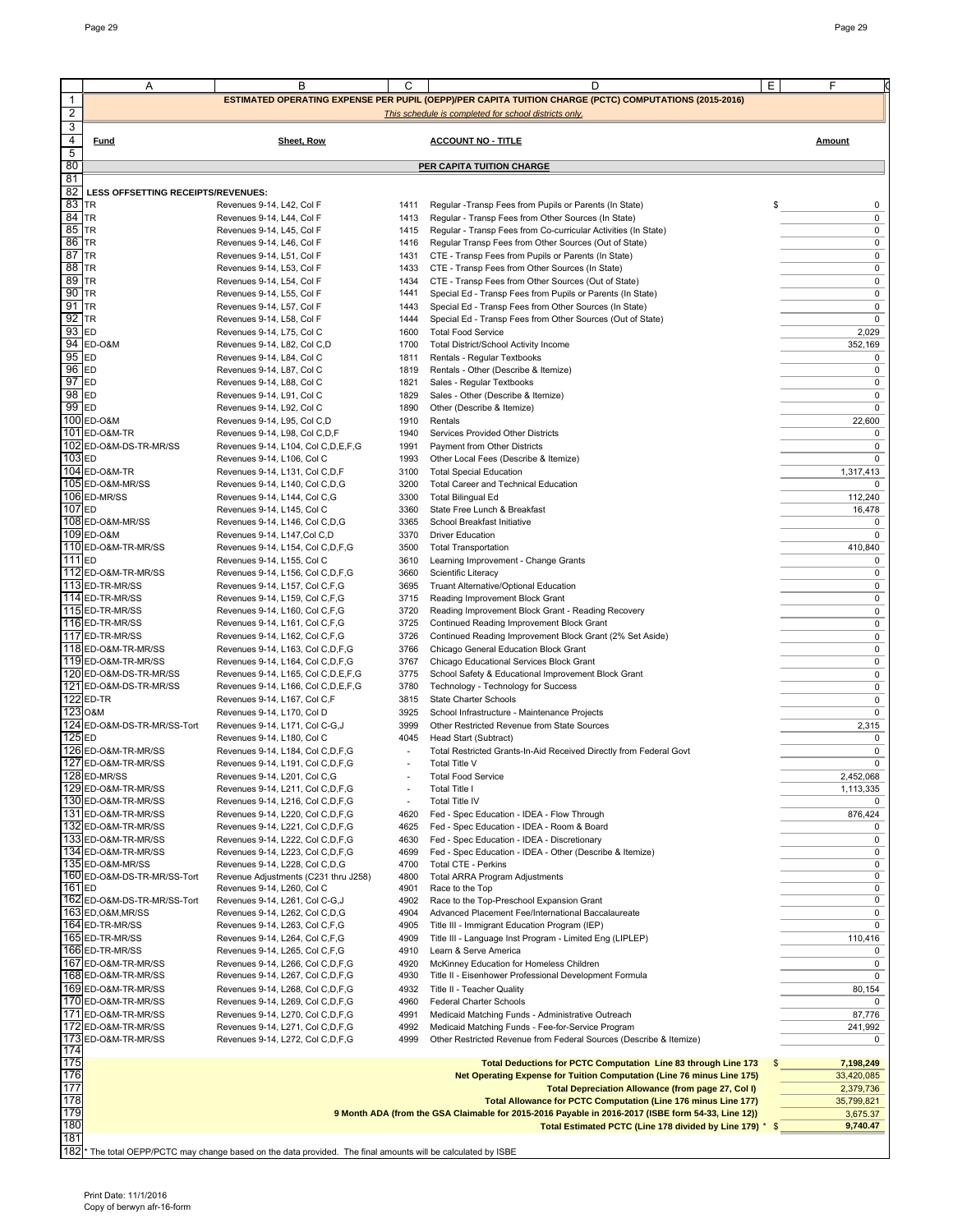|                                                                                       | Α                                                                                                                                                    | B                                                                                                                                                                                                                                                                                                                                                                                            | C               | D                                                  | Ε                   | F                          | $\overline{H}$<br>G                                |  |
|---------------------------------------------------------------------------------------|------------------------------------------------------------------------------------------------------------------------------------------------------|----------------------------------------------------------------------------------------------------------------------------------------------------------------------------------------------------------------------------------------------------------------------------------------------------------------------------------------------------------------------------------------------|-----------------|----------------------------------------------------|---------------------|----------------------------|----------------------------------------------------|--|
|                                                                                       |                                                                                                                                                      | ESTIMATED INDIRECT COST RATE DATA                                                                                                                                                                                                                                                                                                                                                            |                 |                                                    |                     |                            |                                                    |  |
| 2                                                                                     | <b>SECTION I</b>                                                                                                                                     |                                                                                                                                                                                                                                                                                                                                                                                              |                 |                                                    |                     |                            |                                                    |  |
| 3                                                                                     |                                                                                                                                                      | <b>Financial Data To Assist Indirect Cost Rate Determination</b>                                                                                                                                                                                                                                                                                                                             |                 |                                                    |                     |                            |                                                    |  |
| 4                                                                                     |                                                                                                                                                      | (Source document for the computation of the Indirect Cost Rate is found in the "Expenditures 15-22" tab.)                                                                                                                                                                                                                                                                                    |                 |                                                    |                     |                            |                                                    |  |
|                                                                                       |                                                                                                                                                      | ALL OBJECTS EXCLUDE CAPITAL OUTLAY. With the exception of line 11, enter the disbursements/expenditures included within the following functions charged directly to and reimbursed from<br>federal grant programs. Also, include all amounts paid to or for other employees within each function that work with specific federal grant programs in the same capacity as those charged to and |                 |                                                    |                     |                            |                                                    |  |
|                                                                                       |                                                                                                                                                      | reimbursed from the same federal grant programs. For example, if a district received funding for a Title I clerk, all other salaries for Title I clerks performing like duties in that function must be                                                                                                                                                                                      |                 |                                                    |                     |                            |                                                    |  |
| 5                                                                                     | included. Include any benefits and/or purchased services paid on or to persons whose salaries are classified as direct costs in the function listed. |                                                                                                                                                                                                                                                                                                                                                                                              |                 |                                                    |                     |                            |                                                    |  |
| 6                                                                                     |                                                                                                                                                      | Support Services - Direct Costs (1-2000) and (5-2000)                                                                                                                                                                                                                                                                                                                                        |                 |                                                    |                     |                            |                                                    |  |
| 7                                                                                     |                                                                                                                                                      | Direction of Business Support Services (1-2510) and (5-2510)                                                                                                                                                                                                                                                                                                                                 |                 |                                                    |                     |                            |                                                    |  |
| $\overline{\mathbf{8}}$                                                               |                                                                                                                                                      | Fiscal Services (1-2520) and (5-2520)                                                                                                                                                                                                                                                                                                                                                        |                 |                                                    |                     |                            |                                                    |  |
| 9                                                                                     |                                                                                                                                                      | Operation and Maintenance of Plant Services (1, 2, and 5-2540)                                                                                                                                                                                                                                                                                                                               |                 |                                                    |                     |                            |                                                    |  |
| 10                                                                                    |                                                                                                                                                      | Food Services (1-2560) Must be less than (P16, Col E-F, L62)                                                                                                                                                                                                                                                                                                                                 |                 |                                                    | 1,798,000           |                            |                                                    |  |
|                                                                                       |                                                                                                                                                      | Value of Commodities Received for Fiscal Year 2016 (Include the value of commodities when determining if a Single                                                                                                                                                                                                                                                                            |                 |                                                    |                     |                            |                                                    |  |
| 11                                                                                    | Audit is required).                                                                                                                                  |                                                                                                                                                                                                                                                                                                                                                                                              |                 |                                                    | 136,365             |                            |                                                    |  |
| $\overline{12}$                                                                       |                                                                                                                                                      | Internal Services (1-2570) and (5-2570)                                                                                                                                                                                                                                                                                                                                                      |                 |                                                    |                     |                            |                                                    |  |
| 13                                                                                    |                                                                                                                                                      | Staff Services (1-2640) and (5-2640)                                                                                                                                                                                                                                                                                                                                                         |                 |                                                    |                     |                            |                                                    |  |
| $\overline{14}$<br>$\overline{15}$                                                    |                                                                                                                                                      | Data Processing Services (1-2660) and (5-2660)                                                                                                                                                                                                                                                                                                                                               |                 |                                                    |                     |                            |                                                    |  |
|                                                                                       | <b>SECTION II</b>                                                                                                                                    |                                                                                                                                                                                                                                                                                                                                                                                              |                 |                                                    |                     |                            |                                                    |  |
| 16                                                                                    | <b>Estimated Indirect Cost Rate for Federal Programs</b>                                                                                             |                                                                                                                                                                                                                                                                                                                                                                                              |                 |                                                    |                     |                            |                                                    |  |
| 17<br>18                                                                              |                                                                                                                                                      |                                                                                                                                                                                                                                                                                                                                                                                              | <b>Function</b> | <b>Restricted Program</b><br><b>Indirect Costs</b> | <b>Direct Costs</b> | <b>Indirect Costs</b>      | <b>Unrestricted Program</b><br><b>Direct Costs</b> |  |
|                                                                                       | 19 Instruction                                                                                                                                       |                                                                                                                                                                                                                                                                                                                                                                                              | 1000            |                                                    | 23,868,815          |                            | 23,868,815                                         |  |
| 20                                                                                    | <b>Support Services:</b>                                                                                                                             |                                                                                                                                                                                                                                                                                                                                                                                              |                 |                                                    |                     |                            |                                                    |  |
| 21                                                                                    | Pupil                                                                                                                                                |                                                                                                                                                                                                                                                                                                                                                                                              | 2100            |                                                    | 2,068,778           |                            | 2,068,778                                          |  |
| $\overline{22}$                                                                       | <b>Instructional Staff</b>                                                                                                                           |                                                                                                                                                                                                                                                                                                                                                                                              | 2200            |                                                    | 1,685,515           |                            | 1,685,515                                          |  |
| 23                                                                                    | General Admin.                                                                                                                                       |                                                                                                                                                                                                                                                                                                                                                                                              | 2300            |                                                    | 685,799             |                            | 685,799                                            |  |
| 24                                                                                    | School Admin                                                                                                                                         |                                                                                                                                                                                                                                                                                                                                                                                              | 2400            |                                                    | 3,496,956           |                            | 3,496,956                                          |  |
|                                                                                       | 25 Business:                                                                                                                                         |                                                                                                                                                                                                                                                                                                                                                                                              |                 |                                                    |                     |                            |                                                    |  |
| 26                                                                                    |                                                                                                                                                      | Direction of Business Spt. Srv.                                                                                                                                                                                                                                                                                                                                                              | 2510            | 77,975                                             | $\mathbf 0$         | 77,975                     | $\mathbf 0$                                        |  |
| $\overline{27}$                                                                       | <b>Fiscal Services</b>                                                                                                                               |                                                                                                                                                                                                                                                                                                                                                                                              | 2520            | 297,814                                            | 0                   | 297,814                    | $\mathbf{0}$                                       |  |
| 28                                                                                    |                                                                                                                                                      | Oper. & Maint. Plant Services                                                                                                                                                                                                                                                                                                                                                                | 2540            |                                                    | 3,688,680           | 3,688,680                  | $\mathbf{0}$                                       |  |
| 29                                                                                    |                                                                                                                                                      | <b>Pupil Transportation</b>                                                                                                                                                                                                                                                                                                                                                                  | 2550            |                                                    | 1,294,618           |                            | 1,294,618                                          |  |
| 30                                                                                    | <b>Food Services</b>                                                                                                                                 |                                                                                                                                                                                                                                                                                                                                                                                              | 2560            |                                                    | 27,861              |                            | 27,861                                             |  |
| 31                                                                                    | <b>Internal Services</b>                                                                                                                             |                                                                                                                                                                                                                                                                                                                                                                                              | 2570            | $\mathbf{0}$                                       | $\mathbf{0}$        | $\mathbf{0}$               | $\mathbf{0}$                                       |  |
| 32                                                                                    | Central:                                                                                                                                             |                                                                                                                                                                                                                                                                                                                                                                                              |                 |                                                    |                     |                            |                                                    |  |
| 33                                                                                    |                                                                                                                                                      | Direction of Central Spt. Srv.                                                                                                                                                                                                                                                                                                                                                               | 2610            |                                                    | 0                   |                            | $\mathbf{0}$                                       |  |
| 34                                                                                    |                                                                                                                                                      | Plan, Rsrch, Dvlp, Eval. Srv.                                                                                                                                                                                                                                                                                                                                                                | 2620            |                                                    | $\mathbf 0$         |                            | $\mathbf{0}$                                       |  |
| 35                                                                                    |                                                                                                                                                      | <b>Information Services</b>                                                                                                                                                                                                                                                                                                                                                                  | 2630            |                                                    | $\mathbf 0$         |                            | $\mathbf{0}$                                       |  |
| 36                                                                                    | <b>Staff Services</b>                                                                                                                                |                                                                                                                                                                                                                                                                                                                                                                                              | 2640            | 541                                                | 0                   | 541                        | $\mathbf{0}$                                       |  |
| 37                                                                                    |                                                                                                                                                      | <b>Data Processing Services</b>                                                                                                                                                                                                                                                                                                                                                              | 2660            | 12,730                                             | $\mathbf{0}$        | 12,730                     | $\mathbf{0}$                                       |  |
|                                                                                       | 38 Other:                                                                                                                                            |                                                                                                                                                                                                                                                                                                                                                                                              | 2900            |                                                    | 35,205              |                            | 35,205                                             |  |
|                                                                                       | 39 Community Services                                                                                                                                |                                                                                                                                                                                                                                                                                                                                                                                              | 3000            |                                                    | 328,477             |                            | 328,477                                            |  |
| 40                                                                                    | <b>Total</b>                                                                                                                                         |                                                                                                                                                                                                                                                                                                                                                                                              |                 | 389,060                                            | 37,180,704          | 4,077,740                  | 33,492,024                                         |  |
| $\begin{array}{r} 41 \\ \hline 42 \\ \hline 43 \\ \hline 44 \\ \hline 45 \end{array}$ |                                                                                                                                                      |                                                                                                                                                                                                                                                                                                                                                                                              |                 | <b>Restricted Rate</b>                             |                     |                            | <b>Unrestricted Rate</b>                           |  |
|                                                                                       |                                                                                                                                                      |                                                                                                                                                                                                                                                                                                                                                                                              |                 | <b>Total Indirect Costs:</b>                       | 389,060             | Total Indirect costs:      | 4,077,740                                          |  |
|                                                                                       |                                                                                                                                                      |                                                                                                                                                                                                                                                                                                                                                                                              |                 | <b>Total Direct Costs:</b>                         | 37,180,704          | <b>Total Direct Costs:</b> | 33,492,024                                         |  |
|                                                                                       |                                                                                                                                                      |                                                                                                                                                                                                                                                                                                                                                                                              |                 | $\equiv$                                           | 1.05%               | $\equiv$                   | 12.18%                                             |  |
|                                                                                       |                                                                                                                                                      |                                                                                                                                                                                                                                                                                                                                                                                              |                 |                                                    |                     |                            |                                                    |  |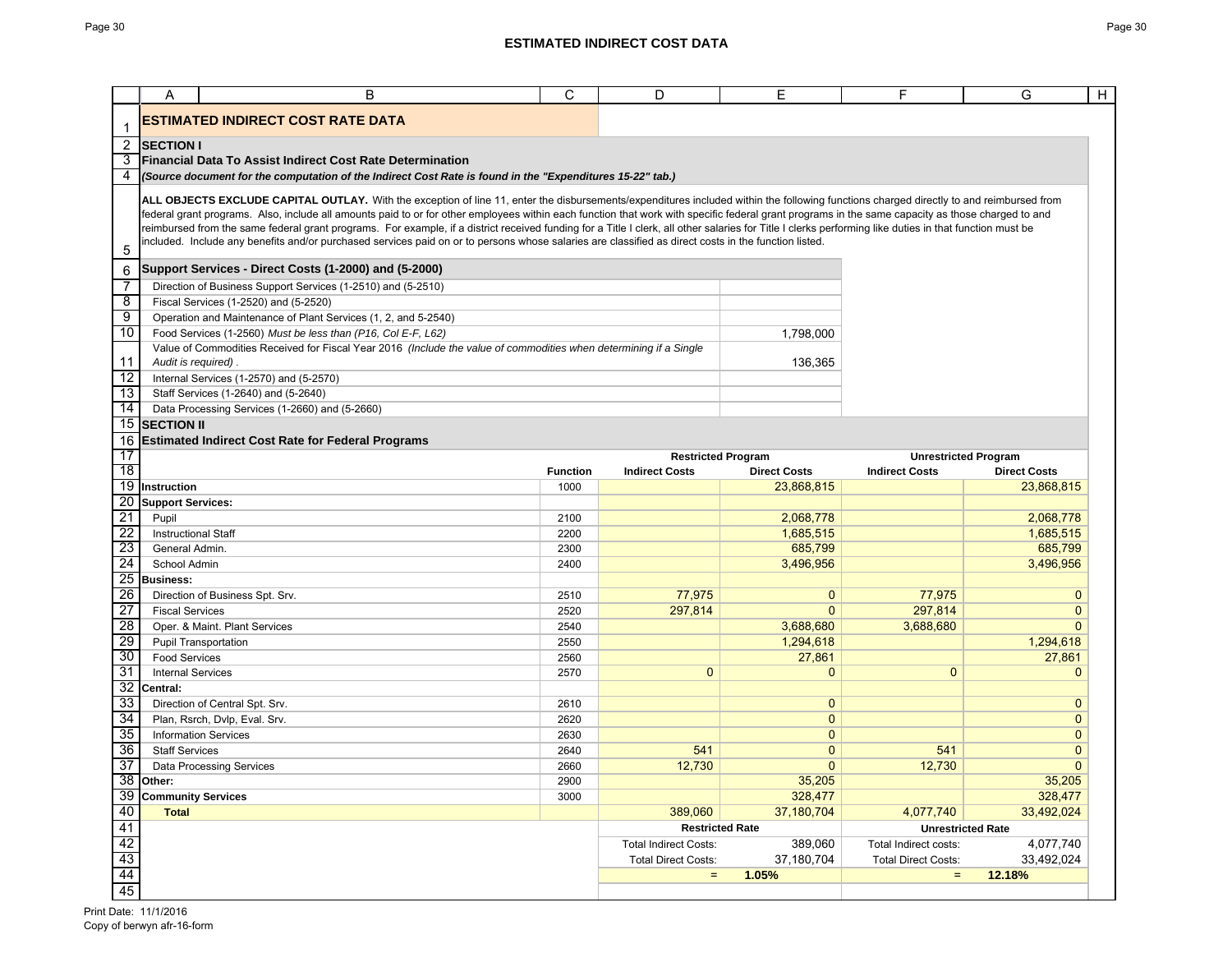| <b>REPORT ON SHARED SERVICES OR OUT!</b><br>1<br>$\overline{2}$<br>School Code, Section 17-1.1 (Public Act 97-<br>Fiscal Year Ending June 30, 2016<br>3<br>Complete the following for attempts to improve fiscal efficiency through shared services or outsourcing in the prior, current and next<br>5<br>0<br>$6\overline{6}$<br>$\mathbf 0$<br>7<br><b>Prior</b><br><b>Current</b><br><b>Next Fiscal Year</b><br>Check if the schedule is not applicable.<br><b>Fiscal Year</b><br><b>Fiscal Year</b><br>8<br>Indicate with an (X) If Deficit Reduction Plan Is Required in the Budget<br>$\Rightarrow$<br>9<br><b>Barriers to</b><br>Service or Function (Check all that apply)<br>Implementation<br>10<br>$\overline{11}$<br>Curriculum Planning<br>$\overline{12}$<br><b>Custodial Services</b><br>$\overline{13}$<br><b>Educational Shared Programs</b><br>14<br><b>Employee Benefits</b><br>X<br>X<br>$\overline{15}$<br><b>Energy Purchasing</b><br>$\overline{16}$<br><b>Food Services</b><br>$\overline{17}$<br><b>Grant Writing</b><br>18<br><b>Grounds Maintenance Services</b><br>19<br>X<br>X<br>Insurance<br>$\overline{20}$<br><b>Investment Pools</b><br>$\overline{21}$<br><b>Legal Services</b><br>22<br>Maintenance Services<br>$\overline{23}$<br><b>Personnel Recruitment</b><br>24<br>Professional Development<br>X<br>X<br>$\overline{25}$<br><b>Shared Personnel</b><br>$\overline{26}$<br><b>Special Education Cooperatives</b><br>X<br>X<br>27<br>STEM (science, technology, engineering and math) Program Offerings<br>$\overline{28}$<br>Supply & Equipment Purchasing<br>$\overline{29}$<br><b>Technology Services</b><br>30<br>Transportation<br>$\overline{31}$<br><b>Vocational Education Cooperatives</b><br>$\overline{32}$<br>All Other Joint/Cooperative Agreements<br>33<br>Other<br>34<br>35<br>Additional space for Column (D) - Barriers to Implementation:<br>36<br>$\overline{37}$<br>38<br>40<br>Additional space for Column (E) - Name of LEA :<br>41<br>42<br>43 | A | B | C | D |
|----------------------------------------------------------------------------------------------------------------------------------------------------------------------------------------------------------------------------------------------------------------------------------------------------------------------------------------------------------------------------------------------------------------------------------------------------------------------------------------------------------------------------------------------------------------------------------------------------------------------------------------------------------------------------------------------------------------------------------------------------------------------------------------------------------------------------------------------------------------------------------------------------------------------------------------------------------------------------------------------------------------------------------------------------------------------------------------------------------------------------------------------------------------------------------------------------------------------------------------------------------------------------------------------------------------------------------------------------------------------------------------------------------------------------------------------------------------------------------------------------------------------------------------------------------------------------------------------------------------------------------------------------------------------------------------------------------------------------------------------------------------------------------------------------------------------------------------------------------------------------------------------------------------------------------------------------------------------------------------------------------------|---|---|---|---|
|                                                                                                                                                                                                                                                                                                                                                                                                                                                                                                                                                                                                                                                                                                                                                                                                                                                                                                                                                                                                                                                                                                                                                                                                                                                                                                                                                                                                                                                                                                                                                                                                                                                                                                                                                                                                                                                                                                                                                                                                                |   |   |   |   |
|                                                                                                                                                                                                                                                                                                                                                                                                                                                                                                                                                                                                                                                                                                                                                                                                                                                                                                                                                                                                                                                                                                                                                                                                                                                                                                                                                                                                                                                                                                                                                                                                                                                                                                                                                                                                                                                                                                                                                                                                                |   |   |   |   |
|                                                                                                                                                                                                                                                                                                                                                                                                                                                                                                                                                                                                                                                                                                                                                                                                                                                                                                                                                                                                                                                                                                                                                                                                                                                                                                                                                                                                                                                                                                                                                                                                                                                                                                                                                                                                                                                                                                                                                                                                                |   |   |   |   |
|                                                                                                                                                                                                                                                                                                                                                                                                                                                                                                                                                                                                                                                                                                                                                                                                                                                                                                                                                                                                                                                                                                                                                                                                                                                                                                                                                                                                                                                                                                                                                                                                                                                                                                                                                                                                                                                                                                                                                                                                                |   |   |   |   |
|                                                                                                                                                                                                                                                                                                                                                                                                                                                                                                                                                                                                                                                                                                                                                                                                                                                                                                                                                                                                                                                                                                                                                                                                                                                                                                                                                                                                                                                                                                                                                                                                                                                                                                                                                                                                                                                                                                                                                                                                                |   |   |   |   |
|                                                                                                                                                                                                                                                                                                                                                                                                                                                                                                                                                                                                                                                                                                                                                                                                                                                                                                                                                                                                                                                                                                                                                                                                                                                                                                                                                                                                                                                                                                                                                                                                                                                                                                                                                                                                                                                                                                                                                                                                                |   |   |   |   |
|                                                                                                                                                                                                                                                                                                                                                                                                                                                                                                                                                                                                                                                                                                                                                                                                                                                                                                                                                                                                                                                                                                                                                                                                                                                                                                                                                                                                                                                                                                                                                                                                                                                                                                                                                                                                                                                                                                                                                                                                                |   |   |   |   |
|                                                                                                                                                                                                                                                                                                                                                                                                                                                                                                                                                                                                                                                                                                                                                                                                                                                                                                                                                                                                                                                                                                                                                                                                                                                                                                                                                                                                                                                                                                                                                                                                                                                                                                                                                                                                                                                                                                                                                                                                                |   |   |   |   |
|                                                                                                                                                                                                                                                                                                                                                                                                                                                                                                                                                                                                                                                                                                                                                                                                                                                                                                                                                                                                                                                                                                                                                                                                                                                                                                                                                                                                                                                                                                                                                                                                                                                                                                                                                                                                                                                                                                                                                                                                                |   |   |   |   |
|                                                                                                                                                                                                                                                                                                                                                                                                                                                                                                                                                                                                                                                                                                                                                                                                                                                                                                                                                                                                                                                                                                                                                                                                                                                                                                                                                                                                                                                                                                                                                                                                                                                                                                                                                                                                                                                                                                                                                                                                                |   |   |   |   |
|                                                                                                                                                                                                                                                                                                                                                                                                                                                                                                                                                                                                                                                                                                                                                                                                                                                                                                                                                                                                                                                                                                                                                                                                                                                                                                                                                                                                                                                                                                                                                                                                                                                                                                                                                                                                                                                                                                                                                                                                                |   |   |   |   |
|                                                                                                                                                                                                                                                                                                                                                                                                                                                                                                                                                                                                                                                                                                                                                                                                                                                                                                                                                                                                                                                                                                                                                                                                                                                                                                                                                                                                                                                                                                                                                                                                                                                                                                                                                                                                                                                                                                                                                                                                                |   |   |   |   |
|                                                                                                                                                                                                                                                                                                                                                                                                                                                                                                                                                                                                                                                                                                                                                                                                                                                                                                                                                                                                                                                                                                                                                                                                                                                                                                                                                                                                                                                                                                                                                                                                                                                                                                                                                                                                                                                                                                                                                                                                                |   |   |   |   |
|                                                                                                                                                                                                                                                                                                                                                                                                                                                                                                                                                                                                                                                                                                                                                                                                                                                                                                                                                                                                                                                                                                                                                                                                                                                                                                                                                                                                                                                                                                                                                                                                                                                                                                                                                                                                                                                                                                                                                                                                                |   |   |   |   |
|                                                                                                                                                                                                                                                                                                                                                                                                                                                                                                                                                                                                                                                                                                                                                                                                                                                                                                                                                                                                                                                                                                                                                                                                                                                                                                                                                                                                                                                                                                                                                                                                                                                                                                                                                                                                                                                                                                                                                                                                                |   |   |   |   |
|                                                                                                                                                                                                                                                                                                                                                                                                                                                                                                                                                                                                                                                                                                                                                                                                                                                                                                                                                                                                                                                                                                                                                                                                                                                                                                                                                                                                                                                                                                                                                                                                                                                                                                                                                                                                                                                                                                                                                                                                                |   |   |   |   |
|                                                                                                                                                                                                                                                                                                                                                                                                                                                                                                                                                                                                                                                                                                                                                                                                                                                                                                                                                                                                                                                                                                                                                                                                                                                                                                                                                                                                                                                                                                                                                                                                                                                                                                                                                                                                                                                                                                                                                                                                                |   |   |   |   |
|                                                                                                                                                                                                                                                                                                                                                                                                                                                                                                                                                                                                                                                                                                                                                                                                                                                                                                                                                                                                                                                                                                                                                                                                                                                                                                                                                                                                                                                                                                                                                                                                                                                                                                                                                                                                                                                                                                                                                                                                                |   |   |   |   |
|                                                                                                                                                                                                                                                                                                                                                                                                                                                                                                                                                                                                                                                                                                                                                                                                                                                                                                                                                                                                                                                                                                                                                                                                                                                                                                                                                                                                                                                                                                                                                                                                                                                                                                                                                                                                                                                                                                                                                                                                                |   |   |   |   |
|                                                                                                                                                                                                                                                                                                                                                                                                                                                                                                                                                                                                                                                                                                                                                                                                                                                                                                                                                                                                                                                                                                                                                                                                                                                                                                                                                                                                                                                                                                                                                                                                                                                                                                                                                                                                                                                                                                                                                                                                                |   |   |   |   |
|                                                                                                                                                                                                                                                                                                                                                                                                                                                                                                                                                                                                                                                                                                                                                                                                                                                                                                                                                                                                                                                                                                                                                                                                                                                                                                                                                                                                                                                                                                                                                                                                                                                                                                                                                                                                                                                                                                                                                                                                                |   |   |   |   |
|                                                                                                                                                                                                                                                                                                                                                                                                                                                                                                                                                                                                                                                                                                                                                                                                                                                                                                                                                                                                                                                                                                                                                                                                                                                                                                                                                                                                                                                                                                                                                                                                                                                                                                                                                                                                                                                                                                                                                                                                                |   |   |   |   |
|                                                                                                                                                                                                                                                                                                                                                                                                                                                                                                                                                                                                                                                                                                                                                                                                                                                                                                                                                                                                                                                                                                                                                                                                                                                                                                                                                                                                                                                                                                                                                                                                                                                                                                                                                                                                                                                                                                                                                                                                                |   |   |   |   |
|                                                                                                                                                                                                                                                                                                                                                                                                                                                                                                                                                                                                                                                                                                                                                                                                                                                                                                                                                                                                                                                                                                                                                                                                                                                                                                                                                                                                                                                                                                                                                                                                                                                                                                                                                                                                                                                                                                                                                                                                                |   |   |   |   |
|                                                                                                                                                                                                                                                                                                                                                                                                                                                                                                                                                                                                                                                                                                                                                                                                                                                                                                                                                                                                                                                                                                                                                                                                                                                                                                                                                                                                                                                                                                                                                                                                                                                                                                                                                                                                                                                                                                                                                                                                                |   |   |   |   |
|                                                                                                                                                                                                                                                                                                                                                                                                                                                                                                                                                                                                                                                                                                                                                                                                                                                                                                                                                                                                                                                                                                                                                                                                                                                                                                                                                                                                                                                                                                                                                                                                                                                                                                                                                                                                                                                                                                                                                                                                                |   |   |   |   |
|                                                                                                                                                                                                                                                                                                                                                                                                                                                                                                                                                                                                                                                                                                                                                                                                                                                                                                                                                                                                                                                                                                                                                                                                                                                                                                                                                                                                                                                                                                                                                                                                                                                                                                                                                                                                                                                                                                                                                                                                                |   |   |   |   |
|                                                                                                                                                                                                                                                                                                                                                                                                                                                                                                                                                                                                                                                                                                                                                                                                                                                                                                                                                                                                                                                                                                                                                                                                                                                                                                                                                                                                                                                                                                                                                                                                                                                                                                                                                                                                                                                                                                                                                                                                                |   |   |   |   |
|                                                                                                                                                                                                                                                                                                                                                                                                                                                                                                                                                                                                                                                                                                                                                                                                                                                                                                                                                                                                                                                                                                                                                                                                                                                                                                                                                                                                                                                                                                                                                                                                                                                                                                                                                                                                                                                                                                                                                                                                                |   |   |   |   |
|                                                                                                                                                                                                                                                                                                                                                                                                                                                                                                                                                                                                                                                                                                                                                                                                                                                                                                                                                                                                                                                                                                                                                                                                                                                                                                                                                                                                                                                                                                                                                                                                                                                                                                                                                                                                                                                                                                                                                                                                                |   |   |   |   |
|                                                                                                                                                                                                                                                                                                                                                                                                                                                                                                                                                                                                                                                                                                                                                                                                                                                                                                                                                                                                                                                                                                                                                                                                                                                                                                                                                                                                                                                                                                                                                                                                                                                                                                                                                                                                                                                                                                                                                                                                                |   |   |   |   |
|                                                                                                                                                                                                                                                                                                                                                                                                                                                                                                                                                                                                                                                                                                                                                                                                                                                                                                                                                                                                                                                                                                                                                                                                                                                                                                                                                                                                                                                                                                                                                                                                                                                                                                                                                                                                                                                                                                                                                                                                                |   |   |   |   |
|                                                                                                                                                                                                                                                                                                                                                                                                                                                                                                                                                                                                                                                                                                                                                                                                                                                                                                                                                                                                                                                                                                                                                                                                                                                                                                                                                                                                                                                                                                                                                                                                                                                                                                                                                                                                                                                                                                                                                                                                                |   |   |   |   |
|                                                                                                                                                                                                                                                                                                                                                                                                                                                                                                                                                                                                                                                                                                                                                                                                                                                                                                                                                                                                                                                                                                                                                                                                                                                                                                                                                                                                                                                                                                                                                                                                                                                                                                                                                                                                                                                                                                                                                                                                                |   |   |   |   |
|                                                                                                                                                                                                                                                                                                                                                                                                                                                                                                                                                                                                                                                                                                                                                                                                                                                                                                                                                                                                                                                                                                                                                                                                                                                                                                                                                                                                                                                                                                                                                                                                                                                                                                                                                                                                                                                                                                                                                                                                                |   |   |   |   |
|                                                                                                                                                                                                                                                                                                                                                                                                                                                                                                                                                                                                                                                                                                                                                                                                                                                                                                                                                                                                                                                                                                                                                                                                                                                                                                                                                                                                                                                                                                                                                                                                                                                                                                                                                                                                                                                                                                                                                                                                                |   |   |   |   |
|                                                                                                                                                                                                                                                                                                                                                                                                                                                                                                                                                                                                                                                                                                                                                                                                                                                                                                                                                                                                                                                                                                                                                                                                                                                                                                                                                                                                                                                                                                                                                                                                                                                                                                                                                                                                                                                                                                                                                                                                                |   |   |   |   |
|                                                                                                                                                                                                                                                                                                                                                                                                                                                                                                                                                                                                                                                                                                                                                                                                                                                                                                                                                                                                                                                                                                                                                                                                                                                                                                                                                                                                                                                                                                                                                                                                                                                                                                                                                                                                                                                                                                                                                                                                                |   |   |   |   |
|                                                                                                                                                                                                                                                                                                                                                                                                                                                                                                                                                                                                                                                                                                                                                                                                                                                                                                                                                                                                                                                                                                                                                                                                                                                                                                                                                                                                                                                                                                                                                                                                                                                                                                                                                                                                                                                                                                                                                                                                                |   |   |   |   |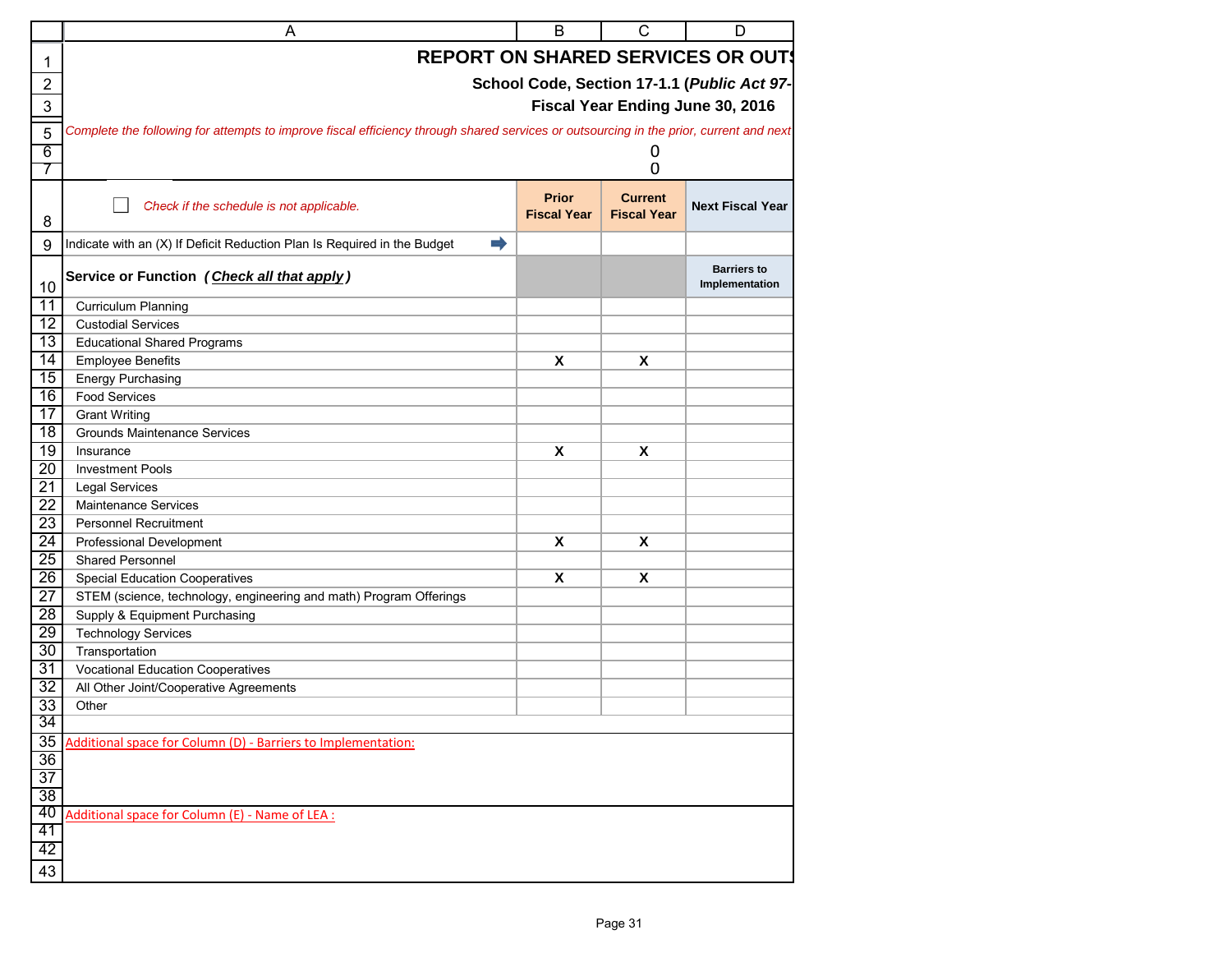|                       | E                                                                       | F | G |
|-----------------------|-------------------------------------------------------------------------|---|---|
| $\mathbf{1}$          | <b>SOURCING</b>                                                         |   |   |
| $\overline{2}$        | 0357)                                                                   |   |   |
| 3                     |                                                                         |   |   |
|                       |                                                                         |   |   |
| 5                     | fiscal years.                                                           |   |   |
| 6                     |                                                                         |   |   |
| 7                     |                                                                         |   |   |
|                       | Name of the Local Education Agency (LEA) Participating in the Joint     |   |   |
| 8                     | Agreement, Cooperative or Shared Service.                               |   |   |
| 9                     |                                                                         |   |   |
|                       |                                                                         |   |   |
| 10                    | (Limit text to 200 characters, for additional space use line 33 and 38) |   |   |
| $\overline{11}$       |                                                                         |   |   |
| $\overline{12}$       |                                                                         |   |   |
| 13                    |                                                                         |   |   |
| 14<br>15              | <b>SELF and SSCIP Cooperatives</b>                                      |   |   |
| 16                    |                                                                         |   |   |
| $\overline{17}$       |                                                                         |   |   |
| $\overline{18}$       |                                                                         |   |   |
| 19                    | <b>Education Benefits Cooperative</b>                                   |   |   |
| 20                    |                                                                         |   |   |
| $\overline{21}$       |                                                                         |   |   |
| $\overline{22}$<br>23 |                                                                         |   |   |
| $\overline{24}$       | Apple Professional Development                                          |   |   |
| 25                    |                                                                         |   |   |
| $\overline{26}$       | Federation of Districts for Special Education                           |   |   |
| 27                    |                                                                         |   |   |
| 28                    |                                                                         |   |   |
| 29<br>30              |                                                                         |   |   |
| 31                    |                                                                         |   |   |
| $\overline{32}$       |                                                                         |   |   |
| 33                    |                                                                         |   |   |
| 34                    |                                                                         |   |   |
| 35                    |                                                                         |   |   |
| 36                    |                                                                         |   |   |
| $\overline{37}$<br>38 |                                                                         |   |   |
| 40                    |                                                                         |   |   |
| 41                    |                                                                         |   |   |
| 42                    |                                                                         |   |   |
| 43                    |                                                                         |   |   |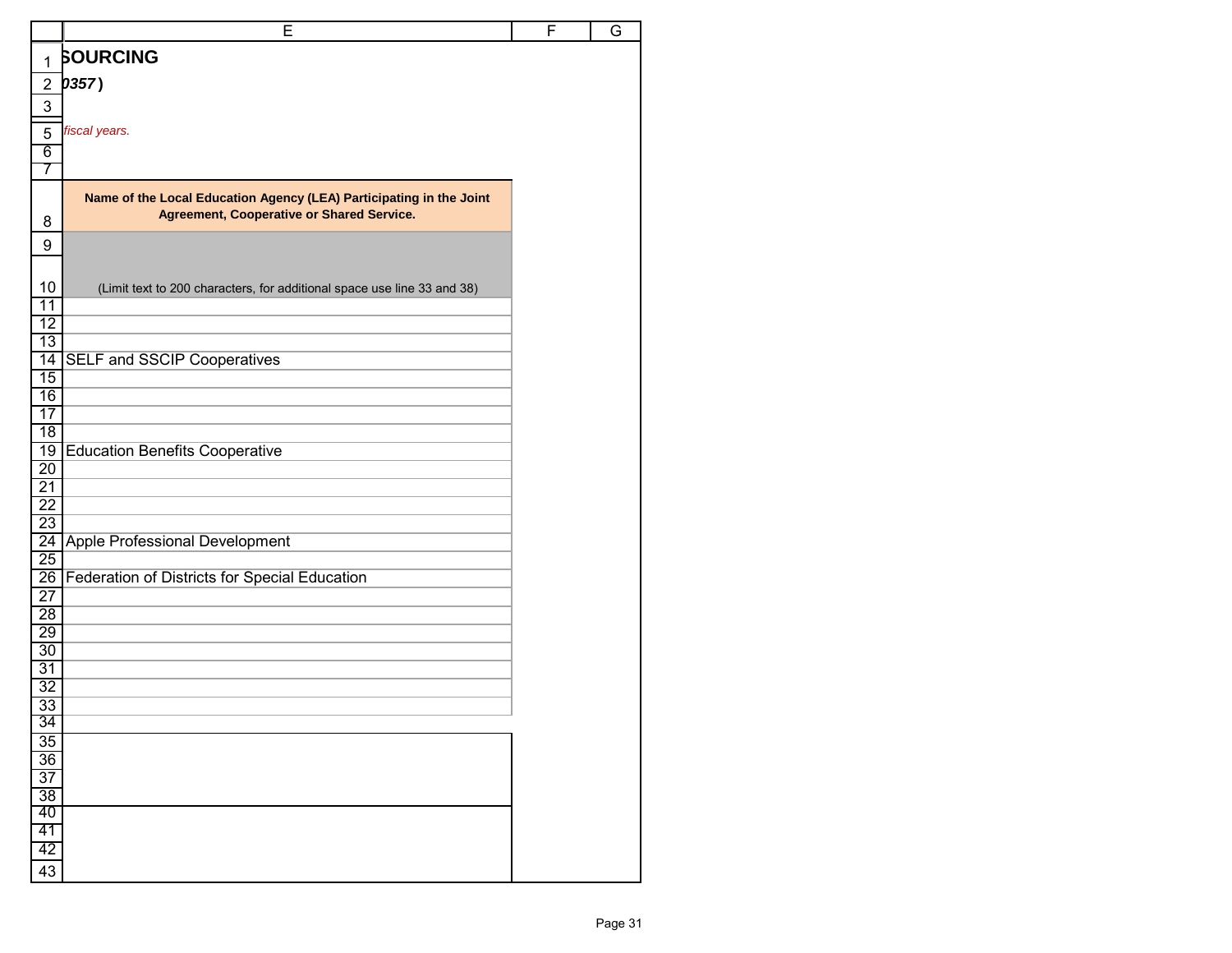#### **ILLINOIS STATE BOARD OF EDUCATION**School Business Services Division (N-330) 100 North First Street Springfield, IL 62777-0001

School District Name:

|                                                                                                        |               |                         |                                                    |              | 0011001 District Harric. |                                                |                |  |  |
|--------------------------------------------------------------------------------------------------------|---------------|-------------------------|----------------------------------------------------|--------------|--------------------------|------------------------------------------------|----------------|--|--|
| (Section 17-1.5 of the School Code)                                                                    |               |                         |                                                    |              | <b>RCDT Number:</b>      | 06-016-1000-02                                 |                |  |  |
|                                                                                                        |               |                         |                                                    |              |                          |                                                |                |  |  |
|                                                                                                        |               |                         | Actual Expenditures, Fiscal Year 2016              |              |                          | <b>Budgeted Expenditures, Fiscal Year 2017</b> |                |  |  |
|                                                                                                        |               | (10)                    | (20)                                               |              | (10)                     | (20)                                           |                |  |  |
| <b>Description</b>                                                                                     | Funct.<br>No. | <b>Educational Fund</b> | <b>Operations &amp;</b><br><b>Maintenance Fund</b> | Total        | <b>Educational Fund</b>  | Operations &<br><b>Maintenance Fund</b>        | <b>Total</b>   |  |  |
| . Executive Administration Services                                                                    | 2320          | 377,705                 |                                                    | 377,705      | 339,538                  |                                                | 339,538        |  |  |
| 2. Special Area Administration Services                                                                | 2330          |                         |                                                    | $\mathbf{0}$ |                          |                                                | 0              |  |  |
| 3. Other Support Services - School Administration                                                      | 2490          |                         |                                                    | $\mathbf{0}$ |                          |                                                | 0              |  |  |
| 4. Direction of Business Support Services                                                              | 2510          | 77,975                  | $\Omega$                                           | 77,975       | 80,600                   |                                                | 80,600         |  |  |
| 5. Internal Services                                                                                   | 2570          |                         |                                                    | $\mathbf{0}$ |                          |                                                | 0 <sup>1</sup> |  |  |
| 6. Direction of Central Support Services                                                               | 2610          |                         |                                                    | $\mathbf 0$  |                          |                                                | 0 <sup>1</sup> |  |  |
| 7. Deduct - Early Retirement or other pension obligations required<br>by state law and included above. |               |                         |                                                    | 0            |                          |                                                | 0              |  |  |
| 8. Totals                                                                                              |               | 455,680                 | $\mathbf{0}$                                       | 455,680      | 420,138                  | $\mathbf{0}$                                   | 420,138        |  |  |
| Percent Increase (Decrease) for FY2017 (Budgeted) over<br>9.<br>FY2016 (Actual)                        |               |                         |                                                    |              |                          |                                                | $-8%$          |  |  |

## **CERTIFICATION**

I certify that the amounts shown above as "Actual Expenditures, Fiscal Year 2016" agree with the amounts on the district's Annual Financial Report for Fiscal Year 2016. I also certify that the amounts shown above as "Budgeted Expenditures, Fiscal Year 2017" agree with the amounts on the budget adopted by the Board of Education.

*Signature of Superintendent*

**LIMITATION OF ADMINISTRATIVE COSTS WORKSHEET**

*Date*

*Contact Name*

*Contact Telephone Number*

*If line 9 is greater than 5% please check one box below.*

The District is ranked by ISBE in the lowest 25th percentile of like districts in administrative expenditures per student (4th quartile) and will waive the limitation by board action, subsequent to a public hearing. Waiver resolution must be adopted no later than June 30.

The district is unable to waive the limitation by board action and will be requesting a waiver from the General Assembly pursuant to the procedures in Chapter 105 ILCS 5/2-3.25g. Waiver applications must be postmarked by August 12, 2016 to ensure inclusion in the Fall 2016 report, postmarked by January 13, 2017 to ensure inclusion in the Spring 2017 report, or postmarked by August 11, 2017 to ensure inclusion in the Fall 2017 report. Information on the waiver process can be found at www.isbe.net/isbewaivers/default.htm.

The district will amend their budget to become in compliance with the limitation. Budget amendments must be adopted no later than June 30.

BERWYN SOUTH SCHOOL DISTRICT 1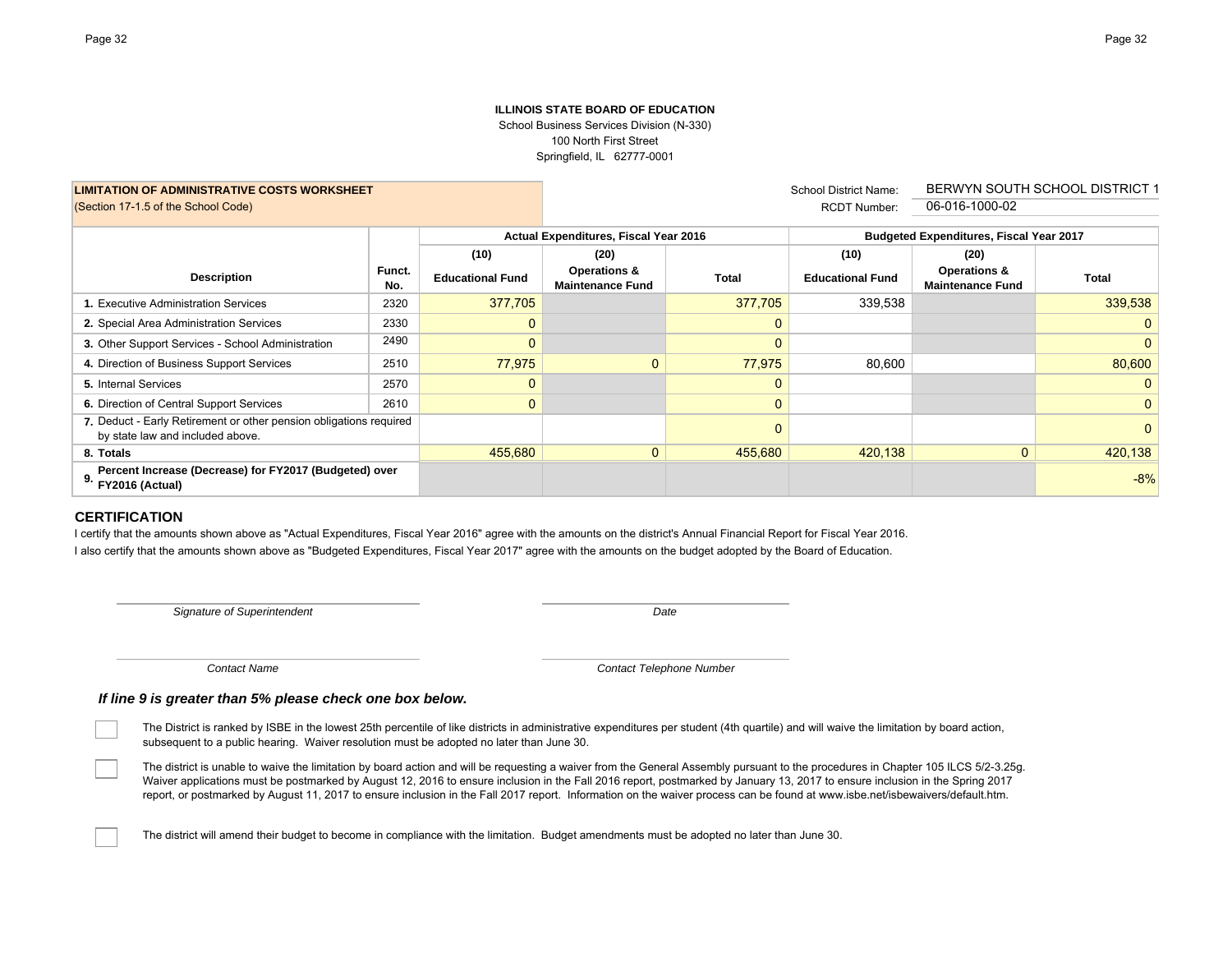**This page is provided for detailed itemizations as requested within the body of the report.** Type Below.

1. P 25, District retired compensated absences of \$423,050 during the year and issued \$399,963 during the year.

2. P 25, District issued \$687,961 of capital lease additions and retired \$1,116,082 of capital lease obligations during year.

3. The District paid \$7,299 of GSA for special education instruction function 10-1200-100-3001.

4.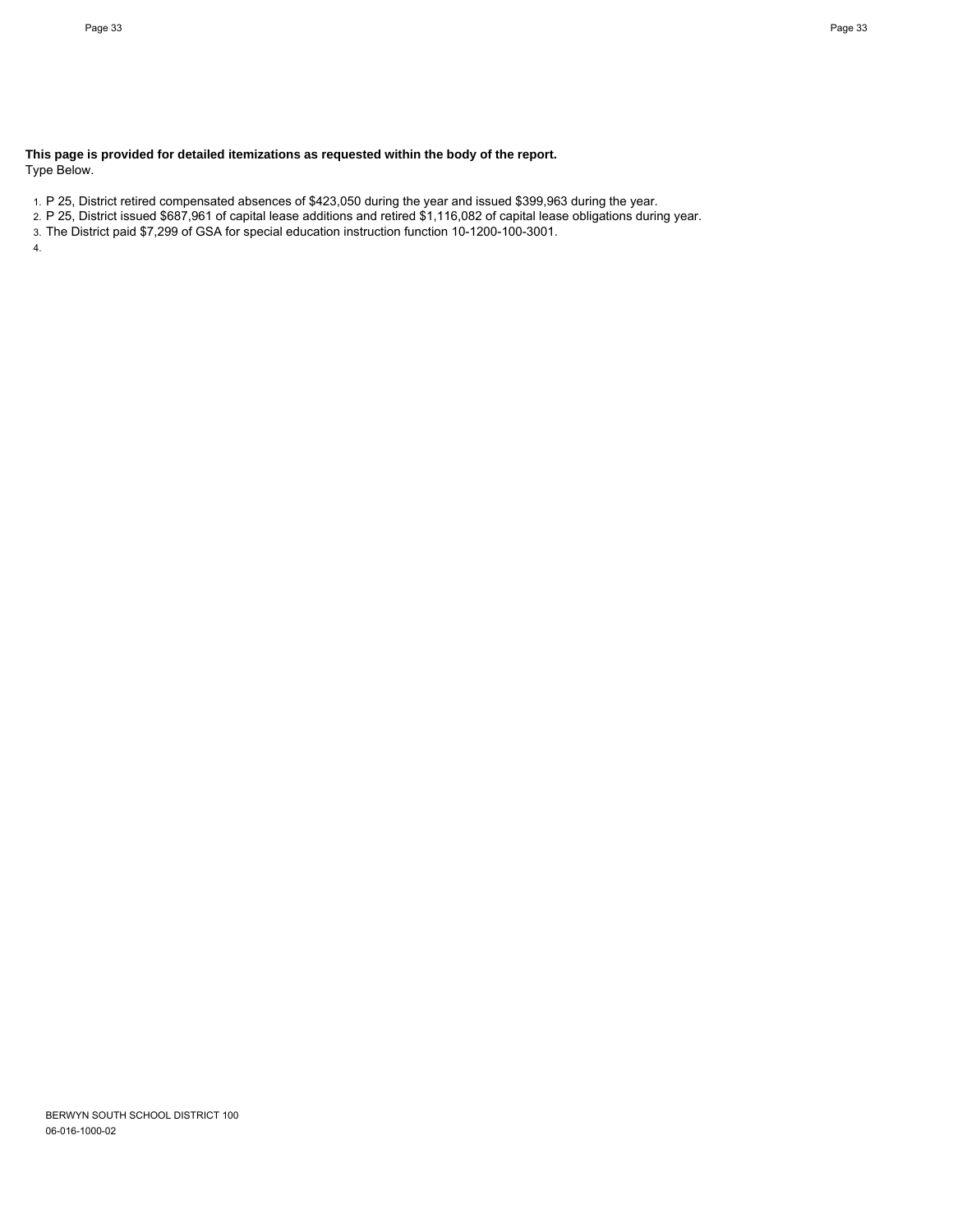#### Reference Pages.

- $1$  Do not enter negative numbers. Reports with negative numbers will be returned for correction.
- 2 GASB Statement No. 24; Accounting and Financial Reporting for Certain Grants and Other Financial Assistance. The "On Behalf of" Payments should only be reflected
- on this page.
- <sup>3</sup> Equals Line 8 minus Line 17
- <sup>4</sup> May require notification to the county clerk to abate an equal amount from taxes next extended. Refer to Section 17-2.11 for the applicable provisions and other "limited" transfer authority to O&M through June 30, 2013
- <sup>5</sup> Requires notification to the county clerk to abate an equal amount from taxes next extended. See Section 10-22.14
- $6$  Use of proceeds from the sale of school sites buildings, or other real estate is limited. See Sections 5-22 and 10-22.8 of the School Code.
- <sup>7</sup> Include revenue accounts 1110 through 1115, 1117, 1118 & 1120. Include taxes for bonds sold that are in addition to those identified separately.
- 8 Educational Fund (10) Computer Technology only.
- 9 Corporate personal property replacement tax revenue must be first applied to the Municipal Retirement/Social Security Fund to replace tax revenue lost due to th abolition of the corporate personal property tax (30 ILCS 115/12). This provision does not apply to taxes levied for Medicare-Only purposes.
- 10 Include only tuition payments made to private facilities. See Function 4200 or 4400 for public facility disbursements/expenditures.
- 11 Payment towards the retirement of lease/purchase agreements or bonded/other indebtedness principal only) otherwise reported within the func-e.g. alternate revenue bonds( Describe & Itemize).
- 12 Only abolishment of Working Cash Fund must transfer its funds directly to the Educational Fund upon adoption of a resolution and at the close of the current school Year (see 105 ILCS 5/20-8 for further explanation)

Only abatement of working cash fund can transfer its funds to any fund in most need of money (see 105 ILCS 5/20-10 for further explanation)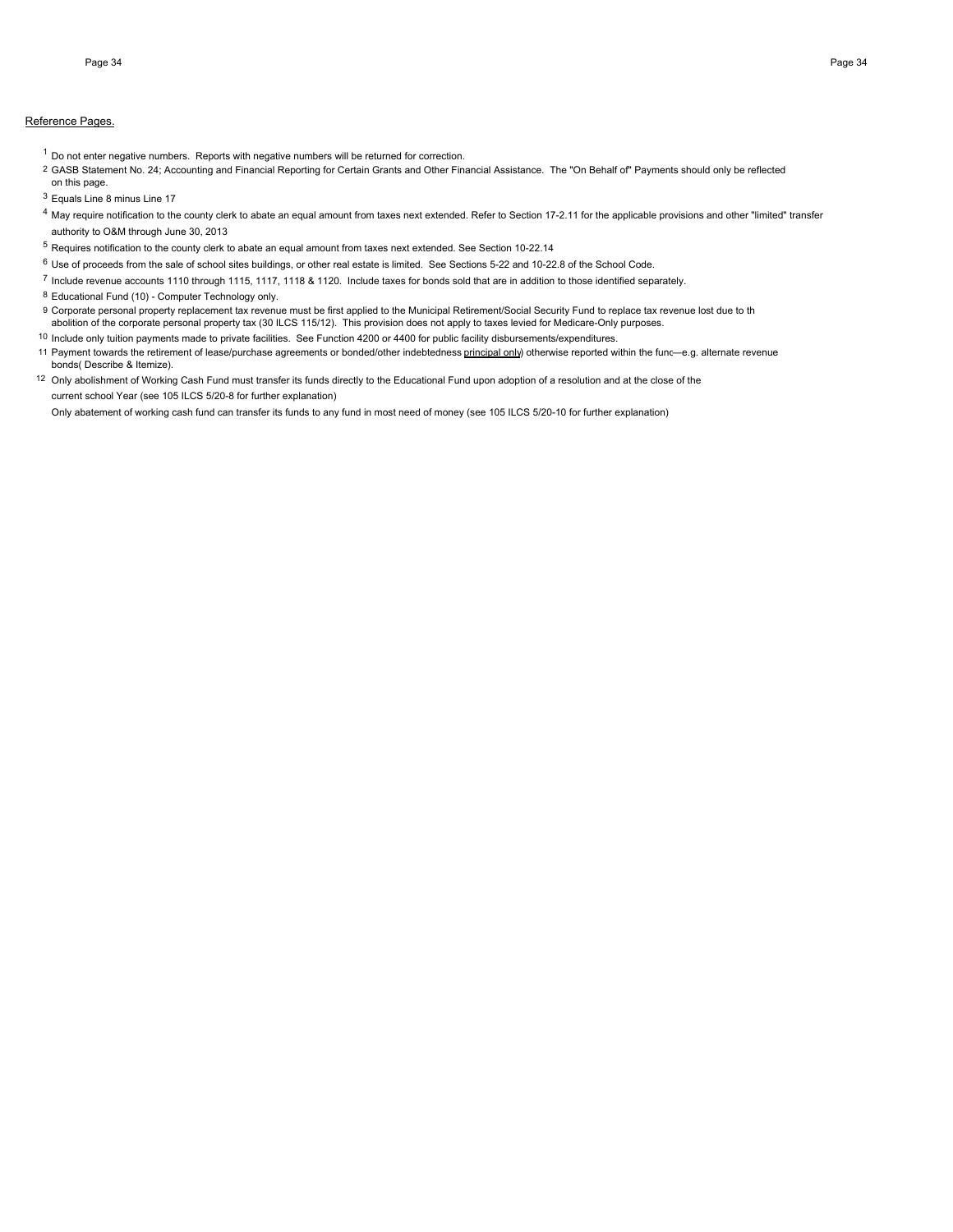## *[Please insert files above]*

**Instructions to insert word doc or pdf files:** Choose: **Insert** - Select: **Object** - Select **Create New** tab - Select file type **Adobe Acrobat or Microsoft Word Document** - Select **Create from File** tab - Select **Browse** - Select **file that you want to embed** - Check **Display as icon** - Select **OK**.

If you have trouble inserting pdf files it is because you do not have the Adobe program.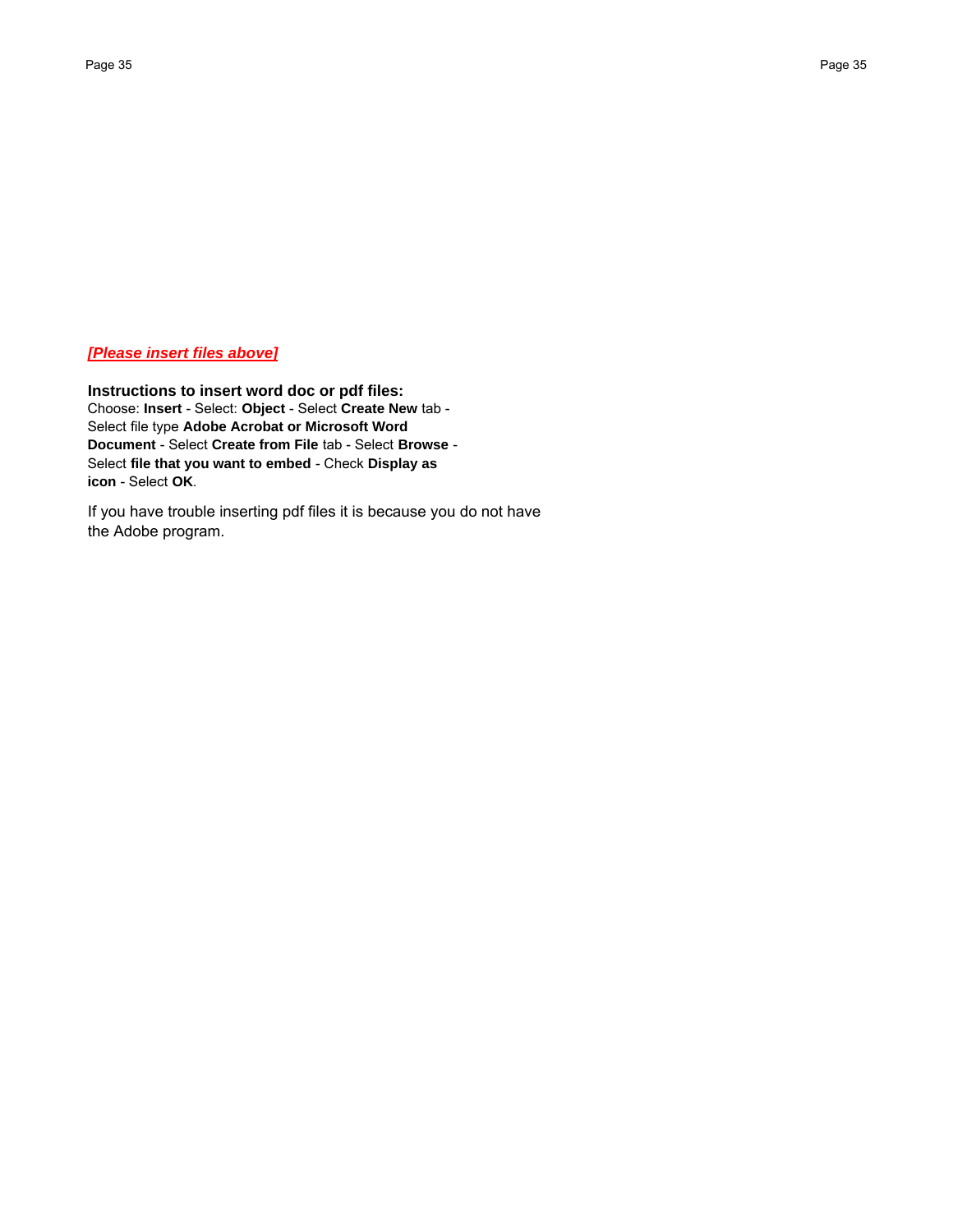|                | A                                                                                                                                                                                                                                                                                                                                                                                                                                                                                                                                                                                                                                   | B                                                                 | C                                         | D                                                                         | F            | F.          | G |  |  |
|----------------|-------------------------------------------------------------------------------------------------------------------------------------------------------------------------------------------------------------------------------------------------------------------------------------------------------------------------------------------------------------------------------------------------------------------------------------------------------------------------------------------------------------------------------------------------------------------------------------------------------------------------------------|-------------------------------------------------------------------|-------------------------------------------|---------------------------------------------------------------------------|--------------|-------------|---|--|--|
|                | DEFICIT ANNUAL FINANCIAL REPORT (AFR) SUMMARY INFORMATION<br>New Provisions in the School Code, Section 17-1 (105 ILCS 5/17-1)                                                                                                                                                                                                                                                                                                                                                                                                                                                                                                      |                                                                   |                                           |                                                                           |              |             |   |  |  |
| $\overline{2}$ | Instructions: If the Annual Financial Report (AFR) reflects that a "deficit reduction plan" is required as calculated below, then the school district is to complete the "deficit<br>reduction plan" in the annual budget and submit the plan to Illinois State Board of Education (ISBE) within 30 days after accepting the audit report. This may require the FY2017<br>annual budget to be amended to include a "deficit reduction plan" and narrative.                                                                                                                                                                          |                                                                   |                                           |                                                                           |              |             |   |  |  |
| 3              | The "deficit reduction plan" is developed using ISBE guidelines and format in the School District Budget Form 50-36. A plan is required when the operating funds listed below<br>result in direct revenues (line 7) being less than direct expenditures (line 8) by an amount equal to or greater than one-third (1/3) of the ending fund balance (line 10). That is, if the<br>ending fund balance is less than three times the deficit spending, the district must adopt and submit an original budget/amended budget with ISBE that provides a "deficit reduction<br>plan" to balance the shortfall within the next three years. |                                                                   |                                           |                                                                           |              |             |   |  |  |
|                | DEFICIT AFR SUMMARY INFORMATION - Operating Funds Only<br>(All AFR pages must be completed to generate the following calculation)                                                                                                                                                                                                                                                                                                                                                                                                                                                                                                   |                                                                   |                                           |                                                                           |              |             |   |  |  |
| 5              | <b>Description</b>                                                                                                                                                                                                                                                                                                                                                                                                                                                                                                                                                                                                                  | <b>OPERATIONS &amp;</b><br><b>MAINTENANCE</b><br><b>FUND (20)</b> | <b>TRANSPORTATION</b><br><b>FUND (40)</b> | <b>WORKING CASH</b><br><b>FUND (70)</b>                                   | <b>TOTAL</b> |             |   |  |  |
| $6\,$          | <b>Direct Revenues</b>                                                                                                                                                                                                                                                                                                                                                                                                                                                                                                                                                                                                              | 33,687,094                                                        | 2,401,758                                 | 904,491                                                                   | 18,059       | 37,011,402  |   |  |  |
| $\overline{7}$ | <b>Direct Expenditures</b>                                                                                                                                                                                                                                                                                                                                                                                                                                                                                                                                                                                                          | 34,697,784                                                        | 3.663.777                                 | 1,271,525                                                                 |              | 39,633,086  |   |  |  |
| 8              | <b>Difference</b>                                                                                                                                                                                                                                                                                                                                                                                                                                                                                                                                                                                                                   | (1,010,690)                                                       | (1,262,019)                               | (367,034)                                                                 | 18.059       | (2,621,684) |   |  |  |
| 9              | Fund Balance - June 30, 2016                                                                                                                                                                                                                                                                                                                                                                                                                                                                                                                                                                                                        | 2.542.141                                                         | 872.529                                   | 245.084                                                                   | 3.526.051    | 7,185,805   |   |  |  |
| 10             |                                                                                                                                                                                                                                                                                                                                                                                                                                                                                                                                                                                                                                     |                                                                   |                                           | Unbalanced - a "deficit reduction plan" and narrative must be adopted and |              |             |   |  |  |
| 11             | submitted to ISBE with the FY2015 School District Budget Form 50-36. This<br>plan must result in a balanced operating budget within three years as                                                                                                                                                                                                                                                                                                                                                                                                                                                                                  |                                                                   |                                           |                                                                           |              |             |   |  |  |
| 12             |                                                                                                                                                                                                                                                                                                                                                                                                                                                                                                                                                                                                                                     |                                                                   |                                           | adopted by the local board of education. (See the School District Budget  |              |             |   |  |  |
| 13             |                                                                                                                                                                                                                                                                                                                                                                                                                                                                                                                                                                                                                                     |                                                                   |                                           | Form 50-36 - Tab: Deficit BudgetSum Calc 20)                              |              |             |   |  |  |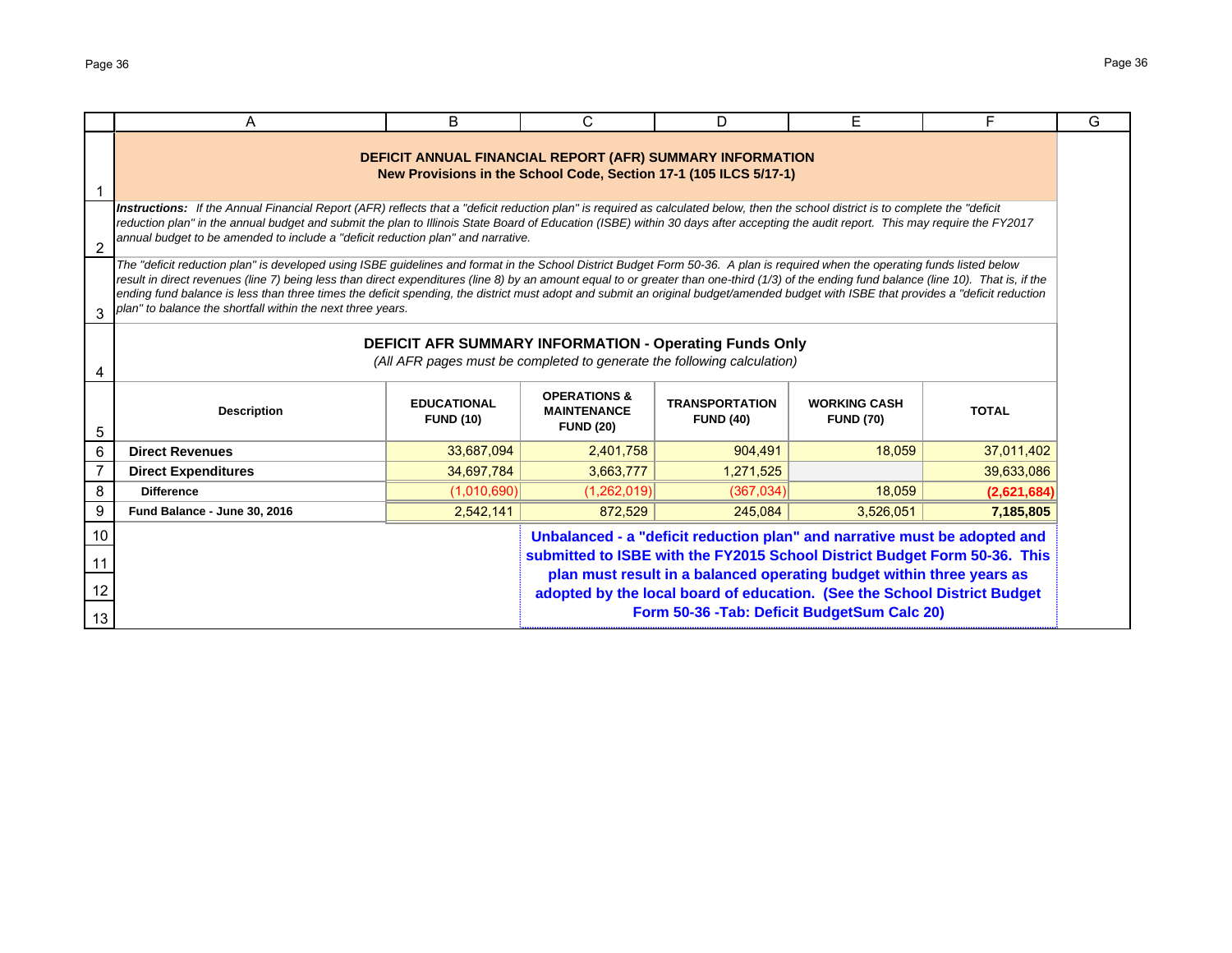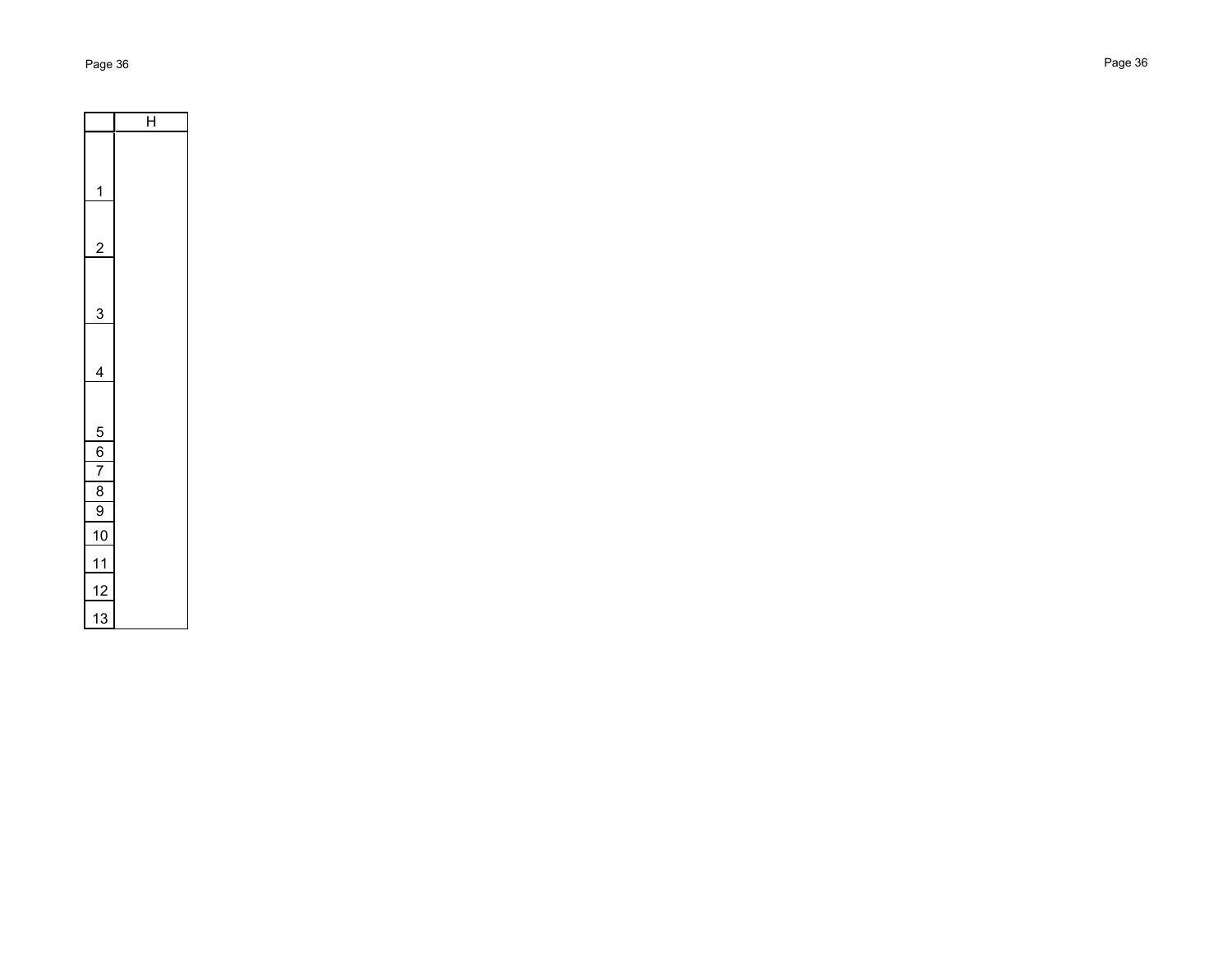| <b>Audit Checklist</b>                                                                                                                                                                                                                                                                                                                                                                                                                                |                                     |  |  |  |  |  |
|-------------------------------------------------------------------------------------------------------------------------------------------------------------------------------------------------------------------------------------------------------------------------------------------------------------------------------------------------------------------------------------------------------------------------------------------------------|-------------------------------------|--|--|--|--|--|
| All entries must balance within the individual fund statements and schedules as instructed below.<br>Any error messages left unresolved below, will be returned to the school district/joint agreement.                                                                                                                                                                                                                                               |                                     |  |  |  |  |  |
|                                                                                                                                                                                                                                                                                                                                                                                                                                                       |                                     |  |  |  |  |  |
| 1. The auditor's Opinion and Notes to the Financial Statements are embedded in the "Opinion-Notes 34" tab.                                                                                                                                                                                                                                                                                                                                            |                                     |  |  |  |  |  |
| 2. Student Activity Funds, Convenience Accounts, and other agency funds are included, if applicable.                                                                                                                                                                                                                                                                                                                                                  |                                     |  |  |  |  |  |
| 3. All audit questions on page 2 are answered appropriatly by checking all that apply. This page must also be certified with the signature of the CPA firm. Comments and<br>explanations are included for all checked items at the bottom of page 2.                                                                                                                                                                                                  |                                     |  |  |  |  |  |
| 4. All <b>Other</b> accounts and functions labeled "(describe & itemize) are properly noted on the "Itemization 32" tab.                                                                                                                                                                                                                                                                                                                              |                                     |  |  |  |  |  |
| 5. In all funds, Function No. 2900 does not include Worker's Compensation or Unemployment Insurance.                                                                                                                                                                                                                                                                                                                                                  |                                     |  |  |  |  |  |
| 6. Tuition paid to another school district or to a joint agreement (in state) is coded to Function 4200, and Other Objects (600).                                                                                                                                                                                                                                                                                                                     |                                     |  |  |  |  |  |
| 7. Business Manager/Bookkeeper Costs are charged to the proper Function (No. 2510/2520).                                                                                                                                                                                                                                                                                                                                                              |                                     |  |  |  |  |  |
| 8. If district is subject to PTELL on tab "Aud Quest 2", line 21 be sure to check the box and enter the effective date.<br>9. All entries were entered to the nearest whole dollar amount.                                                                                                                                                                                                                                                            |                                     |  |  |  |  |  |
| <b>Balancing Schedule</b><br><b>Check this Section for Error Messages</b><br>The following assures that various entries are in balance. Any out of balance condition is followed by an error message in RED and must be resolved before submitting<br>to ISBE. One or more errors detected may cause this AFR to be returned for corrections and resubmission. If impossible for entries to balance please explain on the<br><i>itemization page.</i> |                                     |  |  |  |  |  |
| Description:<br>1. Cover Page: The Accounting Basis must be Cash or Accrual.                                                                                                                                                                                                                                                                                                                                                                          | <b>Error Message</b>                |  |  |  |  |  |
| 2. The Single Audit related documents must be completed and attached.                                                                                                                                                                                                                                                                                                                                                                                 |                                     |  |  |  |  |  |
| What Basis of Accounting is used?                                                                                                                                                                                                                                                                                                                                                                                                                     | <b>ACCRUAL</b>                      |  |  |  |  |  |
| Accounting for late payments (Audit Questionnaire Section D)<br>Are Federal Expenditures greater than \$750,000?                                                                                                                                                                                                                                                                                                                                      | OK<br>OK                            |  |  |  |  |  |
| Is all Single Audit information completed and enclosed?                                                                                                                                                                                                                                                                                                                                                                                               | ОΚ                                  |  |  |  |  |  |
| Is Budget Deficit Reduction Plan Required?                                                                                                                                                                                                                                                                                                                                                                                                            | Deficit reduction plan is required. |  |  |  |  |  |
| 3. Page 3: Financial Information must be completed.<br>Section A: Tax rates are not entered in the following format: [1.50 should be .0150]. Please enter with the correct decimal point.                                                                                                                                                                                                                                                             | OK                                  |  |  |  |  |  |
| Section D: Check a or b that agrees with the school district type.                                                                                                                                                                                                                                                                                                                                                                                    | OK                                  |  |  |  |  |  |
| 4. Page 5: Cells C4:L4 Acct 111-115 - Cash Balances cannot be negative.                                                                                                                                                                                                                                                                                                                                                                               |                                     |  |  |  |  |  |
| Fund (10) ED: Cash balances cannot be negative.                                                                                                                                                                                                                                                                                                                                                                                                       | OK<br>OK                            |  |  |  |  |  |
| Fund (20) O&M: Cash balances cannot be negative.<br>Fund (30) DS: Cash balances cannot be negative.                                                                                                                                                                                                                                                                                                                                                   | OK                                  |  |  |  |  |  |
| Fund (40) TR: Cash balances cannot be negative.                                                                                                                                                                                                                                                                                                                                                                                                       | OK                                  |  |  |  |  |  |
| Fund (50) MR/SS: Cash balances cannot be negative.                                                                                                                                                                                                                                                                                                                                                                                                    | OK                                  |  |  |  |  |  |
| Fund (60) CP: Cash balances cannot be negative.<br>Fund (70) WC: Cash balances cannot be negative.                                                                                                                                                                                                                                                                                                                                                    | OK<br>OK                            |  |  |  |  |  |
| Fund (80) Tort: Cash balances cannot be negative.                                                                                                                                                                                                                                                                                                                                                                                                     | OK                                  |  |  |  |  |  |
| Fund (90) FP&S: Cash balances cannot be negative.                                                                                                                                                                                                                                                                                                                                                                                                     | OK                                  |  |  |  |  |  |
| 5. Page 5 & 6: Total Current & Capital Assets must = Total Liabilities & Fund Balance.<br>Fund 10, Cell C13 must = Cell C41.                                                                                                                                                                                                                                                                                                                          | OK                                  |  |  |  |  |  |
| Fund 20, Cell D13 must = Cell D41.                                                                                                                                                                                                                                                                                                                                                                                                                    | OK                                  |  |  |  |  |  |
| Fund 30, Cell E13 must = Cell E41.                                                                                                                                                                                                                                                                                                                                                                                                                    | OK<br>OK                            |  |  |  |  |  |
| Fund 40, Cell F13 must = Cell F41.<br>Fund 50. Cell G13 must = Cell G41.                                                                                                                                                                                                                                                                                                                                                                              | OK                                  |  |  |  |  |  |
| Fund 60, Cell H13 must = Cell H41.                                                                                                                                                                                                                                                                                                                                                                                                                    | OK                                  |  |  |  |  |  |
| Fund 70, Cell I13 must = Cell I41.                                                                                                                                                                                                                                                                                                                                                                                                                    | OK                                  |  |  |  |  |  |
| Fund 80, Cell J13 must = Cell J41.<br>Fund 90, Cell K13 must = Cell K41.                                                                                                                                                                                                                                                                                                                                                                              | OK<br>OK                            |  |  |  |  |  |
| Agency Fund, Cell L13 must = Cell L41.                                                                                                                                                                                                                                                                                                                                                                                                                | OK                                  |  |  |  |  |  |
| General Fixed Assets, Cell M23 must = Cell M41.<br>General Long-Term Debt, Cell N23 must = Cell N41.                                                                                                                                                                                                                                                                                                                                                  | OK                                  |  |  |  |  |  |
| 6. Page 5: Sum of Reserved & Unreserved Fund Balance must = Page 8, Ending Fund Balance.                                                                                                                                                                                                                                                                                                                                                              | OK                                  |  |  |  |  |  |
| Fund 10, Cells C38+C39 must = Cell C81.                                                                                                                                                                                                                                                                                                                                                                                                               | OK                                  |  |  |  |  |  |
| Fund 20, Cells D38+D39 must = Cell D81.<br>Fund 30, Cells E38+E39 must = Cell E81                                                                                                                                                                                                                                                                                                                                                                     | OK<br>OK                            |  |  |  |  |  |
| Fund 40, Cells F38+F39 must = Cell F81.                                                                                                                                                                                                                                                                                                                                                                                                               | OK                                  |  |  |  |  |  |
| Fund 50, Cells G38+G39 must = Cell G81.                                                                                                                                                                                                                                                                                                                                                                                                               | ОΚ                                  |  |  |  |  |  |
| Fund 60, Cells H38+H39 must = Cell H81.                                                                                                                                                                                                                                                                                                                                                                                                               | OK<br>ОΚ                            |  |  |  |  |  |
| Fund 70, Cells I38+I39 must = Cell I81.<br>Fund 80, Cells J38+J39 must = Cell J81.                                                                                                                                                                                                                                                                                                                                                                    | OK                                  |  |  |  |  |  |
| Fund 90, Cells K38+K39 must = Cell K81.                                                                                                                                                                                                                                                                                                                                                                                                               | OK                                  |  |  |  |  |  |
| 8. Page 25: Schedule of Bonds Payable must = Pages 5, 8 & 18: Basic Financial Statements.                                                                                                                                                                                                                                                                                                                                                             |                                     |  |  |  |  |  |
| Note: Explain any unreconcilable differences in the Itemization sheet.<br>Total Long-Term Debt Issued (P25, Cell F49) must = Principal on Long-Term Debt Sold (P8, Cells C33:F33, H33:K33).                                                                                                                                                                                                                                                           | <b>ERROR!</b>                       |  |  |  |  |  |
| Total Long-Term Debt (Principal) Retired (P18, Cells H163) must = Debt Service - Long-Term Debt (Principal) Retired (P25, Cells<br>H49).                                                                                                                                                                                                                                                                                                              | <b>ERROR!</b>                       |  |  |  |  |  |
| 9. Page 7 & 8: Other Sources of Funds (L 24:42) must = Other Uses of Funds (P8, L46:59).<br>Acct 7130 - Transfer Among Funds, Cells C27:K27 must = Acct 8130 Transfer Among Funds, Cells C49:K49                                                                                                                                                                                                                                                      | OK                                  |  |  |  |  |  |
| Acct 7140 - Transfer of Interest, Cells C28:K28 must = Acct 8140 Transfer of Interest, Cells C50:K50.                                                                                                                                                                                                                                                                                                                                                 | OK                                  |  |  |  |  |  |
| Acct 7900 - ISBE Loan Proceeds (Cells C42:K42) must = Acct 8910 - Transfers to Debt Service Fund to Pay Principal on ISBE Loans<br>(Cells C74:K74)                                                                                                                                                                                                                                                                                                    | <b>OK</b>                           |  |  |  |  |  |
| 10. Restricted Local Tax Levies Page 26, Line 25 must = Reserved Fund Balance, Pages 5 & 6, Line 38.                                                                                                                                                                                                                                                                                                                                                  |                                     |  |  |  |  |  |
| Reserved Fund Balance, Page 5, Cells C38:H38 must be => Reserve Fund Balance Cell G25:K25.<br>Unreserved Fund Balance, Page 5, Cells C39:H39 must be > 0                                                                                                                                                                                                                                                                                              | OK<br>OK                            |  |  |  |  |  |
| Page 5: "On behalf" payments to the Educational Fund<br>11.                                                                                                                                                                                                                                                                                                                                                                                           |                                     |  |  |  |  |  |
| Fund (10) ED: Account 3998 must be entered                                                                                                                                                                                                                                                                                                                                                                                                            | ОΚ                                  |  |  |  |  |  |
| 12. Page 28: The 9 Month ADA must be entered on Line 77.<br>13. Page 32: LIMITATION OF ADMINISTRATIVE COST, Budget Information must be completed and submitted to ISBE.                                                                                                                                                                                                                                                                               | OK<br>OK                            |  |  |  |  |  |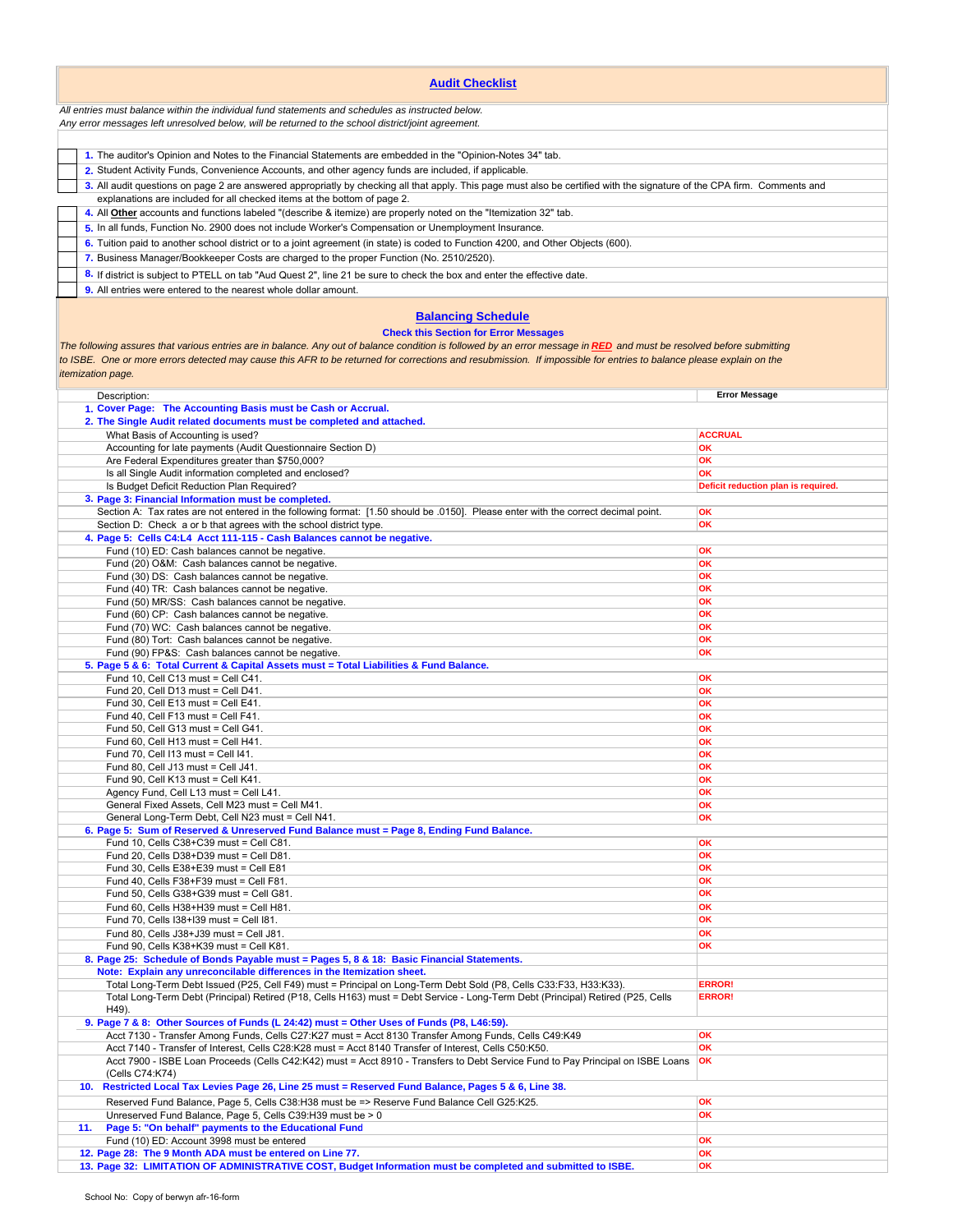| Description:                                        | <b>Error Message</b> |
|-----------------------------------------------------|----------------------|
| 14. Page 31: SHARED OUTSOURCED SERVICES, Completed. |                      |
|                                                     |                      |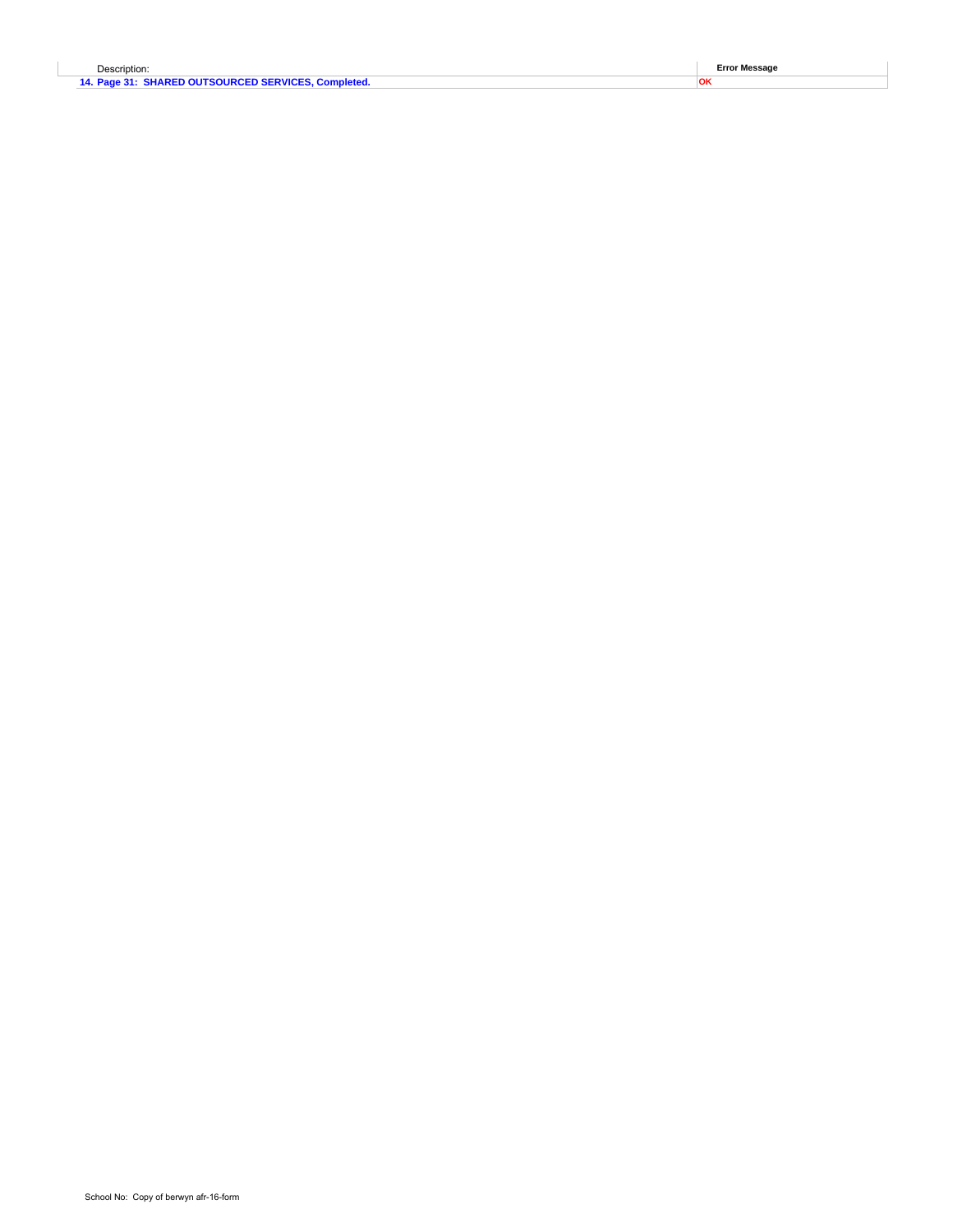## **ANNUAL FEDERAL FINANCIAL COMPLIANCE REPORT (COVER SHEET) DISTRICT/JOINT AGREEMENT Year Ending June 30, 2016**

| IDISTRICT/JOINT AGREEMENT NAME<br><b>RCDT NUMBER</b><br><b>BERWYN SOUTH SCHOOL DISTRIC</b><br>06-016-1000-02 | CPA FIRM 9-DIGIT STATE REGISTRATION NUMBER<br>060-001507                                                 |
|--------------------------------------------------------------------------------------------------------------|----------------------------------------------------------------------------------------------------------|
| ADMINISTRATIVE AGENT IF JOINT AGREEMENT (as applicable)                                                      | NAME AND ADDRESS OF AUDIT FIRM<br><b>GASSENSMITH &amp; ASSOCIATES, LTD</b><br><b>323 SPRINGFIELD AVE</b> |
| ADDRESS OF AUDITED ENTITY                                                                                    | <b>JOLIET</b><br>IL<br>60435                                                                             |
| (Street and/or P.O. Box, City, State, Zip Code)                                                              |                                                                                                          |
|                                                                                                              | jille@gassensmith.com<br>E-MAIL ADDRESS:                                                                 |
| <b>3401 GUNDERSON</b>                                                                                        | NAME OF AUDIT SUPERVISOR                                                                                 |
| <b>BERWYN</b>                                                                                                | <b>JILL E GASSENSMITH</b>                                                                                |
| 60402<br>IL                                                                                                  |                                                                                                          |
|                                                                                                              | <b>CPA FIRM TELEPHONE NUMBER</b><br><b>FAX NUMBER</b>                                                    |
|                                                                                                              | 815-744-6200<br>815-744-3822                                                                             |

## **THE FOLLOWING INFORMATION MUST BE INCLUDED IN THE SINGLE AUDIT REPORT:**

| A copy of the CPA firm's most recent peer review report and acceptance letter has been submitted to                  |
|----------------------------------------------------------------------------------------------------------------------|
| ISBE (either with the audit or under separate cover).                                                                |
| Financial Statements including footnotes Title 2 CFR §200.510 (a)                                                    |
| Schedule of Expenditures of Federal Awards including footnotes Title 2 CFR §200.510 (b)                              |
| Independent Auditor's Report Title 2 CFR §200.515 (a)                                                                |
| Independent Auditor's Report on Compliance and on Internal Control Over Financial Reporting Based on                 |
| an Audit of Financial Statements Performed in Accordance with Government Auditing Standards Title 2 CFR §200.515 (b) |
| Independent Auditor's Report on Compliance with Requirements Applicable to each Major Program                        |
| and Internal Control over Compliance Title 2 CFR § 200.515 (c)                                                       |
| Schedule of Findings and Questioned Costs Title 2 CFR § 200.515 (d) (1) - (3)                                        |
| Summary Schedule of Prior Year Audit Findings Title 2 CFR § 200.511 (b)                                              |
| Corrective Action Plan Title 2 CFR §200.511 (c)                                                                      |
| LOWING INFORMATION IS HIGHLY RECOMMENDED TO BE INCLUDED:                                                             |

# **THE FOLL**

Copy of Federal Data Collection Form Title 2 CFR §200.512 (b)

Copy(ies) of Management Letter(s)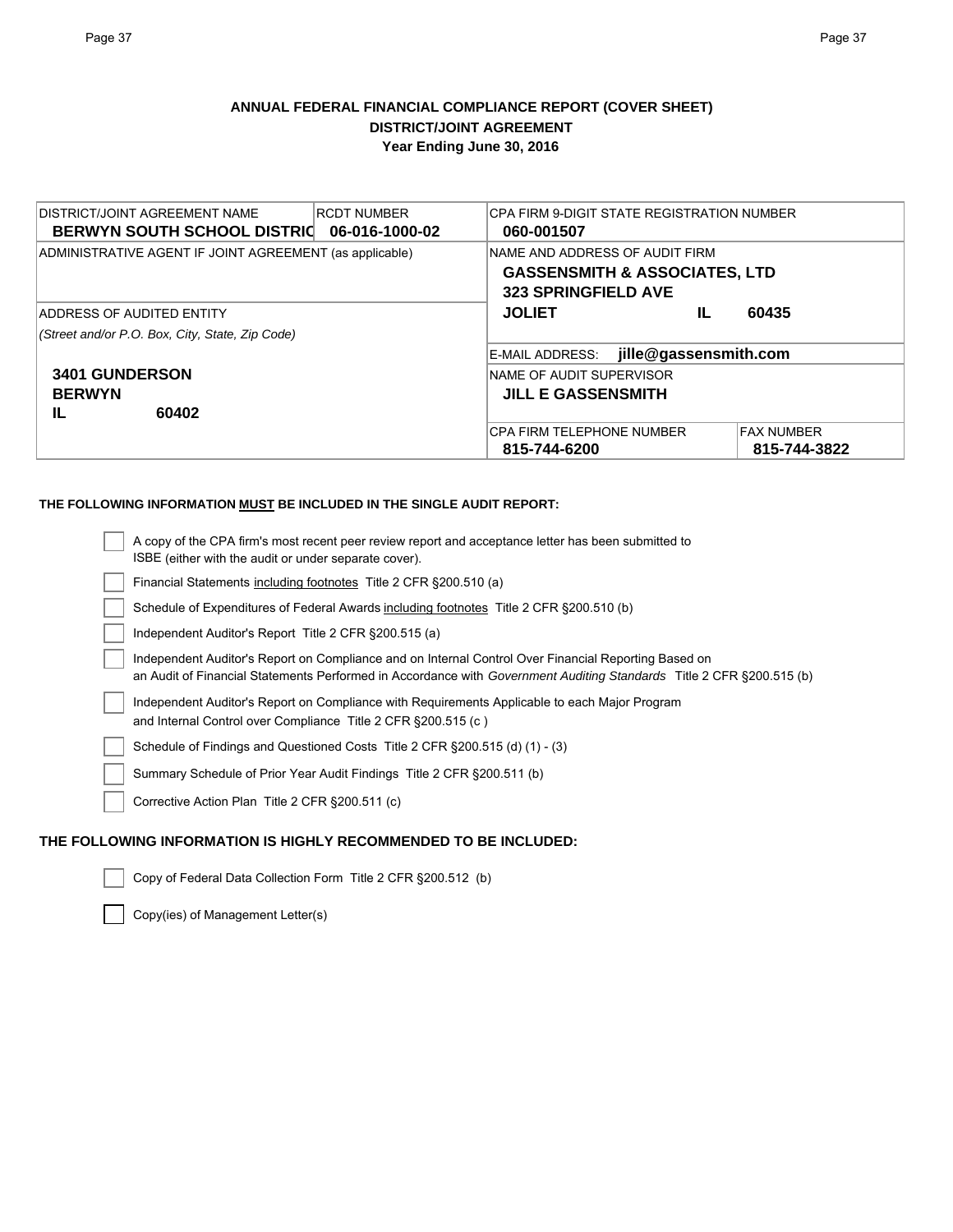## **BERWYN SOUTH SCHOOL DISTRICT 100 06-016-1000-02**

|  | 06-016-1000-02                                                                                                                                                                                                                                                                                                                                                                                                                                                                                                                                                                                                                                                                                                                                                                                                                                              |
|--|-------------------------------------------------------------------------------------------------------------------------------------------------------------------------------------------------------------------------------------------------------------------------------------------------------------------------------------------------------------------------------------------------------------------------------------------------------------------------------------------------------------------------------------------------------------------------------------------------------------------------------------------------------------------------------------------------------------------------------------------------------------------------------------------------------------------------------------------------------------|
|  | SINGLE AUDIT INFORMATION CHECKLIST                                                                                                                                                                                                                                                                                                                                                                                                                                                                                                                                                                                                                                                                                                                                                                                                                          |
|  | The following checklist is OPTIONAL; it is not a required form for completion of Single Audit information. The purpose of the<br>checklist is to assist in determining if appropriate information has been correctly completed within the Annual Financial Report (AFR).<br>This is not a complete listing of all Single Audit requirements, but highlights some of the more common errors found during ISBE reviews.                                                                                                                                                                                                                                                                                                                                                                                                                                       |
|  | <b>GENERAL INFORMATION</b>                                                                                                                                                                                                                                                                                                                                                                                                                                                                                                                                                                                                                                                                                                                                                                                                                                  |
|  | 1. Signed copies of audit opinion letters have been included with audit package submitted to ISBE.<br>2. All opinion letters use the most current audit language and formatting as mandated in SAS 115/SAS 117 and other pronouncements.<br>3. ALL Single Audit forms within the AFR Excel workbook have been completed, where appropriate.<br>- For those forms that are not applicable, "N/A" or similar language has been indicated.                                                                                                                                                                                                                                                                                                                                                                                                                     |
|  | 4. ALL Federal revenues reported in FRIS Report 0053 (Summary of Payments) are accounted for in the Schedule of Expenditures of<br>Federal Awards (SEFA).<br>Programs funded through ARRA are identified separately in SEFA                                                                                                                                                                                                                                                                                                                                                                                                                                                                                                                                                                                                                                 |
|  | 5. Federal revenues reported on the AFR reconcile to Federal revenues reported on the SEFA.<br>- Verify or reconcile on reconciliation worksheet.                                                                                                                                                                                                                                                                                                                                                                                                                                                                                                                                                                                                                                                                                                           |
|  | 6. The total value of non-cash COMMODITIES has been included within the AFR on the INDIRECT COSTS page (ICR Computation 30) on Line 11.<br>It should not be included in the Statement of Revenues Received (REVENUES 9-14) within the AFR Accounts 4210 - 4299.<br>Those accounts are specific cash programs, not non-cash assistance such as <b>COMMODITIES.</b>                                                                                                                                                                                                                                                                                                                                                                                                                                                                                           |
|  | 7. Complete audit package (Data Collection Form, audit reports, etc.) has been submitted electronically to the Federal Audit Clearinghouse in<br>Jeffersonville, Indiana.                                                                                                                                                                                                                                                                                                                                                                                                                                                                                                                                                                                                                                                                                   |
|  | <b>SCHEDULE OF EXPENDITURES OF FEDERAL AWARDS</b>                                                                                                                                                                                                                                                                                                                                                                                                                                                                                                                                                                                                                                                                                                                                                                                                           |
|  | 8. Programs funded through ARRA (Federal Stimulus funds) are identified separately from "regular" Federal programs<br>- Program name includes "ARRA - " prefix                                                                                                                                                                                                                                                                                                                                                                                                                                                                                                                                                                                                                                                                                              |
|  | - Correct ARRA CFDA and ISBE program numbers are listed                                                                                                                                                                                                                                                                                                                                                                                                                                                                                                                                                                                                                                                                                                                                                                                                     |
|  | 9. All prior year's projects are included and reconciled to final FRIS report amounts.<br>- Including reciept/revenue and expenditure/disbursement amounts.                                                                                                                                                                                                                                                                                                                                                                                                                                                                                                                                                                                                                                                                                                 |
|  | 10. All current year's projects are included and reconciled to most recent FRIS report filed.<br>- Including revenue and expenditure/disbursement amounts.                                                                                                                                                                                                                                                                                                                                                                                                                                                                                                                                                                                                                                                                                                  |
|  | 11. Differences in reported spending amounts on the SEFA and the final FRIS reports should be detailed and/or documented in a finding,<br>with discrepancies reported as Questioned Costs.                                                                                                                                                                                                                                                                                                                                                                                                                                                                                                                                                                                                                                                                  |
|  | 12. Prior-year and Current-year Child Nutrition Programs (CNP) are included on the SEFA (with prior-year program showing total cash received):<br>Project year runs from October 1 to September 30, so projects will cross fiscal year;<br>This means that audited year revenues will include funds from both the prior year and current year projects.                                                                                                                                                                                                                                                                                                                                                                                                                                                                                                     |
|  | 13. Each CNP project should be reported on separate line (one line per project year per program).<br>14. Total CNP Revenue amounts are consistent with grant amounts awarded by ISBE for each program by project year.<br>15. Total CNP Expenditure amounts are consistent with grant amounts awarded by ISBE for each program by project year.<br>16. Exceptions should result in a finding with Questioned Costs.<br>17. The total value of non-cash <b>COMMODITIES</b> has been reported on the SEFA (CFDA 10.555).<br>- The value is determined from the following, with each item on a separate line:<br>* Non-Cash Commodities: Monthly Commodities Bulletin for April (From the Illinois Commodities System accessed through ISBE web site)<br>Total commodities = A PAL Allocated + B PAL Allocated + Processing Deductions + Total Bonus Allocated |
|  | Verify Non-Cash Commodities amount on ISBE web site: http://www.isbe.net/business.htm.<br>* Non-Cash Commodities: Commodities information for non-cash items received through Other Food Services<br>Districts should track separately through year; no specific report available from ISBE<br>Verify Non-Cash Commodities amount through Other Food Services on ISBE web site: http://www.isbe.net/business.htm.<br>Department of Defense Fresh Fruits and Vegetables (District should track through year)<br>- The two commodity programs should be reported on separate lines on the SEFA.<br>Verify Non-Cash Commodities amount through DoD Fresh Fruits and Vegetables on ISBE web site: http://www.isbe.net/business.htm.                                                                                                                             |
|  | * Amounts verified for Fresh Fruits and Vegetables cash grant program (ISBE code 4240)<br>CFDA number: 10.582                                                                                                                                                                                                                                                                                                                                                                                                                                                                                                                                                                                                                                                                                                                                               |
|  | 18. <b>TOTALS</b> have been calculated for Federal revenue and expenditure amounts (Column totals).                                                                                                                                                                                                                                                                                                                                                                                                                                                                                                                                                                                                                                                                                                                                                         |
|  | 19. Obligations and Encumbrances are included where appropriate.<br>20. FINAL STATUS amounts are calculated, where appropriate.                                                                                                                                                                                                                                                                                                                                                                                                                                                                                                                                                                                                                                                                                                                             |
|  | 21. Medicaid Fee-for-Service funds, E-Rate reimbursements and Build America Bond interest subsidies have not been included on the SEFA.                                                                                                                                                                                                                                                                                                                                                                                                                                                                                                                                                                                                                                                                                                                     |
|  | 22. All programs tested (not just Type A programs) are indicated by either an * or (M) on the SEFA.<br>23. NOTES TO THE SEFA within the AFR Excel workbook (SEFA NOTES) have been completed.                                                                                                                                                                                                                                                                                                                                                                                                                                                                                                                                                                                                                                                                |
|  | Including, but not limited to:<br>24. Basis of Accounting                                                                                                                                                                                                                                                                                                                                                                                                                                                                                                                                                                                                                                                                                                                                                                                                   |
|  | 25. Name of Entity                                                                                                                                                                                                                                                                                                                                                                                                                                                                                                                                                                                                                                                                                                                                                                                                                                          |
|  | 26. Type of Financial Statements                                                                                                                                                                                                                                                                                                                                                                                                                                                                                                                                                                                                                                                                                                                                                                                                                            |
|  | 27. Subrecipient information (Mark "N/A" if not applicable)                                                                                                                                                                                                                                                                                                                                                                                                                                                                                                                                                                                                                                                                                                                                                                                                 |
|  | * ARRA funds are listed separately from "regular" Federal awards                                                                                                                                                                                                                                                                                                                                                                                                                                                                                                                                                                                                                                                                                                                                                                                            |
|  | SUMMARY OF AUDITOR RESULTS/FINDINGS/CORRECTIVE ACTION PLAN                                                                                                                                                                                                                                                                                                                                                                                                                                                                                                                                                                                                                                                                                                                                                                                                  |
|  | 28. Audit opinions expressed in opinion letters match opinions reported in Summary.                                                                                                                                                                                                                                                                                                                                                                                                                                                                                                                                                                                                                                                                                                                                                                         |
|  | 29. All Summary of Auditor Results questions have been answered.<br>30. All tested programs are listed.                                                                                                                                                                                                                                                                                                                                                                                                                                                                                                                                                                                                                                                                                                                                                     |
|  | 31. Correct testing threshold has been entered. Title 2 CFR §200.518                                                                                                                                                                                                                                                                                                                                                                                                                                                                                                                                                                                                                                                                                                                                                                                        |
|  | Findings have been filled out completely and correctly (if none, mark "N/A").                                                                                                                                                                                                                                                                                                                                                                                                                                                                                                                                                                                                                                                                                                                                                                               |
|  | 32. Financial Statement and/or Federal Awards Findings information has been completely filled out for each finding, with finding numbers in correct format.                                                                                                                                                                                                                                                                                                                                                                                                                                                                                                                                                                                                                                                                                                 |
|  | 32. Finding completed for each Significant Deficiency and for each Material Weakness noted in opinion letters.                                                                                                                                                                                                                                                                                                                                                                                                                                                                                                                                                                                                                                                                                                                                              |
|  | 33. Separate finding for each Federal program (i.e., don't report same finding for multiple programs on one sheet).                                                                                                                                                                                                                                                                                                                                                                                                                                                                                                                                                                                                                                                                                                                                         |
|  | 34. Separate finding sheet for each finding on programs (e.g., excess interest earned and unallowable expenditures are two findings<br>and should be reported separately, even if both are on same program).                                                                                                                                                                                                                                                                                                                                                                                                                                                                                                                                                                                                                                                |
|  | 35. Questioned Costs have been calculated where there are questioned costs.                                                                                                                                                                                                                                                                                                                                                                                                                                                                                                                                                                                                                                                                                                                                                                                 |
|  | 36. Questioned Costs are separated by project year and by program (and sub-project, if necessary).<br>37 Questioned Costs have been calculated for Interest Farned on Excess Cash on Hand                                                                                                                                                                                                                                                                                                                                                                                                                                                                                                                                                                                                                                                                   |

- 37. Questioned Costs have been calculated for Interest Earned on **Excess Cash on Hand**. Should be based on actual amount of interest earned
	- Questioned Cost amounts are broken out between programs if multiple programs are listed on the finding
- 38. A CORRECTIVE ACTION PLAN has been completed for each finding.
	- Including Finding number, action plan details, projected date of completion, name and title of contact person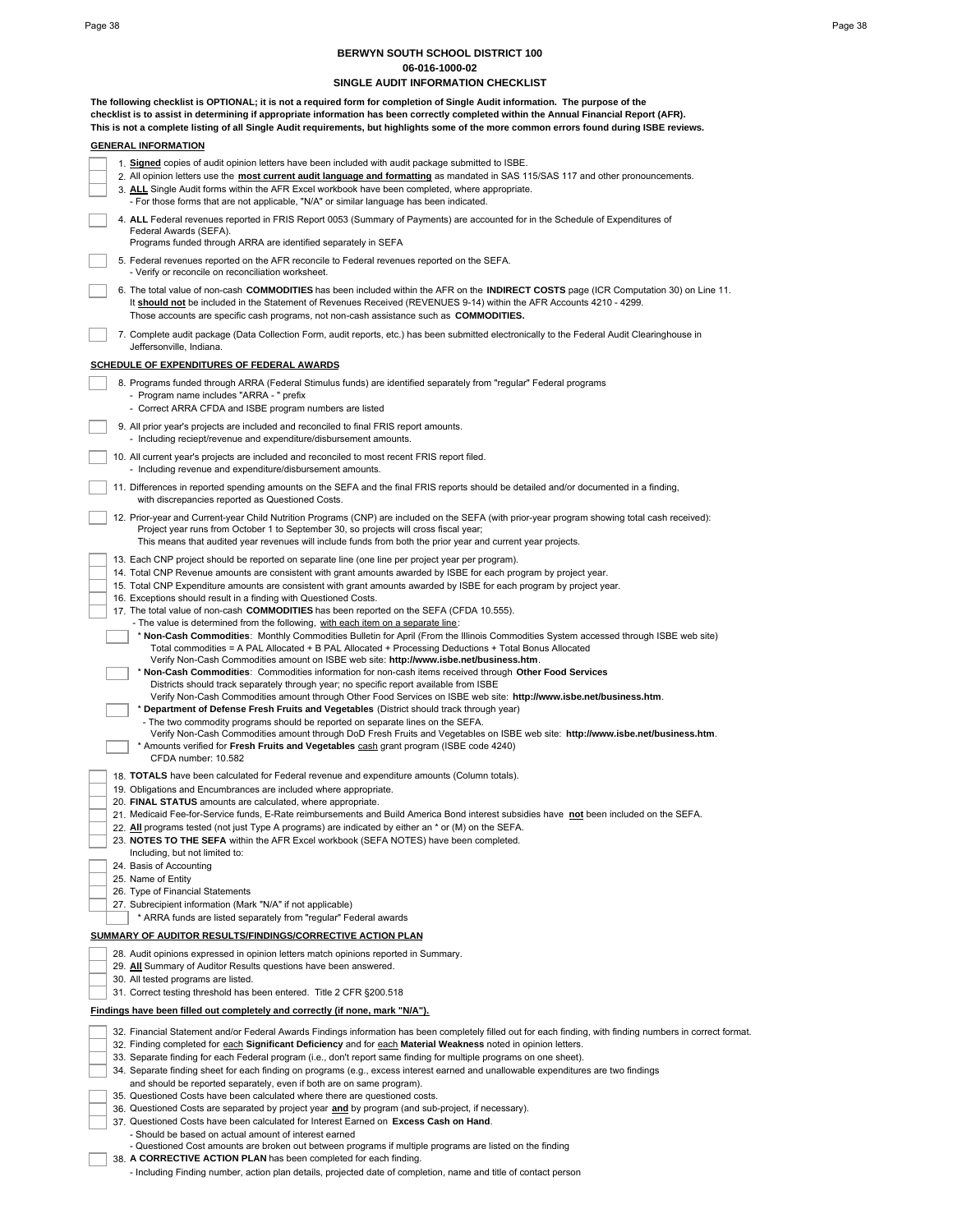**BERWYN SOUTH SCHOOL DISTRICT 100 06-016-1000-02**

## **RECONCILIATION OF FEDERAL REVENUES**

## Annual Financial Report to Schedule of Expenditures of Federal Awards

## **TOTAL FEDERAL REVENUE IN AFR**

| Account Summary 7-8, Line 7<br>Flow-through Federal Revenues | Account 4000                   | $\frac{1}{2}$ | 4,998,289  |
|--------------------------------------------------------------|--------------------------------|---------------|------------|
| Revenues 9-14, Line 112<br>Value of Commodities              | Account 2200                   |               |            |
| Indirect Cost Info 30, Line 11                               |                                |               | 136,365    |
| Less: Medicaid Fee-for-Service                               |                                |               |            |
| Revenues 9-14, Line 271                                      | Account 4992                   |               | (241, 992) |
| AFR TOTAL FEDERAL REVENUES:                                  |                                | - \$          | 4,892,662  |
| <b>ADJUSTMENTS TO AFR FEDERAL REVENUE AMOUNTS:</b>           |                                |               |            |
| Reason for Adjustment:                                       |                                |               |            |
|                                                              |                                |               |            |
|                                                              |                                |               |            |
|                                                              |                                |               |            |
|                                                              |                                |               |            |
| <b>ADJUSTED AFR FEDERAL REVENUES</b>                         |                                | $\sqrt{3}$    | 4,892,662  |
| Total Current Year Federal Revenues Reported on SEFA:        |                                |               |            |
| <b>Federal Revenues</b>                                      | Column D                       | \$            | 4,892,662  |
| <b>Adjustments to SEFA Federal Revenues:</b>                 |                                |               |            |
| Reason for Adjustment:                                       |                                |               |            |
|                                                              |                                |               |            |
|                                                              |                                |               |            |
|                                                              |                                |               |            |
|                                                              |                                |               |            |
|                                                              | ADJUSTED SEFA FEDERAL REVENUE: | $\sqrt{3}$    | 4,892,662  |
|                                                              | DIFFERENCE:                    | \$            |            |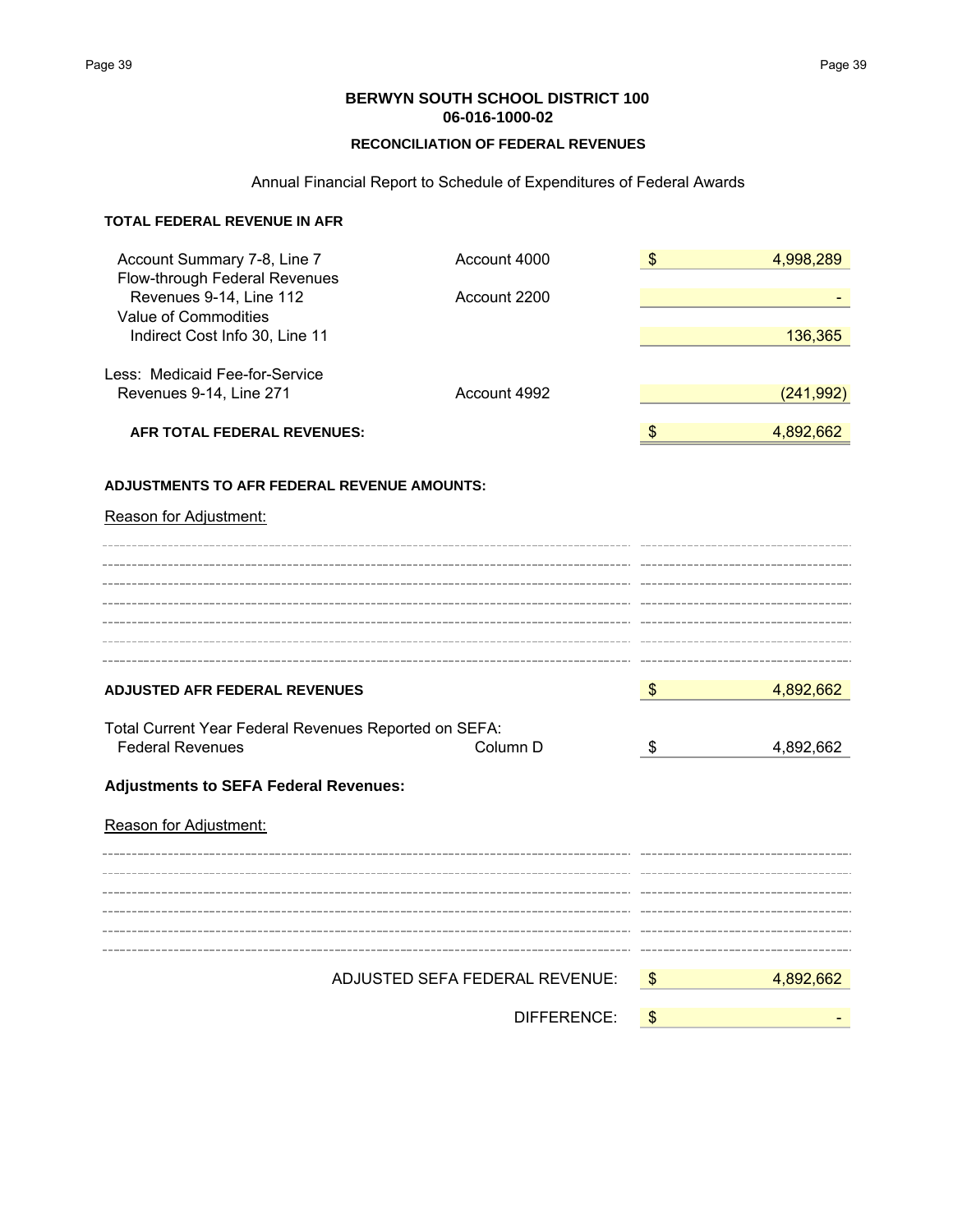| <b>ISBE Project#</b>                                             |                     |                | <b>Receipts/Revenues</b> |                          | Expenditure/Disbursements <sup>4</sup> |                |                          |               |               |
|------------------------------------------------------------------|---------------------|----------------|--------------------------|--------------------------|----------------------------------------|----------------|--------------------------|---------------|---------------|
| <b>Federal Grantor/Pass-Through Grantor/Subrecipients *</b>      | <b>CFDA</b>         | (1st 8 digits) | Year                     | Year                     | Year                                   | Year           | Obligations/             | Final         | <b>Budget</b> |
| Program or Cluster Title and                                     | Number <sup>2</sup> | or Contract #3 | 7/1/14-6/30/15           | 7/1/15-6/30/16           | 7/1/14-6/30/15                         | 7/1/15-6/30/16 | Encumb.                  | <b>Status</b> |               |
| <b>Major Program Designation</b><br>U.S. DEPARTMENT OF EDUCATION | (A)                 | (B)            | (C)                      | (D)                      | (E)                                    | (F)            | (G)                      | (H)           | (1)           |
|                                                                  |                     |                |                          |                          |                                        |                |                          |               |               |
| Passed through IL State Board of Education                       |                     |                |                          |                          |                                        |                |                          |               |               |
| Title I - Low Income (M)                                         | 84-010A             | 16-4300-00     | $\overline{\phantom{a}}$ | 1,001,264                | $\overline{\phantom{a}}$               | 1,000,083      | $\overline{\phantom{a}}$ | 1,000,083     | 1,199,635     |
| Title I - Low Income (M)                                         | 84-010A             | 15-4300-00     | 778,065                  | 112,071                  | 732,634                                | 157,502        | $\sim$                   | 890.136       | 1,063,119     |
| Title III - Lang Inst Program - Limited Eng (LIPLEP)             | 84.365A             | 16-4909-00     | $\sim$                   | 99,556                   | $\blacksquare$                         | 85,813         | $\sim$                   | 85,813        | 175,675       |
| Title III - Lang Inst Program - Limited Eng (LIPLEP)             | 84.365A             | 15-4909-00     | 80,152                   | 10,860                   | 78,290                                 | 12,722         | $\sim$                   | 91.012        | 141,562       |
| Title III - Immigration Education Program                        | 84.365A             | 16-4999-00     | 5,562                    | $\overline{a}$           | 5,562                                  | $\sim$         | $\sim$                   | 5,562         | 9,991         |
| Title II - Teacher Quality                                       | 84.367A             | 16-4932-00     | $\sim$                   | 55,724                   | $\overline{\phantom{a}}$               | 55,474         | $\sim$                   | 55,474        | 75,022        |
| Title II - Teacher Quality                                       | 84.367A             | 15-4932-00     | 69,449                   | 24,430                   | 76,063                                 | 17,816         | $\overline{\phantom{a}}$ | 93,879        | 96,115        |
| <b>IDEA Flow-through</b>                                         | 84.027A             | 16-4620-00     | $\sim$                   | 876,424                  | $\sim$                                 | 876,424        | $\sim$                   | 876,424       | 885,495       |
| <b>IDEA Flow-through</b>                                         | 84.027A             | 15-4620-00     | 929,537                  | $\sim$                   | 929,537                                | $\sim$         | $\blacksquare$           | 929,537       | 940,349       |
| IDEA Preschool Flow-through                                      | 84.173A             | 16-4600-00     | $\sim$                   | 36,124                   | $\overline{\phantom{a}}$               | 36,124         | $\sim$                   | 36,124        | 41,753        |
| <b>IDEA Preschool Flow-through</b>                               | 84.173A             | 15-4600-00     | 38,453                   | $\overline{a}$           | 38,453                                 |                | $\mathcal{L}$            | 38,453        | 39,793        |
| TOTAL U.S. DEPARTMENT OF EDUCATION                               |                     |                | 1,901,218                | 2,216,453                | 1,860,539                              | 2,241,958      | $\sim$                   | 4,102,497     | n/a           |
| U.S. DEPARTMENT OF AGRICULTURE                                   |                     |                |                          |                          |                                        |                |                          |               |               |
| Passed through IL State Board of Education                       |                     |                |                          |                          |                                        |                |                          |               |               |
| National school lunch program (M)                                | 10.555              | 16-4210-00     | $\sim$                   | 1,367,918                | $\overline{\phantom{a}}$               | 1,367,918      | $\overline{\phantom{a}}$ | 1,367,918     | n/a           |
| National school lunch program (M)                                | 10.555              | 15-4210-00     | 975,312                  | 206,706                  | 975,312                                | 206,706        | $\sim$                   | 1,182,018     | n/a           |
| School Breakfast program (M)                                     | 10.553              | 16-4220-00     | $\overline{a}$           | 727,142                  | $\sim$                                 | 727,142        | $\sim$                   | 727,142       | n/a           |
| School Breakfast program (M)                                     | 10.553              | 15-4220-00     | 455,289                  | 129,723                  | 455,289                                | 129,723        | $\mathcal{L}$            | 585,012       | n/a           |
| Fresh Fruits and Vegetables                                      | 10.582              | 15-4240-00     | 92,337                   | $\sim$                   | 92,337                                 |                | $\sim$                   | 92,337        | n/a           |
| Commodities (non-cash)                                           | 10.555              | 2016           | $\sim$                   | 136,365                  | $\sim$                                 | 136,365        | $\sim$                   | 136,365       | n/a           |
| Commodities (non-cash)                                           | 10.555              | 2015           | 116,107                  | $\overline{\phantom{a}}$ | 116,107                                | $\sim$         | $\sim$                   | 116,107       | n/a           |
| Child & Adult Care Food Program                                  | 10.558              | 16-4226-00     | $\sim$                   | 18,112                   | $\overline{\phantom{a}}$               | 18,112         | $\overline{\phantom{a}}$ | 18,112        | n/a           |
| Child & Adult Care Food Program                                  | 10.558              | 15-4226-00     | 17,351                   | 2,467                    | 17,351                                 | 2,467          | $\sim$                   | 19,818        | n/a           |
| TOTAL U.S. DEPARTMENT OF AGRICULTURE                             |                     |                | 1,656,396                | 2,588,433                | 1,656,396                              | 2,588,433      | $\sim$                   | 4,244,829     | n/a           |
| U.S. DEPARTMENT OF HEALTH & HUMAN SERVICES                       |                     |                |                          |                          |                                        |                |                          |               | n/a           |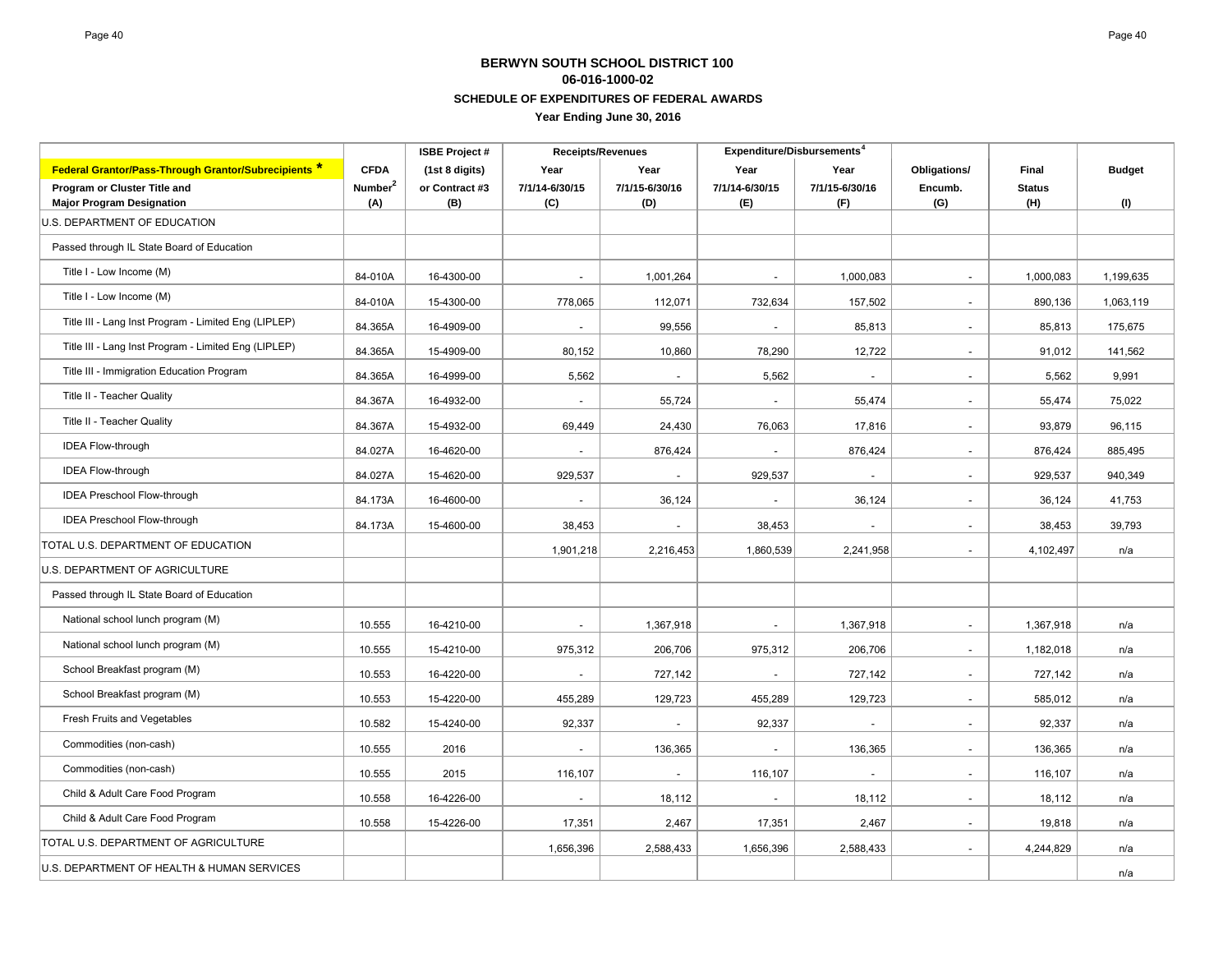4

| Passed through IL Healthcare & Family Services   |        |           |           |           |           |           |         | n/a |
|--------------------------------------------------|--------|-----------|-----------|-----------|-----------|-----------|---------|-----|
| <b>Medicaid Matching</b>                         | 93.778 | 2016-4900 |           | 87,776    |           | 87,776    | 87,776  | n/a |
| <b>Medicaid Matching</b>                         | 93.778 | 2015-4900 | 79,828    |           | 79,828    |           | 79,828  | n/a |
| TOTAL U.S. DEPARTMENT OF HEALTH & HUMAN SERVICES |        |           | 79,828    | 87,776    | 79,828    | 87,776    | 167,604 | n/a |
|                                                  |        |           |           |           |           |           |         |     |
| TOTAL FEDERAL AWARDS                             |        |           | 3,637,442 | 4,892,662 | 3,596,763 | 4,918,167 | n/a     | n/a |

The Uniform Guidance requires that the value of federal awards expended in the form of non-cash assistance, the amount of insurance in effect during the year, and loans or loan guarantees outstanding at year end be included in either the schedule or a note to the schedule. Although it is not required, the Uniform Guidance states that it is preferable to present this information in the schedule (versus the notes to the schedule). If the auditee presents non-cash assistance in the notes to the schedule, the auditor should be aware that such amounts must still be included in part III of the data collection form.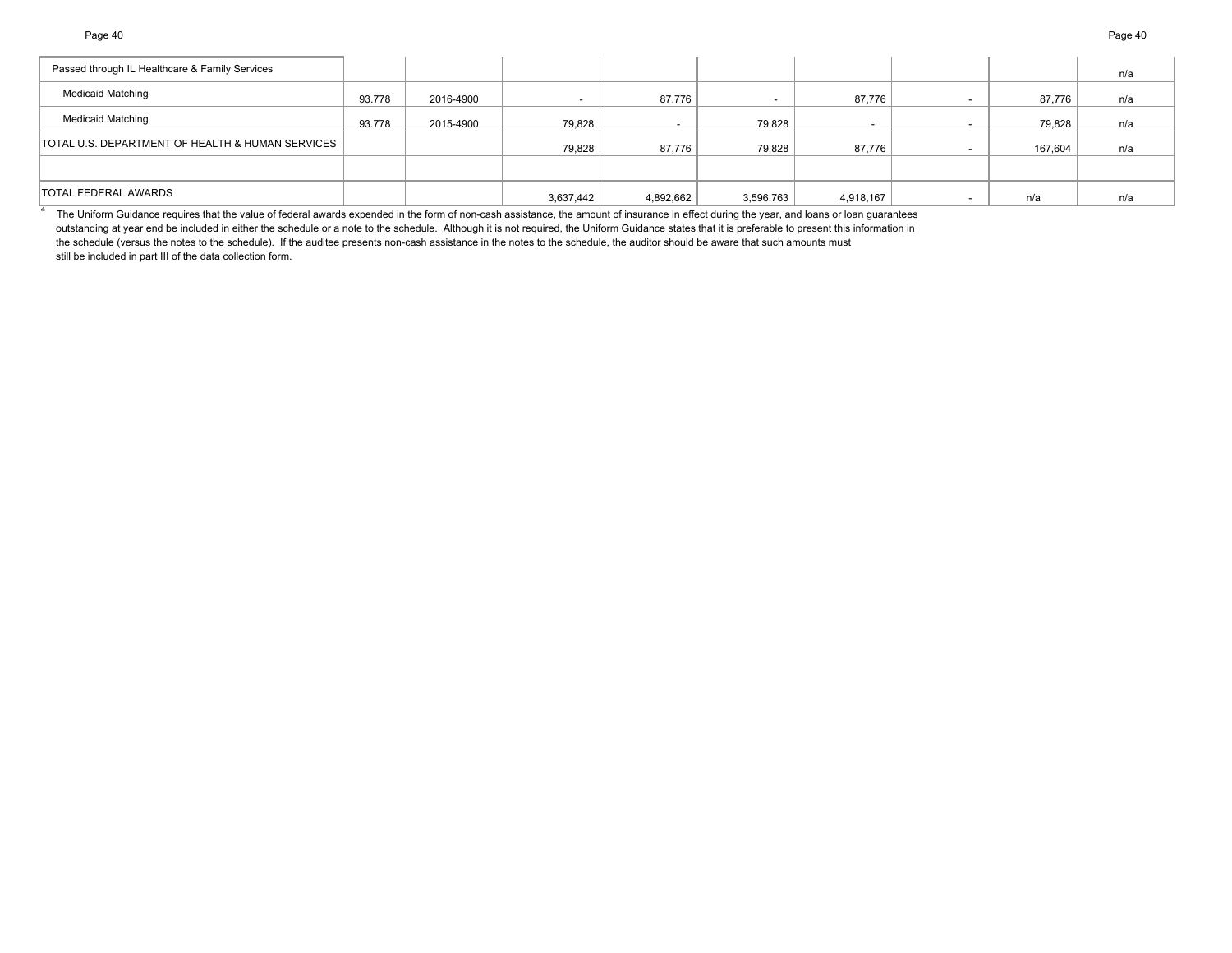## **BERWYN SOUTH SCHOOL DISTRICT 100 06-016-1000-02 NOTES TO THE SCHEDULE OF EXPENDITURES OF FEDERAL AWARDS (SEFA)**

## **Year Ending June 30, 2016**

## **Note 1: Basis of Presentation<sup>5</sup>**

The accompanying Schedule of Expenditures of Federal Awards includes the federal grant activity of **the District** and is presented on the modified accrual basis. The information in this schedule is presented in accordance with the requirements of the Office of Management and Budget Uniform Administrative Requirements, Cost Principles, and Audit Requirements for Federal Awards. Therefore, some amounts presented in this schedule may differ from amounts presented in, or used in the preparation of, the **Basic** financial statements.

## **Note 2: Indirect Facilities & Administration costs<sup>6</sup>**

Auditee elected to use 10% de minimis cost rate? Audition of the material cost rate? Auditee elected to use 10% de minimis cost rate?

### **Note 3: Subrecipients<sup>7</sup>**

Of the federal expenditures presented in the schedule, **[Entity #XYZ]** provided federal awards to subrecipients as follows:

| <b>Program Title/Subrecipient Name</b> | Federal<br><b>CFDA Number</b> | <b>Amount Provided to</b><br><b>Subrecipients</b> |
|----------------------------------------|-------------------------------|---------------------------------------------------|
|                                        |                               |                                                   |
| none.                                  |                               |                                                   |
|                                        |                               |                                                   |
|                                        |                               |                                                   |
|                                        |                               |                                                   |
|                                        |                               |                                                   |
|                                        |                               |                                                   |
|                                        |                               |                                                   |
|                                        |                               |                                                   |
|                                        |                               |                                                   |
|                                        |                               |                                                   |
|                                        |                               |                                                   |
|                                        |                               |                                                   |
|                                        |                               |                                                   |

#### **Note 4: Non-Cash Assistance**

The following amounts were expended in the form of non-cash assistance by **[Entity #XYZ]** and **are/are not** included in the Schedule of Expenditures of Federal Awards:

NON-CASH COMMODITIES (CFDA 10.555)\*\*: OTHER NON-CASH ASSISTANCE **Note 5: Other Information** Insurance coverage in effect paid with Federal funds during the fiscal year: Property Auto General Liability Workers Compensation Loans/Loan Guarantees Outstanding at June 30: District had Federal grants requiring matching expenditures (Yes/No)

\*\* The amount reported here should match the value reported for non-cash Commodities on the Indirect Cost Rate Computation page.

<sup>5</sup> This note is included to meet the Uniform Guidance requirement that the schedule include notes that describe the significant accounting policies used in preparing the schedule.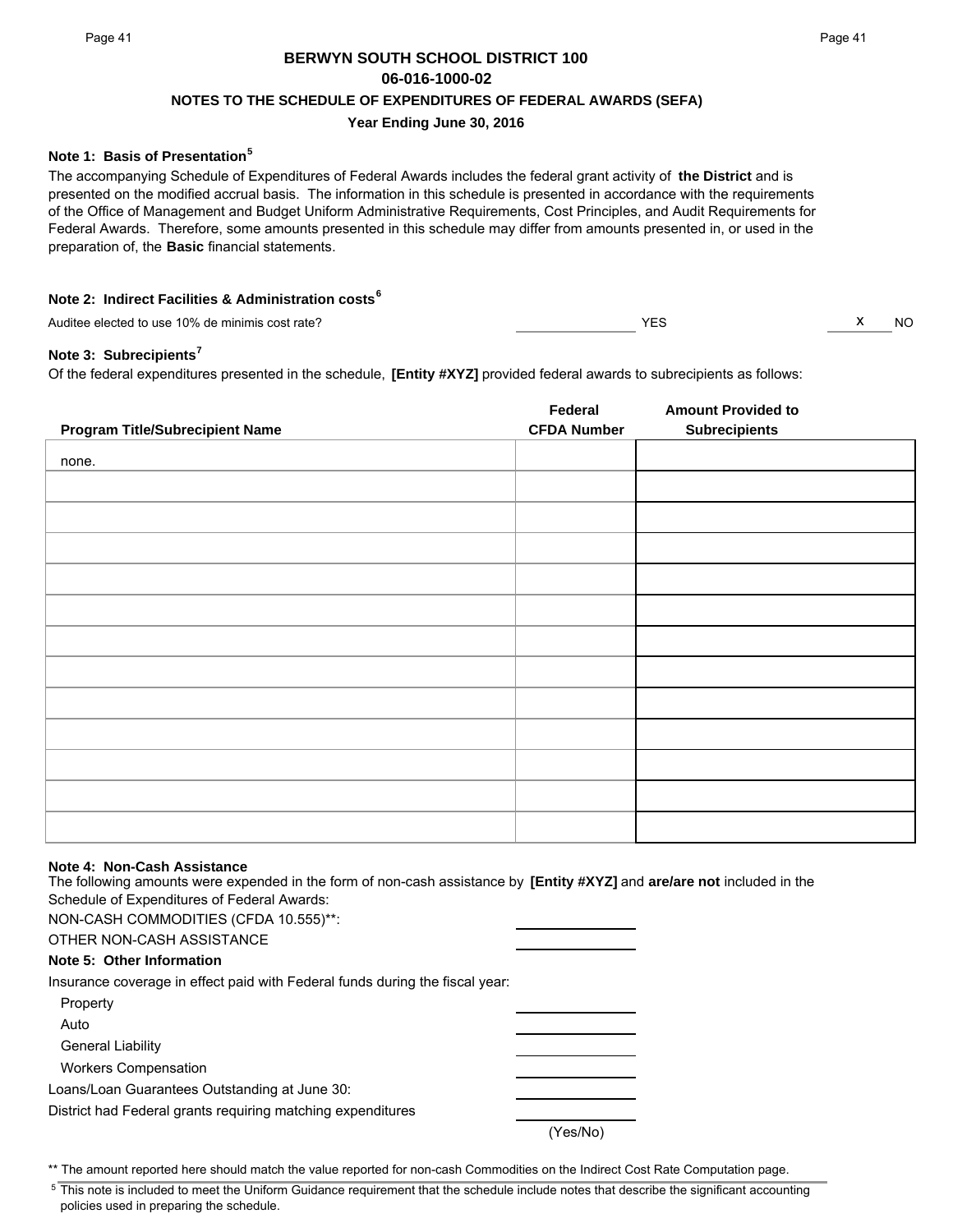6

 $^7$  The Uniform Guidance requires the Schedule of Expenditures of Federal Awards to include, to the extent practical, an identification of the total amount provided to subrecipients, from each federal program. Although this example includes the required subrecipient information in the notes to the schedule, the information may be included on the face of the schedule as a separate column or section, if that is preferred by the auditee. §200.510 (b)(2)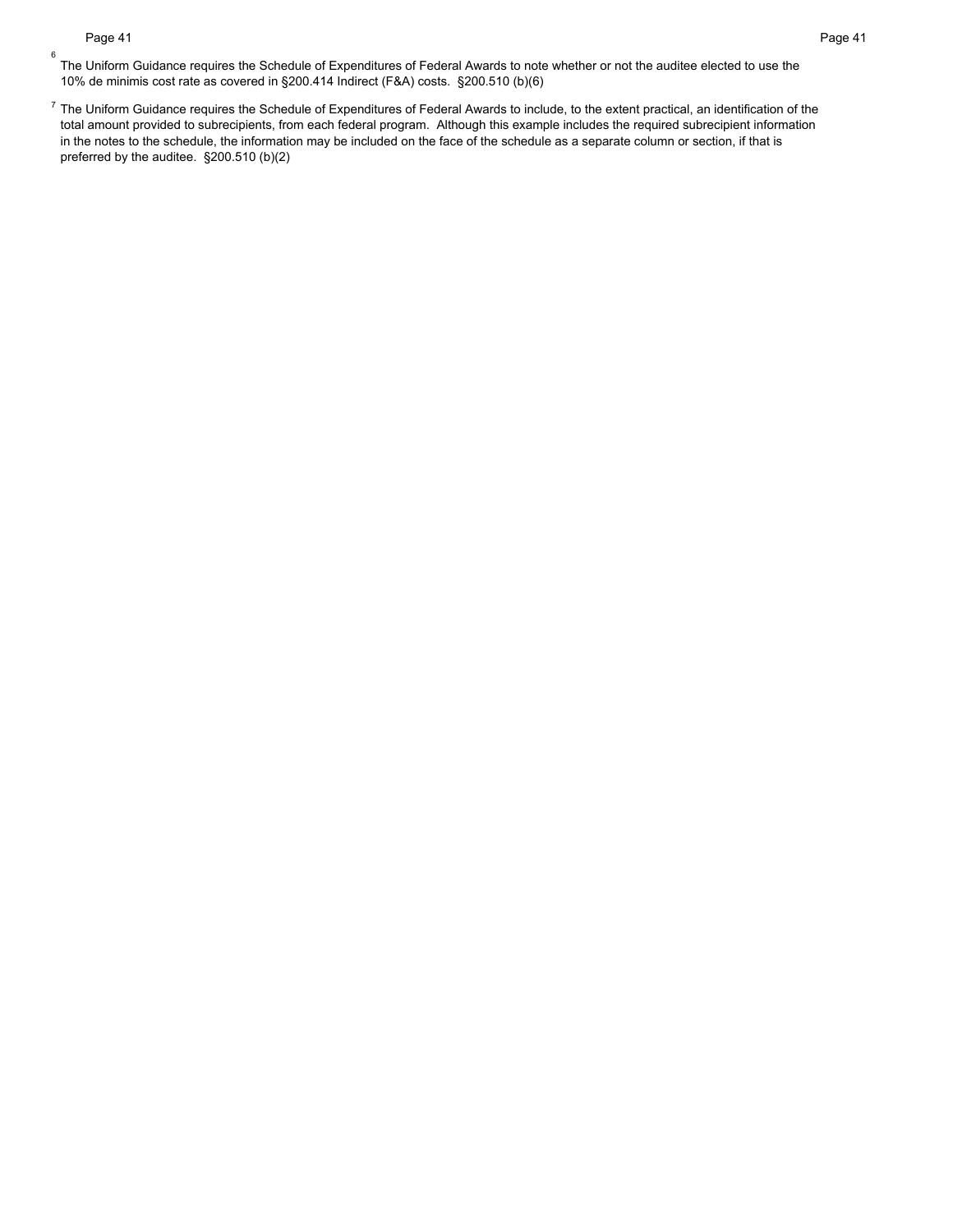## **SECTION I - SUMMARY OF AUDITOR'S RESULTS**

| <b>FINANCIAL STATEMENTS</b>                                                                    |                                              |                                                            |  |
|------------------------------------------------------------------------------------------------|----------------------------------------------|------------------------------------------------------------|--|
| Type of auditor's report issued:                                                               | unmodified                                   |                                                            |  |
|                                                                                                | (Unmodified, Qualified, Adverse, Disclaimer) |                                                            |  |
| INTERNAL CONTROL OVER FINANCIAL REPORTING:                                                     |                                              |                                                            |  |
| • Material weakness(es) identified?                                                            |                                              | <b>YES</b><br>None Reported<br>X.                          |  |
| • Significant Deficiency(s) identified that are not considered to<br>be material weakness(es)? |                                              | None Reported<br><b>YES</b><br>X.                          |  |
| • Noncompliance noted?                                                                         |                                              | <b>YES</b><br>X NO                                         |  |
| <b>FEDERAL AWARDS</b>                                                                          |                                              |                                                            |  |
| INTERNAL CONTROL OVER MAJOR PROGRAMS:                                                          |                                              |                                                            |  |
| • Material weakness(es) identified?                                                            |                                              | <b>YES</b><br>None Reported<br>X.                          |  |
| • Significant Deficiency(s) identified that are not considered to<br>be material weakness(es)? |                                              | <b>YES</b><br>None Reported<br>X.                          |  |
| Type of auditor's report issued on compliance for major programs:                              |                                              | unmodified                                                 |  |
|                                                                                                |                                              | (Unmodified, Qualified, Adverse, Disclaimer <sup>7</sup> ) |  |
| Any audit findings disclosed that are required to be reported in                               |                                              |                                                            |  |
| accordance with §200.516 (a)?                                                                  |                                              | <b>YES</b><br><b>NO</b><br>X.                              |  |
|                                                                                                |                                              |                                                            |  |

## IDENTIFICATION OF **MAJOR** PROGRAMS:8

| CFDA NUMBER(S) <sup>9</sup> | NAME OF FEDERAL PROGRAM or CLUSTER <sup>10</sup> |
|-----------------------------|--------------------------------------------------|
| 10.555                      | child nutirtion cluster                          |
| 84.010A                     | Title I                                          |
|                             |                                                  |
|                             |                                                  |
|                             |                                                  |
|                             |                                                  |

Dollar threshold used to distinguish between Type A and Type B programs:

| Auditee qualified as low-risk auditee? | NΟ |
|----------------------------------------|----|
|                                        |    |

 $\frac{7}{1}$  If the audit report for one or more major programs is other than unmodified, indicate the type of report issued for each program. Example: "Unmodified for all major programs except for [name of program], which was modified and [name of program], which was a disclaimer."

<sup>8</sup> Major programs should generally be reported in the same order as they appear on the SEFA.<br><sup>9</sup> When the CFDA number is not available, include other identifying number, if applicable.<br><sup>10</sup> The name of the federal progra

The name of the federal program or cluster should be the same as that listed in the SEFA. For clusters, auditors are only required to list the name of the cluster.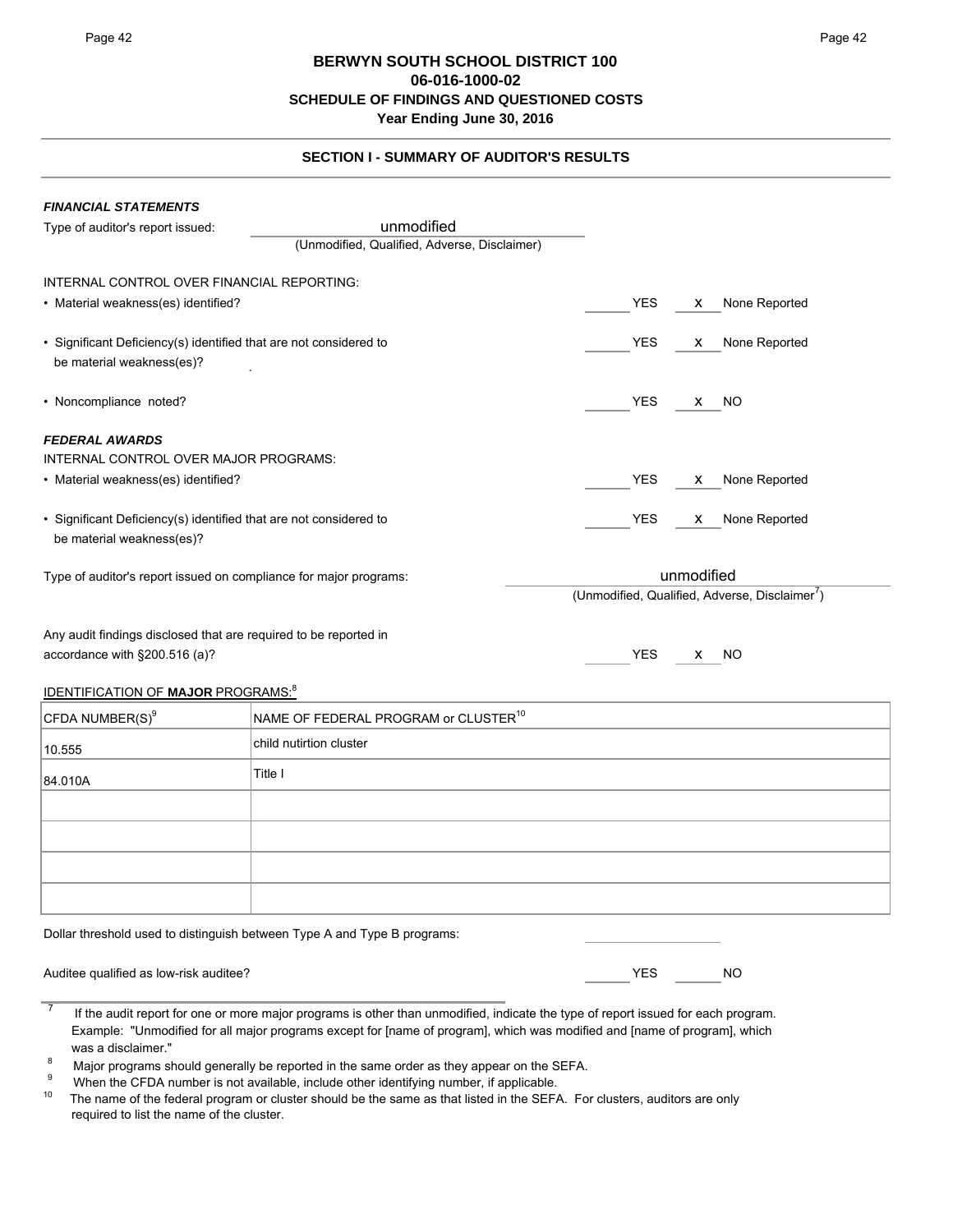## **BERWYN SOUTH SCHOOL DISTRICT 100 06-016-1000-02 SCHEDULE OF FINDINGS AND QUESTIONED COSTS Year Ending June 30, 2016**

|                                           | <b>SECTION II - FINANCIAL STATEMENT FINDINGS</b> |            |                                                      |
|-------------------------------------------|--------------------------------------------------|------------|------------------------------------------------------|
| 1. FINDING NUMBER: <sup>11</sup><br>2016- | 2. THIS FINDING IS:                              | <b>New</b> | Repeat from Prior Year?<br>Year originally reported? |
| 3. Criteria or specific requirement       |                                                  |            |                                                      |
| 4. Condition                              |                                                  |            |                                                      |
| 5. Context12                              |                                                  |            |                                                      |
| 6. Effect                                 |                                                  |            |                                                      |
| 7. Cause                                  |                                                  |            |                                                      |
| 8. Recommendation                         |                                                  |            |                                                      |
| 9. Management's response <sup>13</sup>    |                                                  |            |                                                      |
| <b>For ISBE Review</b><br>Date:           | <b>Resolution Criteria Code Number</b>           |            |                                                      |
| Initials:                                 | Disposition of Questioned Costs Code Letter      |            |                                                      |

13 See §200.521 *Management decision* for additional guidance on reporting management's response.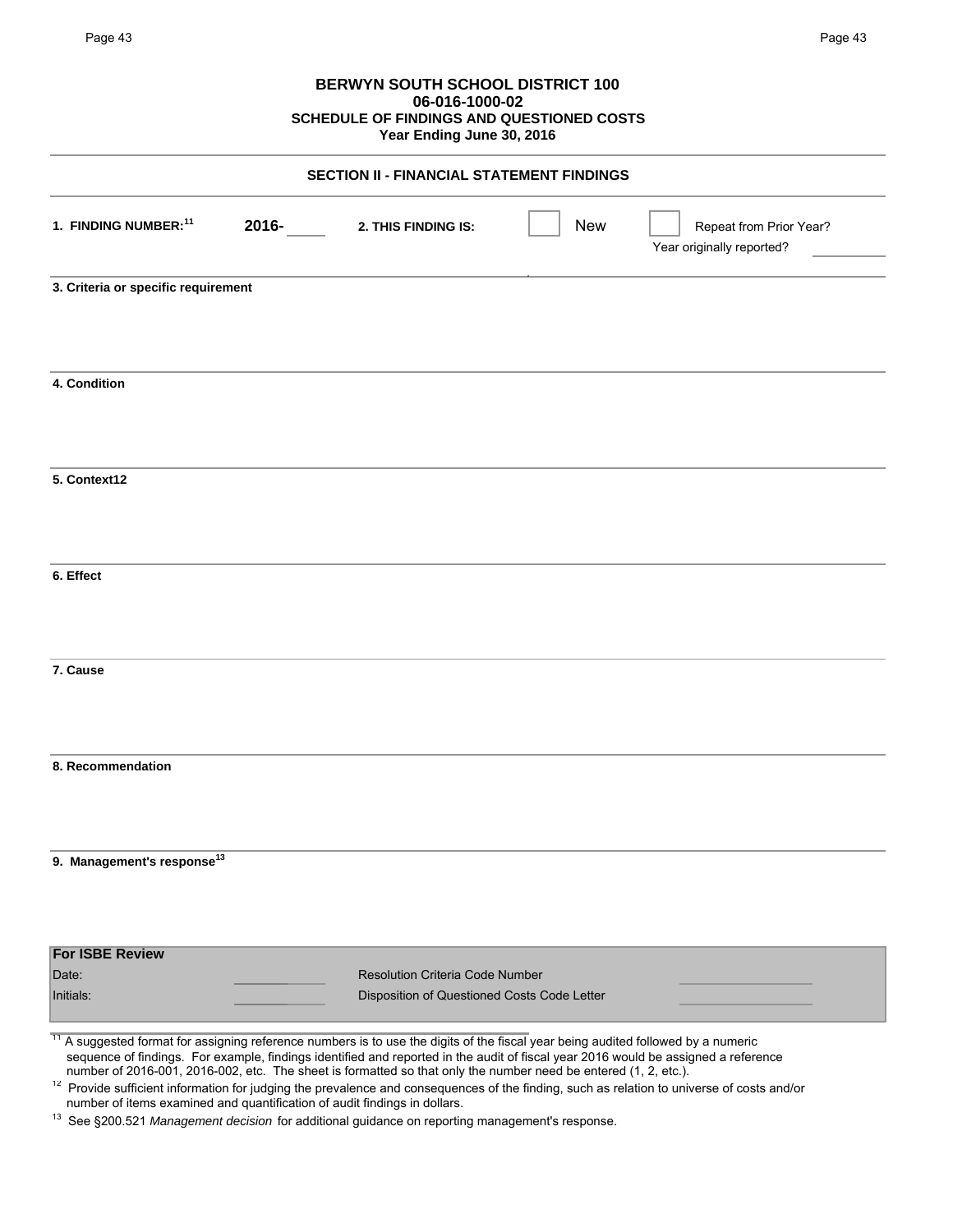## **BERWYN SOUTH SCHOOL DISTRICT 100 06-016-1000-02 SCHEDULE OF FINDINGS AND QUESTIONED COSTS Year Ending June 30, 2016**

| SECTION III - FEDERAL AWARD FINDINGS AND QUESTIONED COSTS                                                                                                                                                                           |       |                                                                                |              |                                                      |  |
|-------------------------------------------------------------------------------------------------------------------------------------------------------------------------------------------------------------------------------------|-------|--------------------------------------------------------------------------------|--------------|------------------------------------------------------|--|
| 1. FINDING NUMBER: <sup>14</sup>                                                                                                                                                                                                    | 2016- | 2. THIS FINDING IS:                                                            | New          | Repeat from Prior year?<br>Year originally reported? |  |
| 3. Federal Program Name and Year:                                                                                                                                                                                                   |       |                                                                                |              |                                                      |  |
| 4. Project No.:                                                                                                                                                                                                                     |       |                                                                                | 5. CFDA No.: |                                                      |  |
| 6. Passed Through:                                                                                                                                                                                                                  |       |                                                                                |              |                                                      |  |
| 7. Federal Agency:                                                                                                                                                                                                                  |       |                                                                                |              |                                                      |  |
| 8. Criteria or specific requirement (including statutory, regulatory, or other citation)                                                                                                                                            |       |                                                                                |              |                                                      |  |
| 9. Condition <sup>15</sup>                                                                                                                                                                                                          |       |                                                                                |              |                                                      |  |
| 10. Questioned Costs <sup>16</sup>                                                                                                                                                                                                  |       |                                                                                |              |                                                      |  |
| 11. Context <sup>17</sup>                                                                                                                                                                                                           |       |                                                                                |              |                                                      |  |
| 12. Effect                                                                                                                                                                                                                          |       |                                                                                |              |                                                      |  |
| 13. Cause                                                                                                                                                                                                                           |       |                                                                                |              |                                                      |  |
| 14. Recommendation                                                                                                                                                                                                                  |       |                                                                                |              |                                                      |  |
| 15. Management's response <sup>18</sup>                                                                                                                                                                                             |       |                                                                                |              |                                                      |  |
| <b>For ISBE Review</b><br>Date:<br>Initials:                                                                                                                                                                                        |       | Resolution Criteria Code Number<br>Disposition of Questioned Costs Code Letter |              |                                                      |  |
| $\overline{14}$<br>See footnote 11.<br>15<br>Include facts that support the deficiency identified on the audit finding.<br>16<br>Identify questioned costs as required by §200.516 (a)(3 - 4).<br>$\frac{1}{2}$<br>See footnote 12. |       |                                                                                |              |                                                      |  |

<sup>18</sup> To the extent practical, indicate when management does not agree with the finding, questioned cost, or both.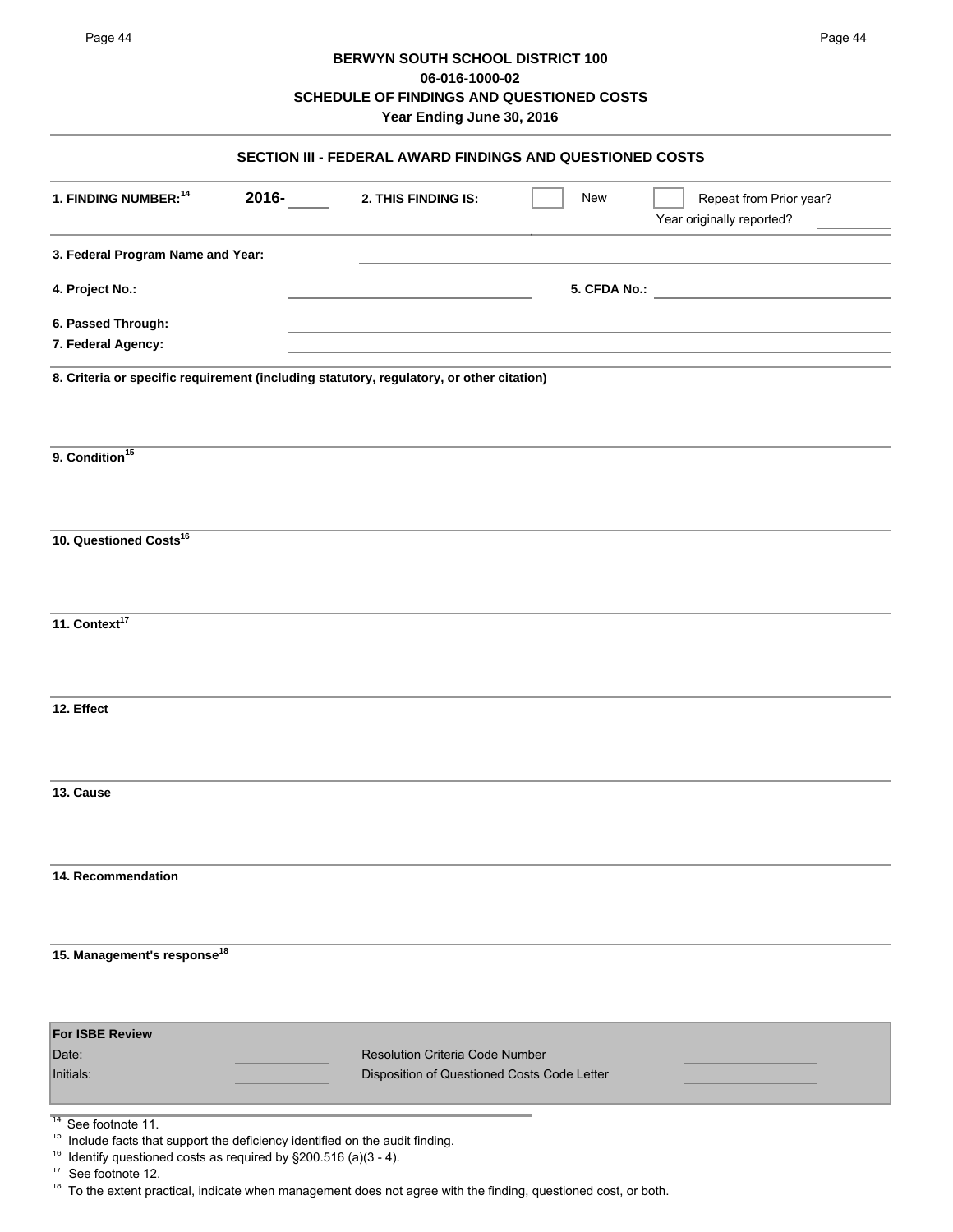## **BERWYN SOUTH SCHOOL DISTRICT 100 06-016-1000-02 SUMMARY SCHEDULE OF PRIOR AUDIT FINDINGS19 Year Ending June 30, 2016**

[If there are no prior year audit findings, please submit schedule and indicate **NONE**]

n/a

**Finding Number Condition Current Status20**

When possible, all prior findings should be on the same page

<sup>19</sup> Explanation of this schedule -  $\S$ 200.511 (b)

20 Current Status should include one of the following:

• A statement that corrective action was taken

• A description of any partial or planned corrective action

• An explanation if the corrective action taken was significantly different from that previously reported or in the management decision received from the pass-through entity.